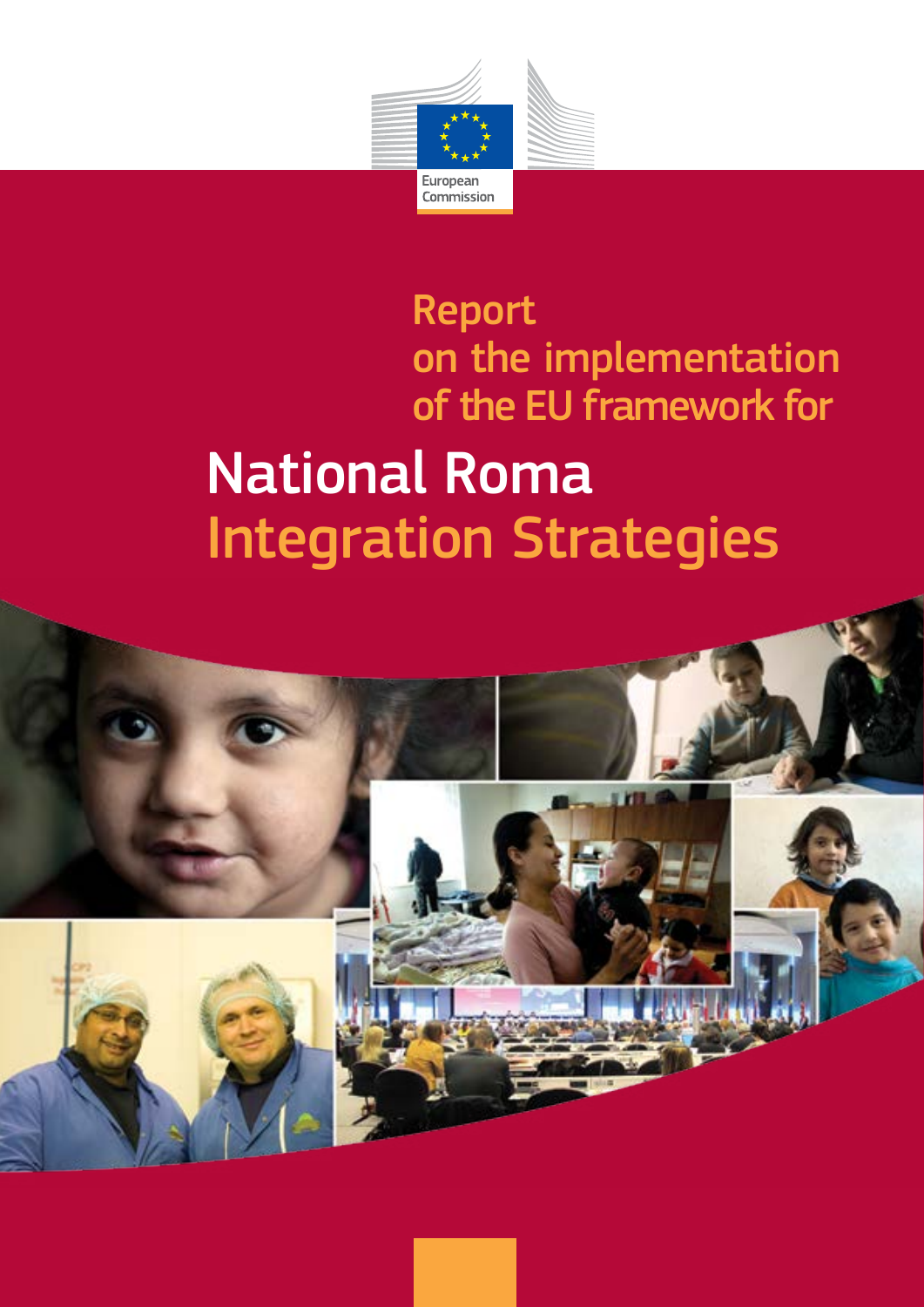Neither the European Commission nor any person acting on behalf of the European Commission may be held responsible for the use that may be made of the information contained in this publication.

The communication Report on the implementation of the EU Framework for National Roma Integration Strategies COM(2014) 209 final is also available in French and German, along with the Commission staff working document SWD(2014) 121 final, from the European Commission Roma portal: http://ec.europa.eu/roma



(\*) Certain mobile telephone operators do not allow access to 00 800 numbers or these calls may be billed.

European Commission - Directorate-General for Justice

More information on the European Union is available on the Internet (http://europa.eu)

© European Union, 2014

Picture copyright: European Union/Reporters.

Reproduction is authorised provided the source is acknowledged.

*Printed in Belgium*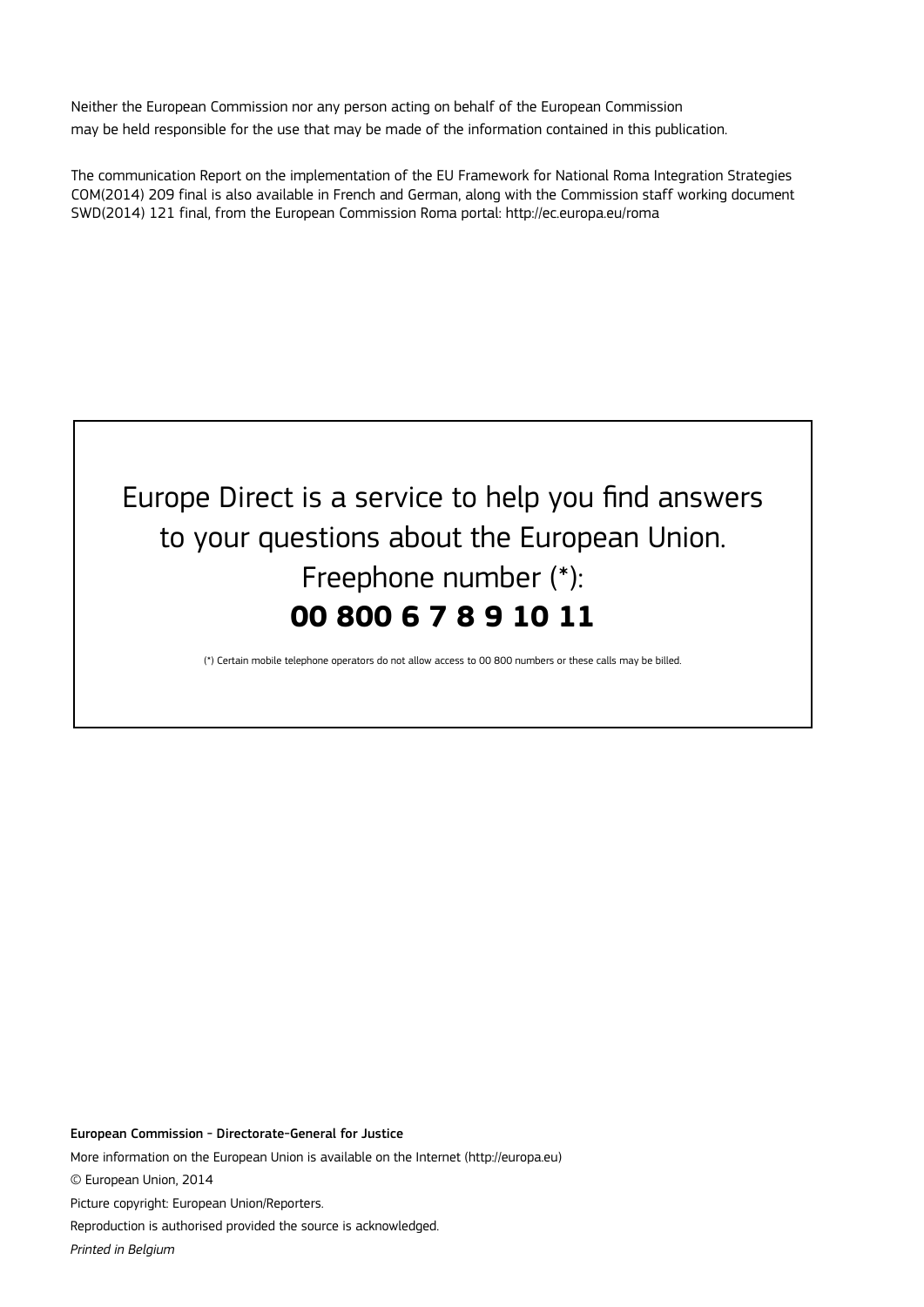# Table of contents

| Report on the implementation                                 |  |
|--------------------------------------------------------------|--|
| of the EU Framework for National Roma Integration Strategies |  |
|                                                              |  |

Commission staff working document accompanying the document Report on the implementation of the EU Framework for National Roma Integration Strategies : SWD(2014) 121 final. . 17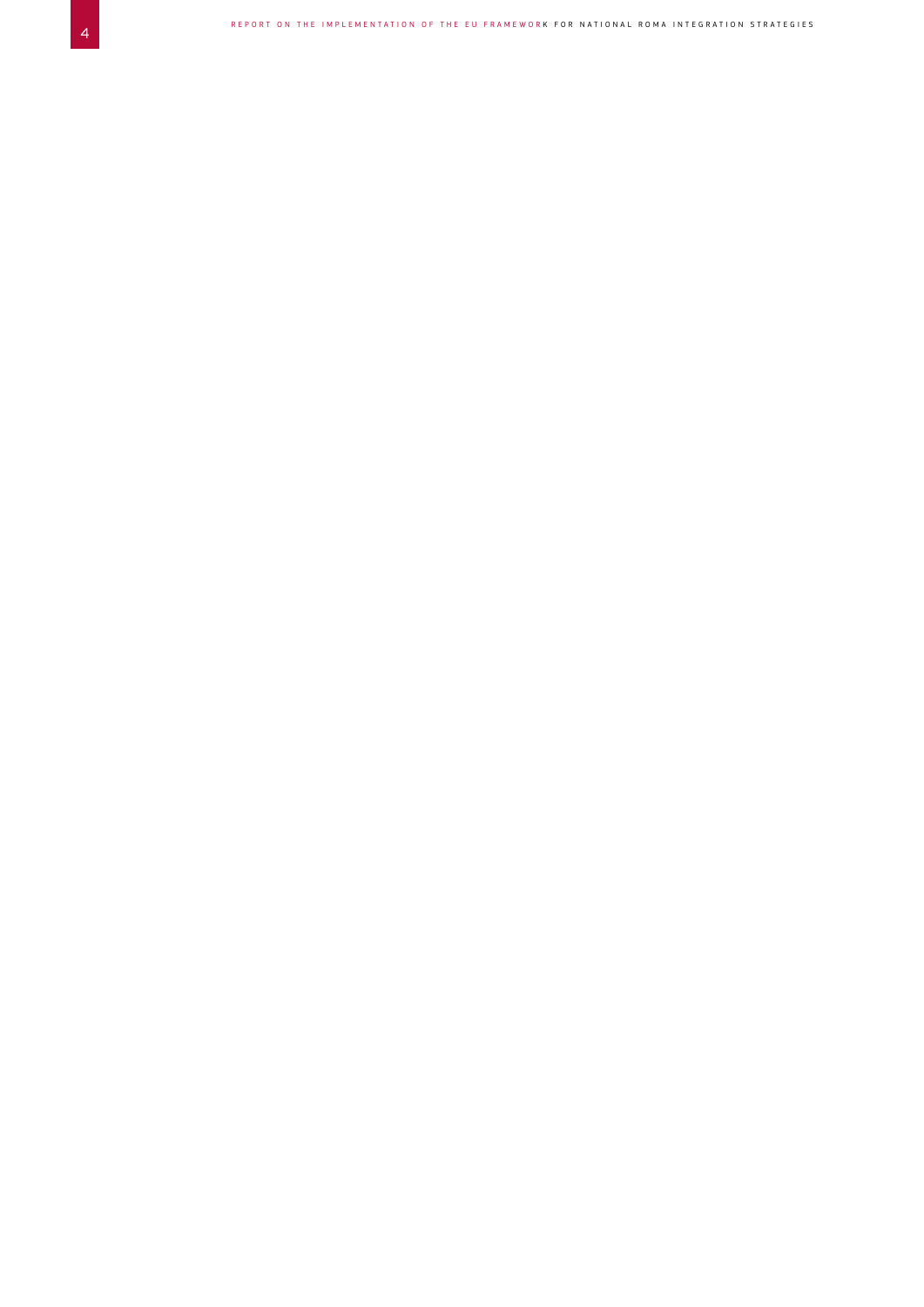Brussels 2.4.2014 COM(2014) 209 final

Communication from the Commission to the European Parliament, the Council, the European Economic and Social Commitee and the Committee of the Regions

## Report on the implementation of the EU Framework for National Roma Integration **Strategies**

{SWD(2014) 121 final}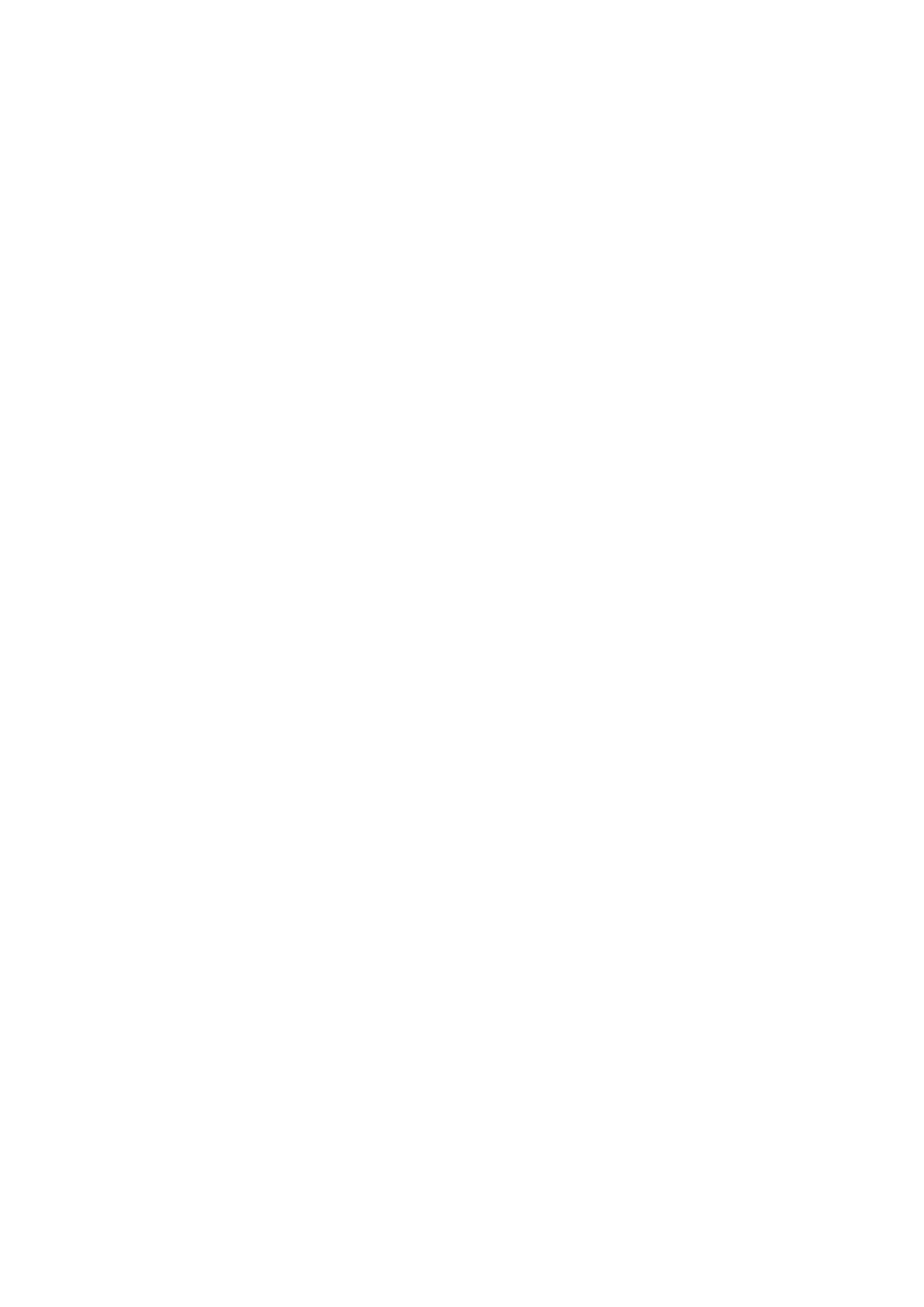# **1.** Introduction

The EU Framework for National Roma Integration strategies up to 2020<sup>1</sup> adopted in April 2011 brought about a change in the approach to Roma inclusion: for the first time a comprehensive and evidence-based framework clearly linked to the Europe 2020 strategy was developed. The EU Framework is for all Member States but needs to be tailored to each national situation.

EU Heads of State and Government endorsed the EU Framework<sup>2</sup>, and consequently, for the first time ever, Member States began to coordinate their efforts to close the gap between Roma and non-Roma in access to education, employment, healthcare and housing. The Commission put in place an annual reporting mechanism to the European Parliament and the Council to assess progress made until 2020. In parallel, it established structures to accompany Member States in their efforts, in particular the National Roma Contact Points' network where National Roma Contact Points from all 28 Member States meet regularly as well as the Commission-internal Roma Task Force chaired by Directorate General Justice (with Directorate General Employment, Social Affairs and Inclusion as deputy chair) bringing together senior representatives from the Commission's Secretariat General as well as from various Directorates General, including those in charge of regional and urban policy, education and culture, agriculture and rural development, health and consumers, enlargement, home affairs, statistics, budget, communication and the European Union Agency for Fundamental Rights (FRA) to ensure coherence and consistency.

This report measures for the first time progress made in the four key areas of education, employment, healthcare and housing, as well as in the fight against discrimination and the use of funding. It also assesses the progress made at EU level.

# 2. Progress at EU level

#### 2.1. Mainstreaming of Roma integration in policy and financing

The size and situation of the Roma population vary from one Member State to another. In addition, in some Member States, integration of recently arrived Roma communities poses new challenges that need to be addressed. Under the EU framework, all Member States<sup>3</sup> have developed their own Roma integration strategies<sup>4</sup> tailored to the needs of the Roma population in their country. As many Roma face poverty and social exclusion, the Commission linked Roma integration to its wider growth agenda, the Europe 2020 strategy. In the European Semester, the European Council has issued country-specific recommendations<sup>5</sup> on Roma integration to Member States with a sizeable Roma population. In addition, the Commission proposed, and the Council adopted, the first ever legal instrument on Roma, a Council Recommendation on effective Roma integration measures in the Member States<sup>6</sup>. This Recommendation identi-

fies specific measures, including positive action to improve the situation of Roma.

The Commission's Roma Task Force ensures that all aspects of Roma integration are addressed, notably through the use of various EU funds. The new multiannual Financial Framework for 2014-2020<sup>7</sup> facilitates the use of EU funds for Roma integration. The Common Provisions Regulation for all European Structural and Investment (ESI) Funds<sup>8</sup> gives the possibility to combine different EU funds to work in the four key policy areas of the EU Framework. The main relevant funds for Roma integration are the European Social Fund (ESF), the European Regional Development Fund (ERDF) and the European Agricultural Fund for Rural Development (EAFRD). The financial Regulations<sup>9</sup> set out that at least 23.1% of the Cohesion policy budget would be earmarked to investment in people - through the European Social

- $1$  COM(2011) 173 final O.J. L 76/68, 22.3.2011
- <sup>2</sup> *European Council Conclusions*  EUCO 23/11 of 23 and 24 June 2011, following the Employment, Social Policy, Health and Consumer Affairs (EPSCO) *Council Conclusions on an EU Framework for National Roma Integration Strategies up to 2020*, 106665/11 of 19 May 2011.
- 3 Malta did not adopt a National Roma Integration Strategy as it declared there is no significant Roma population on its territory, though will address Roma integration should this case arise.
- In this communication the term 'strategies' covers integrated sets of policy measures and strategies.
- <sup>5</sup> In 2013 the European Council issued country specific recommendations relevant for Roma inclusion for Bulgaria, the Czech Republic, Hungary, Slovakia and Romania. These recommendations address the implementation of National Roma Integration Strategies in the framework of the horizontal policies as well as specific policy developments in the field of education and employment for Roma.
- <sup>6</sup> Council recommendation of 9 December 2013 on effective Roma integration measures in the Member States, OJ C 378, 14.12.2013, 01.
- $7$  Council regulation laying down the multiannual financial framework 2014-2020 . Council regulation No 1311/2013 of 2 December 2013. O.J. L 347/884 20.12.2013
- <sup>8</sup> *Regulation (EU) No 1303/2013 of the European Parliament and of the Council of* 17 December 2013 *laying down common provisions on the European Regional Development Fund, the European Social Fund, the Cohesion Fund, the European Agricultural Fund for Rural Development and the European Maritime and Fisheries Fund and laying down general provisions on the European Regional Development Fund, the European Social Fund, the Cohesion Fund and the European Maritime and Fisheries Fund and repealing Council Regulation* (EC) No 1083/2006. O.J. L 347, 20.12.2013
- <sup>9</sup> Including Regulation (EU) No 1304/2013 of the European Parliament and of the Council of 17 December 2013 on the European Social Fund and repealing Council Regulation (EC) No 1081/2006. O.J. L 347, 20.12.2013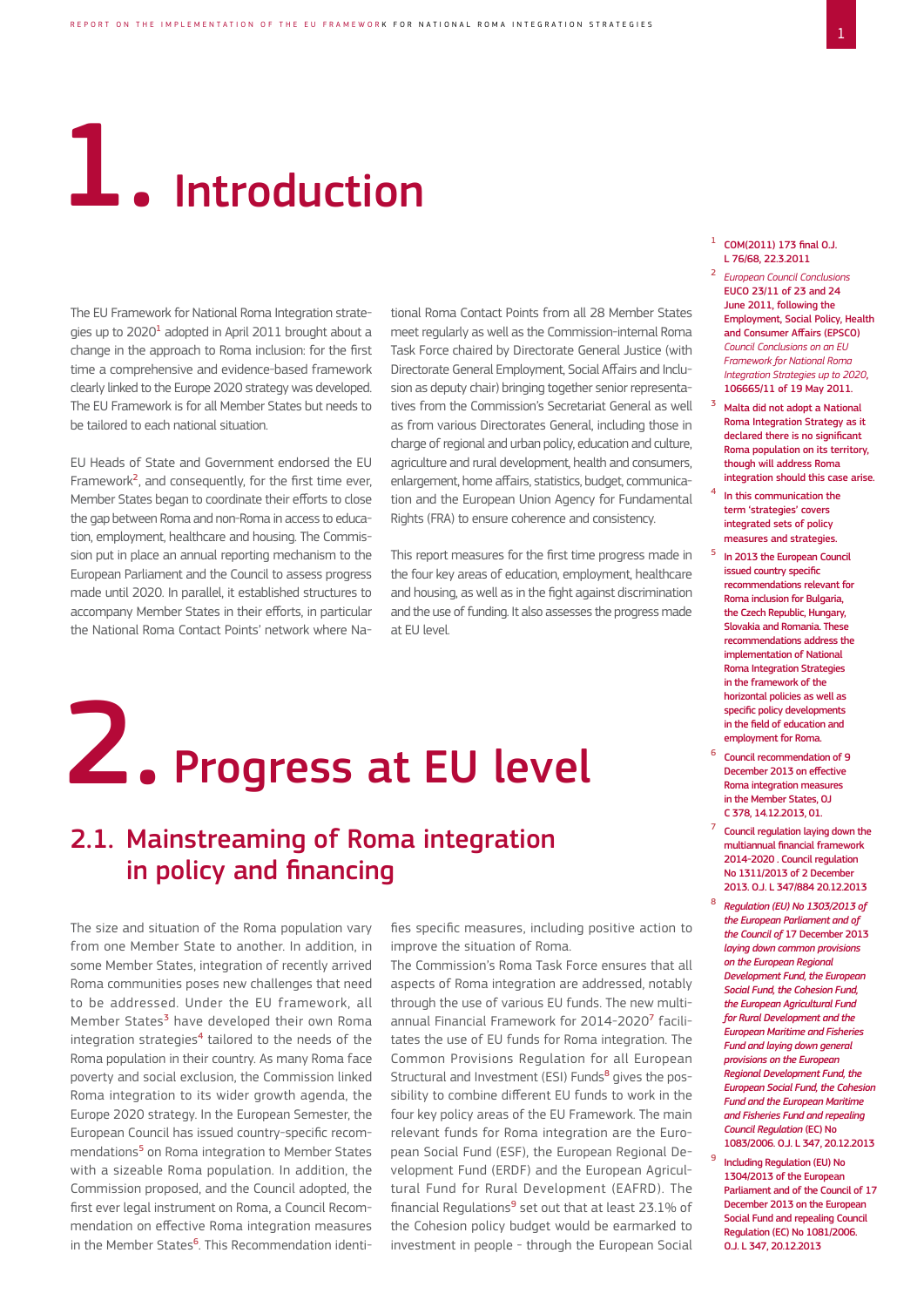- 10 Commission Delegated Regulation (EU) of 7 January 2014on the European code of conduct on partnership in the framework of the European Structural and Investment Funds; C(2013) 9651.
- $^{11}$  Regulation (EU) No 1304/2013 of the European Parliament and of the Council of 17 December 2013 on the European Social Fund and repealing Council Regulation (EC) No 1081/2006. 0.1.1.347, 20.12.2013

.

- 12 Council Recommendation of 26 April 2013 on Establishing a Youth Guarantee O.J. C 120, 26.4.2013,1
- $^{13}$  Such as the Council of Europe, the Council of Europe Development Bank, the World Bank, the United Nations, UNICEF the EU Agency for Fundamental Rights (FRA) and the Open Society Foundations.
- 14 The ROMACT project, launched in October 2013 in about 40 municipalities in 5 Member States, aims at building up political will and sustained policy engagement at the local level, at enhancing democratic participation and empowerment of local Roma communities, with a view to assist the design and implementation of projects with the support of EU and national funds.
- <sup>15</sup> The ROMED programme, funded through Lifelong Learning Programme, launched in 2011 has trained close to 1,300 mediators to date in the field of school, culture and health. For 2013-2014, mediation is focussing on establishing contacts with local authorities (municipalities, schools, etc.).

Fund, allocating at least 20% of this amount in each Member State to combating poverty and social exclusion. Furthermore, the new Regulations governing the spending of EU Funds now incorporate improved monitoring and evaluation mechanisms to obtain more accurate information on whether Structural Funds are meeting the defined Roma inclusion goals

The Commission also issued a European Code of Conduct on Partnership<sup>10</sup>, which covers all the ESI Funds, and provides detailed criteria for organising partnerships, for planning, implementing, and following up the programmes. In addition, the European Social Fund (ESF) Regulation $11$  requires that an appropriate amount of ESF funding be used in less developed and transition regions to strengthen the capacity of social partners and NGOs in implementing the programmes.

Lastly, based on a Commission proposal, the Council adopted a Recommendation on Establishing a Youth Guarantee<sup>12</sup> and Member States were specifically called upon to regard Roma as a key target group in proportion to the size and situation of their Roma population.

#### 2.2. Working closely with all stakeholders

The Commission has set up a permanent dialogue with Member States through the network of the 28 National Roma Contact Points. This network represents an important step forward to support coordination and implementation of the strategies, and actions on the ground. It also allows Member States to share their experience and expertise with the Commission, and fosters transnational cooperation and the exchange of good practices.

In addition, the meetings of the European Platform for Roma Inclusion have developed into a forum for discussion and exchange of experience between the Commission, Member States, international organisations, enlargement countries and

civil society. The Commission, in cooperation with all stakeholders, will further reflect on how to make this forum even more efficient and contribute best to the shaping of European Roma integration policies.

To support effective implementation of National Roma Integration Strategies at local and regional levels, the Commission participates in a Coalition of international organisations<sup>13</sup>. In this Coalition, the Commission and the Council of Europe join forces to strengthen the capacity of local authorities to design, fund and implement local Roma inclusion strategies starting with improving local governance<sup>14</sup> and community participation through mediation<sup>15</sup>.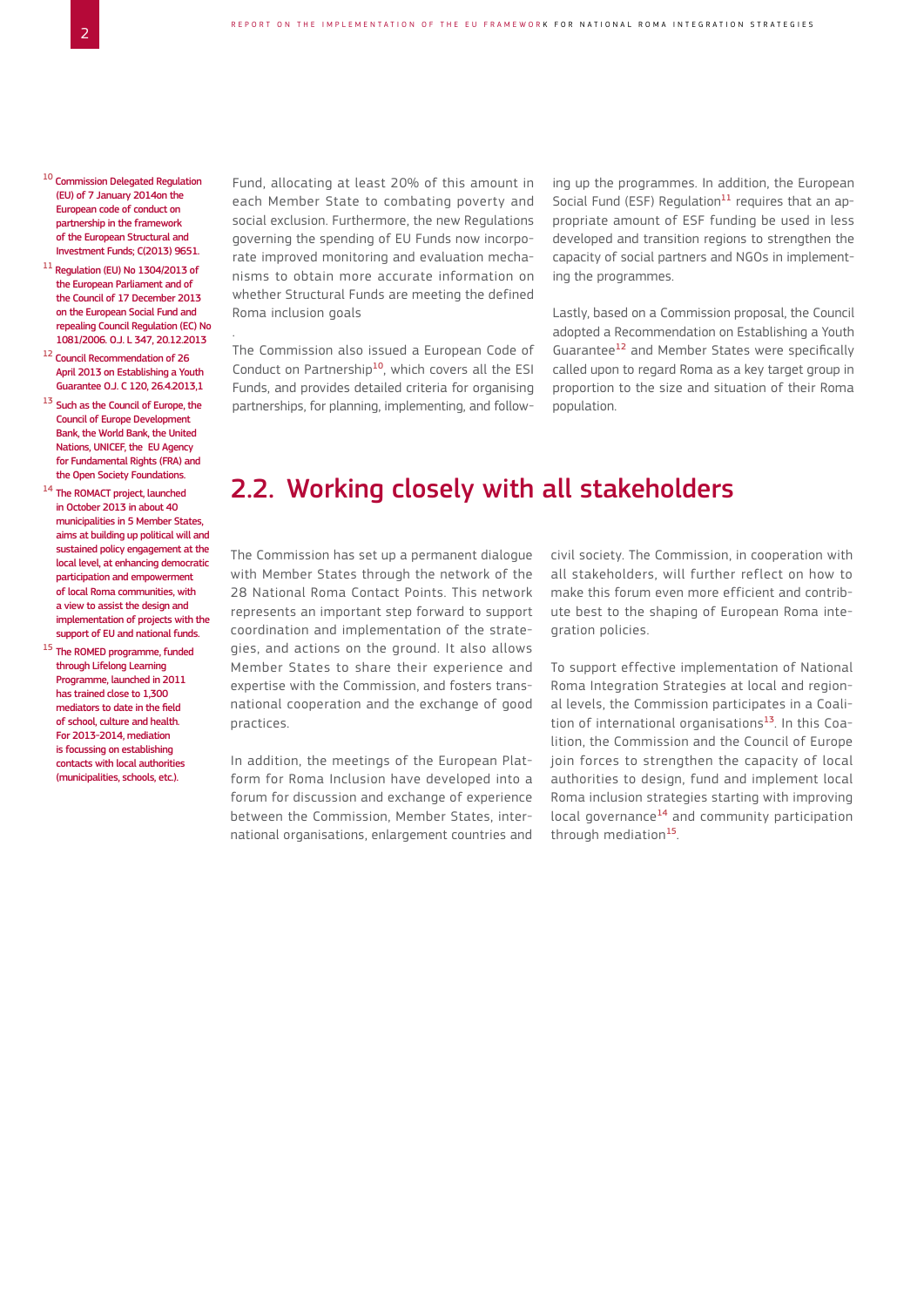# Progress in the Member States – the Commission's Assessment 3.

Three years after the adoption of the EU Framework, progress, although still slow, is beginning to take shape in most Member States. This report looks in particular at what measures have been implemented, whether guidance provided in previous Commission progress reports has been followed, and whether there is a real impact on the ground. The accompanying Staff Working Document contains a detailed overview by Member State, and the first assessment of Croatia's national Roma

integration strategy, submitted after its accession to the EU on 1 July 2013.

The assessment uses in particular information from the Member States through the National Roma Contact Points, from civil society and from the European Network of Independent Experts on Social Inclusion. The FRA survey of 2011 on the situation on the ground is the starting point from which progress is measured.

#### 3.1. Education

In the EU Framework, the Commission calls on Member States to ensure, as a minimum, primary school completion, to widen access to quality early childhood education and care, ensure that Roma children are not subject to discrimination or segregation and to reduce the number of early school leavers. Member States were also called upon to encourage Roma youngsters to participate in secondary and tertiary education.

The Commission's assessment reveals that Member States have taken a series of specific measures which delivered results on the ground. For instance, the reports reveal a clear positive general trend with regard to access to early childhood education and care.

However, much more needs to be done to bring about change on a larger scale. The most serious challenges previously identified by the EU Framework remain relevant and require further sustained efforts. In order to achieve significant progress, mainstream education systems should become more inclusive and more tailored to the needs of Roma pupils.

The persistence of segregation of Roma children in special schools or classes<sup>16</sup> remains a key challenge, with no simple and clear-cut solutions. Desegregation requires political commitment, time, careful preparation and implementation plans, which take local circumstances into account. Measures that indirectly lead to segregation should be systematically eliminated. The Member States most concerned (e.g. Czech Republic, Slovakia, Hungary, Romania, Bulgaria and

Greece) will need to put in place stronger measures to end and reverse this situation through a quality, accessible and mainstream inclusive education system.

Importance of access to quality early childhood education and care (ECEC) is now broadly recognised. A series of legislative measures (e.g. compulsory preschool years, in-cash incentives) have also been implemented in several Member States. Some Member States were able to report clear positive results. In Finland for example, within ten years, the participation of Roma children in pre-primary school increased from 2% to 60%. The same applies to Hungary, where the enrolment rate of Roma children in pre-school is high (79%) and is likely to further improve as the new law on public education lowers the starting age of compulsory kindergarten education to 3 years. On the other hand, in certain Member States, measures implemented are still insufficient (e.g. Slovakia) or even non-existent (e.g. Greece).

Reducing the number of Roma early school leavers also requires additional efforts, including extracurricular activities and close cooperation with families. The situation of children illegally staying on the territory may be even worse, when the lack of required official documents, such as a valid residence permit or medical records may prevent children's enrolment in primary education. The French ombudsman's  $report<sup>17</sup>$  has indicated a number of cases where local authorities have hindered the access of Roma children

- <sup>16</sup> Segregation in mainstream schools attended by Roma: SK: 58%, HU: 45%, EL: 35%, CZ: 33%, BG: 29%, RO: 26%, FR: 24%, ES: 10%, IT: 8%, PT: 7%, PL:3%. - segregation in special schools: Roma children attending special schools mainly with Roma: CZ: 23%, SK: 20%, FR: 18%, BG: 18%, etc. Source: FRA, *Education: The situation of Roma in 11 EU Member States. Roma Survey - Data in Focus* (forthcoming in 2014).
- <sup>17</sup> Le Défenseur des Droits, *Bilan d'application de la circulaire interministérielle du 26 août 2012 relative à l'anticipation et à l'accompagnement des opérations d'évacuation des campements illicites août 2012* – mai 2013 (juin 2013).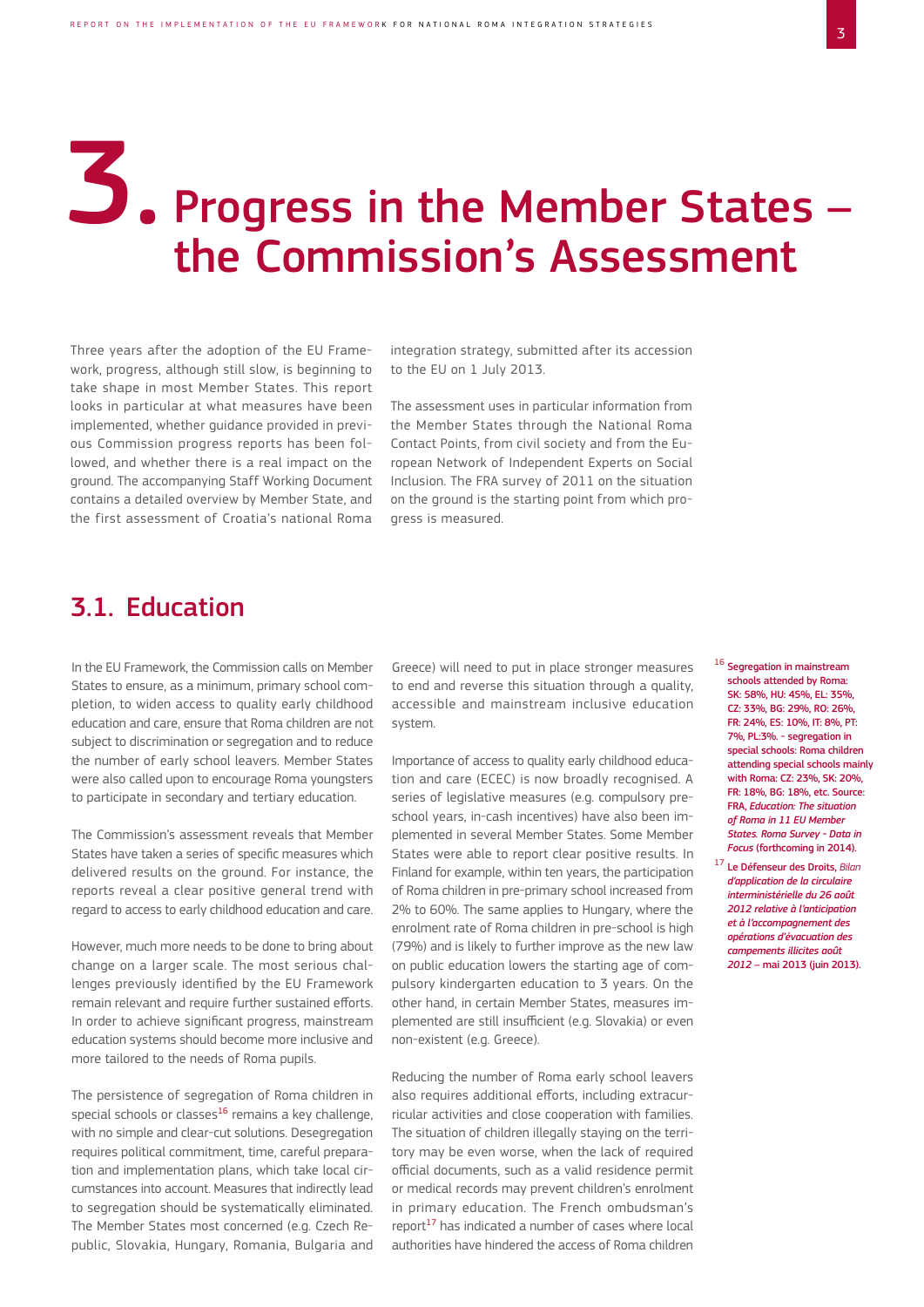<sup>18</sup> The Council Recommendation of 20 December 2012 on the recognition of the value of non-formal and informal learning within the European youth field (O.J. C 398/1, 22.12.2012) encourages the use of instruments for recognition of skills and qualifications obtained through such learning experiences.

to primary education for such reasons. In addition, frequent moves of Roma and traveller families have led to interruptions in schooling, leading to learning gaps and high drop-out rates.

The Commission's assessment confirms that sustained efforts can bring about a significant impact on the situation of Roma in education. For example, in three years (2010-2013), a Bulgarian educational project has brought down the number of children who dropped out of school by almost 80%. There are further good practices, such as all day schooling in Bulgaria and Slovakia or after-school activities provided specifically for disadvantaged children in Hungary, the use of mediators in Finland, the inclusion of Roma culture in curricula in Slovakia and Hungary, providing language support in Bulgaria and France, providing bilingual education (Romani-Romanian), preparing Romani language teachers in Romania, and teacher training in Slovakia, Hungary and Bulgaria. In addition, the extension of education projects to children whose families move from one Member State to another is a positive development.

However, existing practices have a rather limited scope and the main challenge remains in up-scaling these initiatives and securing long-term financing. More efforts are needed with regard to teacher education and the introduction of inclusive teaching methodologies, which take into account individual learning needs. A more systematic use of Roma pedagogical assistants and mediators and greater involvement with local communities and parents would improve access of Roma children to mainstream quality education. Coherence of mainstream policies with the goals set in the national Roma integration strategies needs to be ensured (e.g. in Hungary).

Beyond compulsory schooling, enrolment differences between Roma and non-Roma become even larger. This is particularly detrimental to Roma integration and makes a difference in the labour market as the lack of professional skills and qualifications prevents Roma adults from accessing quality employment. There are few systemic measures encouraging the participation of Roma youngsters in further education, or helping Roma students to reintegrate into the education system after they have dropped out. Although in Poland, Finland and Sweden measures were put in place to increase the number of students who complete secondary and higher education and to enhance vocational education and training of adult Roma, in most Member States, similar measures are rather sporadic, mainly consisting of scholarships for talented students. In the field of youth, non-formal and informal learning are also important instruments to develop skills and increase employability among young people<sup>18</sup>.

#### Examples in the field of education

**Bulgaria and Hungary** - Two-year obligatory pre-school has been introduced in Bulgaria; obligatory pre-school from the age of three will be introduced in Hungary from the 2014-2015 school year. This mainstream measure is promising as regards education of Roma children for primary education, but sufficient capacities and quality staff are crucial for long-term results.

**Denmark -** The project 'Hold On Tight Caravan', administrated by the Ministry of Education, is focused on getting more youngsters from ethnic minorities to begin and complete a Vocational Education and Training programme. The initiative is managed in schools by coordinators who ensure an individual approach to each young person at risk of school failure or drop out. The project is implemented across Denmark. Since it started in 2009, overall school and training drop-out rates have fallen from 20% to fewer than 15%, while the gap with ethnic Danish students has narrowed. The ESF contribution for the 'Hold On Tight Caravan' has been €3,214,000 during 2009-2013.

Romania - The positive action programme for Roma in higher education continue. These mainstreamed programmes offer dedicated places for Roma for admission to public universities (in the academic year 2010/11, 555 places have been granted, and in 2012/13, 564 places).

Sweden - The Adult Education Association in Gothenburg (Studieförbundet Vuxenskolan i Göteborg) offers tuition for Roma who have not completed primary or secondary school education.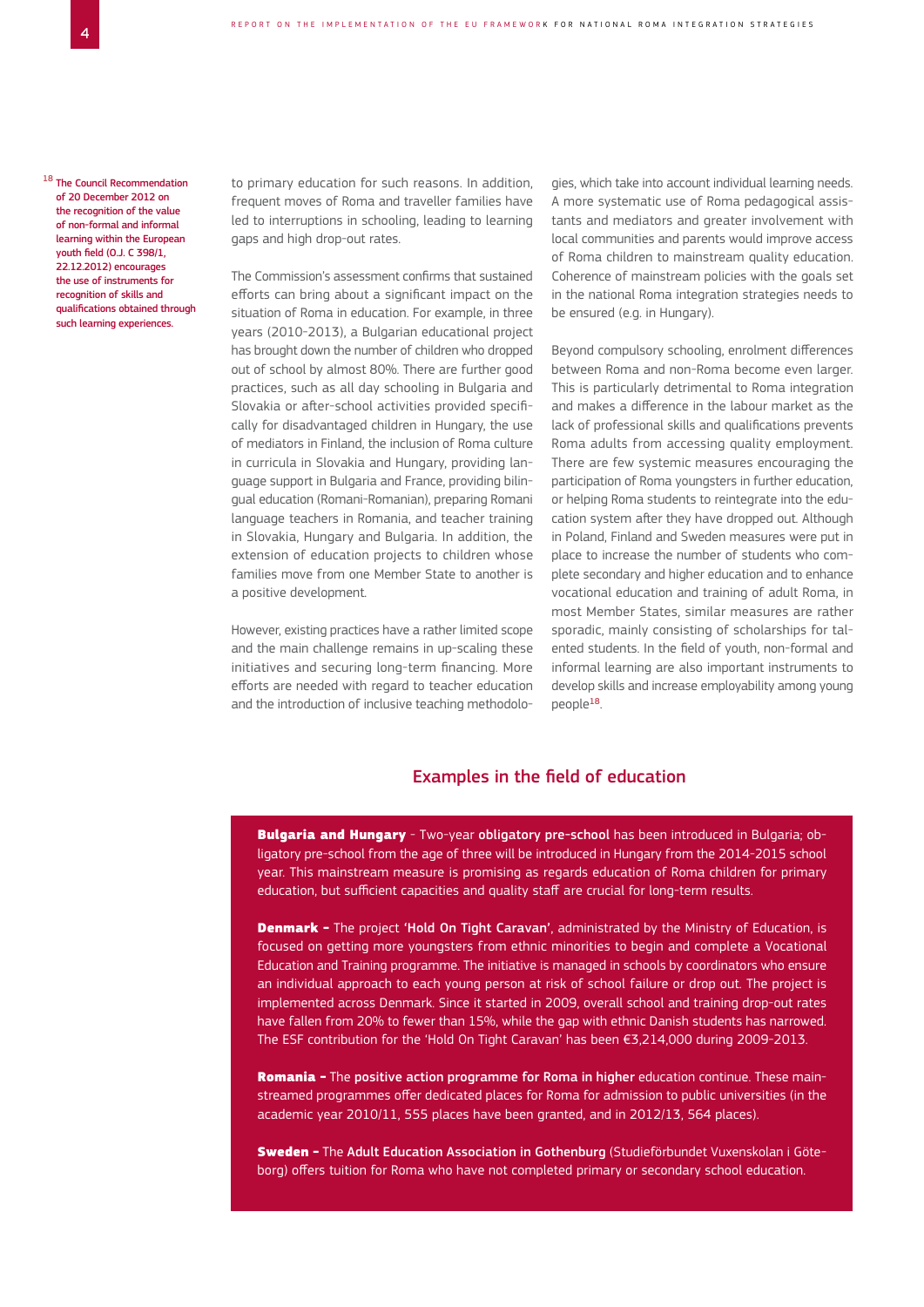Although progress has been made, notably in access to early childhood education and care, much more needs to be done to reduce the educational disadvantage of Roma. For Member States with a significant Roma population priority should be given to combating segregation fighting early school leaving and making mainstream education systems more inclusive. Enabling Roma youngsters to

3.2. Employment

obtain marketable skills and qualifications, at least at secondary level and ensuring life-long learning for Roma adults should be a clear objective of both mainstream and targeted measures. Moreover, positive actions aimed at increasing the educational attainment of Roma should be sustained and scaled up to enable young Roma to get professional qualifications.

To close the employment gap between Roma and non-Roma, the EU Framework calls on Member States to ensure Roma non-discriminatory access to the open labour market, self-employment and micro-credit, and vocational training. Member States were encouraged to ensure effective equal access for Roma to mainstream public employment services, alongside targeted and personalised guidance and mediation for Roma jobseekers, and to support the employment of qualified Roma civil servants.

Although there are several promising initiatives across Member States, the expected impact has not yet been reached. Visible improvements in the educational participation and attainment have failed to translate into improving employment prospects among Roma<sup>19</sup>. In some cases, the employment situation of Roma has even further deteriorated, although this is partly due to the general increase of unemployment in several EU Member States over the past few years. Within this context, Roma, and to an even larger extent Roma women<sup>20</sup>, have been particularly affected as they often lack marketable skills and qualifications. In addition, chances for the Roma on the labour market are limited by direct and indirect discrimination<sup>21</sup>. Advancing in this challenging situation requires determined action and investment in human capital by Member States, such as measures ensuring equal access to social services, and providing personalised guidance and

employment schemes. The potential for job creation for Roma through self-employment, (social) entrepreneurship, and by using innovative financial instruments have hardly been exploited. Social innovation should be reinforced by testing new policy approaches and scaling-up successful initiatives, via building cooperation between different actors at local and regional levels.

Lessons can be learnt from successful projects, for example the *Thara* information platform in Austria, a pilot project stimulating social and professional activation pathways in Belgium, Community Development Centres to eliminate barriers to the labour market in Bulgaria or the integrated action plans of Nordrhein-Westfalen and Berlin, to mention just a few. These projects however, are mostly initiated by local or regional authorities and are implemented by NGOs, so their result is bound to be limited to a given territory and their sustainability remains uncertain.

The assessment reveals that there are still too few systematic measures put in place at national level, although there are some good examples: the Roma job counsellors under the Ministry of Employment in Finland, the reallocation of resources for the Spanish *Acceder* program, or pilot projects in some municipalities in the Czech Republic introducing social considerations in public procurement.

- <sup>19</sup> FRA, *Poverty and Employment: The situation of Roma in 11 EU Member States, Roma Survey – Data in Focus* (forthcoming in 2014).
- <sup>20</sup> Across the Member States surveyed, 21% of Roma women were in paid work compared to 35 % of Roma men. FRA, *Analysis of FRA Roma Survey by Gender* (September 2013).
- <sup>21</sup> Share of Roma experiencing discrimination in the past 5 years when looking for work: CZ 74%, EL 68%, IT 66%, FR 65%, PL 64%, PT 56%, HU 51%, SK 49%, BG 41%, RO 39%, ES 38%. FRA, *Poverty and Employment: The situation of Roma in 11 EU Member States. Roma Survey - Data in Focus* (forthcoming in 2014).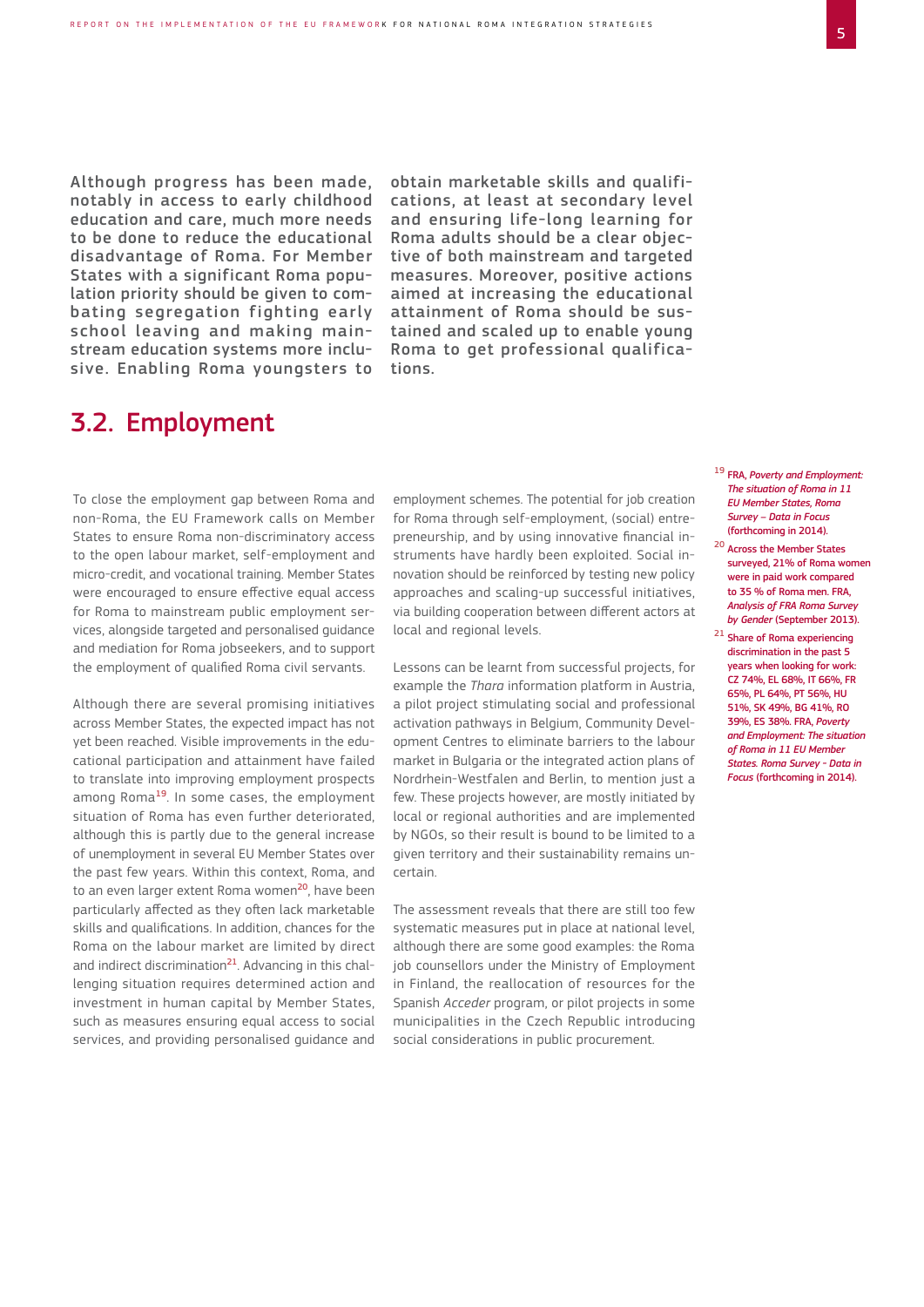#### Examples in the field of employment

**Bulgaria - Community Development Centres (CDC) aim to empower and promote the employment** of young people and women in marginalised Roma communities. The initiative has been implemented by AMALIPE Centre for Interethnic Dialogue and Tolerance with the support of European Commission since 2011. Community Development Centres were established in 11 municipalities.

France (Lyon) - The multi-partner Andatu project has mobilised local, civil, national involvement as well as EU funding and combine training, access to employment and housing. As the program targets mobile EU citizens, French language courses are offered. The program also finances short professional trainings and provides individualised support. The European Social Fund supported the launch of the programme with €350,000. Currently reaching 73 beneficiaries, the intervention is planned to be extended to 400 participants requiring a total budget of €1.2 million.

Hungary – The mainstream programme of the Public Employment Service aimed at improving the employability of the disadvantaged targets various subgroups within the registered unemployed, with Roma prioritised as one target group. The programme provides a personalised combination of subsidies and services, such as labour market counselling, mentoring, vocational training and wage subsidies aiming at open labour market reintegration. According to external expert evaluation, the probability of employment increases by 40% after having followed this programme.

Despite the success of some measures, no tangible widespread impact has yet been achieved on the ground. To close the employment gap between Roma and non-Roma, Member States will need to target simultaneously the supply and demand sides of the labour market. On the supply side, the low skill levels of Roma job seekers must be addressed with vocational training and counselling, combining targeted measures and effective access to mainstream employment services. On the demand side, measures are needed

to give incentives to employers, such as recruitment subsidies, job trial and apprenticeship schemes. Other measures could include targeting Roma under the youth guarantee schemes, introducing social considerations into public procurement, fighting discrimination in the workplace and employing Roma in national and local civil service, in a manner that does not create a parallel labour system. Using the potential of social economy and social innovation could promote (re)entry to the labour market.

#### 3.3. Health

To reduce the health gap between the Roma and the rest of the population, the EU Framework calls on Member States to provide access to quality healthcare especially for children and women, and to preventive care and social services at a similar level and under the same conditions as the rest of the population.

The poor health of Roma is very closely linked to social, economic and environmental factors. People in vulnerable situations often have trouble in navigating in the health system and in articulating their needs. Barriers include poor accessibility of health services in terms of distance (e.g. Roma settlements in remote areas or Roma without settlement), lack of access due to financial difficulties (affordability of medicines), lack of registration with local authorities, lack of awareness especially about preventive services, cultural differences and discrimination. No health coverage often also means no vaccination for children, which in turn can prevent them from being accepted by schools and kindergartens.

Few Member States have provided information enabling comparison of the health of Roma with the general population. While there are a variety of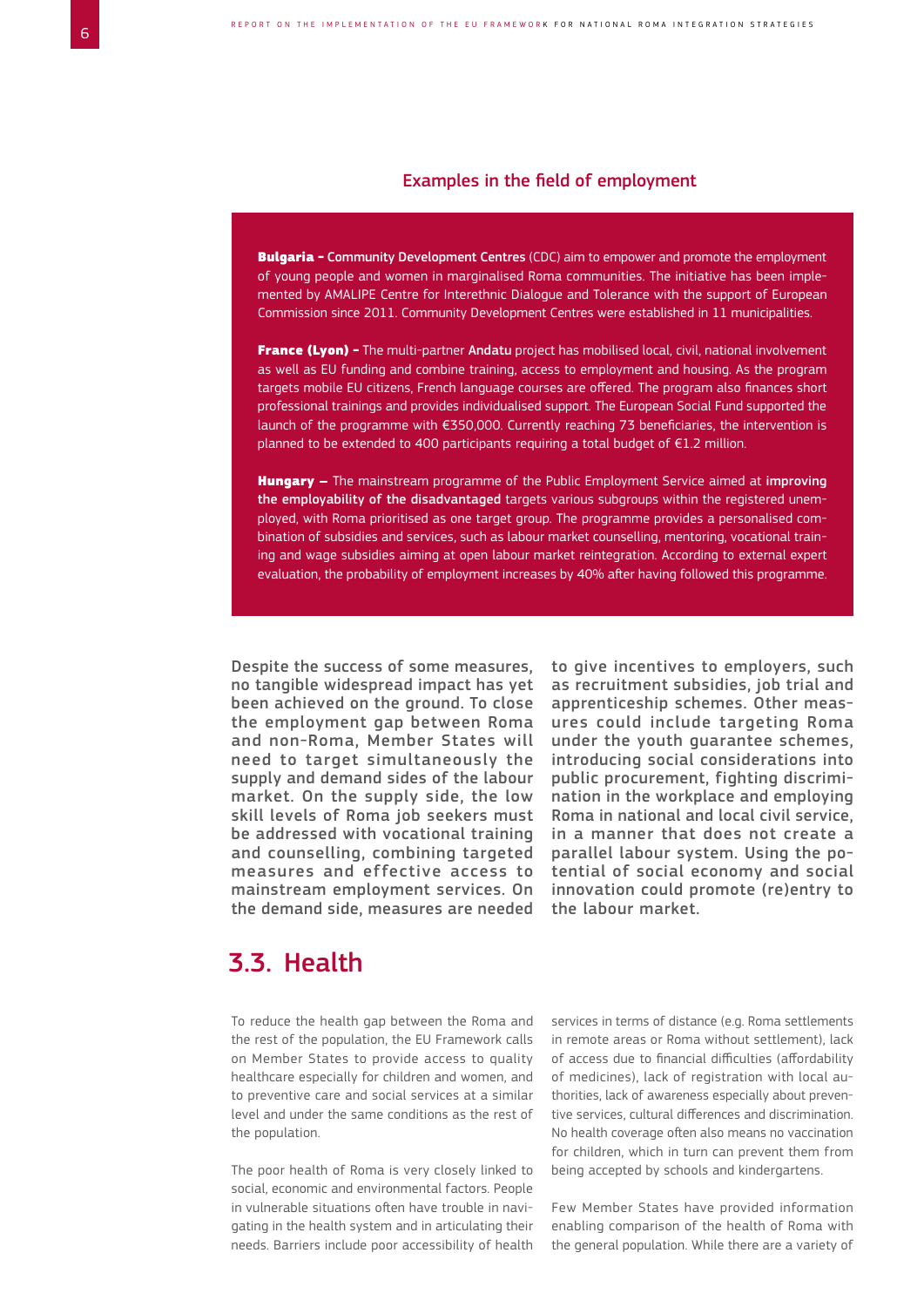reasons for this, it is nevertheless essential that all relevant Member States can monitor the health of the Roma population. A good example is the health and welfare survey that Finland is about to develop.

The available information shows very significant differences among Member States both in terms of starting points<sup>22</sup> and progress. Ensuring basic health coverage is still a challenge in some Member States, in particular in Bulgaria, Romania and also in Greece. With the rise of unemployment in these countries, the number of families lacking health coverage has increased. The impact of budgetary cuts, restructuring or cancellation of services in general health policies in some Member States had further consequences on vulnerable groups, including Roma. In France, the government has committed to reduce financial barriers to access to healthcare for the most vulnerable.

Reports from several Member States show significant

efforts in combatting infectious diseases among Roma. While progress in this area is very much welcome, more attention on prevention and treatment of non-communicable diseases and on general health campaigns with a focus on the promotion of healthy lifestyles is also required. Furthermore successful measures remain to be systematised.

Training health professionals (e.g. in Czech Republic) and involving Roma health mediators is one way to address access to healthcare services for the Roma population. Several Member States (e.g. Romania, Spain) have invested successfully in Roma mediators – however in most cases, there is a need to move from temporary to mainstream funding and ensuring adequate professional recognition. In 2013, the Commission launched an initiative to develop training packages for health professionals for migrants and ethnic minorities, including the Roma.

#### 22 For example, 59 % of Roma women in Bulgaria, 47 % in Romania and 38 % in Greece said that they had no medical insurance compared with 22 % of non-Roma women in Bulgaria and in Romania, and 7 % of non-Roma women in Greece. FRA Analysis of FRA Roma Survey by Gender (September 2013).

#### Examples in the area of health

Czech Republic - Communication courses focusing on specific socio-cultural environment of a patient are compulsory in the medicine, dentistry and pharmacy curricula. Other medical staff is also trained through Interpersonal Skills of Professional *(Interpersonální dovednosti specialisty)* and Education *(Edukace)* programmes.

Hungary - Training for those working in basic healthcare services is being developed: in 2013, 250 health visitors took part in training courses, and some 4830 specialists are expected to be trained by them in the 1st half of 2014.

France - In January 2013, the government engaged to respond to growing health inequalities in the wake of the crisis and to reduce financial barriers to access healthcare.

Romania - Awareness raising and behaviour changing campaigns targeting the Roma people's health are operated through the healthcare mediation programme.

**Spain -** Health mediators have proven to contribute to the improvement of health among the Roma population in Spain. The example of Navarra that has been working for many years has been chosen as a good practice by the  $WHO^{23}$ 

Following the analysis of health measures, it can be concluded that healthcare and basic social security coverage is not yet extended to all. Investing in adequate healthcare and preventive measures for all Roma, in particular

children, is essential as it will prevent further health problems in the longterm. Promising initiatives should be extended and multiplied to make a real impact on the ground.

<sup>23</sup> In its publication on "Poverty and social exclusion in the WHO European Union: Health systems [respond." http://www.navarra.es/NR/](http://www.navarra.es/NR/rdonlyres/D4DFA3BA-F54F-40DE-8C5F-9F24A003868E/233965/2_Spain_06Feb09casopublicado2010.pdf) rdonlyres/D4DFA3BA-F54F-40DE-8C5F-9F24A003868E/233965/2\_ Spain\_06Feb09casopublicado2010. pdf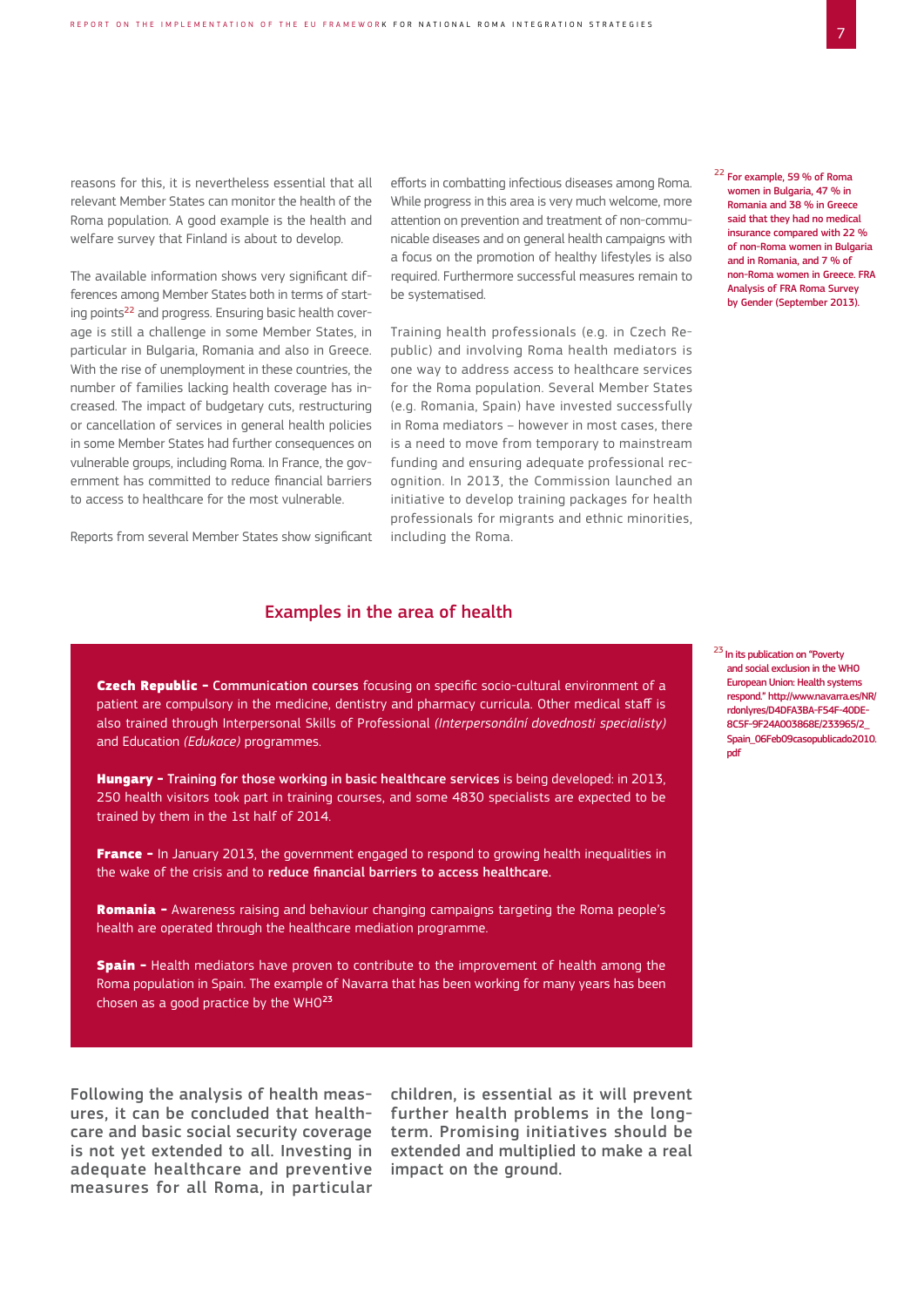24 42 % of the Roma surveyed said that they have either no piped water or no sewage or no electricity in their home. FRA, *The situation of Roma in 15 Member States and Croatia* (2013).

25 The European Court of Human Rights, *Yordanova and others v. Bulgaria* n°25446/06 judgment of 24 April 2012,) concluded that although the concerned Roma lived in an illegal settlement, their eviction was a breach of article 8 of the European Convention of Human Rights (on private life and private property): their housing, although illegally built there, had to be considered as their property and it was disproportionate to evict them. *"In the context of Article 8, in cases such as the present one, the applicants' specificity as a social group and their needs must be one of the relevant factors in the proportionality assessment that the national authorities are under a duty to undertake."* This position taken by the Court in Yordanova was confirmed and further developed in a more recent judgment in case Winterstein and others vs. France (European Court of Human Rights, n° 27013/07 of 17 October 2013. Similar violation of the European Convention of Human Rights (article 8) was observed by the SK Public Defender of Rights (Ombudswoman) in her examination of the forced eviction and liquidation of a Roma settlement carried out in 2012 in Kosice, Slovakia (report of 23 July 2013).

26 Guidance note on the implementation of integrated housing interventions in favour of marginalised communities under the ERDF, of 28 January 2011. http://ec.europa.eu/regional\_ [policy/information/search/detail.](http://ec.europa.eu/regional_policy/information/search/detail.cfm?LAN=EN&id=354&lang=en) cfm?LAN=EN&id=354&lang=en

#### 3.4. Housing

To close the gap between Roma and non-Roma, the EU Framework calls on Member States to promote non-discriminatory access to housing, including social housing and public utilities (such as water, electricity and gas) $24$ . Furthermore, the EU Framework underlined the need to address housing as part of an integrated approach to social inclusion and desegregation.

Housing interventions have often been the weakest links in the national strategies. The absence of progress is mainly due to: grey zones concerning the legalisation of existing housing and halting sites, as illustrated by judgments of the European Court of Human Rights<sup>25</sup>; failure to establish a real dialogue with both mainstream and Roma local communities (e.g. in Bulgaria); scarcity of national public funds and low uptake of available EU funds despite the Commission's guidance<sup>26</sup>; the need to further develop the social housing sector in several Member States. One of the main barriers encountered in the use of ERDF financing has been the design of integrated housing projects.

In spite of this challenging context, there are also promising practices. With the help of the European Regional Development Fund (ERDF) quality temporary lodgings have been built with the involvement of the Roma community in France. In Germany, housing projects also include measures that promote the integration of Roma families in neighbourhoods. In Belgium, mediators work to gain trust of both Roma and non-Roma for acceptable housing interventions. In Hungary, cities are required to prepare a desegregation plan as part of city development strategies.

#### Examples in the field of housing

Belgium - In January 2013, 38 mediators/bridge figures (i.e. intercultural mediators), neighbourhood stewards, project leaders, and consultants worked in the Region of Brussels Capital and the Flanders Region (employed by the Public Centres for Social Welfare, Department of Education, Employment Agency, Police, Integration Services or local NGOs) to gain the support of both Roma and non Roma for housing interventions.

Germany – In Kiel, the 'Maro Temm e.G.' housing project helps Sinti and Roma of all generations to live together and preserve their culture and language (Romani) without being segregated. Further activities such as homework support, leisure activities and small cultural celebrations are offered. In Berlin, the project 'Task Force Okerstraße' aims to ensure that Roma are accepted as neighbours and being integrated into the community. Roma families are given advice, helped in their dealings with the authorities and assisted in disputes with their landlords. Furthermore, care is offered to children, and young people are encouraged to take part in leisure activities.

Hungary - Cities are required to prepare a so-called *Local Equal Opportunity (Desegregation) Plan* as part of Integrated Urban Development Strategies. A Desegregation Plan identifies systemic interventions (relevant to the entire city) to stop or reduce segregation. Local Equal Opportunity Plans became a statutory requirement for local governments under the Equal Opportunity Act. ERDF funding supports integrated housing projects for Roma and other marginalised communities.

As in other areas, small-scale projects offer useful policy lessons but need to be extended to bring about the expected results. To achieve tangible and sustainable progress in the housing sector, Member States should address more efficiently the bottlenecks identified above. In some Member States, legislation is necessary to clarify the legal status of existing dwellings. Furthermore, regular urban planning interventions to eliminate and prevent ghet-

toisation in cities should be backed by national governments, while the disproportionate risk of social exclusion in rural areas demands stronger efforts. For the success of all projects, involvement of both Roma and non-Roma is essential. Given the scarcity of public resources, especially as housing belongs to the competence of municipalities in most Member States, better use should be made of funds available from the ERDF.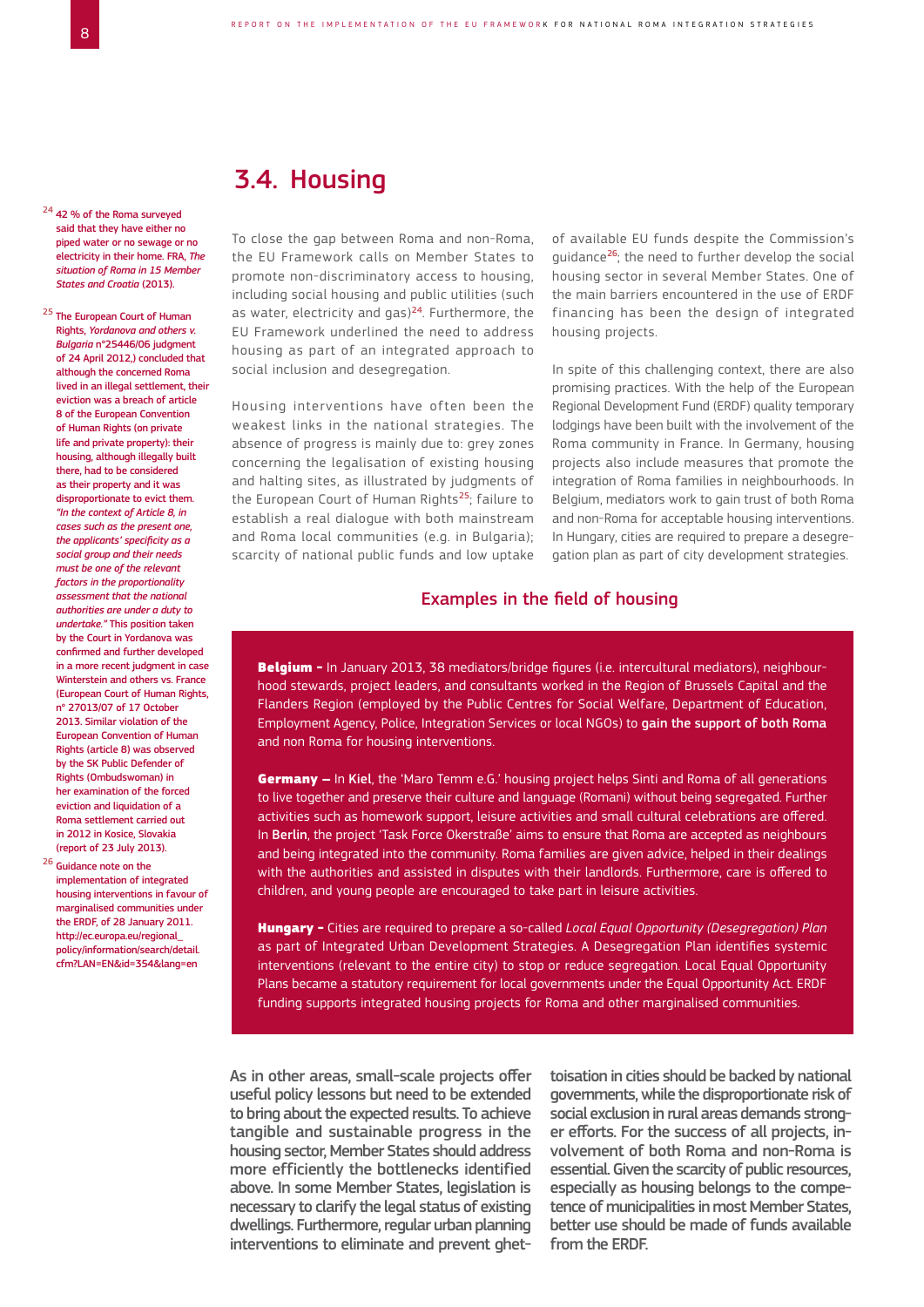#### 3.5. Fighting discrimination convincingly

The principle of non-discrimination is one of the core principles of our European Union. Thirteen years after the EU's landmark anti-discrimination directives were adopted in 2000, discrimination against Roma is still widespread<sup>27</sup>. This has no place in the European Union. The situation of Roma women<sup>28</sup> is often worse than that of Roma men, as they tend to face multiple discrimination. The situation of Roma children often raises additional concerns<sup>29</sup>

Roma-specific problems are generally not due to gaps in legislation, but rather to its implementation. In order to strengthen the fight against discrimination legislation needs to be combined with policy and financial measures. The Council Recommendation (articles 2.1 to 2.5) proposes further specific measures to Member States, including positive action to fight discrimination. This Recommendation should mark the beginning of stronger political efforts from all Member States to end discrimination against Roma and ensure equality in practice. The Commission's upcoming progress reports on the implementation of the national Roma integration strategies will look carefully at the areas highlighted in the Recommendation.

The Commission's recent report on the application of the Equality directives confirms that Member States should make better use of the possibility to adopt measures to prevent or compensate for disadvantages (positive action). Such measures can usefully fight discrimination against Roma.

Addressing trafficking in human beings can also help to tackle discrimination and social exclusion of Roma. Women and children are at highest risk of becoming victims. An equal focus is needed on preventing trafficking, protection, assistance and support to victims, and involving everyone who can help tackle the problem: health inspectors, police, education experts and legal professionals. The EU's Strategy towards the Eradication of Trafficking in Human Beings 2012-2016, has helped Member States live up to their obligations under the antitrafficking Directive 2011/36/EU.

Most Member States have taken initiatives to raise awareness about Roma culture and history; in particular, in recent years, a growing number have organised activities to commemorate the Roma Holocaust. Finally, in all Member States, more effective measures should be taken to combat anti-Roma rhetoric and hate speech.

In some Member States, bodies for the promotion of equal treatment have played a particularly active role to raise awareness, report or put forward cases of Roma victims of discrimination (e.g. Bulgaria, Czech Republic, Finland, France, Greece, Ireland, Latvia, Lithuania, Romania, Spain and Sweden). As proposed in the Council Recommendation on effective Roma integration measures in the Member States, the work and institutional capacity of bodies for the promotion of equal treatment should be reinforced, and a regular dialogue between the National Roma Contact Points and these Bodies should be continued, as already initiated by the Commission.

Furthermore, in some Member States, effective tools still need to be developed to empower the Roma.

#### Example in the field of anti-discrimination

**Slovakia - Amendment of the Antidiscrimination Act has introduced temporary equalising meas**ures (positive action) that may be adopted on the grounds of ethnicity in all areas protected by the Act, i.e. employment, education, healthcare, social security and access to goods and services.

There are weaknesses in almost all Member States when it comes to fighting discrimination effectively. This should not be considered as a stand-alone policy, but should be mainstreamed into all policies. Additional attention should be paid to public communication that can promote the benefits of diversity and its acceptance in society. In addition, Member States will need to show clear political leadership and ensure that no racist manifestations are tolerated on their territories.

<sup>27</sup> Report from the Commission to the European Parliament and the Council Joint Report on the application of Council Directive 2000/43/EC of 29 June 2000 implementing the principle of equal treatment between persons irrespective of racial or ethnic origin ('Racial Equality Directive') and of Council Directive 2000/78/EC of 27 November 2000 establishing a general framework for equal treatment in employment and occupation ('Employment Equality Directive').

- 28 The European Parliament also drew attention to the situation of Roma women in its *Resolution on the gender aspects of the European Framework of National Roma Inclusion Strategies*  adopted on 10 December 2013.
- <sup>29</sup> The Commission Recommendation Investing in children: breaking the cycle of disadvantage. *C(2013)778 of 20 February 2013 provides policy guidance to help the EU and Member States focus on successful social investment towards children.*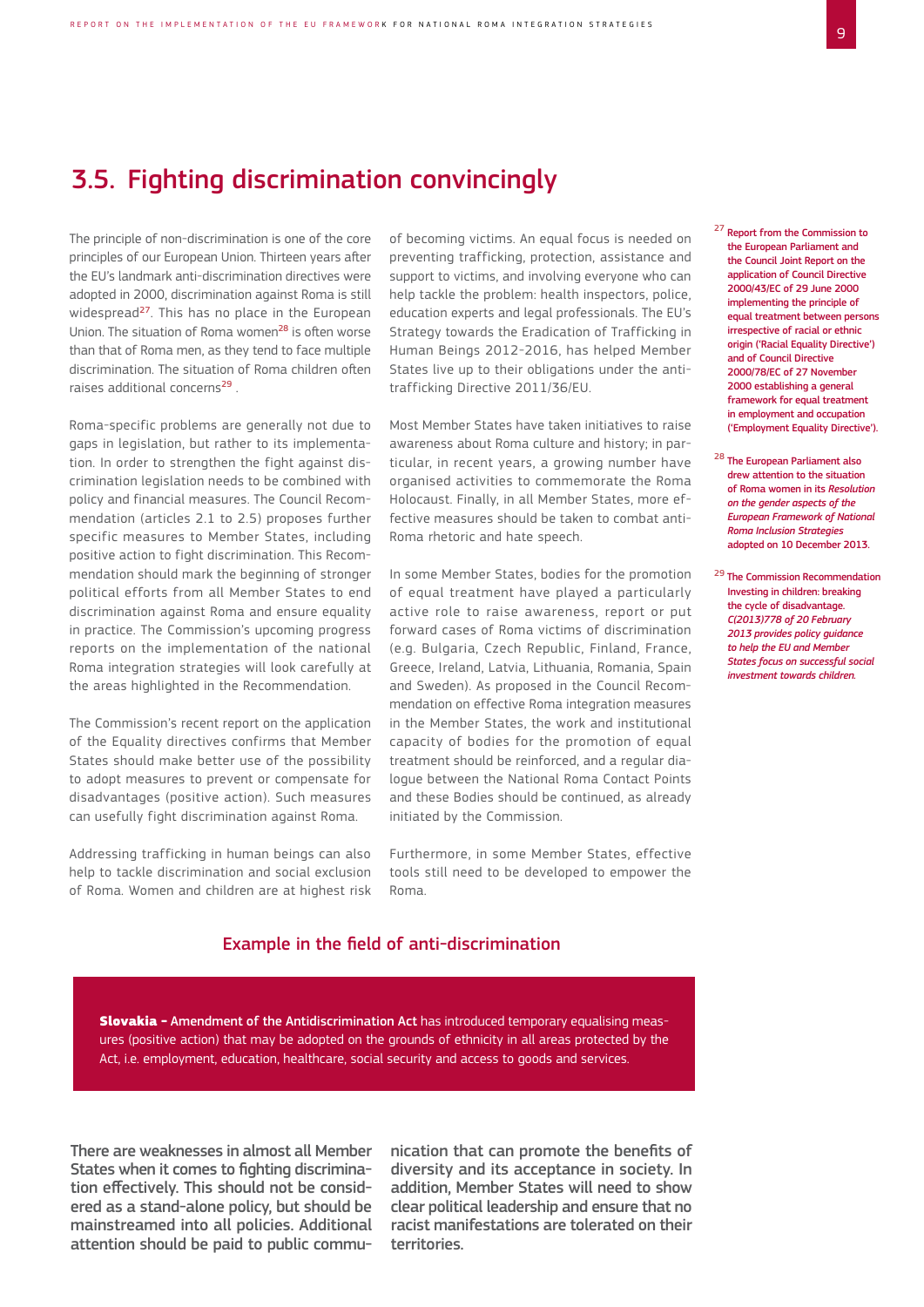#### 3.6. Securing financial support for sustainable policies

Roma integration is a long-term challenge. Policies and measures aiming at Roma integration need to be sustainable in the long term. The EU Framework invites Member States to allocate sufficient funding from national budgets, and to make the best use of EU and international funding.

In recent years, the volume of funds Member States target at Roma integration has increased significantly. While progress is evident in terms of commitment and planning, problems remain in implementation. Countries with large Roma populations still face major challenges in using EU funds. The gravity of the problems in the single policy areas and their interdependence requires an integrated approach, combining investments in employment, education, healthcare and housing, through various funds.

In the 2007-2013 period, the potential use of EU funds has not yet been fully exploited to support Roma integration. The reasons are various: difficulties in finding national co-financing and in combining funds, overly complex administrative structures, lack of administrative capacity and expertise, insufficient use of technical assistance for the use of EU funds, and poor cooperation between authorities and Roma. Although the adoption of National Roma Integration Strategies is a major step in providing a framework for Roma inclusion, experience shows that alignment between general and Roma-specific policies and funding should be further improved, building on better monitoring of the results and the impact of EU-funded interventions. Where relevant, such an integrated approach can be further enhanced by introducing a territorial approach, focusing on the most disadvantaged micro-regions.

For the 2014-2020 programming period, an effort has been made to address these deficiencies, by ensuring that an appropriate share of the cohesion policy budget is allocated to investment in human capital, employment and social inclusion. For the 2014-2020 period, €343 billion has been allocated to Member States from Structural and Cohesion Funds.

At least €80 billion of this will be allocated to investment in human capital, employment and social inclusion through the European Social Fund (ESF). It was decided that in each country, at least 20% (compared to the current share of around

17%) of the ESF must be earmarked to fight social exclusion and poverty i.e. about €16 billion. A specific investment priority for the integration of marginalised communities such as the Roma has also been established. Disadvantaged people, including Roma, will also benefit from measures funded under other ESF investment priorities aiming at good quality early-childhood education, reducing and preventing early school-leaving, promoting the access to employment or enhancing youth employment through youth guarantee. To ensure that the ESF will outreach the targeted beneficiaries, it is necessary that appropriate regulatory and institutional frameworks are already in place. Member States can improve the quality of how they use EU funds by exchanging best practices, through a permanent dialogue with stakeholders, evaluations and observations from academic studies.

Regarding the European Regional Development Fund (ERDF) the investment priority under the thematic objective of promoting social inclusion, combating poverty and any discrimination, allows support for physical, economic and social regeneration of deprived communities in urban and rural areas. This may be used to continue the type of integrated housing schemes for the benefit of marginalised communities, including Roma, which have been started with ERDF funding in the 2007- 2013 period. Other investment priorities such as in the area of health, social and education infrastructure may support investments in hardware to implement the corresponding Roma integration goals, including for the involvement of Roma in mainstream actions. ERDF support to cities which address demographic and social challenges as part of integrated sustainable urban development strategies could also be relevant.

As part of the ex-ante conditionality mechanism for Cohesion Policy 2014-2020, a national Roma inclusion framework has to be in place where funds are programmed for Roma integration. This establishes a direct link between the EU policy framework and funding and aims to maximise the effectiveness of the funding.

In the negotiations with the Member States on the Partnership Agreements, the Commission makes sure that challenges for Roma inclusion identified within the European Semester are adequately reflected in the funding priorities of the future pro-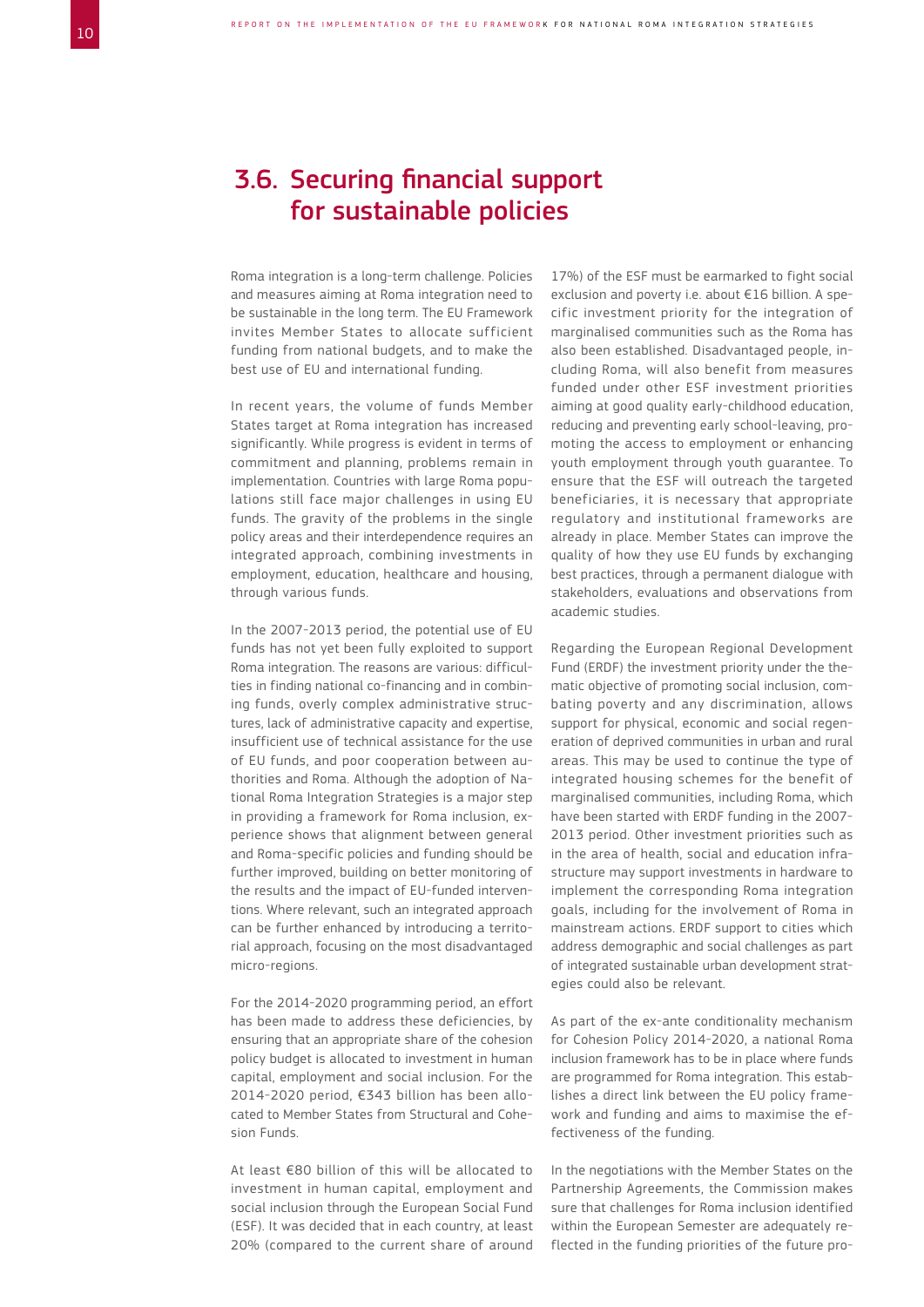grammes. Furthermore, to improve administrative capacity and expertise, Member States may use global grants to entrust the management and implementation of some parts of their programmes to intermediary bodies with proven experience and knowledge on the ground<sup>30</sup>.

In several Member States, a large part of the marginalised Roma communities live in rural areas. This is why the Commission has informed the Member States on the existing possibilities to support the integration of disadvantaged groups, including Roma, under the rural development policy by the European Agricultural Fund for Rural Devel-

opment (EAFRD). Within the framework of the informal dialogue on the Partnership Agreement and programmes for the 2014-2020 programming period, the Commission services have asked the most concerned Member States to bring their National Roma Contact Points into the discussions<sup>31</sup>

Moreover, the funding possibilities of the Erasmus+ programme should also be fully exploited<sup>32</sup>.

The Seventh Framework Programme for Research and Development<sup>33</sup> provides also further opportunities to strengthen coherent and cost-effective policies in this field.

**Bulgaria** - The municipality of Kavarna is an example of investment in integration Local Development Strategies. The municipality of Kavarna has invested in infrastructure development, improved access for Roma children to quality early-childhood education and care, health education and cooperation with other cities and private employers to promote Roma employment. Diversification of resources, systematic measures and the strong political commitment of the municipal leadership has contributed to obtaining results in all policy fields (ranging from improved quality of public services, improved school attainment, decreased mortality rate and increased employment of Roma in both private and public sector). The European Structural and Investment Funds also helped ensure the sustainability of results by providing EUR 3.1 million for investments in physical infrastructure and human capital.

**Spain –** Within the ESF Operational Programme on Fight Against Discrimination, the non-profit organisation Fundación Secretariado Gitano has been playing a key role in the social and labour integration of Roma people as an intermediate body of the programme. Implementation through a non-governmental organisation as an intermediate body has proven to be crucial for the efficient and effective management of EU funding, the strong, operational and long-term partnerships established with private companies, the flexibility and adaptation of the programme to new social needs and the implementation of social innovation projects. As regards the whole OP, the number of agreements with entities and organisations has grown to 1400 active agreements, including businesses with a demand for employees (71%), the public administrations (20%) and entities of the Third Sector (9%).

Lasting success is only achieved when investments in education are accompanied by investments in employment and housing, targeting explicitly but not exclusively Roma communities. Embracing a multi-sector, multistakeholder and multi-fund approach (which is made easier by the new generation of EU Funds) is key to Roma inclusion. At the same time, to address local needs and build capacities of

small NGOs, non-competitive funding opportunities for small local projects should be ensured. Global grants should be promoted, especially in those Member States with more limited administrative capacities. In its contacts with the Member States, the Commission encourages local authorities and Roma representatives to work together from the outset on local inclusion strategies.

<sup>30</sup>*Regulation (EU) no 1303/2013*  of 17 December 2013 op. cit.

- 31 Member States were asked to invite the National Roma Contact Points to participate in the working bodies discussing the future Rural Development Programmes, as well as in the future Monitoring Committees of these programmes.
- 32 The Erasmus+ programme benefits from a 40% increase in its budget (i.e. €14.7 billion) in the 2014-2020 period. In particular, transnational cooperation projects in the framework of *strategic partnerships (Key Action II) and prospective initiatives (Key Action III)* can help develop new, innovative approaches to address the educational challenges faced by Roma communities.
- 33 [http://romani.humanities.](http://romani.humanities.manchester.ac.uk/migrom/) manchester.ac.uk/migrom/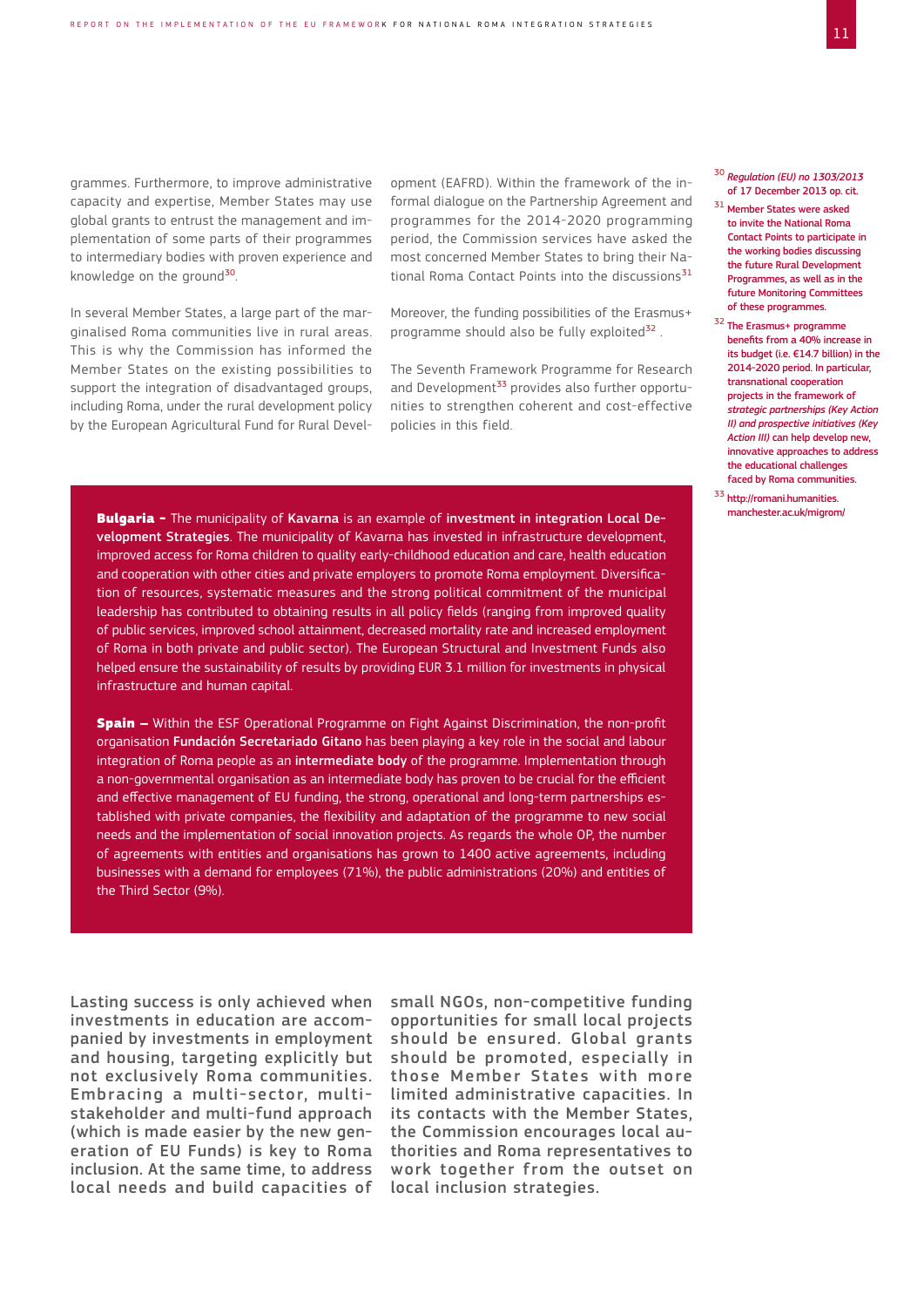# 4. Enlargement countries

#### <sup>34</sup> As it has been recommended by the Commission in its Fourth Report on the Post-Visa Liberalisation Monitoring for the Western Balkan Countries (Albania, Bosnia-Herzegovina, The Former Yugoslav Republic of Macedonia, Montenegro and Serbia) COM(2013) 836 final, in accordance with the Commission Statement of 8 November 2010.

35 In addition to seven EU Member States the following enlargement countries are members of the Decade for Roma Inclusion: Albania, Bosnia-Herzegovina, The Former Yugoslav Republic of Macedonia, Montenegro and Serbia.

There are about 10-12 million Roma in Europe, out of which some 4 million in Turkey and 1 million in the Western Balkans. Roma are very often the victims of racism, discrimination and social exclusion and live in deep poverty, lacking sufficient access to healthcare, education and training, housing and employment. Enlargement countries therefore need to step up their efforts to further integrate their Roma population, including refugees and internally displaced persons, many of whom are Roma. Roma exclusion continues to have consequences in terms of increased numbers of Roma temporarily migrating to EU Member States under visa-free regime and this can have a negative impact on visa liberalisation, which is a great achievement towards the integration of the Western Balkans<sup>34</sup> into the EU. The Commission works closely with each of the enlargement countries to review progress in implementing their commitments towards the inclusion of Roma.

In the period 2007-2013, over €100 million pre-accession assistance has been provided under the Instrument on Pre-Accession Assistance (IPA) to support social inclusion and integration of Roma in the enlargement countries, including housing. To improve coordination, efficiency and visibility of financial support to Roma inclusion under the new IPA II, tailormade actions will continue to be financed under the relevant national programmes through a sectorial approach and as part of a global IPA envelope ("Roma inclusion facility"). This will be accompanied by rigorous monitoring involving governments and all stakeholders including civil society.

To support the enlargement countries in their efforts, the Commission will:

– Continue to support and co-organise with each country national follow up sessions to the 2011 "Roma inclusion seminars" with rigorous monitoring of implementation of the operational conclusions jointly reached;

- Increase and better target IPA II actions through a "Roma inclusion facility" to finance measures outlined in the Country Strategy Papers or agreed in the national seminars and to improve cooperation with external stakeholders; funding will shift from supporting policy development and institution building to actions directly making an impact on the lives of individual Roma persons, with a particular focus on education, housing and social inclusion;
- Award prizes to NGOs for innovative and successful projects for Roma inclusion.

The Commission will continue to closely follow developments in enlargement countries in its annual progress reports, and will support enlargement countries to translate their political commitments for Roma inclusion into concrete and enduring engagements on the ground.

The Council Recommendation on effective Roma integration measures in the Member States is relevant for enlargement countries, as it forms an integral part of the EU acquis. Enlargement countries also need to take targeted actions to bridge the gap between the Roma and the rest of the population in access to education, employment, healthcare and housing, accompanied by cross-cutting policies of particular relevance for these countries such as provision of personal documents and strengthening the involvement of local and regional authorities and dialogue with civil organisations.

The Decade for Roma Inclusion<sup>35</sup> has been a strong inspiration for the EU Framework. It has been playing a very positive role in mobilising civil society and ensuring the smooth transition of enlargement countries into the EU Framework. The work of civil coalitions coordinated and supported by the Decade of Roma Inclusion Secretariat has also showed a strong added value.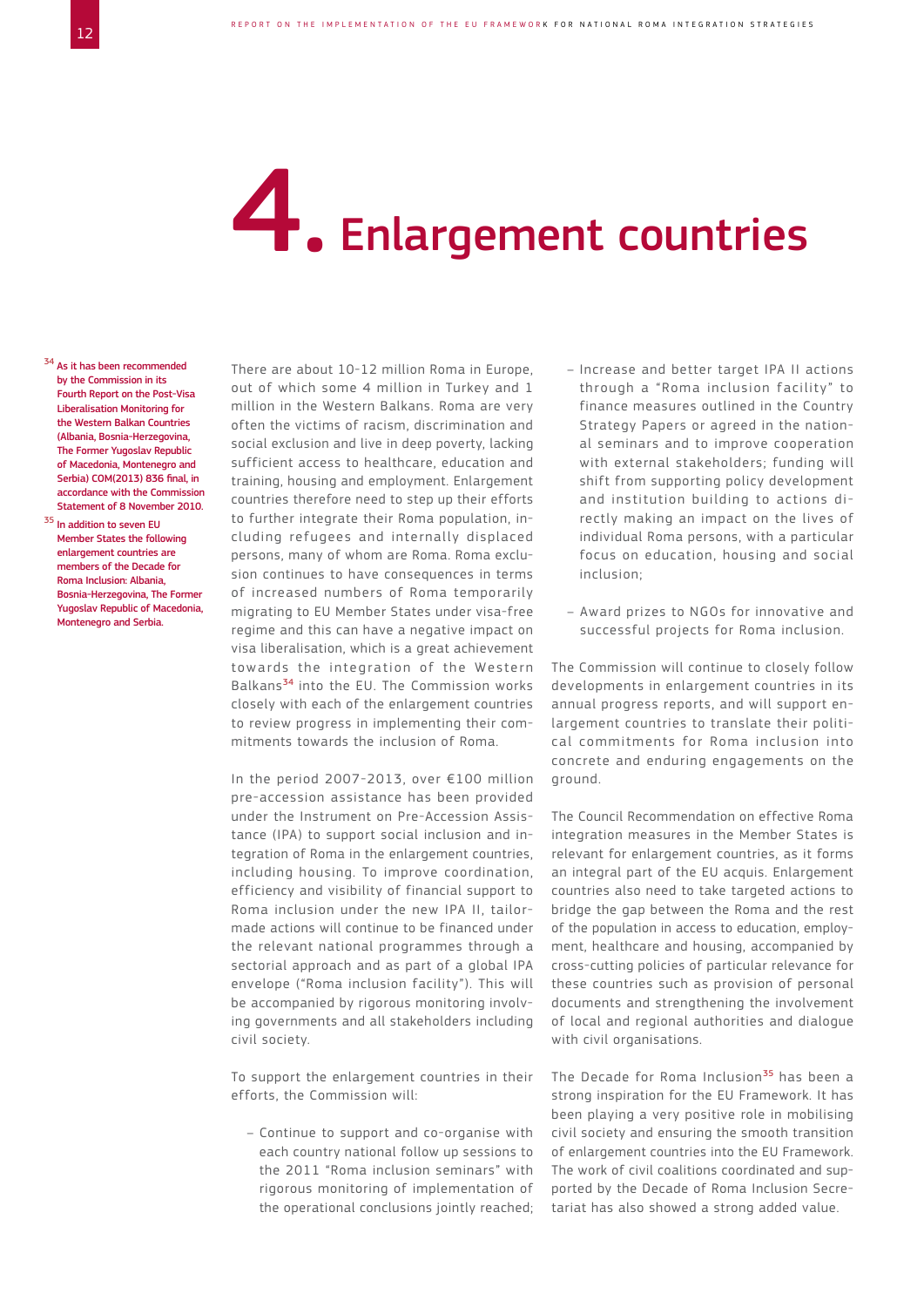# 5. Conclusions - the way forward

The 2011 EU framework set up a long-term process. It calls for the sustained political commitment of all stakeholders to make a difference in the life of Roma people by 2020.

The first step on this long road was taken when each Member State developed its national Roma integration strategy. The implementation of these strategies has now started.

Following the Commission's guidance, Member States have started to put in place the structural pre-conditions that are indispensable to implement their strategies successfully<sup>36</sup>. For the first time, all EU Member States have set their Roma inclusion strategies in motion and plenty of projects carried out in all EU Member States demonstrate that Roma inclusion is possible.

As a second step, tangible change in the situation of Roma will only be achieved if Member States:

- Demonstrate political will and determination to remain on the path leading to the expected results for Roma at the local level by 2020 and persistently honour the commitments they have undertaken at the highest political levels;
- Combine legislation with policy and financial measures; Improve and strengthen structures to ensure effective implementation of the national Roma integration strategies, in particular in terms of governance, cooperation with stakeholders and monitoring. These structures need to become firmly embedded in national administrations for the years to come;
- Together with the Commission, ensure monitoring and evaluation of the effective use of available European Structural and Investment Funds in line with the relevant shared management regulatory framework;
- Participate actively in the National Roma Contact Points' network and provide their National Roma Contact Points with an adequate mandate and

resources;

• Monitor progress and inform the Commission, including in view of the Commission's annual reports.

The EU Framework and the Council Recommendation on effective Roma integration measures in the Member States have opened up the path towards Roma inclusion. The EU will continue to provide political leadership and will give practical support to Member State efforts, including through EU funds. This is, however, just the beginning and the Commission will play its role in making sure that the path is consequently followed further. It will notably:

- Provide annual policy guidance in the Europe 2020 strategy, issuing Roma-specific country-specificrecommendations where appropriate, and through progress reports in the areas highlighted in the Recommendation, which will be assessed concerning a necessity of revision or up-date by 1 January 2019;
- Provide methodological support and foster exchange of experience and best practice through the network of National Roma Contact Points;
- Continue a regular dialogue with civil society, support grassroots NGOs through the European Parliament's Pilot project, and involve civil society in the monitoring of progress;
- Promote the use of available EU funds<sup>37</sup> and strengthen the capacity of authorities at all levels to efficiently use EU funds;
- Provide specific support to the local level by: making easily accessible (online) information on available EU funds for social inclusion; undertaking an analysis of the needs of local authorities in 8 Member States in terms of awarenessraising and transnational cooperation; and strengthening their administrative capacity;
- In cooperation with Member States and, where appropriate, other organisations, including the
- <sup>36</sup> Communication from the Commission to the European Parliament, the Council, the European Economic and Social Committee and the Committee of the Regions *Steps forward in implementing National Roma Integration Strategies*  COM(2013)454 of 26 June 2013.
- 37 Including through the EURoma network, made up of representatives of twelve Member States with the aim to promote the use of Structural Funds to enhance the effectiveness of policies targeting the Roma and to promote their social inclusion.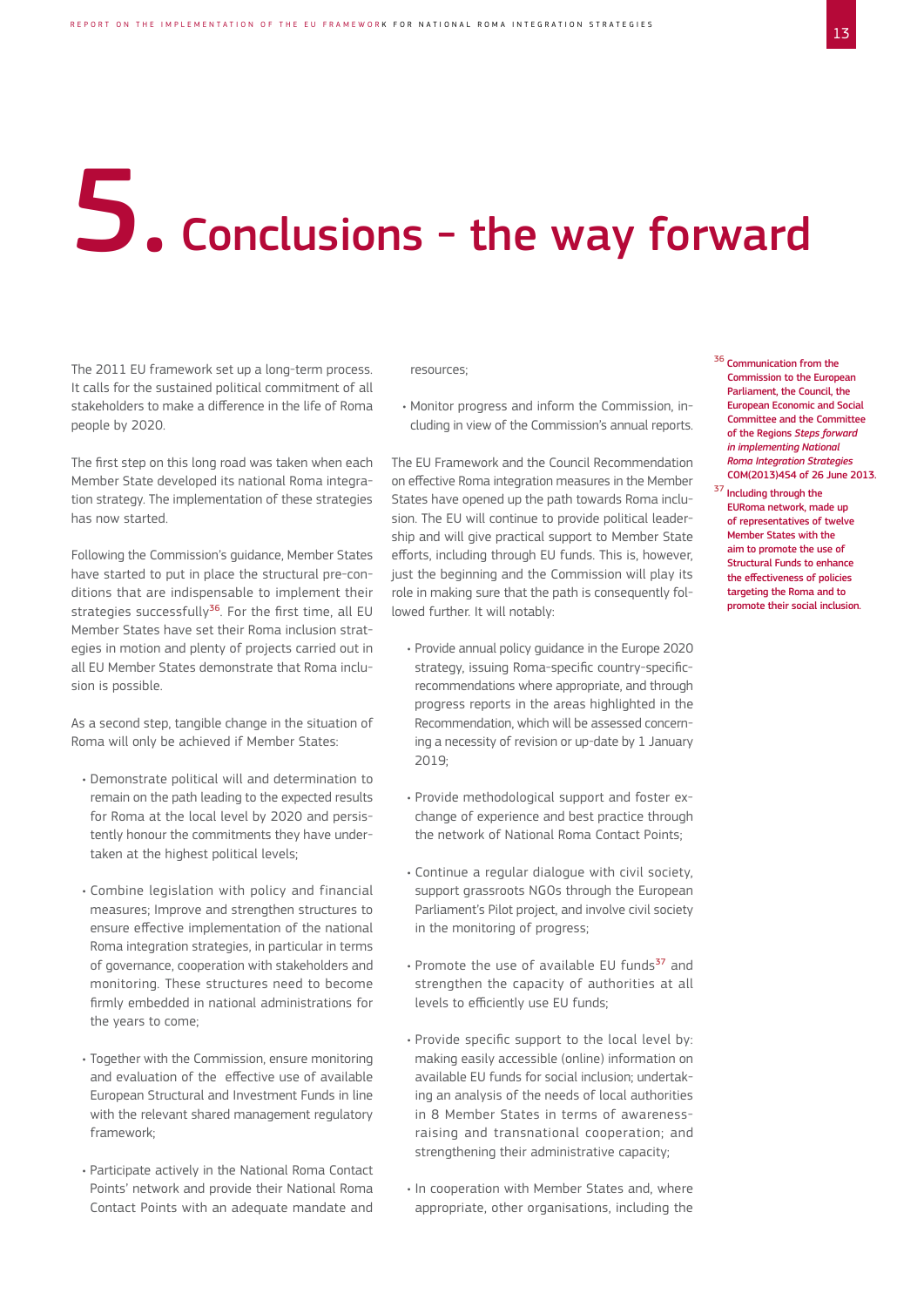European Investment Bank and the European Bank for Reconstruction and Development, develop initiatives to better target funding for integrated and mainstream measures for Roma inclusion early during the 2014-2020 programming period.

On the basis of an assessment of the experience during this period, explore ways of further improving effectiveness and integration of EU financial support for Roma inclusion post 2020, including a specific facility.

Finally, Roma integration will also depend on sustained efforts from Roma civil society to engage with the mainstream population, as well as on joint actions from all stakeholders, including local and regional authorities, international organisations, academia, churches and the private sector.

The EU Framework's first years of implementation show that action in favour of Roma integration is in motion in all Member States. It should be the cornerstone for building further joint efforts and achieving significant progress by 2020.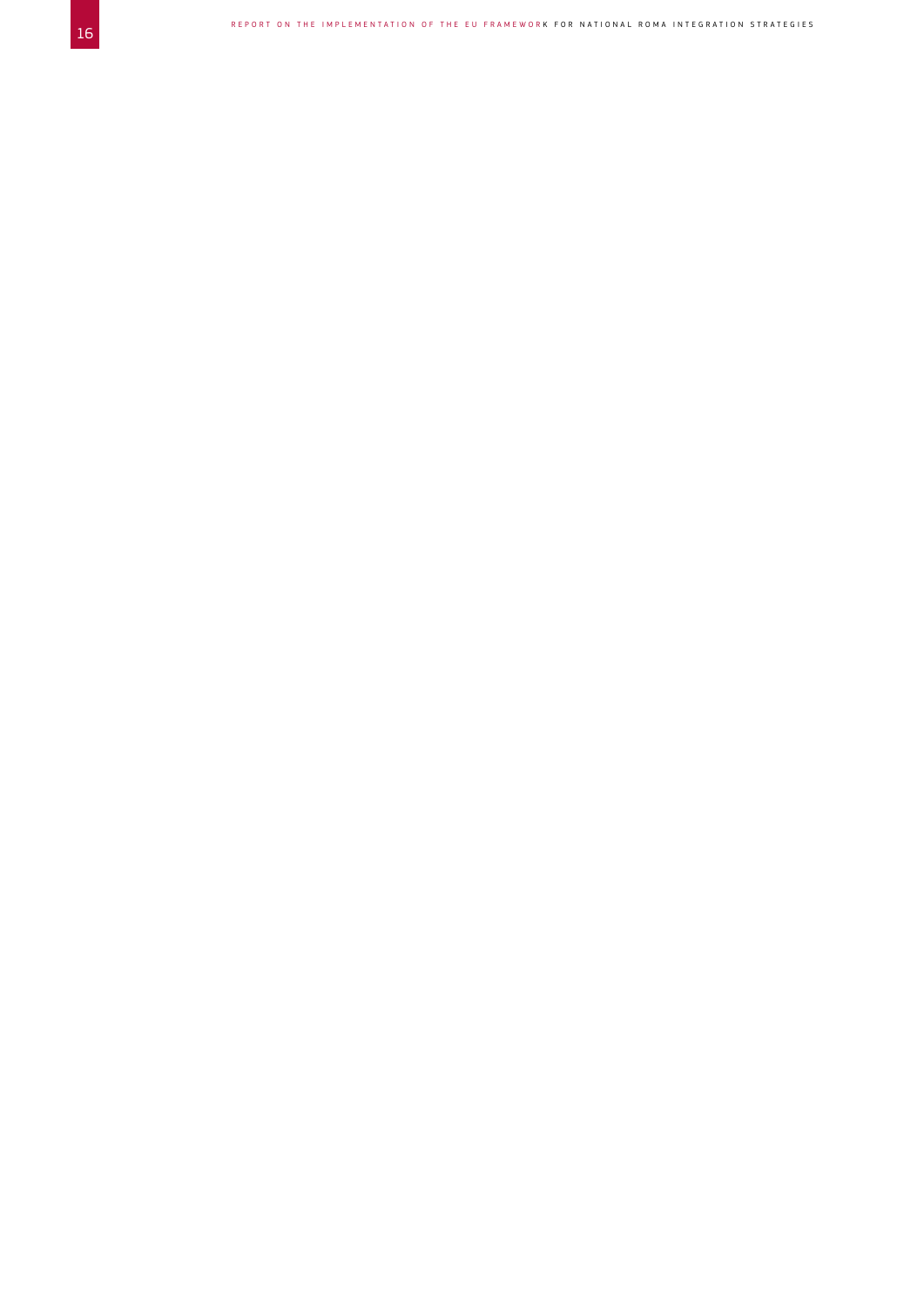Brussels 2.4.2014 SWD(2014) 121 final

#### Commission staff working document *accompanying the document*

Communication from the Commission to the European Parliament, the Council, the European Economic and Social Commitee and the Committee of the Regions

## Report on the implementation of the EU Framework for National Roma Integration **Strategies**

{COM(2014) 209 final}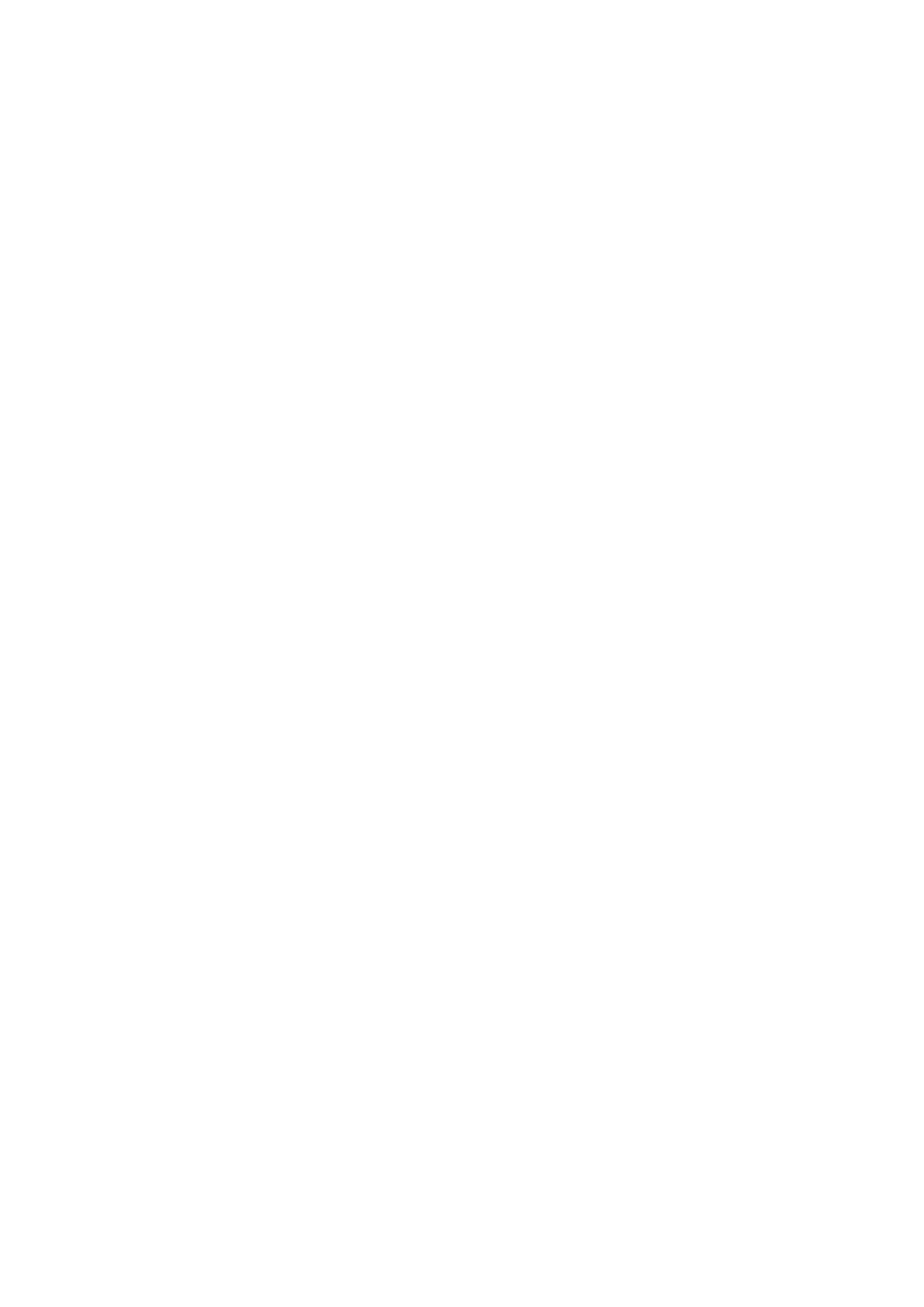# Table of contents

| Croatia (Assessment of the National Roma Integration Strategy)  14 |
|--------------------------------------------------------------------|
|                                                                    |
|                                                                    |
|                                                                    |
|                                                                    |
|                                                                    |
|                                                                    |
|                                                                    |
|                                                                    |
|                                                                    |
|                                                                    |
|                                                                    |
|                                                                    |
|                                                                    |
|                                                                    |
|                                                                    |
|                                                                    |
|                                                                    |
|                                                                    |
|                                                                    |
|                                                                    |
|                                                                    |
|                                                                    |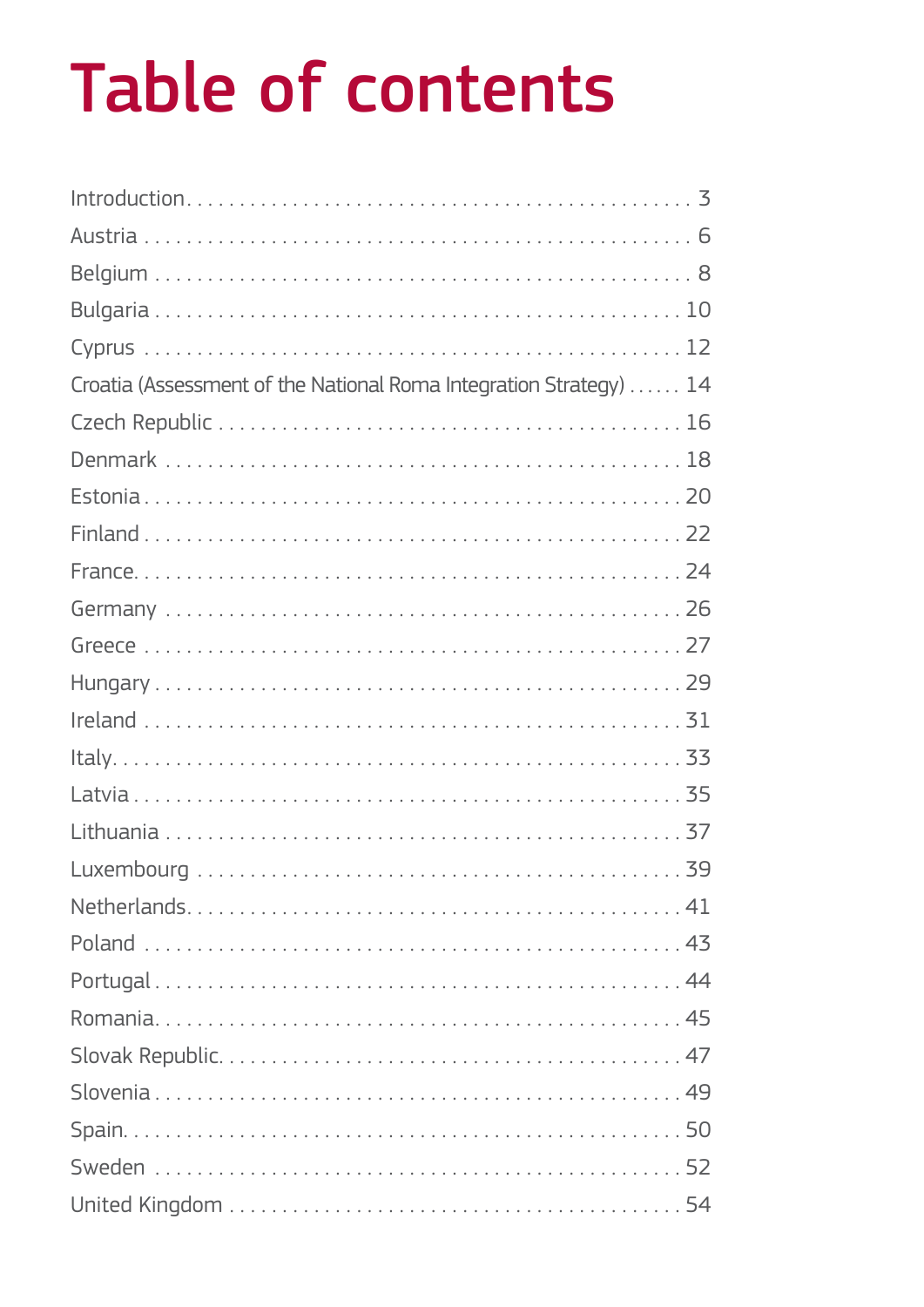## Introduction

<sup>1</sup> The 10 Common Basic Principles on Roma Inclusion were presented at the first Platform meeting on 24 April 2009. They were annexed to the EPSCO Council Conclusions of 8 June 2009. http://www.consilium. [europa.eu/uedocs/cms\\_data/docs/](http://www.consilium.europa.eu/uedocs/cms_data/docs/pressdata/en/lsa/108377.pdf) pressdata/en/lsa/108377.pdf

In response to the EU Framework for National Roma Integration Strategies adopted by the Commission on 5th April 2011, the Council Conclusions of 19th May 2011 and European Council Conclusions on 25th June 2011, all EU Member States have committed to implement national Roma integration strategies or sets of policy measures within their broader social inclusion policies. The objective is to improve the situation of the Roma, taking into account Member States' different starting points and the size of the Roma population living in their territories.

Since 2012, the Commission has been closely monitoring progress in each Member State. Despite the economic challenges, Member States' efforts for Roma inclusion in the past two years are starting to have an impact on the situation of the Roma on the ground.

Although positive steps have been taken in most Member States to address the situation of Roma in education, employment, health, housing as well as non-discrimination, further and more consolidated efforts are still needed to change the situation of Roma in Europe. The monitoring mechanism should have a stronger focus on assessing the impact and the conclusions of the monitoring should be channelled into policy development.

Regarding funding it should be underlined that data found in the country fiches hereafter are based on the financial allocation in the System for Fund management in the European Community 2007-2013. According to the EU financial regulations for 2007- 2013 Member States are not obliged to report on EU funding for Roma or other ethnic minorities. Some even do not allow the collection of ethnic data for constitutional reasons.

In the 2007-2013 programming period, EU countries received almost €77 billion financial support from the European Social Fund (ESF). The ESF has not separately targeted Roma people. Marginalised Roma communities are expected to benefit from measures funded mainly under the objective of social inclusion, in particular from measures financed through the priority "integrating disadvantaged people" to which about €10 billion was allocated, i.e. 13% of the total ESF allocation. Moreover, disadvantaged Roma can also benefit from other priorities, such as the generic

education and employment ones. It should be emphasised however that in most cases non Roma disadvantaged people can benefit from the same measures, so the amount specifically benefitting Roma is unknown.

Roma may also benefit from the European Regional Development Fund (ERDF), for example, from projects co-financed from cost categories such as housing as well as education, health and social infrastructure. However, such investments are not target-group based, but, in line with the core mission of ERDF, are aimed at contributing to territorial development, increasing attractiveness and the quality of life. Furthermore, there is no requirement for Member States to report on investments in support of marginalised groups.

On the basis of data received from national authorities, Member States had allocated an aggregate amount of  $\in$  17, 8 billion for the 2007-2013 period corresponding to the above-mentioned cost categories.

As far as targeted expenditures are concerned, following the 2010 modification of the ERDF regulation a total of € 80 million has been allocated to pilot housing schemes in favour of marginalised communities, including Roma in 8 MS (Bulgaria, Czech Republic, France, Greece, Hungary, Italy Romania and Slovakia). These have followed the Common Basic Principles on Roma Inclusion annexed to the Council Conclusions on Inclusion of the Roma<sup>1</sup> in June 2009. These principles do allow for explicit targeting, but this should not be exclusive in nature (i.e. targeting should cover other marginalised or poor groups). Additionally, two Member States with significant Roma populations have followed comprehensive approaches by territorial means. Hungary has brought together funding totalling € 360 millions from separate ESF and ERDF mono-fund programmes which target the most disadvantaged micro-regions, including localities with a high density of Roma. In the case of Slovakia, indicative funding from various ESF and ERDF programmes for a total of €200 millions was identified in the National Strategic Reference Framework.

The subsequent country-specific summaries reflect the Commission's assessment of steps taken in the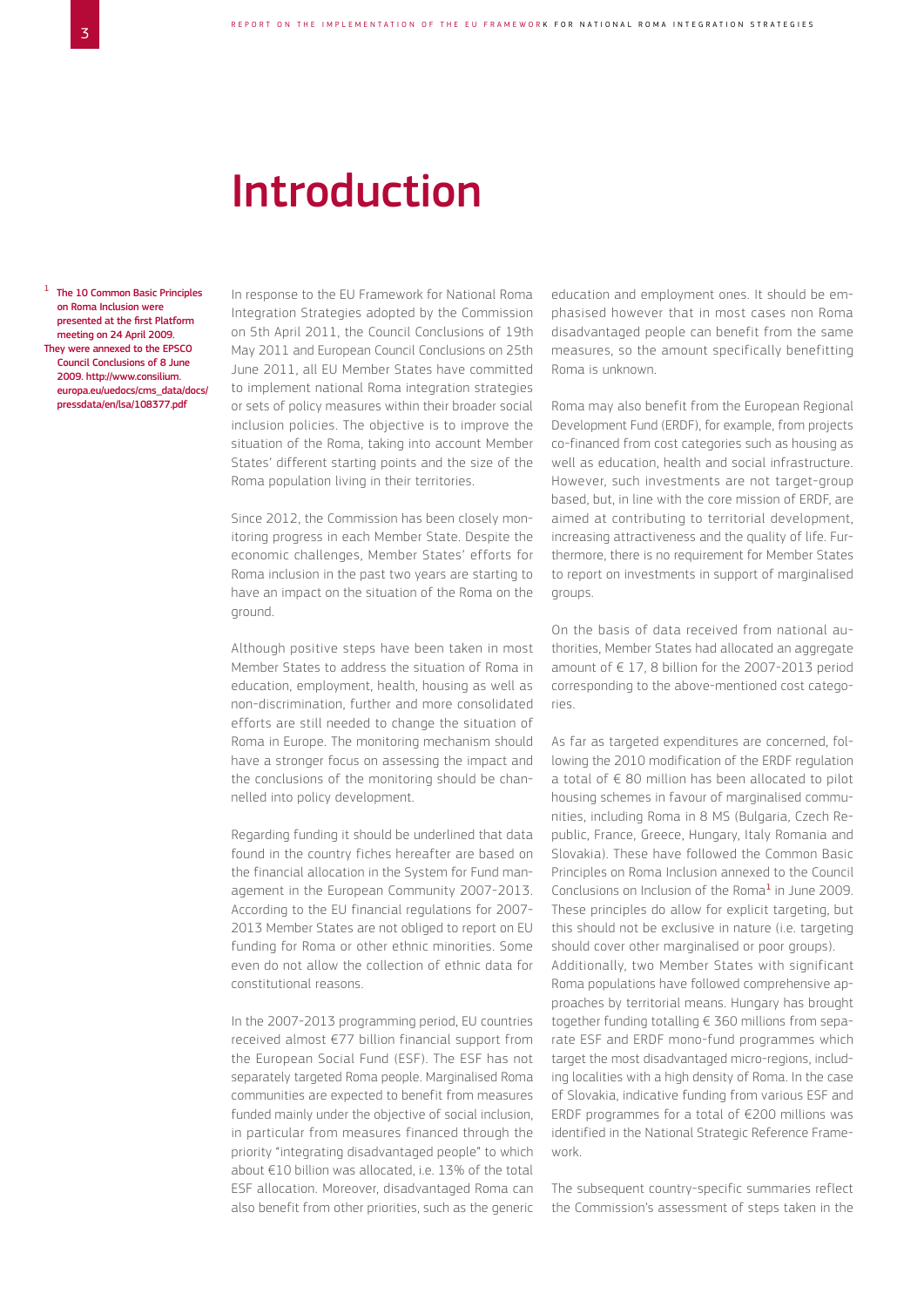Member States. The Commission invites Member States to increase their efforts and convincingly address the remaining gaps.

For this report, Member States, civil society organisations and stakeholders had been invited to send information on steps taken since 2011. Those who have provided a contribution are listed below.

As Croatia joined the European Union only in July 2013, the Commission is assessing its national Roma integration strategy, using the same criteria as for the other Member States in 2012.

Finally, no assessment has been carried out for Malta as Roma presence in Malta is not relevant for the present report.

#### Progress report 2014 on Roma inclusion strategies - Contributions

| <b>Organisation</b>                                                                                                                                                                                                                                                                                                                                                                                                                                                                                              | <b>Geographical scope</b>                                          |
|------------------------------------------------------------------------------------------------------------------------------------------------------------------------------------------------------------------------------------------------------------------------------------------------------------------------------------------------------------------------------------------------------------------------------------------------------------------------------------------------------------------|--------------------------------------------------------------------|
| European Network Against Racism                                                                                                                                                                                                                                                                                                                                                                                                                                                                                  | Transversal contribution                                           |
| European Roma Information Office                                                                                                                                                                                                                                                                                                                                                                                                                                                                                 | Transversal contribution and BG, CZ, IR, EL,<br>FR, IT, HU, PL, PT |
| <b>Fundamental Rights Agency</b>                                                                                                                                                                                                                                                                                                                                                                                                                                                                                 | <b>All EU Member States</b>                                        |
| EU network of independent experts on<br>social inclusion                                                                                                                                                                                                                                                                                                                                                                                                                                                         | All EU Member States (except Malta)                                |
| Coalition of organisations, coordinated by<br>the Decade of Roma Inclusion Foundation<br>in cooperation with the Open Society Foun-<br>dations, comprising the Open Society Insti-<br>tute - Sofia, Indi-Roma 97 Foundation,<br>Health of the Roma People Foundation,<br>Roma Academy for Culture and Education<br>Association, Roma Solidarity Foundation,<br>Integro Association, Nov Pat Association,<br>Centre for Intercultural Dialogue and Toler-<br>ance "Amalipe", World Without Borders<br>Association | <b>BG</b>                                                          |
| Coalition of organisations, coordinated by<br>the Decade of Roma Inclusion Foundation<br>in cooperation with the Open Society Foun-<br>dations, comprising SPOT - Centre for Social<br><b>Issues: Czech Society for Inclusive Education</b><br>(ČOSIV); Counselling Centre for Citizenship,<br>Civic and Human Rights (Poradna); Mezanin<br>Association; Open Society Foundation<br>Prague (OSF Prague) and Multicultural<br>Centre Prague (MKC Prague)                                                          | CZ                                                                 |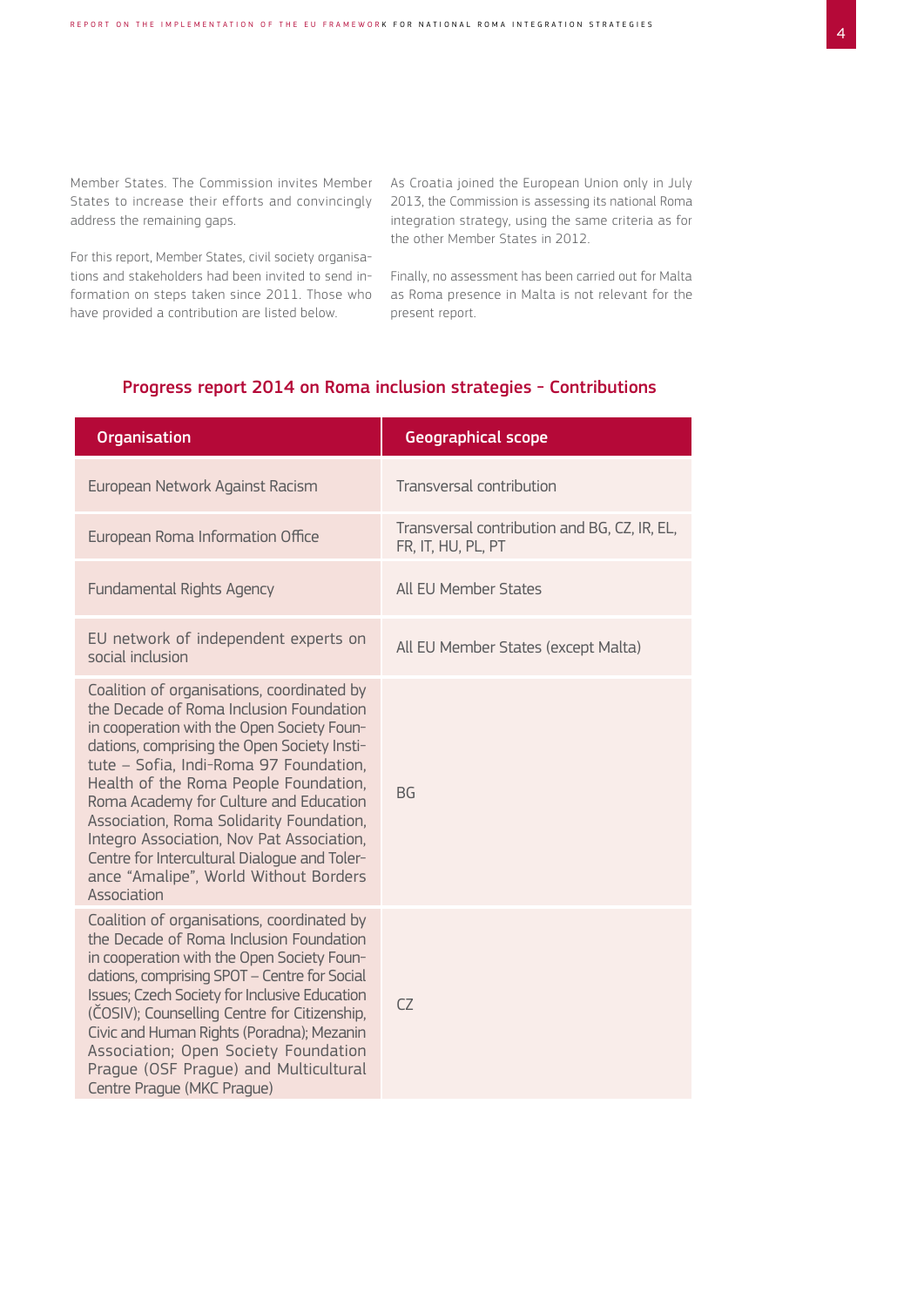| Coalition of organisations, coordinated by the<br>Decade of Roma Inclusion Foundation in co-<br>operation with the Open Society Foundations,<br>comprising Fundación Secretariado Gitano<br>(FSG), ALTER Research Group of the Public<br>University of Navarra (UPNA) Asociación de<br>Enseñantes con Gitanos (AEcG)                                                                                                 | ES                                          |
|----------------------------------------------------------------------------------------------------------------------------------------------------------------------------------------------------------------------------------------------------------------------------------------------------------------------------------------------------------------------------------------------------------------------|---------------------------------------------|
| Coalition of organisations, coordinated by the<br>Decade of Roma Inclusion Foundation in co-<br>operation with the Open Society Foundations,<br>comprising Partners Hungary Foundation,<br>Autonómia Foundation, Chance for Children<br>Foundation, Habitat for Humanity Hungary,<br>Hungarian Women's Lobby, Hungarian Hel-<br>sinki Committee, Romaversitas Foundation<br>and the Metropolitan Research Institute. | HU                                          |
| Coalition of organisations, coordinated by<br>the Decade of Roma Inclusion Foundation<br>in cooperation with the Open Society Foun-<br>dations, comprising Resource Center for<br>Roma Communities Foundation; Soros<br>Foundation Romania; Civil Society Develop-<br>ment Foundation; Roma Center for Health<br>Policies - SASTIPEN                                                                                 | R <sub>O</sub>                              |
| Coalition of organisations, coordinated by<br>the Decade of Roma Inclusion Foundation<br>in cooperation with the Open Society Foun-<br>dations, comprising Roma Institute, Milan<br>Šimečka Foundation (NMŠ) and Quo Vadis                                                                                                                                                                                           | <b>SK</b>                                   |
| Eurodiaconia                                                                                                                                                                                                                                                                                                                                                                                                         | Transversal contribution and FI, HU, NL, RO |
| Amalipe                                                                                                                                                                                                                                                                                                                                                                                                              | <b>BG</b>                                   |
| Niedersächsischer Verband deutscher Sinti e.V.                                                                                                                                                                                                                                                                                                                                                                       | DE                                          |
| Romnokher Association of Sinti and Roma.<br><b>BAG der RAA, Madhouse</b><br>Freudenberg Stiftung                                                                                                                                                                                                                                                                                                                     | DE                                          |
| Fundación Secretariado Gitano (FSG)                                                                                                                                                                                                                                                                                                                                                                                  | ES                                          |
| Amnesty International                                                                                                                                                                                                                                                                                                                                                                                                | <b>FR</b>                                   |
| Romeurope                                                                                                                                                                                                                                                                                                                                                                                                            | <b>FR</b>                                   |
| Médecins du Monde                                                                                                                                                                                                                                                                                                                                                                                                    | <b>FR</b>                                   |
| Irish Immigrant Support Centre (NASC)                                                                                                                                                                                                                                                                                                                                                                                | IE                                          |
| <b>MOVISIE Netherlands</b><br>centre for social development                                                                                                                                                                                                                                                                                                                                                          | <b>NL</b>                                   |
| Renovabis                                                                                                                                                                                                                                                                                                                                                                                                            | R <sub>O</sub>                              |
| UN Association of Sweden                                                                                                                                                                                                                                                                                                                                                                                             | <b>SE</b>                                   |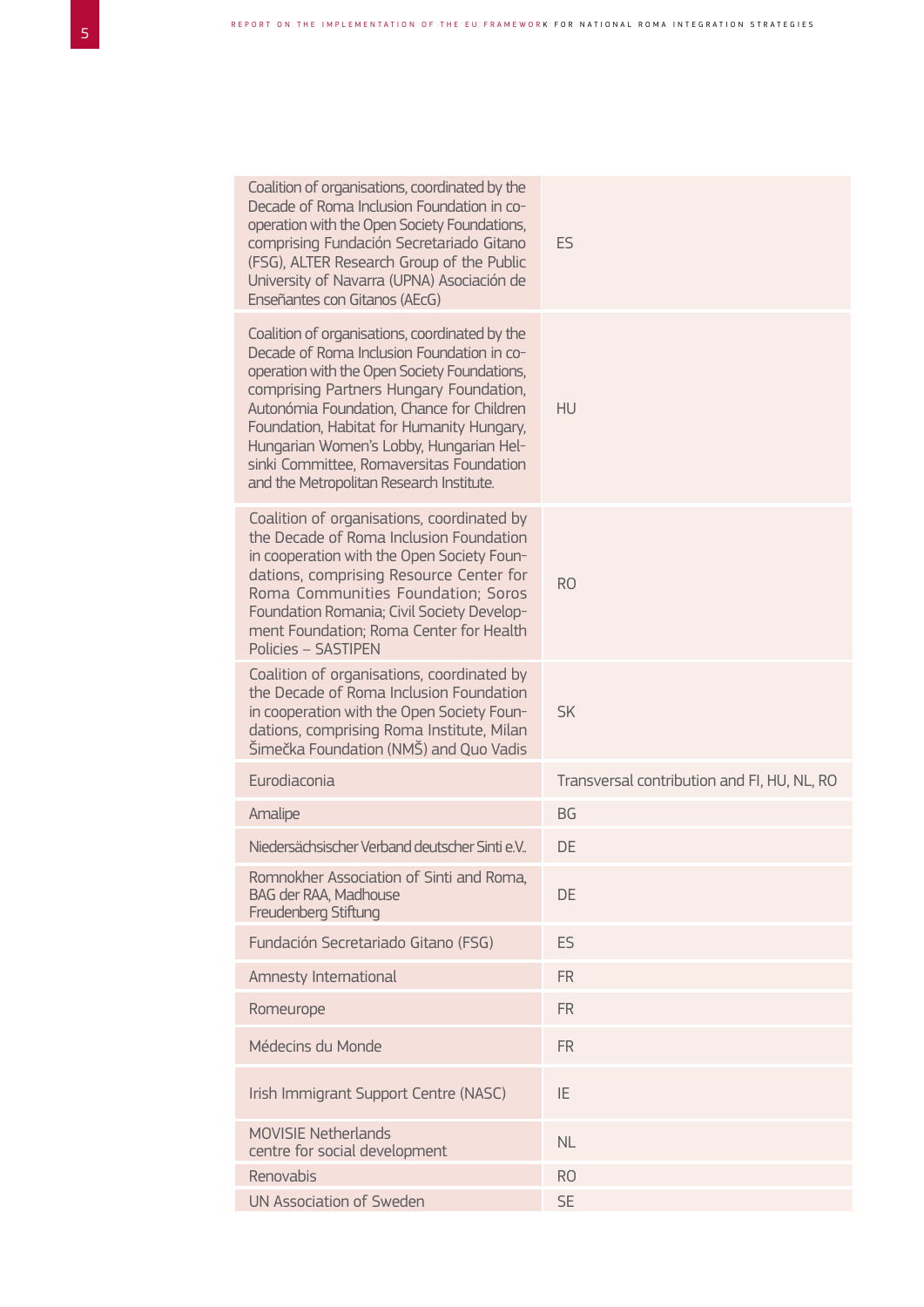#### Findings from the Commission's assessment of progress on the implementation of the National Roma Integration Strategies in the 28 Member States 2

#### Austria

|                   | <b>KEY STEPS SINCE 2011</b>                                                                                                                                                                                                                                                                                 | <b>IDENTIFIED GAPS</b>                                                                                                                                                                                                                                                       |
|-------------------|-------------------------------------------------------------------------------------------------------------------------------------------------------------------------------------------------------------------------------------------------------------------------------------------------------------|------------------------------------------------------------------------------------------------------------------------------------------------------------------------------------------------------------------------------------------------------------------------------|
| Education         | Measures under the general education reform, which<br>Roma children could benefit from (e.g. the final year of<br>kindergarten is free; support is provided in overcoming<br>the language barrier).<br>Roma school assistants.<br>Focus on vocational training and transition from school<br>to employment. | Assessing the impact of measures undertaken on the<br>enrolment, participation and educational achievement<br>of Roma children is necessary.                                                                                                                                 |
| <b>Employment</b> | Counselling and training provided to support Roma employ-<br>ability e.g. through Thara project.<br>Support is provided under active labour market policies.                                                                                                                                                | The successful, but rather small-scale initiatives tar-<br>geting Roma (e.g. Thara project) should be scaled up.<br>Active labour market policies should better reach out<br>to the Roma community.<br>Monitoring the impact of mainstream measures on<br>Roma is necessary. |
| Health            | Support is provided under mainstream health policy<br>measures.                                                                                                                                                                                                                                             | Monitoring the impact of mainstream measures on<br>Roma is necessary.                                                                                                                                                                                                        |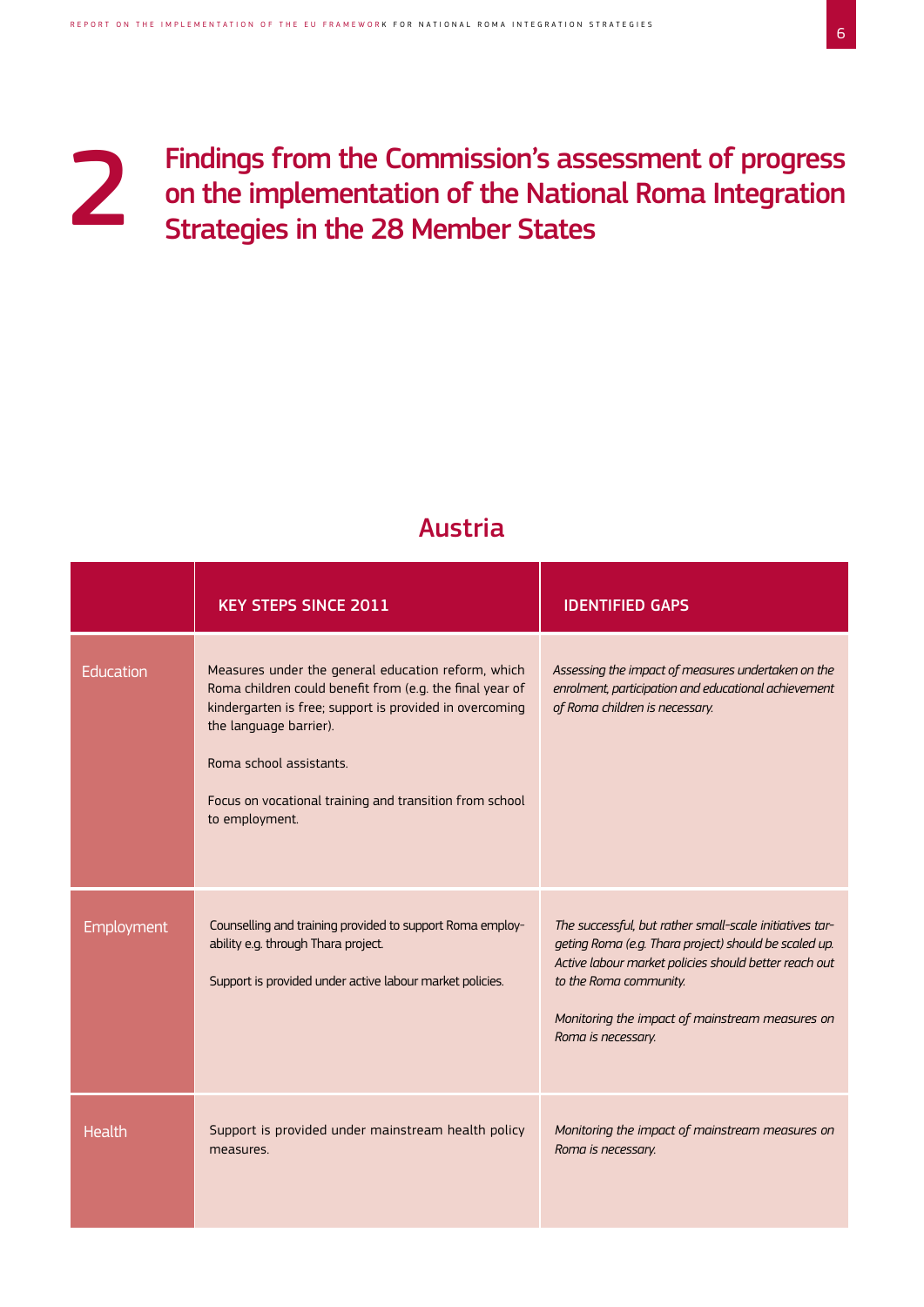|                         | <b>KEY STEPS SINCE 2011</b>                                                                  | <b>ASSESSMENT</b>                                                                                     |
|-------------------------|----------------------------------------------------------------------------------------------|-------------------------------------------------------------------------------------------------------|
| Housing                 | Support is provided under mainstream policy measures.                                        | Fighting discriminatory practices in the prop-<br>erty market needs to be addressed.                  |
| Anti-<br>discrimination | Awareness raising activities, promoting inter-culture dialogue<br>between Roma and non-Roma. | Roma empowerment in close cooperation with<br>non-governmental organisations should be<br>reinforced. |

|         | <b>KEY STEPS SINCE 2011</b>                                                                                                                                                                                                                                                                                 | <b>ASSESSMENT</b>                                                                                                |
|---------|-------------------------------------------------------------------------------------------------------------------------------------------------------------------------------------------------------------------------------------------------------------------------------------------------------------|------------------------------------------------------------------------------------------------------------------|
| Funding | Roma inclusion has been supported by national and EU funds<br>under various mainstream policy measures, including social inclu-<br>sion measures.<br>In the 2007-2013 financial period, Austria has allocated 25,0 %<br>(~€ 131 million) of its total ESF budget for integrating disadvan-<br>taged people. | Further use of existing possibilities under the EU<br>funds to support Roma inclusion should be con-<br>sidered. |

| ties that should<br>be considered |
|-----------------------------------|
|-----------------------------------|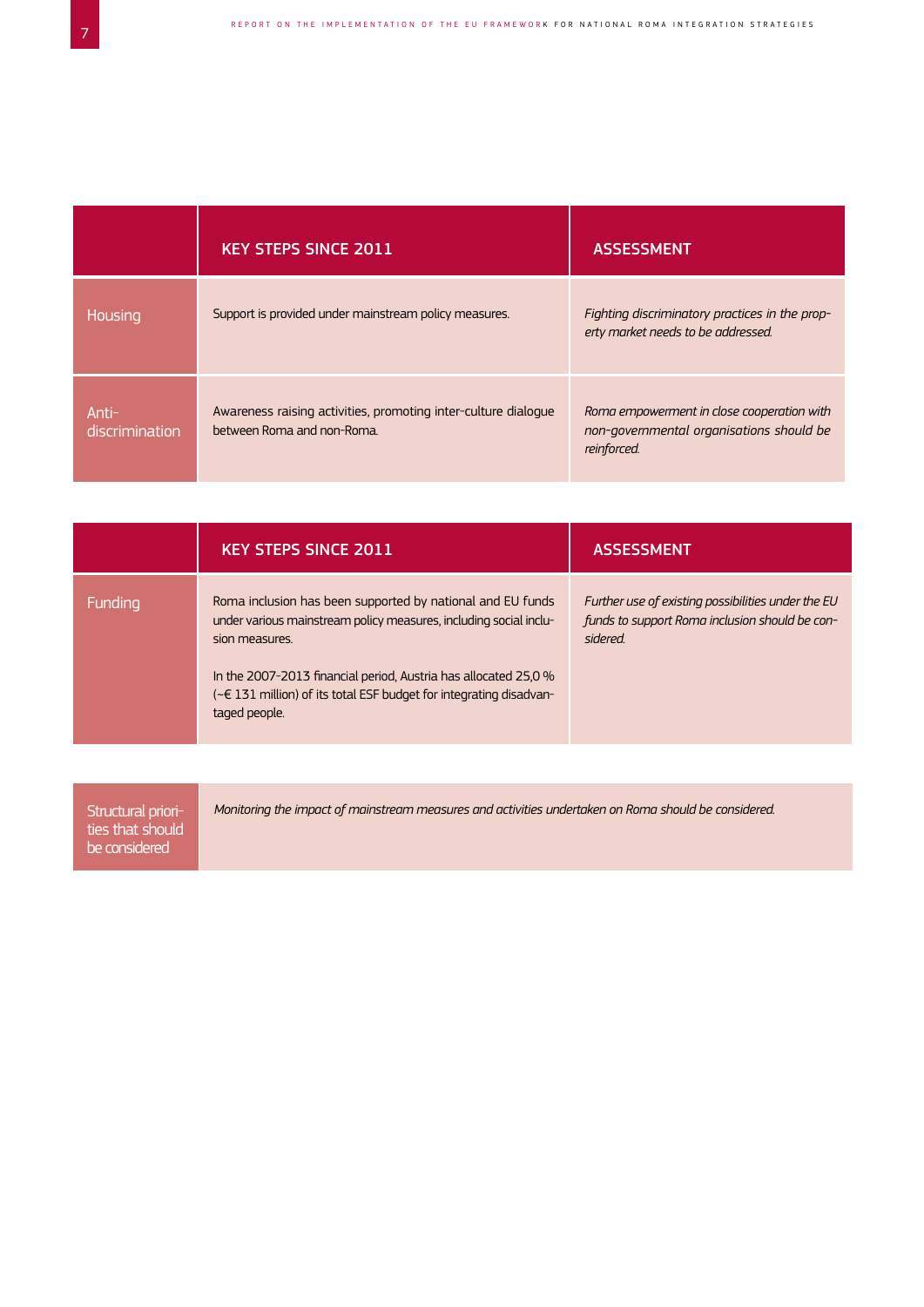### Belgium

|                         | <b>KEY STEPS SINCE 2011</b>                                                                                                                                                                                                                                                                                                                                                                             | <b>ASSESSMENT</b>                                                                                                                                                                                                                                                                                                                                                                                                                                                                                                                                                  |
|-------------------------|---------------------------------------------------------------------------------------------------------------------------------------------------------------------------------------------------------------------------------------------------------------------------------------------------------------------------------------------------------------------------------------------------------|--------------------------------------------------------------------------------------------------------------------------------------------------------------------------------------------------------------------------------------------------------------------------------------------------------------------------------------------------------------------------------------------------------------------------------------------------------------------------------------------------------------------------------------------------------------------|
| Education               | A range of measures addressing the educational situation of<br>Roma have been undertaken such as fighting early school<br>leaving, encouraging Roma parental involvement, research<br>on better understanding of the situation and needs of children<br>from Eastern and Central Europe and addressing parents'<br>illiteracy.<br>Adoption of the National Child Poverty Reduction Plan (June<br>2013). | A series of good initiatives have been taken in the area<br>of education, in particular in Brussels and Flanders.<br>Special attention needs to be paid to increase school<br>attendance and educational achievements of Roma<br>children. Using Roma mediators could facilitate the<br>process.<br>More efforts are needed to put in place a comprehen-<br>sive early school leaving strategy in the Walloon region<br>(in cooperation with the French Community) and in the<br>Brussels region (in cooperation with both the French<br>and Flemish communities). |
| Employment              | Amendment of the Law on work relations (strengthening the<br>rules on self-employment).<br>Action plan among the Public Employment Services to ensure<br>registration and guidance of residents of Bulgarian and Roma-<br>nian origin.<br>Support to the Integration Centre "Le Foyer" for a project foster-<br>ing entrepreneurship and skills of Romanian and Bulgarian<br>newcomers.                 | More effective measures are necessary to ensure the<br>integration of disadvantaged groups, including Roma,<br>in the open labour market (e.g. personalised approach,<br>job-search assistance, quality skills training in line with<br>labour market needs).<br>Measures to fight and monitor discrimination in the<br>labour market should be considered, as well as policies<br>for diversity in employment (including incentives for<br>employers).                                                                                                            |
| Health                  | Mobilisation of mediators in healthcare services (in over 50<br>Belgian hospitals).<br>Specific action in the city of Sint-Niklaas, targeting Roma                                                                                                                                                                                                                                                      | Additional attention should be paid to improve the<br>access of Roma to preventive healthcare, such as vac-<br>cination. Furthermore, mediators should be used to<br>overcome barriers and promote optimal use of health-<br>care services.                                                                                                                                                                                                                                                                                                                        |
| Housing                 | Priority given to access to housing in the federal poverty reduc-<br>tion plan and the Belgian National Roma integration Strategy.<br>In July 2012, the Flemish government presented the strategic<br>plan for caravan dwellers as part of the Flemish integration<br>policy.                                                                                                                           | Supporting the access to social housing is a positive<br>step. Attention needs to be paid to eliminating dis-<br>criminatory practices in the property market.                                                                                                                                                                                                                                                                                                                                                                                                     |
| Anti-<br>discrimination | Guidelines drafted by a working group for the police and<br>judiciary in order to deal with discrimination in a coherent<br>way.                                                                                                                                                                                                                                                                        | The legal protection mechanism should be reinforced.<br>Awareness raising campaigns to promote intercul-<br>tural dialogue and to enhance mutual trust should be<br>carried out.                                                                                                                                                                                                                                                                                                                                                                                   |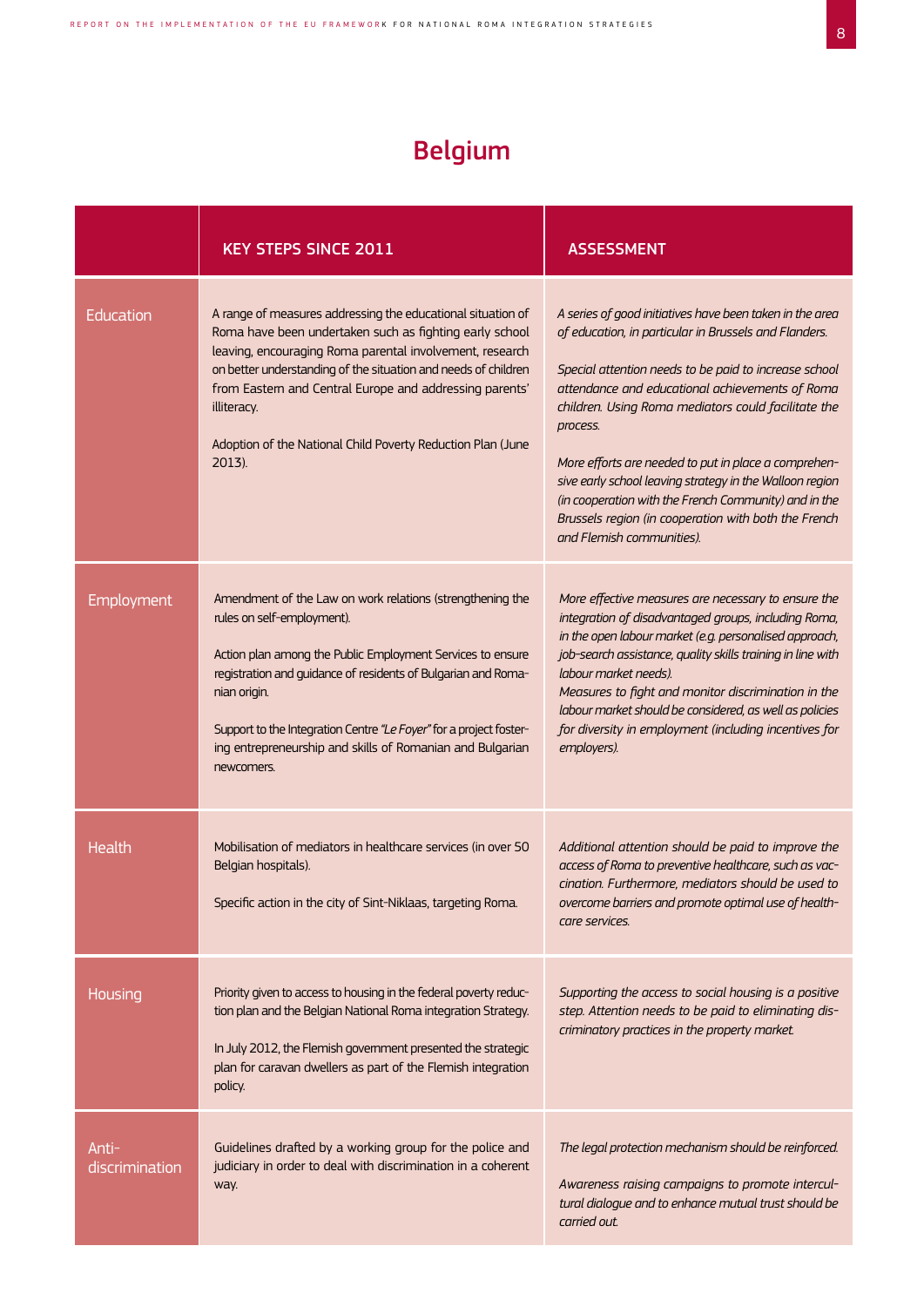|                                        | <b>KEY STEPS SINCE 2011</b>                                                                                                                                                                                                                                                                                                                                                                  | <b>ASSESSMENT</b>                                                                                           |
|----------------------------------------|----------------------------------------------------------------------------------------------------------------------------------------------------------------------------------------------------------------------------------------------------------------------------------------------------------------------------------------------------------------------------------------------|-------------------------------------------------------------------------------------------------------------|
| Funding                                | No specific amount has been allocated exclusively for Roma<br>integration. However, Roma inclusion has been supported by<br>national and EU funds under various mainstream policy<br>measures, including social inclusion measures.<br>In the 2007-2013 financial period, Belgium has allocated<br>22,7 % of its total ESF budget (~€ 243 million) for integrat-<br>ing disadvantaged people | Further use of existing possibilities under the EU funds<br>to support Roma inclusion should be considered. |
|                                        |                                                                                                                                                                                                                                                                                                                                                                                              |                                                                                                             |
| Structural priori-<br>tige that chould | The promising initiatives in Flanders and Brussels should be scaled up and extended. Monitoring the impact of main-<br>streaming measures and activities for Roma should be considered, and the conclusions of monitoring should be chan-                                                                                                                                                    |                                                                                                             |

ties that should be considered

*streaming measures and activities for Roma should be considered, and the conclusions of monitoring should be channelled back to policy development.*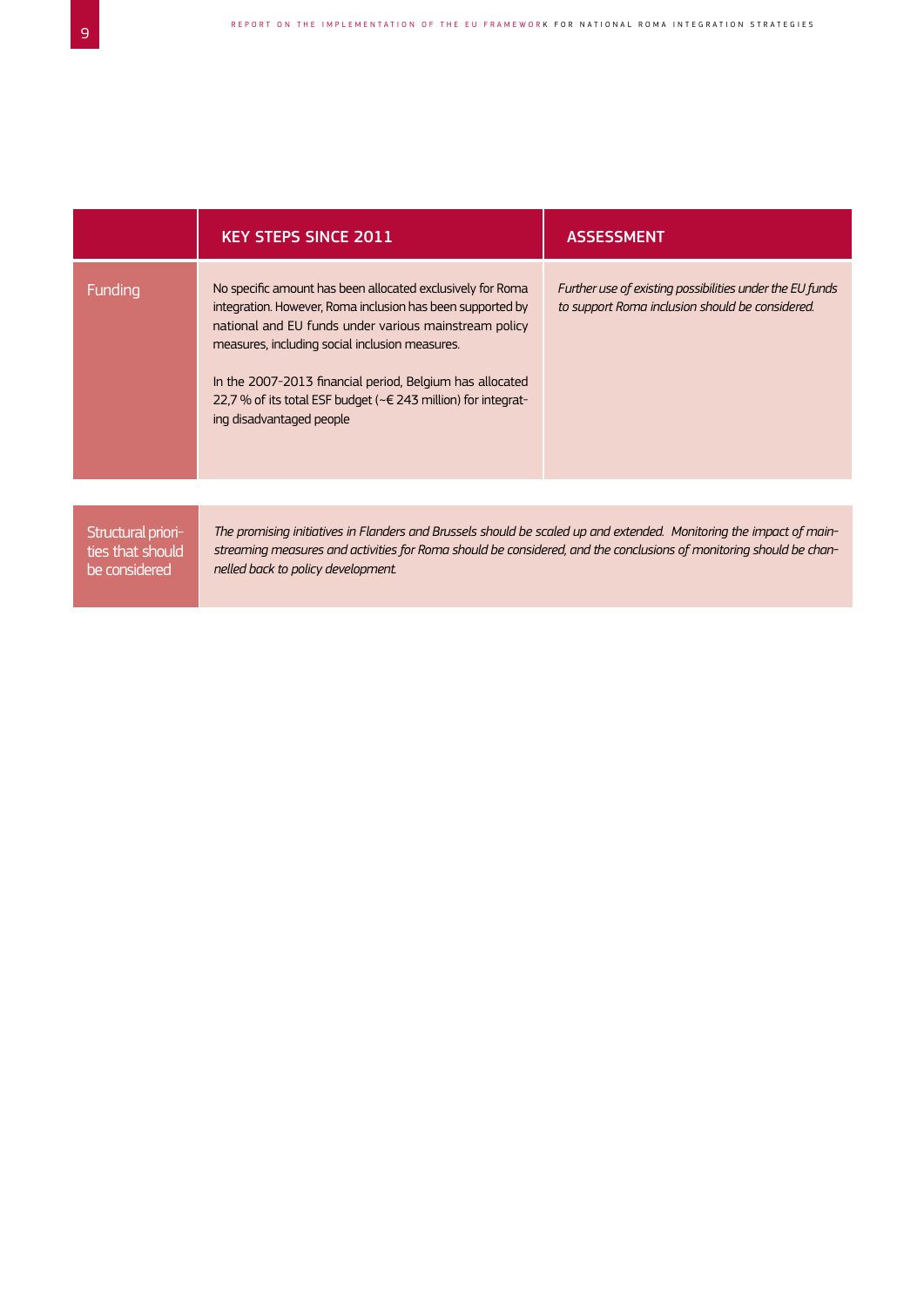### Bulgaria

|                  | <b>KEY STEPS SINCE 2011</b>                                                                                                                                                                                                                                                                                                                                                                                                                                                                                                             | <b>ASSESSMENT</b>                                                                                                                                                                                                                                                                                                                                                                                                                                                                                                                                                                                                                                                                                            |
|------------------|-----------------------------------------------------------------------------------------------------------------------------------------------------------------------------------------------------------------------------------------------------------------------------------------------------------------------------------------------------------------------------------------------------------------------------------------------------------------------------------------------------------------------------------------|--------------------------------------------------------------------------------------------------------------------------------------------------------------------------------------------------------------------------------------------------------------------------------------------------------------------------------------------------------------------------------------------------------------------------------------------------------------------------------------------------------------------------------------------------------------------------------------------------------------------------------------------------------------------------------------------------------------|
| <b>Education</b> | Important measures in the mainstream education system: 2<br>year obligatory pre-school (with language training for children<br>if needed), measures to reduce early school leaving, gradual<br>introduction of all-day school.<br>A wide number of small projects targeted at the most dis-<br>advantaged including the Roma (e.g. summer schools, school<br>projects on tolerance, attention to disadvantaged families in<br>kindergartens, work with parents and pupils to fight early<br>school leaving, etc.).                      | Key mainstream measures in education have been<br>adopted. However, stronger efforts and engagement<br>at the local level are needed to promote inclusive<br>education and ensure desegregation.<br>More efforts are needed to effectively ensure access<br>to good quality early childhood education and care to<br>all Roma children, by creating the necessary capacities<br>and ensuring qualified staff.<br>Promising measures aimed at reducing early school<br>leaving should be continued and scaled up, with a<br>focus on second-chance education and teacher train-<br>ing.<br>More targeted support schemes would be necessary<br>in secondary vocational education and in higher edu-<br>cation |
| Employment       | 80-95 Roma mediators appointed in local employment<br>offices.<br>Set up of several community development centres.<br>Organisation of job fairs targeted at the most disadvantaged<br>including the Roma.<br>Meetings between labour offices and Roma NGOs in support<br>of the participation of Roma in the labour market.                                                                                                                                                                                                             | Most measures planned in the strategy have been<br>followed up. However, Roma employment in rural areas<br>is still not convincingly addressed.<br>Targeted active labour market policies for Roma<br>should be planned in order to ensure effective integra-<br>tion in the open labour market.<br>Using social considerations in public procurement,<br>promoting social enterprises and Roma entrepreneur-<br>ship, reaching out to private employers, targeting<br>Roma under the Youth Guarantee, training and em-<br>ploying Roma civil servants should be considered.<br>Fighting and monitoring discrimination in the labour<br>market needs to be ensured.                                          |
| Health           | Various activities from mobile medical units and mediators<br>in areas where a majority population lacks health insurance<br>(e.g. X-ray, immunisation of children, medical and gynaeco-<br>logical exams, screenings and prevention of HIV, TB and<br>malaria).<br>Health education and awareness-raising actions (campaigns,<br>trainings), increase in the number of Roma health mediators<br>Availability of monitoring tools: quantified outcomes along<br>with concrete indicators, detailed by region and programme/<br>project. | The main challenge remains ensuring health insurance<br>coverage for all.                                                                                                                                                                                                                                                                                                                                                                                                                                                                                                                                                                                                                                    |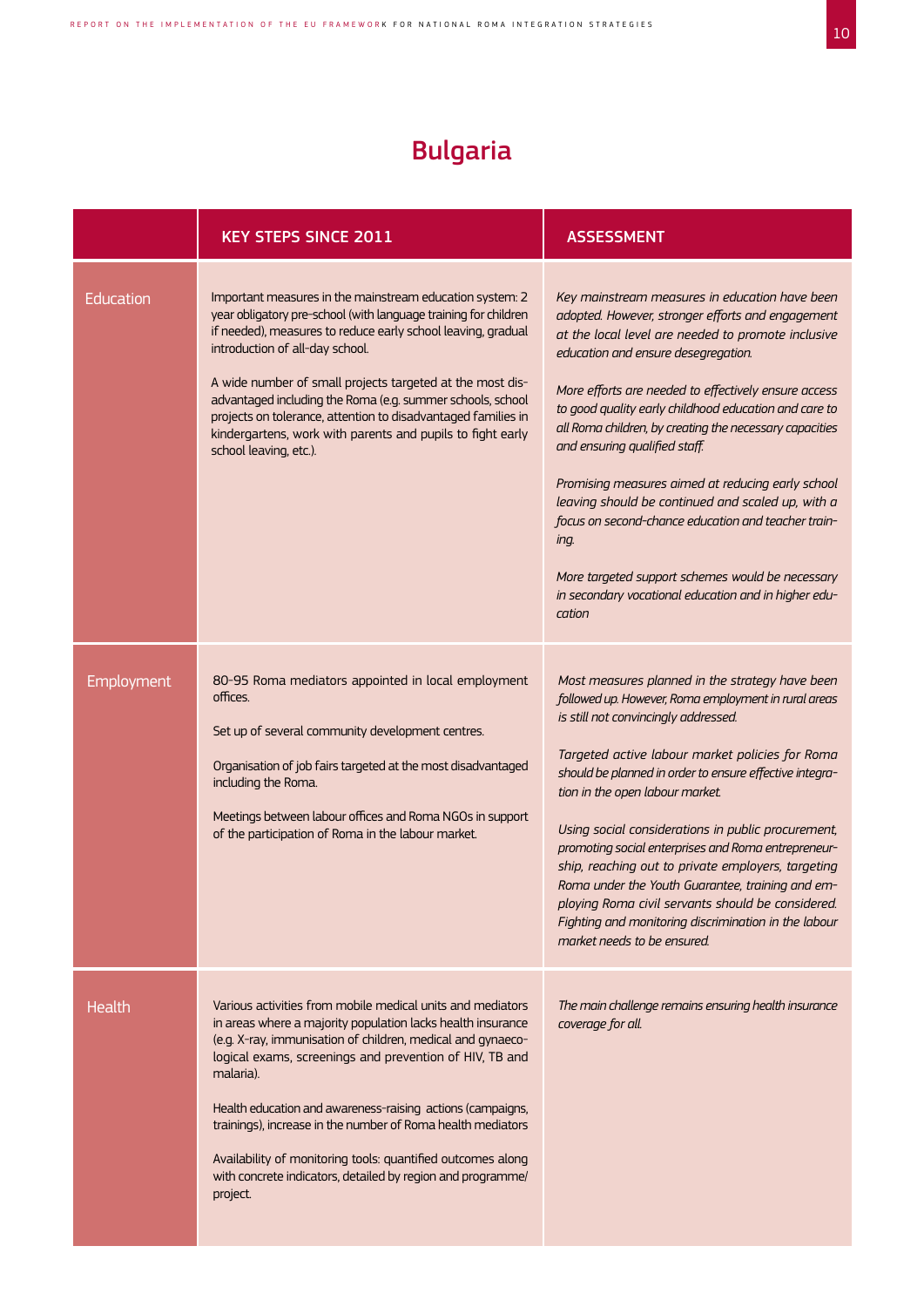|                         | <b>KEY STEPS SINCE 2011</b>                                                                                                                                                                                                                                                                                                                                                                                                                                                         | <b>ASSESSMENT</b>                                                                                                                                                                                                                                                                                                                                                                                                                                                                                                                                                                                                                                                                                                                                                                                                                                                                                                                                                                        |
|-------------------------|-------------------------------------------------------------------------------------------------------------------------------------------------------------------------------------------------------------------------------------------------------------------------------------------------------------------------------------------------------------------------------------------------------------------------------------------------------------------------------------|------------------------------------------------------------------------------------------------------------------------------------------------------------------------------------------------------------------------------------------------------------------------------------------------------------------------------------------------------------------------------------------------------------------------------------------------------------------------------------------------------------------------------------------------------------------------------------------------------------------------------------------------------------------------------------------------------------------------------------------------------------------------------------------------------------------------------------------------------------------------------------------------------------------------------------------------------------------------------------------|
| Housing                 | Launch of an important pilot EU co-financed housing initiative in<br>4 + 3 municipalities (Bourgas, Dupinitsa, Vidin, Devnya + Varna,<br>Peshtera and Tundzha as reserves).                                                                                                                                                                                                                                                                                                         | Housing interventions should be carried out<br>within an integrated approach with participation<br>in local Roma and non-Roma communities.<br>Further efforts are needed to develop municipal<br>action plans for improving housing conditions<br>of Roma on a larger scale.                                                                                                                                                                                                                                                                                                                                                                                                                                                                                                                                                                                                                                                                                                             |
| Anti-<br>discrimination | Training police forces on human rights and minorities' issues.<br>A wide number and variety of local actions (e.g. celebration of 8th<br>April; project to prevent human trafficking; legal support and in-<br>formation on rights; work on the collaboration between public<br>bodies and civil society; specific activities on Roma women and<br>children; etc.).                                                                                                                 | A systemic approach is needed when address-<br>ing discrimination. Effective measures should<br>also be taken to combat anti-Roma rhetoric and<br>hate speech. The practical enforcement of the<br>Act on the Protection Against Discrimination<br>should be enforced.                                                                                                                                                                                                                                                                                                                                                                                                                                                                                                                                                                                                                                                                                                                   |
|                         | <b>KEY STEPS SINCE 2011</b>                                                                                                                                                                                                                                                                                                                                                                                                                                                         | <b>ASSESSMENT</b>                                                                                                                                                                                                                                                                                                                                                                                                                                                                                                                                                                                                                                                                                                                                                                                                                                                                                                                                                                        |
| Funding                 | Roma inclusion has been supported by national and EU funds<br>under various mainstream policy measures, including social<br>inclusion measures.<br>The European Regional Development Fund for the pilot ini-<br>tiative on housing originally foreseen for € 8 million (so far<br>€ 5.3 million awarded to 3 municipalities).<br>In the 2007-2013 financial period, Bulgaria has allocated<br>3,2 % (~€ 37 million) of its total ESF budget for integrating<br>disadvantaged people | Sufficient allocation of European Structural and Invest-<br>ment Funds, including in the specific investment prior-<br>ity for the integration of marginalised communities<br>such as Roma, should be ensured in the 2014-2020<br>programming period. Furthermore, Roma inclusion<br>should be mainstreamed into all relevant policy areas,<br>including under the thematic objectives on social inclu-<br>sion, education and employment.<br>All existing possibilities to support Roma inclusion,<br>including the European Agricultural Fund for Rural<br>Development (EAFRD) should be considered<br>Strong cooperation and coordination between the<br>National Roma Contact Point and the authorities re-<br>sponsible for the management of European Struc-<br>tural and Investment Funds is necessary to ensure the<br>successful mobilisation of EU funds for Roma integra-<br>tion, efficiency and sustainability of measures as well<br>as proper monitoring of their impact. |

Structural priorities that should be considered

*Mainstream policy reforms particularly in the fields of education, employment, health and housing should contribute to support Roma inclusion. Political leadership of the inter-ministerial working group on the use of EU funds for Roma integration should be reinforced. The overall mandate and resources allocated to the national Roma contact point should be reinforced. Re-establishing a constructive dialogue with Roma civil society is a necessary success factor for the implementation of the strategy. Anti-discrimination campaigns and communication activities on Roma integration as a benefit for everyone should be developed, targeting all groups of the population.*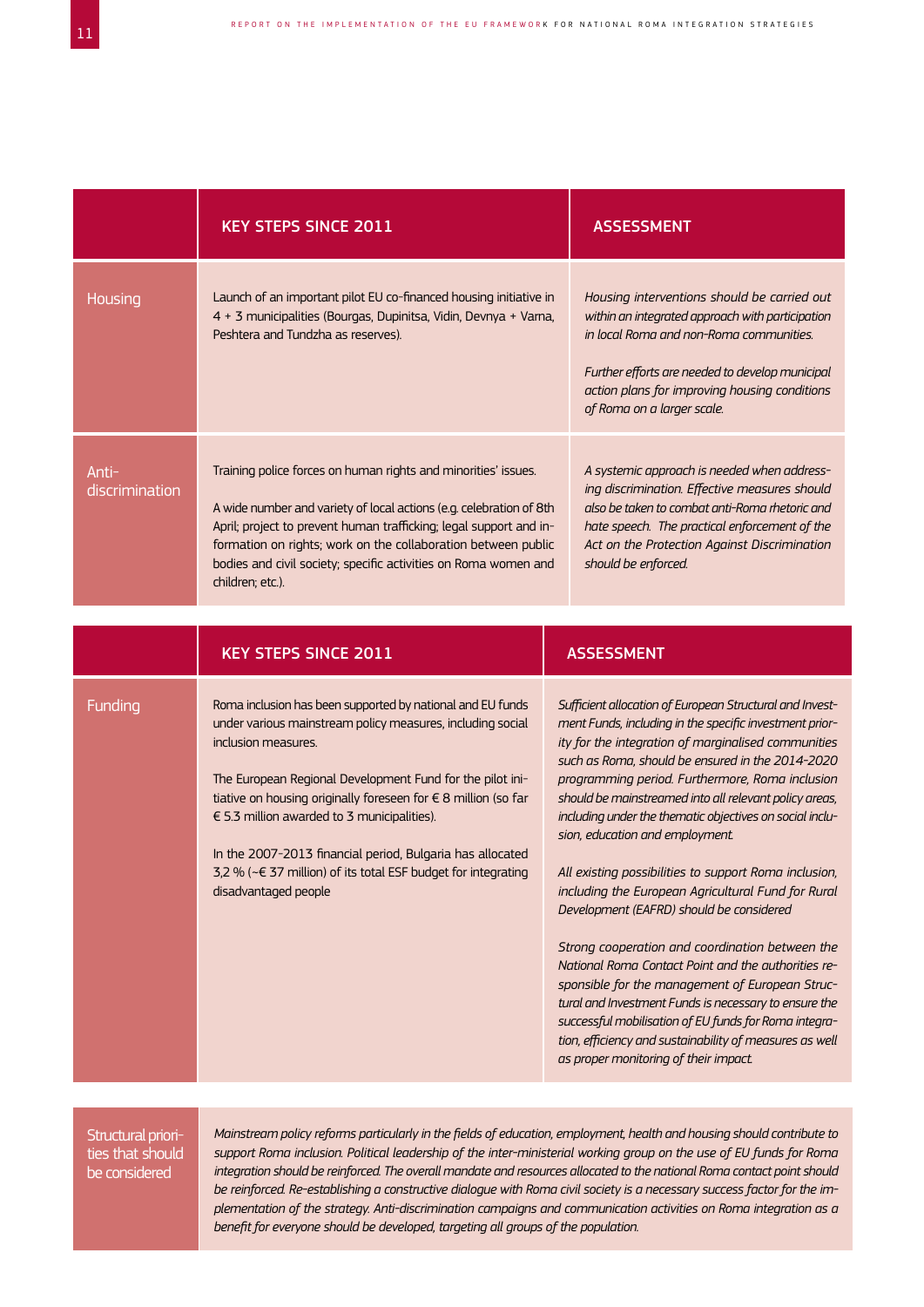### **Cyprus**

|                         | <b>KEY STEPS SINCE 2011</b>                                                                                                                                                                                                                                                                                                                                                                       | <b>ASSESSMENT</b>                                                                                                                                                                                                                                                                                                                                                                                                                                                                                                                                                               |
|-------------------------|---------------------------------------------------------------------------------------------------------------------------------------------------------------------------------------------------------------------------------------------------------------------------------------------------------------------------------------------------------------------------------------------------|---------------------------------------------------------------------------------------------------------------------------------------------------------------------------------------------------------------------------------------------------------------------------------------------------------------------------------------------------------------------------------------------------------------------------------------------------------------------------------------------------------------------------------------------------------------------------------|
| Education               | Most measures targeting Roma pupils along with other po-<br>tentially vulnerable groups are carried out under the Zones<br>of Education priority (since most Roma are concentrated in<br>these areas).<br>Measures include multicultural education and overcoming<br>linguistic barriers, teacher training, provision of bilingual<br>teachers and provision of special support to Roma students. | Government involvement in Roma integration is most<br>prominent in the field of education. Given the strong<br>concentration of Roma in some geographic areas,<br>Zones of Education Priority seem to be appropriate to<br>foster the inclusion of Roma and other children.<br>The main challenges include: safeguarding the right<br>to education of Roma students, especially non-Greek<br>speaking Roma; persuading Roma families to enrol<br>their children in school, establishing intercultural dia-<br>logue and respect between persons of different ethnic<br>origins. |
| Employment              | Social inclusion of Roma is part of the Cypriot government's<br>overall strategy for the effective social inclusion of all vulnerable<br>groups.<br>Assistance, including vocational guidance, counselling and train-<br>ing programmes, is provided through public employment ser-<br>vices.                                                                                                     | The impact of policies should be measured in order to<br>ensure that the needs of the Roma are met.                                                                                                                                                                                                                                                                                                                                                                                                                                                                             |
| <b>Health</b>           | Healthcare is offered free of charge to all Turkish Cypriots,<br>including Roma, regardless of whether they reside in the<br>government-controlled part of the island or the part occupied<br>by Turkey.                                                                                                                                                                                          | The impact of health policy measures should be meas-<br>ured in order to ensure that the needs of the Roma<br>are met.                                                                                                                                                                                                                                                                                                                                                                                                                                                          |
| Housing                 | Two housing projects, one in Limassol and one in Paphos, have<br>been launched.                                                                                                                                                                                                                                                                                                                   | The implementation of the housing projects should be<br>closely monitored.                                                                                                                                                                                                                                                                                                                                                                                                                                                                                                      |
| Anti-<br>discrimination |                                                                                                                                                                                                                                                                                                                                                                                                   | Awareness raising campaigns should be considered<br>to promote Roma integration.                                                                                                                                                                                                                                                                                                                                                                                                                                                                                                |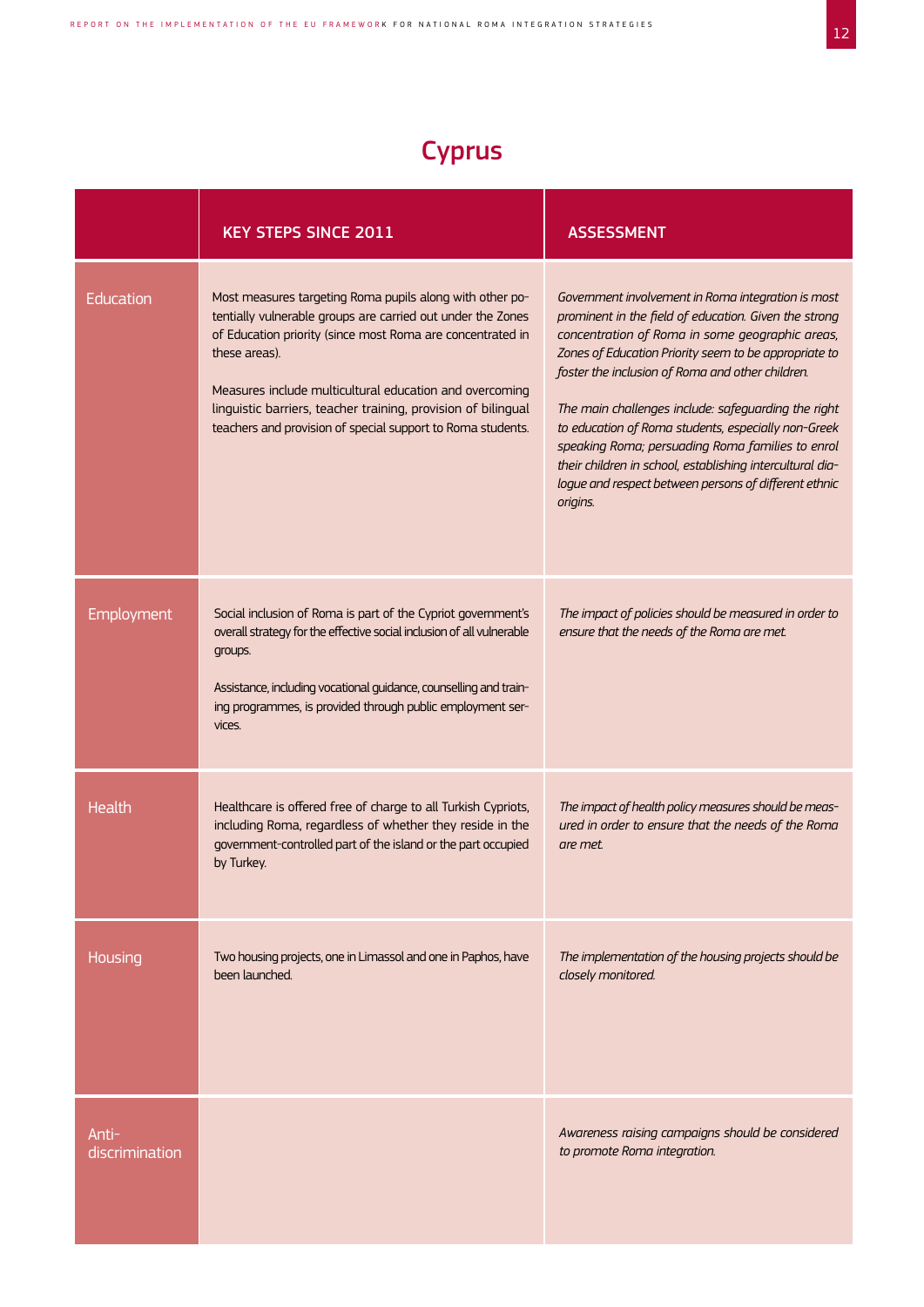|         | <b>KEY STEPS SINCE 2011</b>                                                                                                                                                                                                                                                                                                                                                                             | <b>ASSESSMENT</b>                                                                                           |
|---------|---------------------------------------------------------------------------------------------------------------------------------------------------------------------------------------------------------------------------------------------------------------------------------------------------------------------------------------------------------------------------------------------------------|-------------------------------------------------------------------------------------------------------------|
| Funding | No specific amount has been allocated exclusively for Roma<br>integration. However, Roma inclusion has been supported by<br>national and EU funds under various mainstream policy<br>measures, including social inclusion measures.<br>In the 2007-2013 financial period, Cyprus has allocated 11,4<br>% ( $\sim \epsilon$ 13 million) of its total ESF budget for integrating<br>disadvantaged people. | Further use of existing possibilities under the EU funds<br>to support Roma inclusion should be considered. |
|         |                                                                                                                                                                                                                                                                                                                                                                                                         |                                                                                                             |
|         |                                                                                                                                                                                                                                                                                                                                                                                                         |                                                                                                             |

Structural priorities that should be considered

*Monitoring the impact of mainstream measures and activities undertaken on Roma should be considered.*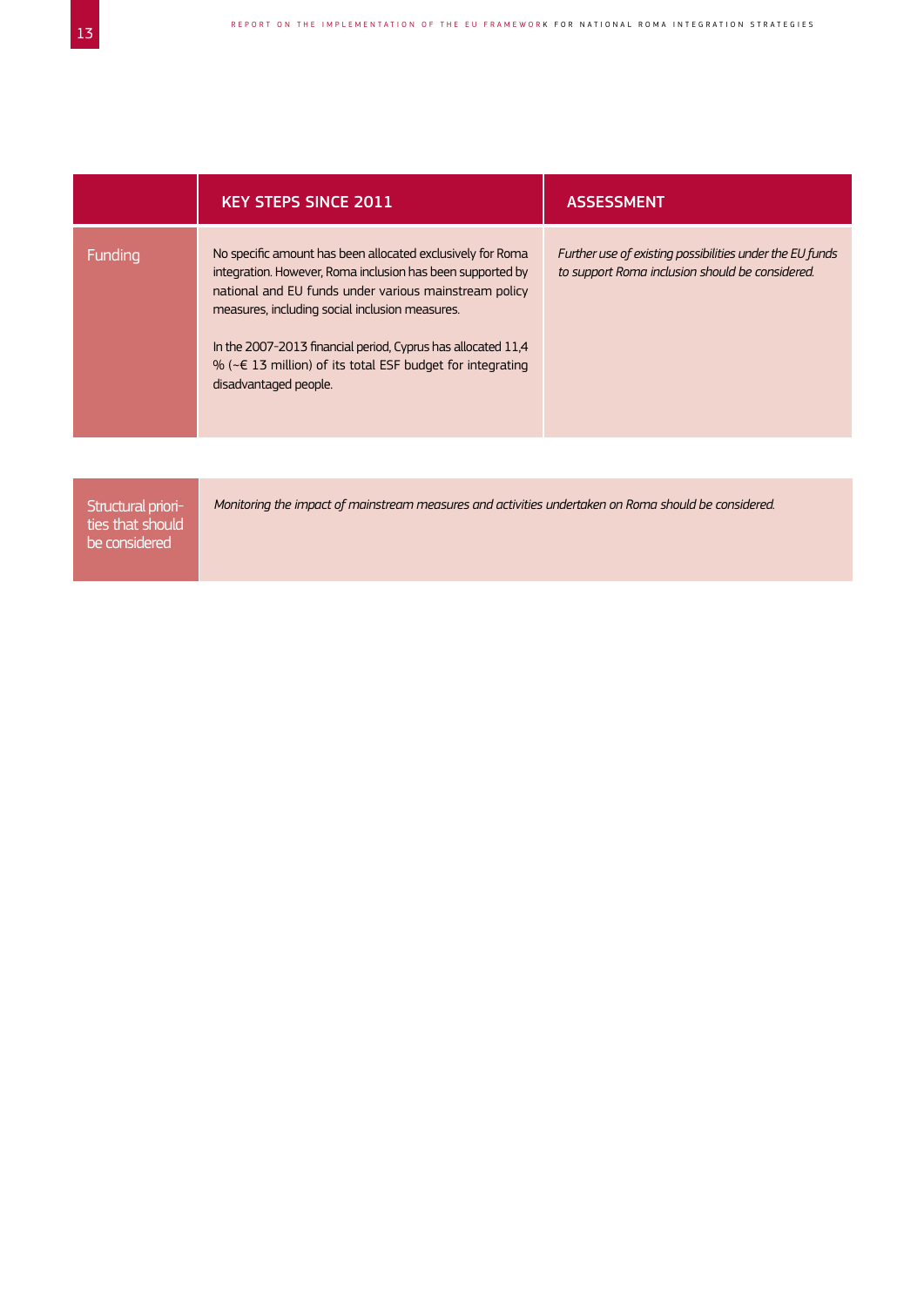# Croatia (Assessment of the National Roma Integration Strategy)

| Document sent to the Commission on: |                             | 30. September 2013                                      |
|-------------------------------------|-----------------------------|---------------------------------------------------------|
| Roma population                     | Estimate in the document    | 9463                                                    |
|                                     | Council of Europe estimates | approximately 30-40 000<br>i.e. 0.1 % of the population |
| Approach                            |                             | National strategy                                       |

|            | <b>KEY ELEMENTS</b>                                                                                                                                                                                                                                               | <b>IDENTIFIED GAPS</b>                                                                                                                                                                                                                                                                                                                                                                               |
|------------|-------------------------------------------------------------------------------------------------------------------------------------------------------------------------------------------------------------------------------------------------------------------|------------------------------------------------------------------------------------------------------------------------------------------------------------------------------------------------------------------------------------------------------------------------------------------------------------------------------------------------------------------------------------------------------|
| Education  | The strategy includes, in particular, the following positive<br>elements:<br>Focus on pre-school education;<br>After-school programmes;<br>Raising awareness among Roma parents and teachers;<br>Roma assistants;<br>Scholarships to support secondary education. | A focus on desegregation measures towards inclusive<br>education at all levels would be needed.<br>Measures to reduce early school leaving, including<br>promotion of vocational training and education should<br>be considered.<br>The implementation timeframe could have been more<br>detailed.                                                                                                   |
| Employment | A range of employment policy measures specifically targeted<br>at Roma are defined, aiming to increase their employability with<br>due consideration to young Roma, Roma women and Roma<br>long-term unemployed                                                   | The proposed measures could be more precise and<br>underpinned by clear budget allocations, a detailed<br>timeframe and result indicators based on targets.<br>Relevant labour market training to increase employabil-<br>ity of Roma and reaching out to private employers<br>would further improve the strategy.<br>Attention needs to be paid to fighting discrimination in<br>the labour market. |
| Health     | Measures aiming to improve the health of the Roma, espe-<br>cially women and children.<br>Roma health-care assistants.                                                                                                                                            | More developed specific measures within an inte-<br>grated approach are needed with expected outcomes<br>and mechanisms to monitor progress.                                                                                                                                                                                                                                                         |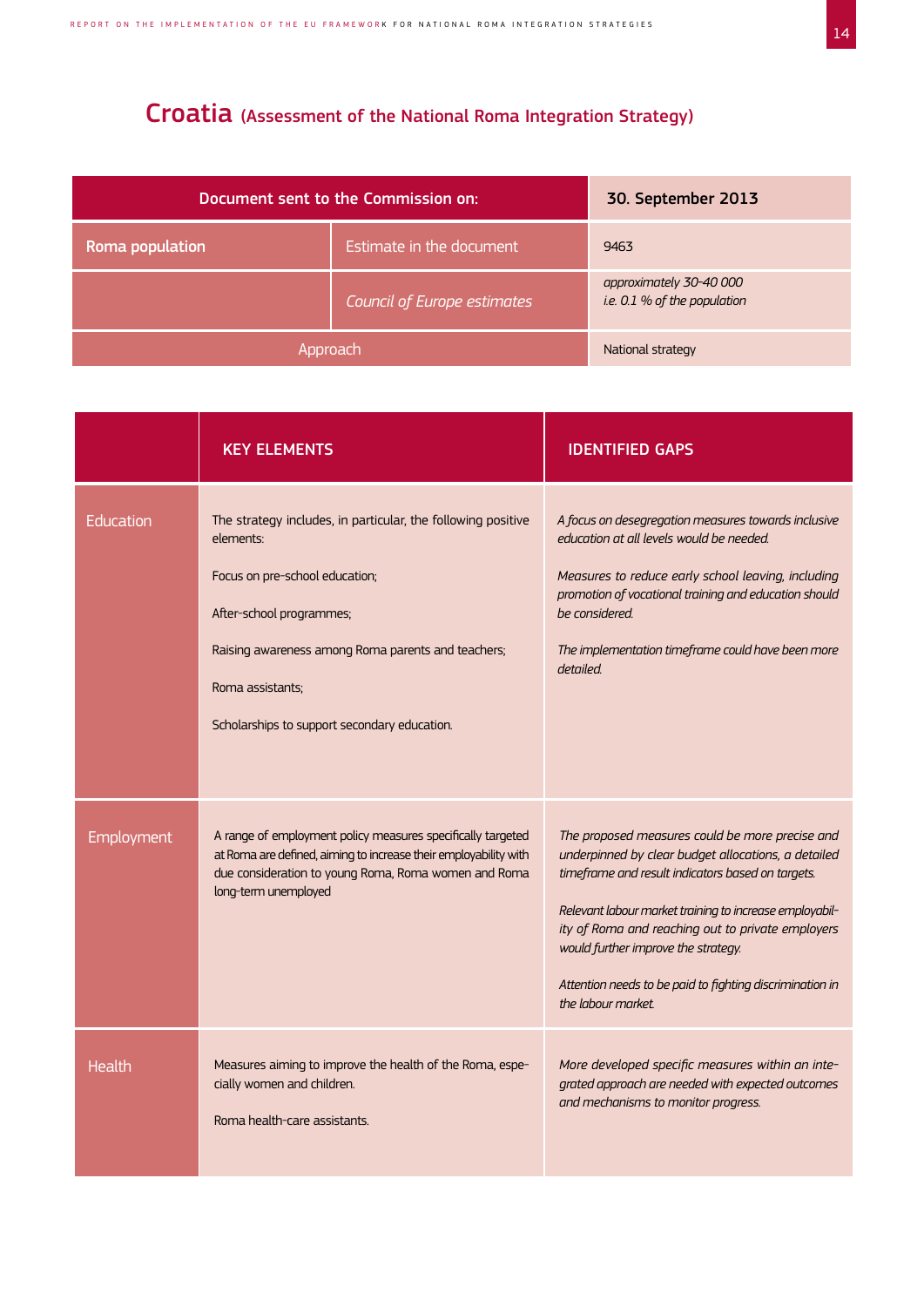|                                                         | <b>KEY ELEMENTS</b>                                                                                                                                                                                                                                                                                                                                                                                                                                                                                                                                                                                                                                                   | <b>IDENTIFIED GAPS</b>                                                                                                                                                                                                                                                                                                                                                                                           |
|---------------------------------------------------------|-----------------------------------------------------------------------------------------------------------------------------------------------------------------------------------------------------------------------------------------------------------------------------------------------------------------------------------------------------------------------------------------------------------------------------------------------------------------------------------------------------------------------------------------------------------------------------------------------------------------------------------------------------------------------|------------------------------------------------------------------------------------------------------------------------------------------------------------------------------------------------------------------------------------------------------------------------------------------------------------------------------------------------------------------------------------------------------------------|
| Housing                                                 | Legalisation of current Roma settlements as the legal condi-<br>tion for the construction of basic infrastructure.<br>Renovation and construction of houses for Roma.                                                                                                                                                                                                                                                                                                                                                                                                                                                                                                 | Housing interventions should be part of an integrated<br>approach with the long-term objective of desegrega-<br>tion.<br>Supporting Roma access to social housing would<br>further improve the strategy.                                                                                                                                                                                                         |
|                                                         |                                                                                                                                                                                                                                                                                                                                                                                                                                                                                                                                                                                                                                                                       |                                                                                                                                                                                                                                                                                                                                                                                                                  |
| Structural priori-<br>ties that should<br>be considered | Representatives of the Roma civil society participated in the<br>preparation of the strategy. Their participation in the imple-<br>mentation of measures and monitoring is planned.<br>The implementation of the strategy will be monitored by the<br>members of a Monitoring Commission composed of all rel-<br>evant stakeholders, including representatives of Roma com-<br>munities, in addition to civil servants.<br>Under the IPA IV various no specific amount has been allo-<br>cated exclusively for Roma integration but has been sup-<br>ported by national and EU funds under various mainstream<br>policy measures including social inclusion measures. | The strategy would benefit from a detailed description<br>of clear targets, responsibilities, budget allocations as<br>well as from a robust result-oriented monitoring and<br>evaluation system.<br>The cooperation with local and regional self-govern-<br>ment should be reinforced.<br>The synergy between actions supported by EU funds<br>and national funds and mainstream policies should<br>be ensured. |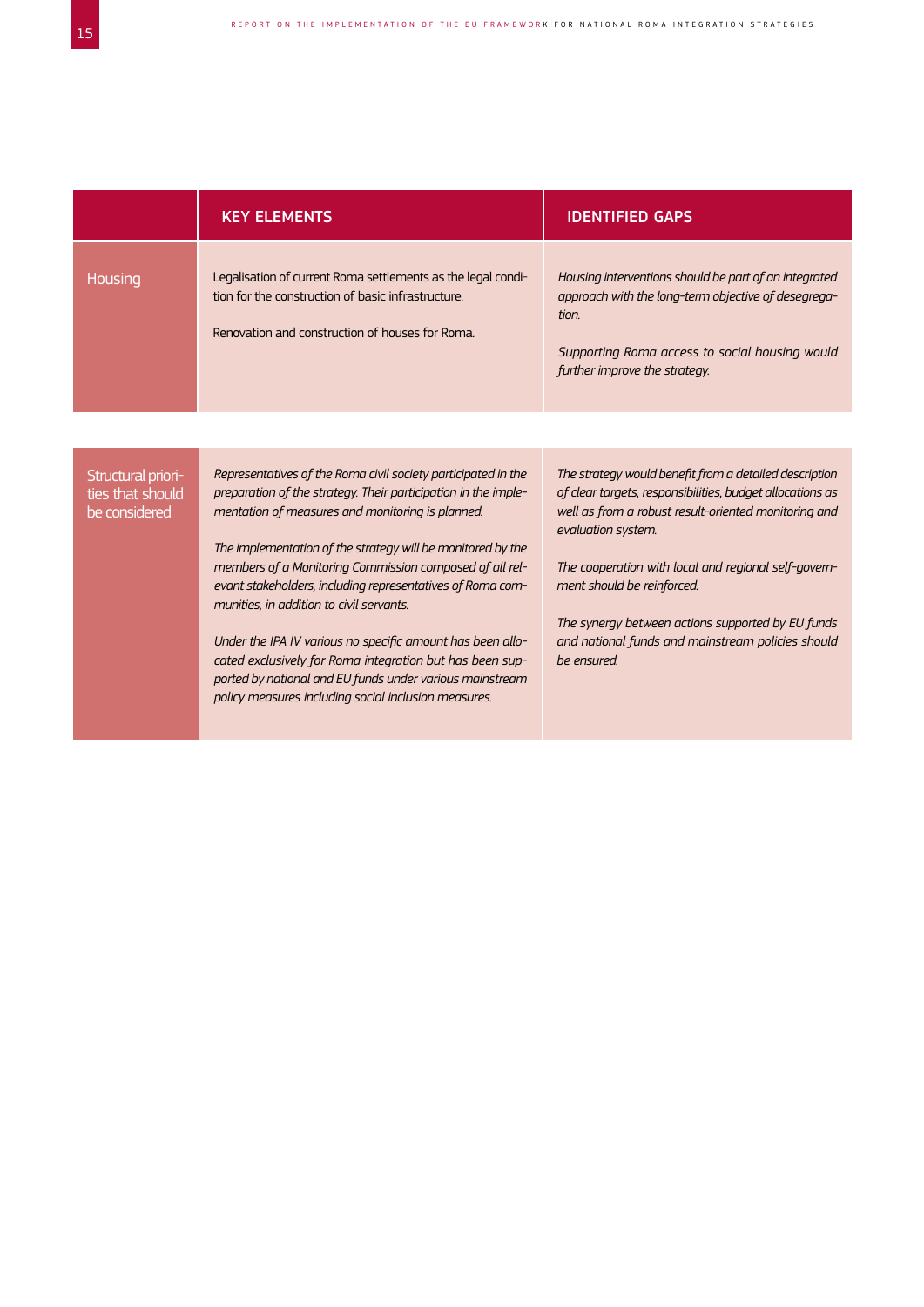# Czech Republic

|            | <b>KEY STEPS SINCE 2011</b>                                                                                                                                                                                                                                                                                                                                                                                                                                                                                                                                                                                                                                          | <b>ASSESSMENT</b>                                                                                                                                                                                                                                                                                                                                                                                                                                                                                                                                                                                                                                                                                                                                                                                                                                                                                                                      |
|------------|----------------------------------------------------------------------------------------------------------------------------------------------------------------------------------------------------------------------------------------------------------------------------------------------------------------------------------------------------------------------------------------------------------------------------------------------------------------------------------------------------------------------------------------------------------------------------------------------------------------------------------------------------------------------|----------------------------------------------------------------------------------------------------------------------------------------------------------------------------------------------------------------------------------------------------------------------------------------------------------------------------------------------------------------------------------------------------------------------------------------------------------------------------------------------------------------------------------------------------------------------------------------------------------------------------------------------------------------------------------------------------------------------------------------------------------------------------------------------------------------------------------------------------------------------------------------------------------------------------------------|
| Education  | Announced amendment of Decree on education forbid-<br>ding education of socially disadvantaged children ac-<br>cording to the educational programmes for pupils with<br>disabilities.<br>Amendment of Decree obliging the school counselling<br>facilities to periodically review the special educational<br>needs of pupils.<br>Adoption of the Action plan of measures to execute the<br>Judgment of the European Court of Human Rights in the<br>case D.H and others vs. the Czech Republic, setting up<br>the legal guarantees to ensure objective placement of<br>children in education programmes for the mentally dis-<br>advantaged, without discrimination. | Further legislative efforts combined with effective<br>implementation and proper monitoring are needed to<br>eliminate enrolment of Roma children from socially<br>disadvantaged environments into special-needs edu-<br>cation.<br>Ensuring access to, and promoting participation of,<br>Roma children in quality inclusive pre-school education<br>needs to be reinforced.<br>Promotion of vocational education and training should<br>also be prioritised.                                                                                                                                                                                                                                                                                                                                                                                                                                                                         |
| Employment | Standard active employment policy tools are provided, increased<br>attention from the labour offices' staff is paid to persons defined<br>as needing special attention.<br>The specific employment support programmes for Roma are<br>provided by NGOs and financed mostly by the ESF or ERDF.<br>Municipal initiatives on including social considerations into public<br>procurement.                                                                                                                                                                                                                                                                               | Extending social considerations in public procurement<br>by municipalities to increase employability of Roma is<br>a positive step which should be scaled up.<br>The capacity of public employment services should be<br>further developed to allow for individualised/targeted<br>services for Roma job seekers. In this connection, the<br>capacity of the Agency for Social Inclusion should be<br>also reinforced.<br>Support services for improving employability within<br>temporary public work schemes should be ensured with<br>a view to effective integration of Roma into the open<br>labour market. In addition, promoting social enterprises<br>and Roma entrepreneurship, reaching out to private<br>employers, targeting Roma under the Youth Guarantee,<br>training and employing Roma civil servants should be<br>considered.<br>Fighting and monitoring discrimination in the labour<br>market needs to be ensured. |
| Health     | Preventive outreach measures targeting Roma are solely<br>implemented by the programme of health and social as-<br>sistants in excluded localities. The implementation of the<br>programme is provided by the NGO.<br>Notification to health insurance companies about discrimina-<br>tory practices of some healthcare professionals.                                                                                                                                                                                                                                                                                                                               | Further improving the access of Roma to healthcare<br>should be addressed more systematically.<br>Measures towards healthcare professionals to avoid<br>discriminatory practices should also be reinforced.                                                                                                                                                                                                                                                                                                                                                                                                                                                                                                                                                                                                                                                                                                                            |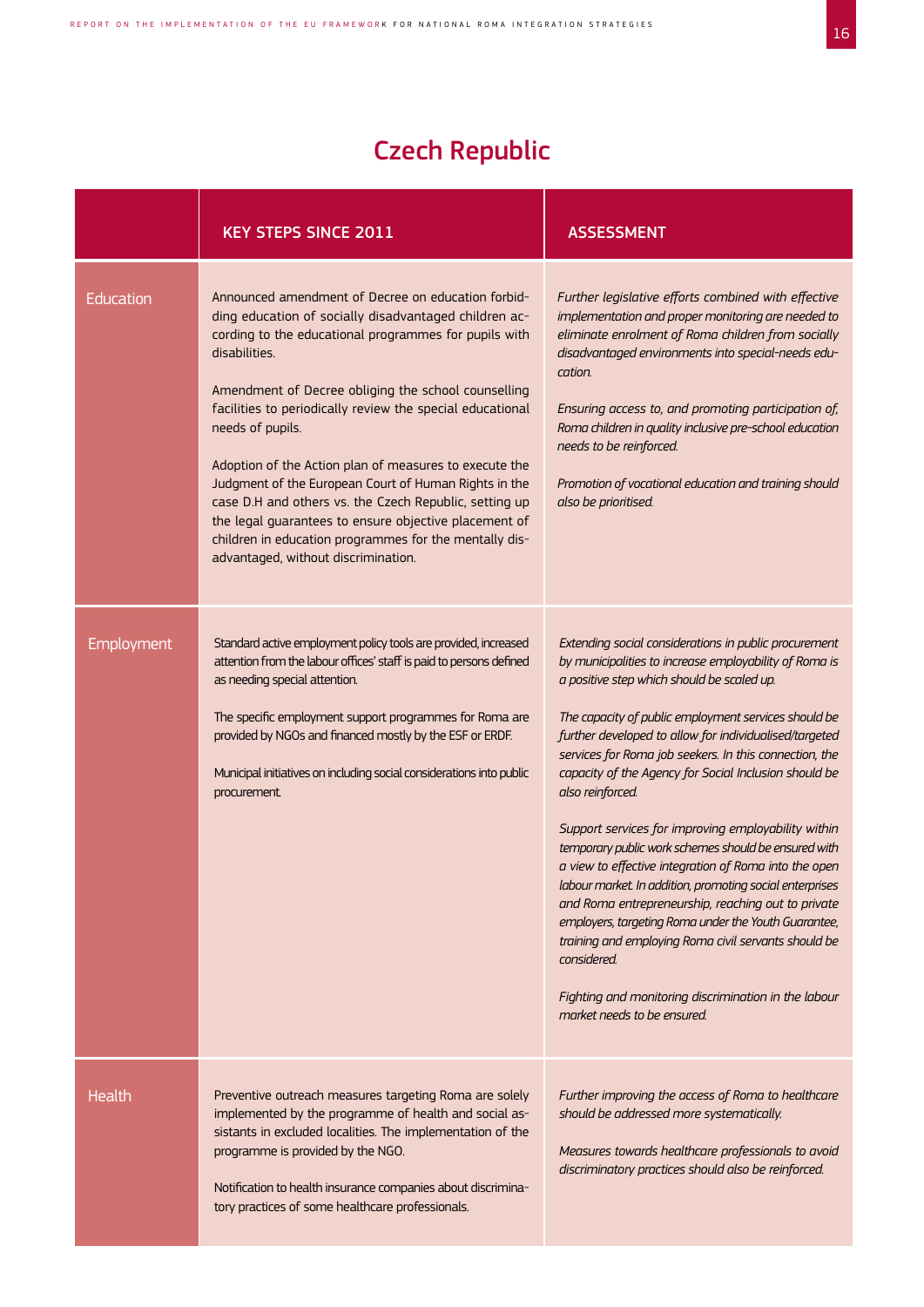|                         | <b>KEY STEPS SINCE 2011</b>                                                                                                                                           | <b>ASSESSMENT</b>                                                                                                                                                                                                                                                                                                                                                               |
|-------------------------|-----------------------------------------------------------------------------------------------------------------------------------------------------------------------|---------------------------------------------------------------------------------------------------------------------------------------------------------------------------------------------------------------------------------------------------------------------------------------------------------------------------------------------------------------------------------|
| Housing                 | Approval of Concept of Homelessness until 2020.<br>Use of European Regional Development Fund for housing<br>interventions.                                            | Improving access of Roma to quality social housing<br>should be part of an integrated approach with a long-<br>term objective of desegregation.<br>EU structural funds should not be used for any kind of<br>sub-standard housing, as is currently the case with<br>social hostels ("ubytovny").<br>Attention needs to be paid to unlawful practices in the<br>property market. |
| Anti-<br>discrimination | Awareness raising activities.<br>Support to victims of discrimination provided by the Ombuds-<br>man.<br>Free legal assistance provided by the Czech Bar Association. | • The effective practical enforcement of Antidiscrimina-<br>tion laws needs to be ensured<br>• Effective measures should also be taken to combat<br>anti-Roma rhetoric and hate speech.<br>• Desegregation measures need to be reinforced.                                                                                                                                      |

|                                                         | <b>KEY STEPS SINCE 2011</b>                                                                                                                                                                                                                                                                                                                                                                                                                                                                                                                                                                                | <b>ASSESSMENT</b>                                                                                                                                                                                                                                                                                                                                                                                                                                                                                                                                                                                                                                                                                                                                                                                                                                                                                                                                                                                                                                                              |
|---------------------------------------------------------|------------------------------------------------------------------------------------------------------------------------------------------------------------------------------------------------------------------------------------------------------------------------------------------------------------------------------------------------------------------------------------------------------------------------------------------------------------------------------------------------------------------------------------------------------------------------------------------------------------|--------------------------------------------------------------------------------------------------------------------------------------------------------------------------------------------------------------------------------------------------------------------------------------------------------------------------------------------------------------------------------------------------------------------------------------------------------------------------------------------------------------------------------------------------------------------------------------------------------------------------------------------------------------------------------------------------------------------------------------------------------------------------------------------------------------------------------------------------------------------------------------------------------------------------------------------------------------------------------------------------------------------------------------------------------------------------------|
| <b>Funding</b>                                          | Roma inclusion has been supported by national and EU funds<br>under various mainstream policy measures, including social<br>inclusion measures. Main support has been provided via:<br>ERDF: €14 million for housing interventions<br>In the 2007-2013 financial period, Czech Republic has al-<br>located 9,7 % (~€ 365 million) of its total ESF budget for<br>integrating disadvantaged people.                                                                                                                                                                                                         | Sufficient allocation of European Structural and Invest-<br>ment Funds including in the specific investment prior-<br>ity for the integration of marginalised communities such<br>as Roma, should be ensured in the 2014-2020 pro-<br>gramming period. Furthermore, Roma inclusion should<br>be mainstreamed into all relevant policy areas, includ-<br>ing under the thematic objectives on social inclusion,<br>education and employment.<br>All existing possibilities to support Roma inclusion, in-<br>cluding under the European Agricultural Fund for Rural<br>Development (EAFRD) should be considered.<br>Strong cooperation and coordination between the Na-<br>tional Roma Contact Point and the authorities respon-<br>sible for the management of European Structural and<br>Investment Funds is necessary to ensure the success-<br>ful mobilisation of EU funds for Roma integration, ef-<br>ficiency and sustainability of measures as well as proper<br>monitoring of their impact. Funding should be mobilised<br>to support capacity building of Roma NGOs. |
| Structural priori-<br>ties that should<br>be considered | Mainstream policy reforms particularly in the fields of education, employment, health and housing should contribute to<br>support Roma inclusion. Measures targeting Roma should be carried out within an integrated approach supported by<br>adequate sustainable funding. The monitoring of the impact of these measures should be ensured. Mapping and<br>strengthening the territorial aspects of policy making should focus on the most disadvantaged regions. A constructive<br>dialogue with the civil society, as well as close cooperation with local and regional authorities should be ensured. |                                                                                                                                                                                                                                                                                                                                                                                                                                                                                                                                                                                                                                                                                                                                                                                                                                                                                                                                                                                                                                                                                |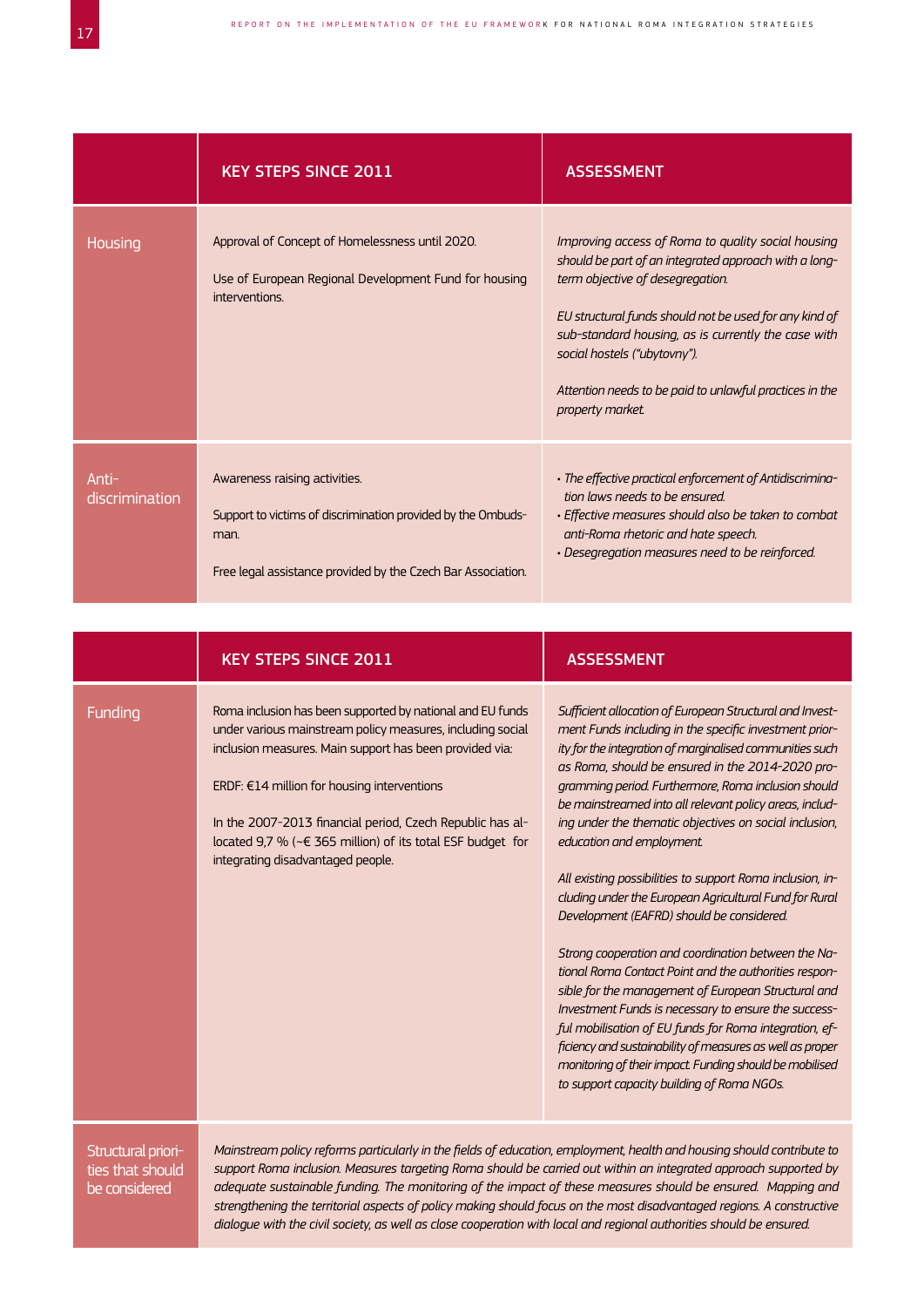## Denmark

|                         | <b>KEY STEPS SINCE 2011</b>                                                                                                                                                                                                                                                                                                                                                                                                                                                                                                                                                                                        | <b>ASSESSMENT</b>                                                                                                                                                                                                            |
|-------------------------|--------------------------------------------------------------------------------------------------------------------------------------------------------------------------------------------------------------------------------------------------------------------------------------------------------------------------------------------------------------------------------------------------------------------------------------------------------------------------------------------------------------------------------------------------------------------------------------------------------------------|------------------------------------------------------------------------------------------------------------------------------------------------------------------------------------------------------------------------------|
| Education               | Mainstream measures to fight early school leaving (e.g.<br>campaign, creation of a task force) and to integrate all<br>pupils (e.g. language screening and support; replacing<br>segregation with individual support in mainstream edu-<br>cation).                                                                                                                                                                                                                                                                                                                                                                | The situation and the impact of mainstreaming meas-<br>ures on the Roma should be monitored systemati-<br>cally.                                                                                                             |
| Employment              | Various initiatives aimed at supporting vulnerable groups' em-<br>ployment: DKK 45 million campaign to reach out to highly<br>marginalised immigrants from which Roma can benefit; DKK<br>115 million campaign "We need everyone"; guidance provided<br>to job centres on ethnic minorities.                                                                                                                                                                                                                                                                                                                       | Monitoring the impact of active labour market policies<br>on marginalised groups, including the Roma, is recom-<br>mended.                                                                                                   |
| Health                  | Various measures have been taken to increase access to and<br>use of healthcare among ethnic minorities, including the<br>training of health professionals.                                                                                                                                                                                                                                                                                                                                                                                                                                                        | Monitoring the impact of health policy measures on<br>Roma is recommended.                                                                                                                                                   |
| Housing                 | Initiatives (supported by an increase of the National Building<br>Fund) to improve living conditions in deprived residential<br>areas (DKK 220 million annually earmarked to disadvantaged<br>housing areas in 2011-2014), to reduce the number of dis-<br>advantaged housing (between DKK 25-30 million annually,<br>for the renovation of social housing, strengthened coopera-<br>tion of stakeholders, etc.), to support the development of<br>emergency shelters (DKK 7.5 million allocated in 2012 and<br>2013) and to prevent the formation of ghettos and of seg-<br>regation between various communities. | Monitoring the impact of housing policy measures on<br>Roma is recommended.                                                                                                                                                  |
| Anti-<br>discrimination | Support provided to victims by the Danish Institute for Human<br>Rights.                                                                                                                                                                                                                                                                                                                                                                                                                                                                                                                                           | Awareness raising campaigns to tackle prejudices and<br>stereotypes on Roma should be carried out.<br>Training activities focusing on administrative staff<br>working closely with Roma communities should be<br>reinforced. |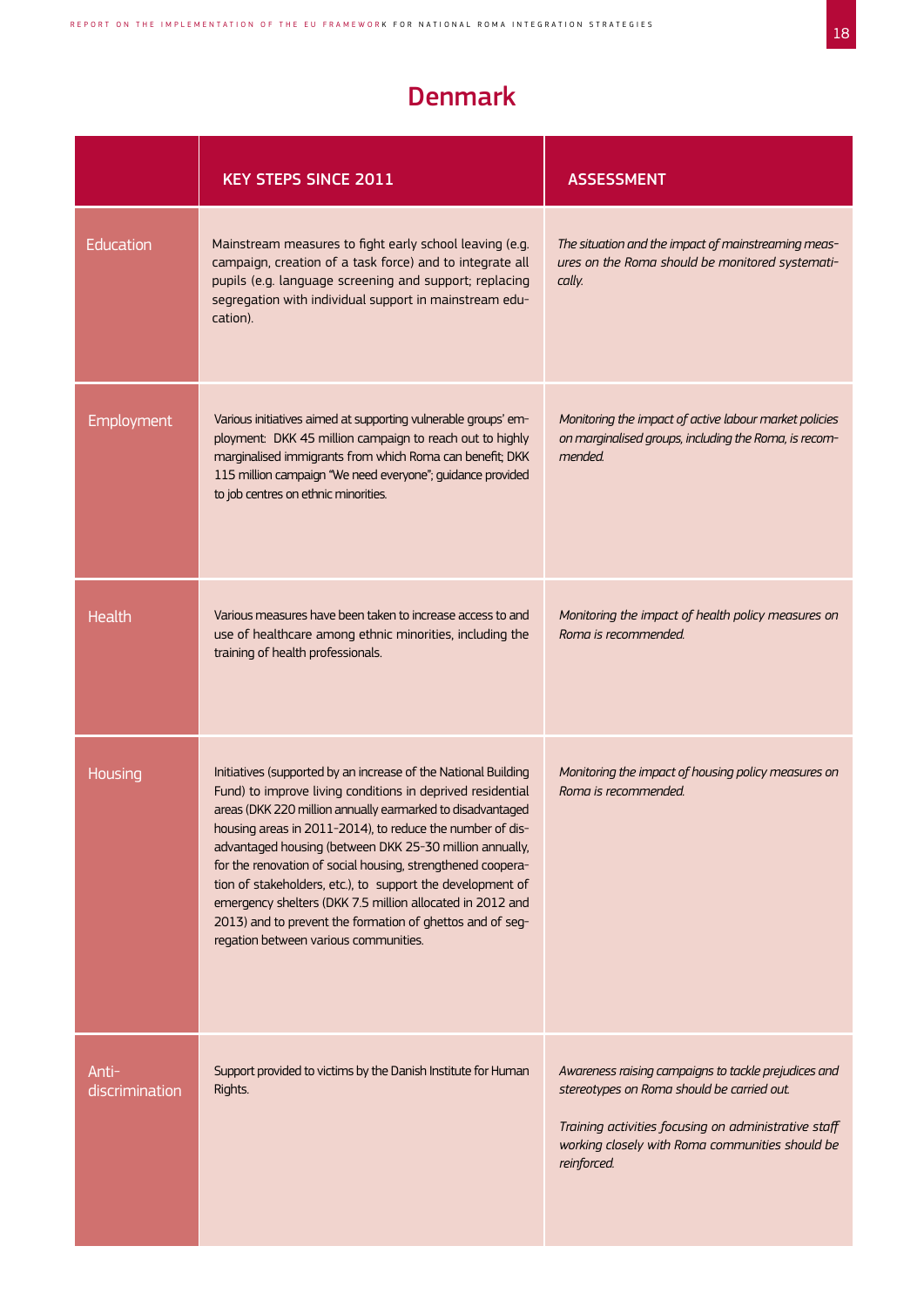|         | <b>KEY STEPS SINCE 2011</b>                                                                                                                                                                                                                                                                                                                                                                                                                                                               | <b>ASSESSMENT</b>                                                                                           |
|---------|-------------------------------------------------------------------------------------------------------------------------------------------------------------------------------------------------------------------------------------------------------------------------------------------------------------------------------------------------------------------------------------------------------------------------------------------------------------------------------------------|-------------------------------------------------------------------------------------------------------------|
| Funding | No specific amount has been allocated exclusively for Roma<br>integration. However, Roma inclusion has been supported by<br>national funds under various mainstream policy measures.<br>including social inclusion measures. Main support has been<br>provided via the Social Reserve allocated to projects aiming<br>at improving the situation of vulnerable groups.<br>In the 2007-2013 financial period, Denmark has allocated<br>no ESF budget for integrating disadvantaged people. | Further use of existing possibilities under the EU funds<br>to support Roma inclusion should be considered. |
|         |                                                                                                                                                                                                                                                                                                                                                                                                                                                                                           |                                                                                                             |

*Efforts have been undertaken in 2013 to facilitate the work of municipalities facing challenges in Roma integration, to stimulate dialogue among local authorities on this issue. However, the lack of more precise knowledge on the situation of Roma makes it difficult to evaluate the social and economic effects of the policy measures taken. Therefore evidencegathering as a basis for systematic monitoring should be developed.*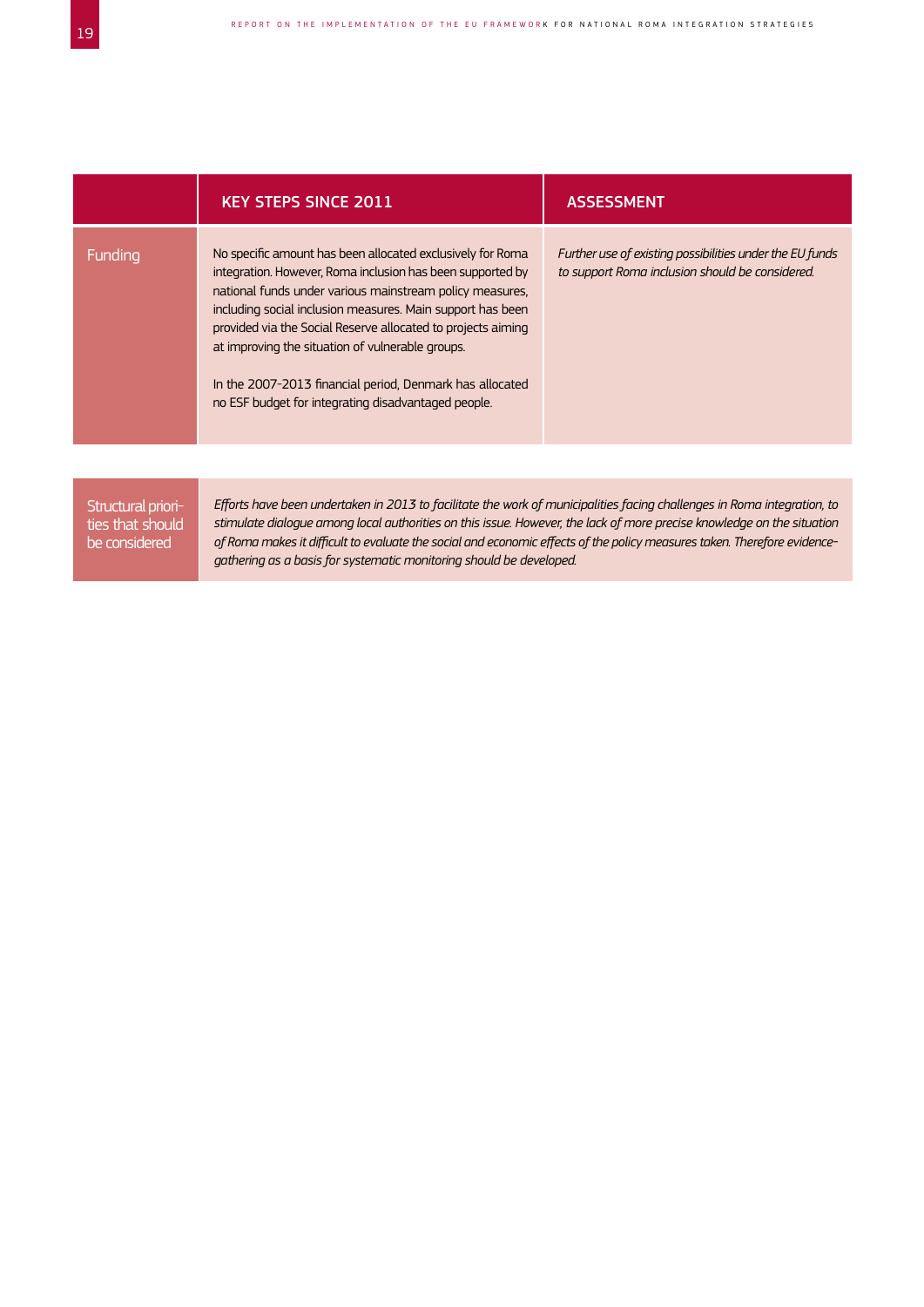## Estonia

|            | <b>KEY STEPS SINCE 2011</b>                                                                                                                                                 | <b>ASSESSMENT</b>                                                                                                                                                                                                                                                                                                                                                                                                                                                                                          |
|------------|-----------------------------------------------------------------------------------------------------------------------------------------------------------------------------|------------------------------------------------------------------------------------------------------------------------------------------------------------------------------------------------------------------------------------------------------------------------------------------------------------------------------------------------------------------------------------------------------------------------------------------------------------------------------------------------------------|
| Education  | Mapping the situation on minorities in education.<br>Exchange of best practices among schools and regional<br>communities.                                                  | Equal access to inclusive education (starting with<br>quality inclusive early childhood education and care<br>as well as pre-school education) should be reinforced<br>within a systematic approach.<br>Roma children with learning difficulties should be<br>offered pedagogical and linguistic support in order to<br>avoid early school leaving as well as to improve their<br>performance in basic skills.<br>Teacher training and awareness-raising among parents<br>and pupils should be reinforced. |
| Employment | Support based on an individual approach is provided within the<br>mainstream active labour market policies.<br>Study on the impact of equal treatment in the labour market. | The conclusions from the study on the equal treatment<br>approach are expected to be followed up and trans-<br>lated into practice.                                                                                                                                                                                                                                                                                                                                                                        |
| Health     | Support provided under mainstream health policy measures.                                                                                                                   | Access to healthcare needs to be reinforced.<br>Monitoring the impact of health policy measures on<br>Roma is recommended                                                                                                                                                                                                                                                                                                                                                                                  |
| Housing    | Support provided under mainstream housing policy measures.                                                                                                                  | Improving access of Roma to quality housing should<br>be part of an integrated approach.<br>Monitoring the impact of housing policy measures on<br>Roma is recommended.                                                                                                                                                                                                                                                                                                                                    |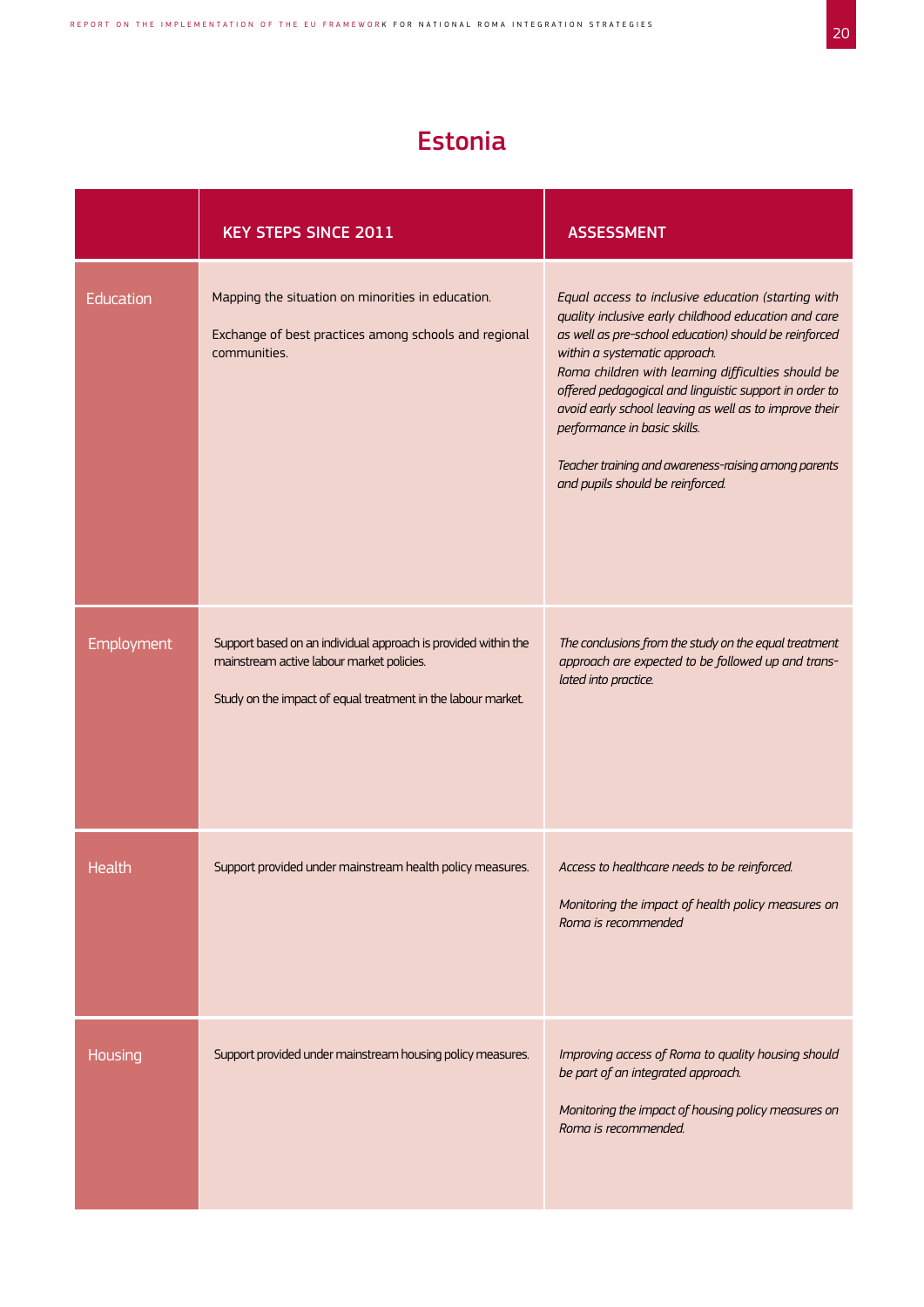|       |                | <b>KEY STEPS SINCE 2011</b>                                                                           | <b>ASSESSMENT</b>                                                                        |
|-------|----------------|-------------------------------------------------------------------------------------------------------|------------------------------------------------------------------------------------------|
| Anti- | discrimination | Recognition of Roma Holocaust.<br>Promotion of inter-cultural dialogue between Roma and non-<br>Roma. | The effective practical enforcement of Antidiscrimina-<br>tion laws needs to be ensured. |

|                                                         | <b>KEY STEPS SINCE 2011</b>                                                                                                                                                                                                                                                                                                                                                                       | <b>ASSESSMENT</b>                                                                                           |
|---------------------------------------------------------|---------------------------------------------------------------------------------------------------------------------------------------------------------------------------------------------------------------------------------------------------------------------------------------------------------------------------------------------------------------------------------------------------|-------------------------------------------------------------------------------------------------------------|
| Funding                                                 | No specific amount has been allocated exclusively for Roma<br>integration. However, Roma inclusion has been supported by<br>national and EU funds under various mainstream policy<br>measures, including social inclusion measures.<br>In the 2007-2013 financial period, Estonia has allocated 0,8<br>% ( $\sim$ € 3 million) of its total ESF budget for integrating dis-<br>advantaged people. | Further use of existing possibilities under the EU funds<br>to support Roma inclusion should be considered. |
|                                                         |                                                                                                                                                                                                                                                                                                                                                                                                   |                                                                                                             |
| Structural priori-<br>ties that should<br>be considered | Evidence-gathering as a basis for systematic monitoring should be developed to measure the impact of mainstream<br>policy measures on Roma. A constructive dialogue with civil society and close cooperation with local and regional au-<br>thorities need to be ensured.                                                                                                                         |                                                                                                             |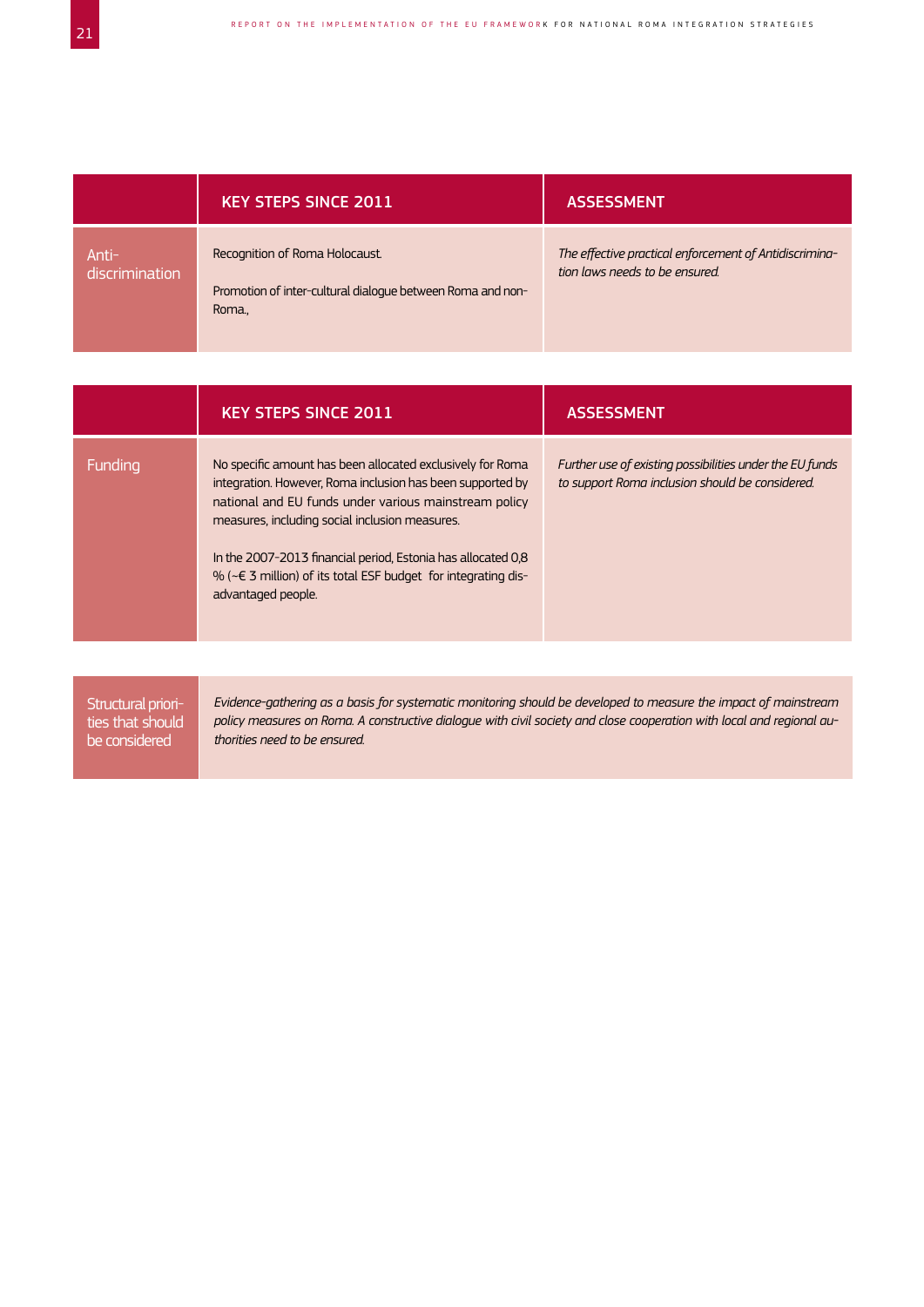# Finland

|            | <b>KEY STEPS SINCE 2011</b>                                                                                                                                                                                                                                                                                                                                                                                                                                                                                                        | <b>ASSESSMENT</b>                                                                                                                                                                                                                                                                                                                                       |
|------------|------------------------------------------------------------------------------------------------------------------------------------------------------------------------------------------------------------------------------------------------------------------------------------------------------------------------------------------------------------------------------------------------------------------------------------------------------------------------------------------------------------------------------------|---------------------------------------------------------------------------------------------------------------------------------------------------------------------------------------------------------------------------------------------------------------------------------------------------------------------------------------------------------|
| Education  | Compulsory pre-primary education for all children, not<br>only Roma, is planned, starting from 2015.<br>A number of local pilot projects (e.g. teacher training and<br>involvement of Roma professionals).<br>Support for transition between schools and labour<br>market.<br>Annual €75 000 funding for the "Romani language nest".<br>Teaching of Romani language and culture at Helsinki<br>University and possible graduation as certified Romani<br>language teachers.                                                        | The increased participation of Roma pupils in early<br>childhood education and care as well as the new com-<br>pulsory pre-school year are signs of progress. The<br>employment of Roma school assistants and/or Romani<br>language teachers should be considered.<br>Assessing the impact of the pilot projects and of other<br>measures is necessary. |
| Employment | Wide range of mainstream interventions aimed at increasing<br>the employability of disadvantaged groups, including Roma.<br>15 projects funded by the European Social Fund related to Roma<br>integration: e.g. "UusiTaito" on training Roma employment me-<br>diators and Kaleet kouluun! for creating a model for employment<br>and education of Roma.<br>Various national funded projects promoting Roma employment<br>(e.g. Tempo).<br>Training and employment of Roma professionals in employment<br>services targeting Roma. | Assessing the impact of mainstream and targeted<br>measures is necessary.<br>Attention needs to be paid to eliminating discrimina-<br>tory practices in the public employment scheme.                                                                                                                                                                   |
| Health     | Research on the health situation of Roma, related in particu-<br>lar to preventive healthcare for children, youth and Roma<br>women, conducted by the National Institute for Health and<br>Welfare.                                                                                                                                                                                                                                                                                                                                | Drawing lessons from the research project and as-<br>sessing the impact of mainstream measures is neces-<br>sary                                                                                                                                                                                                                                        |
| Housing    | Research on the health situation of the Roma conducted by<br>the National Institute for Health and Welfare with aspects<br>related to the housing situation.                                                                                                                                                                                                                                                                                                                                                                       | Drawing lessons from the research project and as-<br>sessing the impact of mainstream measures is neces-<br>sary.<br>Discriminatory practices in the property market need<br>to be addressed.                                                                                                                                                           |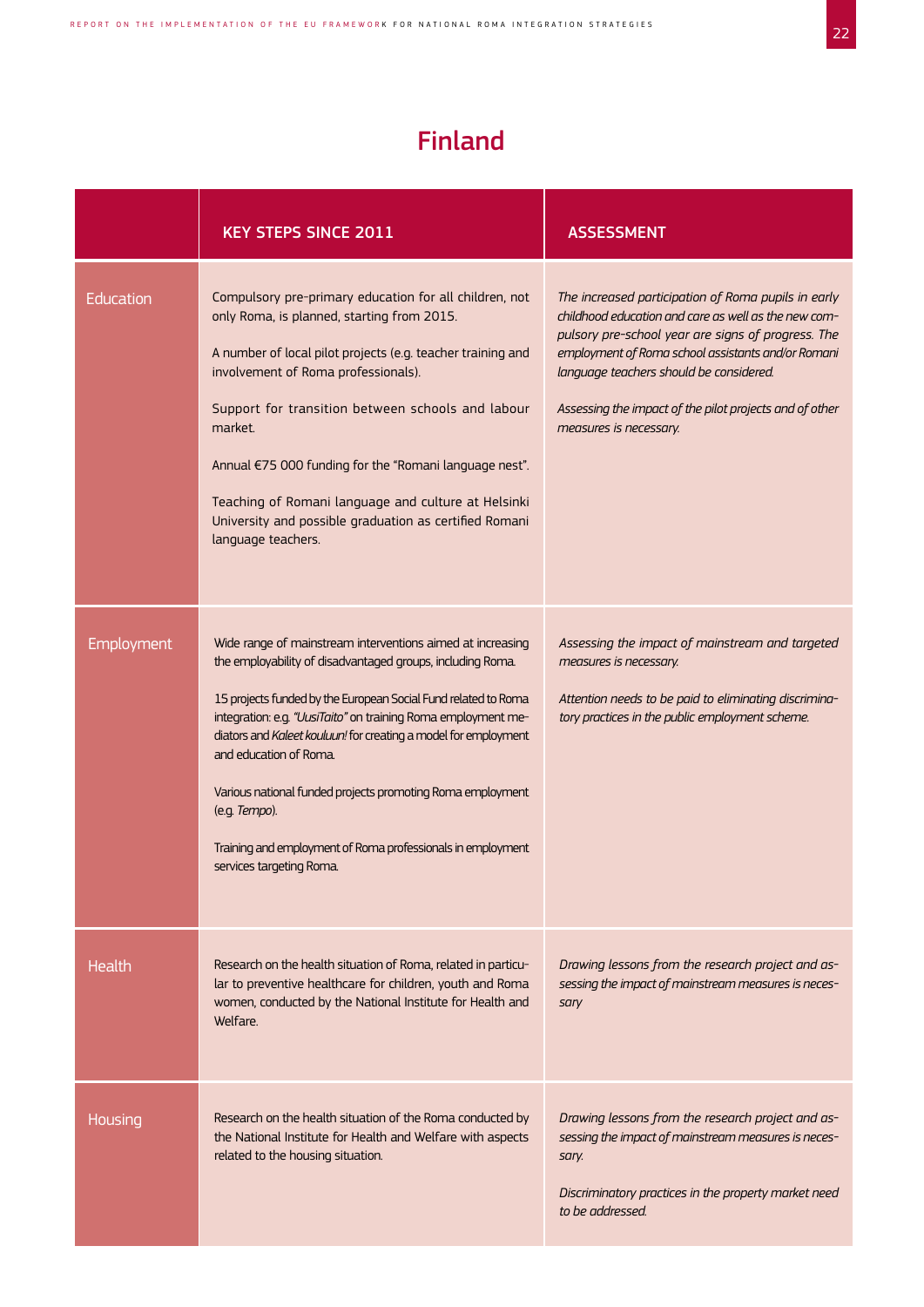|                         | <b>KEY STEPS SINCE 2011</b>                                                                                                                                                 | <b>ASSESSMENT</b>                                                                                                     |
|-------------------------|-----------------------------------------------------------------------------------------------------------------------------------------------------------------------------|-----------------------------------------------------------------------------------------------------------------------|
| Anti-<br>discrimination | Study carried out in 2013 by the Ombudsman for Minorities<br>on discrimination of the Roma in employment and housing.                                                       | The effective practical enforcement of Antidiscrimina-<br>tion laws needs to be ensured.                              |
|                         | Official acknowledgement that the fight against discrimina-<br>tion is a precondition to improve Roma school attainment<br>and effective equal access to the labour market. | Tools to enable Roma empowerment in close coop-<br>eration with non-governmental organisations should<br>be developed |
|                         | Website www.romanit.fi, offering information on Finnish Roma<br>and Romani culture (including articles and teaching mate-<br>rial.                                          |                                                                                                                       |

|                                                         | <b>KEY STEPS SINCE 2011</b>                                                                                                                                                                                                                                                                                   | <b>ASSESSMENT</b>                                                                                           |
|---------------------------------------------------------|---------------------------------------------------------------------------------------------------------------------------------------------------------------------------------------------------------------------------------------------------------------------------------------------------------------|-------------------------------------------------------------------------------------------------------------|
| Funding                                                 | Roma inclusion has been supported by national and EU funds<br>under various mainstream policy measures, including social<br>inclusion measures.<br>In the 2007-2013 financial period, Finland has allocated 13,6<br>% ( $\leq$ 84.2 million) of its total ESF budget for integrating<br>disadvantaged people. | Further use of existing possibilities under the EU funds<br>to support Roma inclusion should be considered. |
|                                                         |                                                                                                                                                                                                                                                                                                               |                                                                                                             |
| Structural priori-<br>ties that should<br>be considered | Assessing the impact of mainstream and targeted measures is necessary.                                                                                                                                                                                                                                        |                                                                                                             |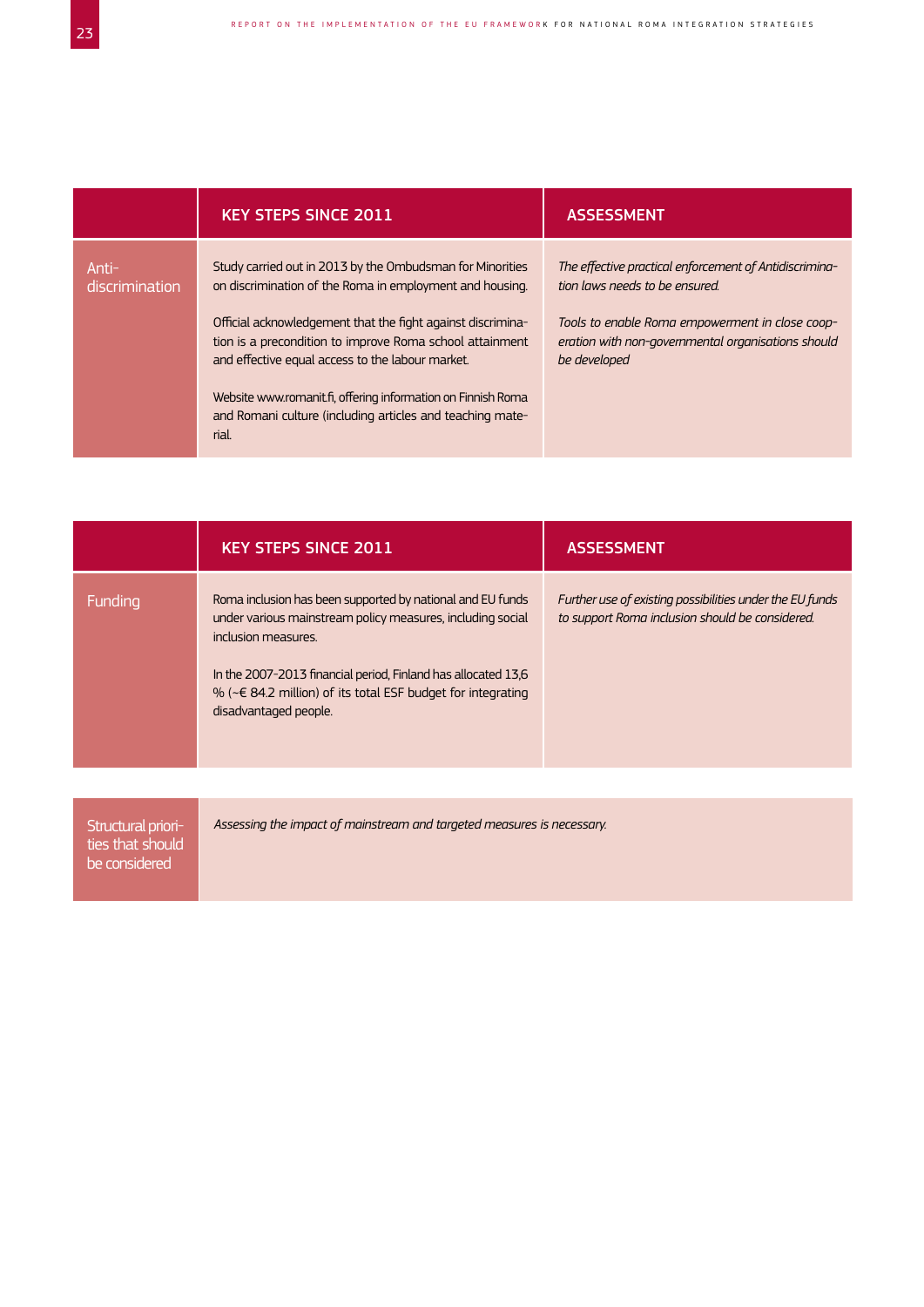## France

|                  | <b>KEY STEPS SINCE 2011</b>                                                                                                                                                                                                                                                                                                                                                                                                   | <b>ASSESSMENT</b>                                                                                                                                                                                                                                                                                                                                                                                                                                                                                                                                                                         |
|------------------|-------------------------------------------------------------------------------------------------------------------------------------------------------------------------------------------------------------------------------------------------------------------------------------------------------------------------------------------------------------------------------------------------------------------------------|-------------------------------------------------------------------------------------------------------------------------------------------------------------------------------------------------------------------------------------------------------------------------------------------------------------------------------------------------------------------------------------------------------------------------------------------------------------------------------------------------------------------------------------------------------------------------------------------|
| <b>Education</b> | Restatement of the principle of compulsory education<br>and measures foreseen in the circulaire of 26th August<br>2012.<br>Adoption of 3 major circulaires on education of Roma<br>and Travellers.<br>National working group on Roma and travellers' educa-<br>tion and network of CASNAV <sup>4</sup> .<br>Adoption of circulaire of 26th August 2012 on anticipat-<br>ing and preparing evictions from illegal settlements. | Decisive steps forward have been taken, both in terms<br>of policy and governance on Roma education.<br>The circulaire of 26th August 2012 needs to be fully<br>implemented at the local level. Evidence gathering<br>should be further developed to measure the impact of<br>activities undertaken on Roma and Travellers.<br>An adequate strategy for Travellers, including meas-<br>ures to fight illiteracy and early school leaving should<br>be developed. Measures promoting the access of Roma<br>and Travellers to early childhood education and care<br>need to be carried out. |
| Employment       | Vocational training measures foreseen in the circulaire of 26th<br>August 2012.<br>Cancellation of the employers' tax to Office français de<br>l'Immigration et de l'Intégration, from which Roma could have<br>benefitted.<br>Limited-scale projects to support travellers' employment (e.g. in<br>agriculture).                                                                                                             | The successful, but rather small-scale initiatives target-<br>ing Roma and Travellers should be scaled up and inte-<br>grated into a more coherent approach.<br>The circulaire needs to be fully implemented at local<br>level. Evidence gathering should be further developed<br>to support an adequate strategy for Travellers and to<br>measure the impact of activities undertaken.<br>Attention needs to be paid to monitoring and eliminat-<br>ing discriminatory practices at the workplace.                                                                                       |
| Health           | Health measures foreseen in the circulaire of 26th August<br>2012.<br>Cancellation of the registration tax for State Medical Aid<br>(AME) and increase in the universal health coverage level<br>(CMU).                                                                                                                                                                                                                       | Initiatives have been taken to step up the access for<br>disadvantaged groups to healthcare and health insur-<br>ance.<br>The circulaire needs to be fully implemented at local<br>level, in particular as conditions for Roma living in<br>illegal settlements are of concern.<br>Evidence gathering should be further developed to<br>support an adequate strategy for Travellers and to<br>measure the impact of activities undertaken on Roma<br>and Travellers.                                                                                                                      |

2 NOR INTK1233053C

<sup>3</sup> Circulaires du 2 octobre 2012 sur: l'Organisation de la scolarité des élèves allophones nouvellement arrivés du 2 octobre 2012 (NOR REDE1236612C); l'organisation<br>des Casnav (NOR REDE1236614C) ; la scolarisation et scol

4 Centre académique pour la scolarisation des enfants allophones nouvellement arrivés et des enfants issues des familles itinérantes et de voyageurs.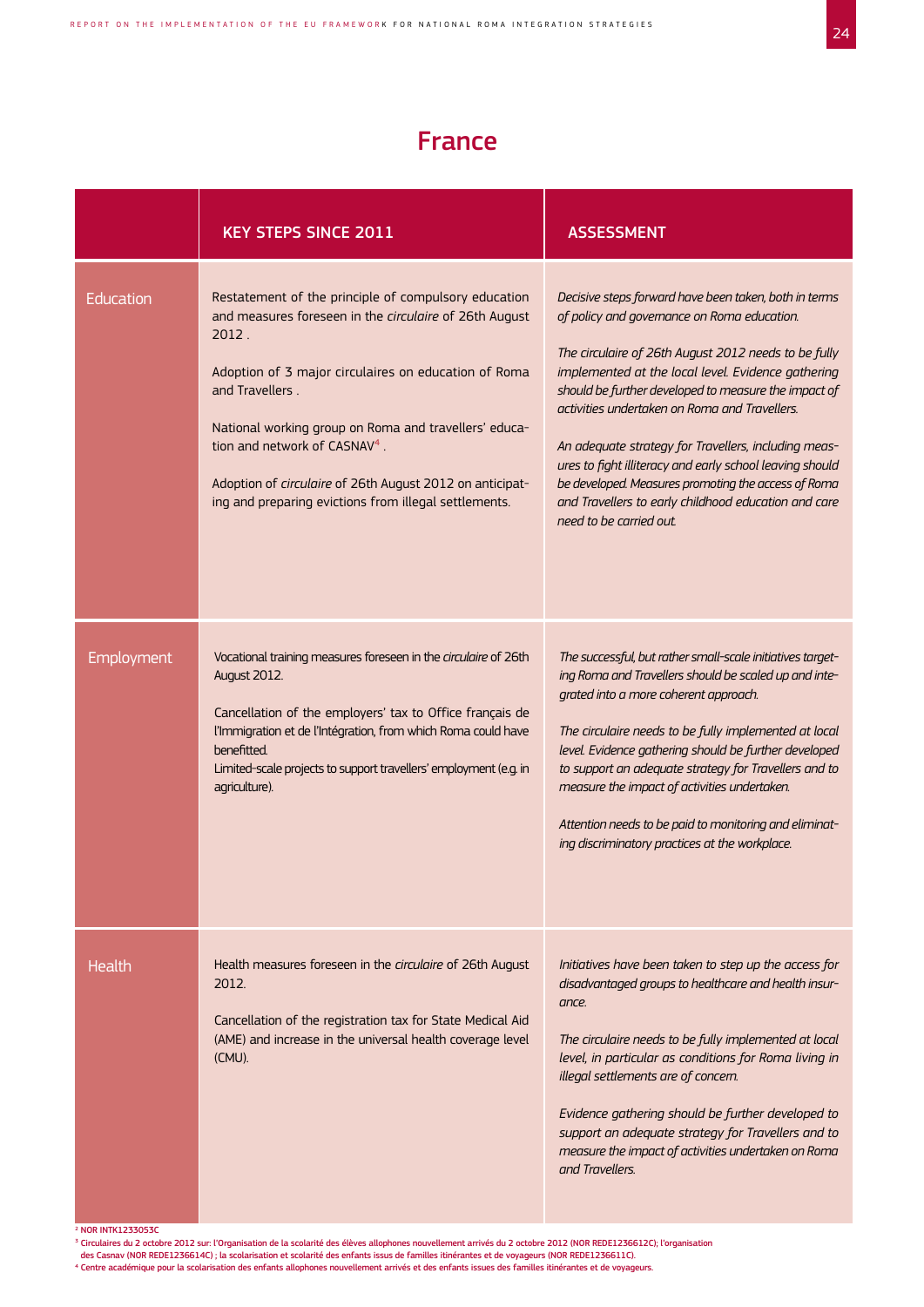|                         | <b>KEY STEPS SINCE 2011</b>                                                                                                                                                                                                                                                                                                                                                                                                                                                                                                     | <b>ASSESSMENT</b>                                                                                                                                                                                                                                                                                                                                                                                                                                                                                                                                                       |
|-------------------------|---------------------------------------------------------------------------------------------------------------------------------------------------------------------------------------------------------------------------------------------------------------------------------------------------------------------------------------------------------------------------------------------------------------------------------------------------------------------------------------------------------------------------------|-------------------------------------------------------------------------------------------------------------------------------------------------------------------------------------------------------------------------------------------------------------------------------------------------------------------------------------------------------------------------------------------------------------------------------------------------------------------------------------------------------------------------------------------------------------------------|
| Housing                 | Adoption of circulaire of 26th August 2012 on anticipating<br>and preparing evictions from illegal settlements.<br>Dialogue and support (including financial - €4 million annu-<br>ally) provided to all local authorities in charge of implement-<br>ing the circulaire.<br>Proactive data collection and regular monitoring of all illegal<br>settlements<br>Effective use of the ERDF by regions to build housing solu-<br>tions for Roma<br>Allocation of $\epsilon$ 5 million in the national budget for halting<br>sites. | The circulaire of 26th August 2012, welcomed by all<br>stakeholders, fills a gap regarding the conditions under<br>which evictions from illegal settlements used to take<br>place. However, implementation is a challenge. Further<br>efforts in terms of governance are needed to monitor<br>the follow-up of the circulaire as well as population<br>fluxes.<br>The development of an adequate strategy for Travel-<br>lers is necessary, so as to develop quality halting sites<br>and to meet the challenges raised by important gath-<br>erings (grands passages). |
| Anti-<br>discrimination | Amendment of the 1969 law.<br>2012-2014 Action Plan against Racism.<br>National working group on discrimination and effective dia-<br>logue between the national Roma contact point and civil<br>society / local actors.                                                                                                                                                                                                                                                                                                        | Proactive steps are being taken to tackle misconcep-<br>tions and would need to be consolidated. Recommen-<br>dations from the Défenseur des droits and from the<br>Commission Nationale Consultative aux Droits de<br>l'Homme are expected to be followed up, so as to<br>ensure access and continuity of rights to education,<br>healthcare and services essential to people's dignity.                                                                                                                                                                               |

|         | <b>KEY STEPS SINCE 2011</b>                                                                                                                                                                                                                                                                                                                                                                                                                                                        | <b>ASSESSMENT</b>                                                                                           |
|---------|------------------------------------------------------------------------------------------------------------------------------------------------------------------------------------------------------------------------------------------------------------------------------------------------------------------------------------------------------------------------------------------------------------------------------------------------------------------------------------|-------------------------------------------------------------------------------------------------------------|
| Funding | Roma inclusion has been supported by national and EU funds<br>under various mainstream policy measures, including social<br>inclusion measures.<br>Effective use in 2007-2013 of the European Regional De-<br>velopment Fund ( $\in$ 7 million programmed focusing on<br>housing for disadvantaged groups).<br>In the 2007-2013 financial period, France has allocated 34,6<br>% ( $\sim \epsilon$ 1 861 million) of its total ESF budget for integrating<br>disadvantaged people. | Further use of existing possibilities under the EU funds<br>to support Roma inclusion should be considered. |

*The policy framework is in place for Roma integration but is not fully implemented in practice. Implementation could be more effective through a stronger coordination between territories and the central level. A strategy for Travellers' integra*tion still has to be developed. The capacities and mandate of the National Roma Contact Point should be further reinforced. *Full implementation of the strategy at local level should be ensured via more systematic efforts in order to build a culture of social inclusion with awareness raising activities and mediation.*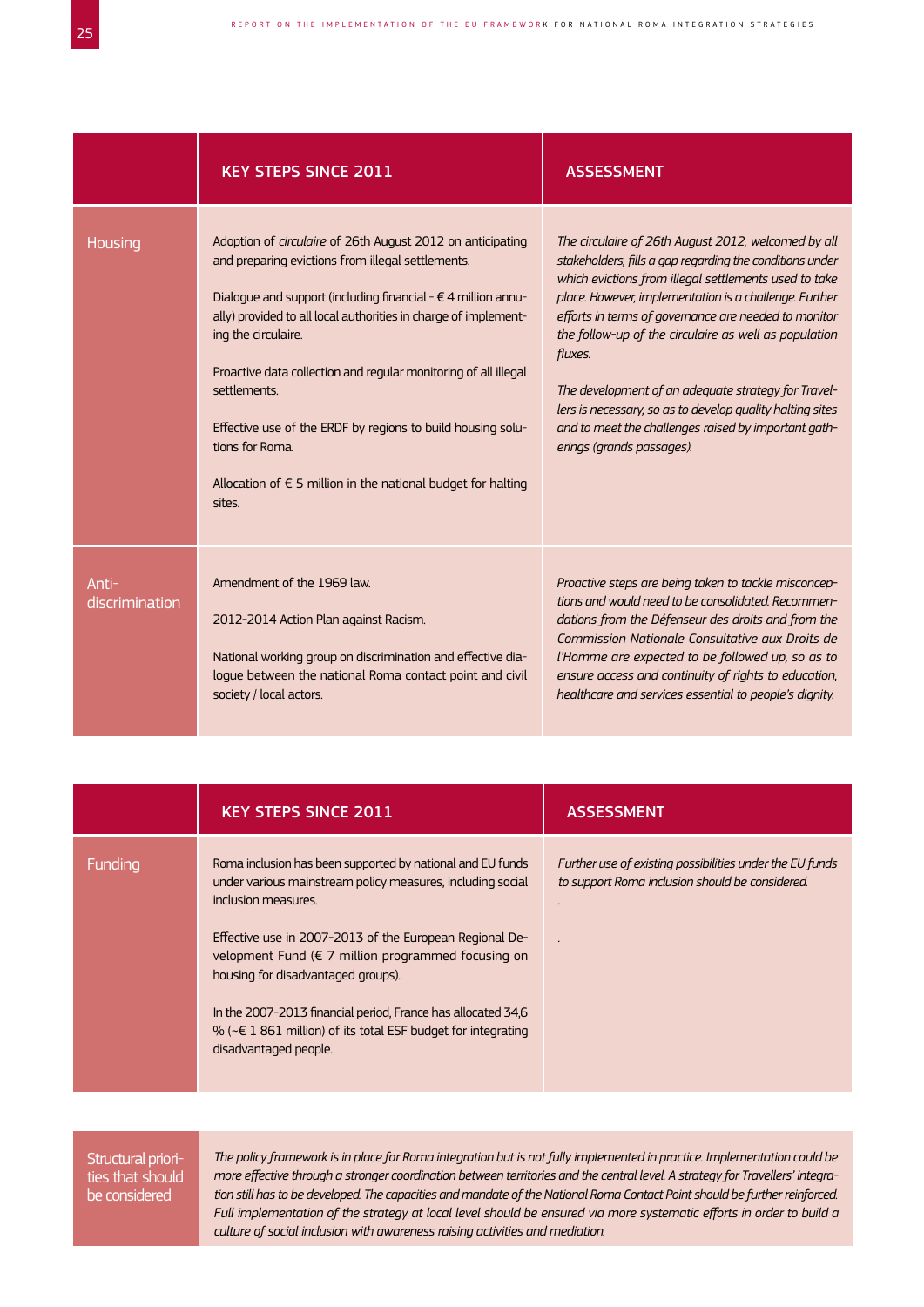## **Germany**

|                         | <b>KEY STEPS SINCE 2011</b>                                                                                                                                                                                                                                                                                                                                                                        | <b>ASSESSMENT</b>                                                                                                                                                                                                                                                                                                            |
|-------------------------|----------------------------------------------------------------------------------------------------------------------------------------------------------------------------------------------------------------------------------------------------------------------------------------------------------------------------------------------------------------------------------------------------|------------------------------------------------------------------------------------------------------------------------------------------------------------------------------------------------------------------------------------------------------------------------------------------------------------------------------|
| Education               | Federal Working Group on Roma education, involving<br>Ministries, Roma NGOs, foundations, researchers and<br>activists set up.<br>A series of state and municipal level projects supporting<br>German Sinti and Roma, and Roma from other EU<br>Member States (e.g. in learning German language, after-<br>school activities, supporting transition between school<br>and the labour market etc.). | Several positive steps have been taken, in particular<br>at local level (e.g. Berlin Action Plan).<br>Evidence gathering should be developed to assess the<br>situation and the impact of measures on the Roma.<br>Early school leaving should be carefully tackled, par-<br>ticularly in Vocational Education and Training. |
| <b>Employment</b>       | Support based on an individual approach provided within the<br>mainstream active labour market policies.                                                                                                                                                                                                                                                                                           | Using the individual approach bringing Roma to the<br>open labour market is positive.<br>Evidence gathering should be developed to assess the<br>situation and the impact of measures on the Roma.                                                                                                                           |
| <b>Health</b>           | Roma can benefit from mainstream policy measures.                                                                                                                                                                                                                                                                                                                                                  | Evidence gathering should be developed to assess the<br>situation and the impact of measures on the Roma.                                                                                                                                                                                                                    |
| Housing                 | Social housing provided at state and municipal level.                                                                                                                                                                                                                                                                                                                                              | Attention needs to be paid to eliminating discrimina-<br>tory practices in the property market.                                                                                                                                                                                                                              |
| Anti-<br>discrimination | Awareness-raising activities against racism and all kinds of<br>discrimination, promoting inter-cultural dialogue, in particu-<br>lar in schools.                                                                                                                                                                                                                                                  | Developing tools to enable Roma empowerment in<br>close cooperation with non-governmental organisa-<br>tions is necessary.                                                                                                                                                                                                   |
|                         |                                                                                                                                                                                                                                                                                                                                                                                                    |                                                                                                                                                                                                                                                                                                                              |

|                                                         | <b>KEY STEPS SINCE 2011</b>                                                                                                                                                                                                                                                                                                                                                                                    | <b>ASSESSMENT</b>                                                                                           |
|---------------------------------------------------------|----------------------------------------------------------------------------------------------------------------------------------------------------------------------------------------------------------------------------------------------------------------------------------------------------------------------------------------------------------------------------------------------------------------|-------------------------------------------------------------------------------------------------------------|
| Funding                                                 | In many cases no specific amount has been allocated exclu-<br>sively for Roma integration. However, Roma inclusion has<br>been supported by national and EU funds under various types<br>of mainstream measures, including social inclusion measures.<br>In the 2007-2013 financial period, Germany has allocated<br>20% (~€ 1 878 million) of its total ESF budget for integrat-<br>ing disadvantaged people. | Further use of existing possibilities under the EU funds<br>to support Roma inclusion should be considered. |
|                                                         |                                                                                                                                                                                                                                                                                                                                                                                                                |                                                                                                             |
| Structural priori-<br>ties that should<br>be considered | The coordination role of the National Roma Contact Point should be reinforced. The development of local action plans<br>should be supported. Evidence gathering should be developed to enable assessment of the situation and the impact of<br>mainstream measures and targeted activities undertaken on the Roma. The involvement of civil society in Roma-relat-<br>ed activities should be reinforced.      |                                                                                                             |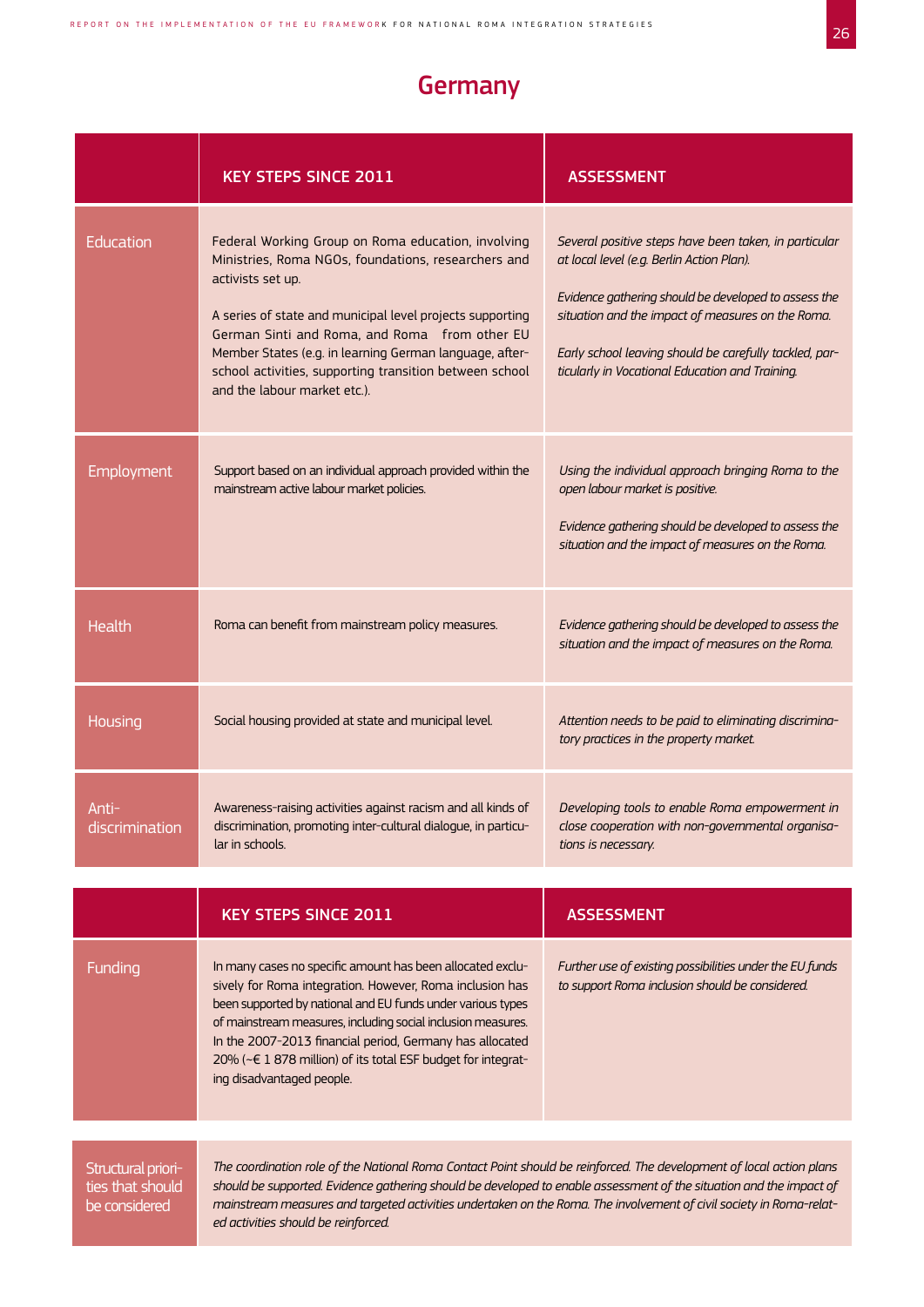## Greece

|                   | <b>KEY STEPS SINCE 2011</b>                                                                                                                                               | <b>ASSESSMENT</b>                                                                                                                                                                                                                                                                                                                                                                          |
|-------------------|---------------------------------------------------------------------------------------------------------------------------------------------------------------------------|--------------------------------------------------------------------------------------------------------------------------------------------------------------------------------------------------------------------------------------------------------------------------------------------------------------------------------------------------------------------------------------------|
| Education         | Implementation of policy incentives to increase school<br>attendance via two programmes - "Education of Roma<br>Children" and "Roma Children in Macedonia and Thrace".    | Systematic measures are needed to reinforce inclusion<br>in compulsory education, starting with ensuring access<br>to quality-inclusive early childhood education and care,<br>as well as pre-school education.<br>Proper monitoring of enrolment and attendance is<br>necessary.<br>Desegregation measures need to be reinforced.                                                         |
| <b>Employment</b> | Implementation of Local Integrated Programmes for Vulnerable<br>Social Groups (TOPEKO).<br>Continuation of 29 Support Centres for vulnerable groups, includ-<br>ing Roma. | Targeted measures within the active inclusion policies<br>with increased focus on the effective integration into<br>the open labour market are needed. Promoting Roma<br>entrepreneurship under the Youth Guarantee should be<br>considered.<br>Proper operation of 29 Support Centres for vulnerable<br>groups, including Roma, should be secured by adequate<br>and sustainable funding. |
| Health            | Focus on preventive healthcare, mainly on vaccination.                                                                                                                    | Improving access of Roma to healthcare should be<br>addressed by more systematic measures.<br>Training of healthcare professionals should be rein-<br>forced.                                                                                                                                                                                                                              |
| Housing           | Three regional integrated pilot programmes with infrastruc-<br>ture component.                                                                                            | The implementation of well-designed regional pro-<br>grammes needs to be supported by adequate and<br>sustainable funding.<br>Mapping of socio-economic and living conditions in<br>Roma settlements should be considered.                                                                                                                                                                 |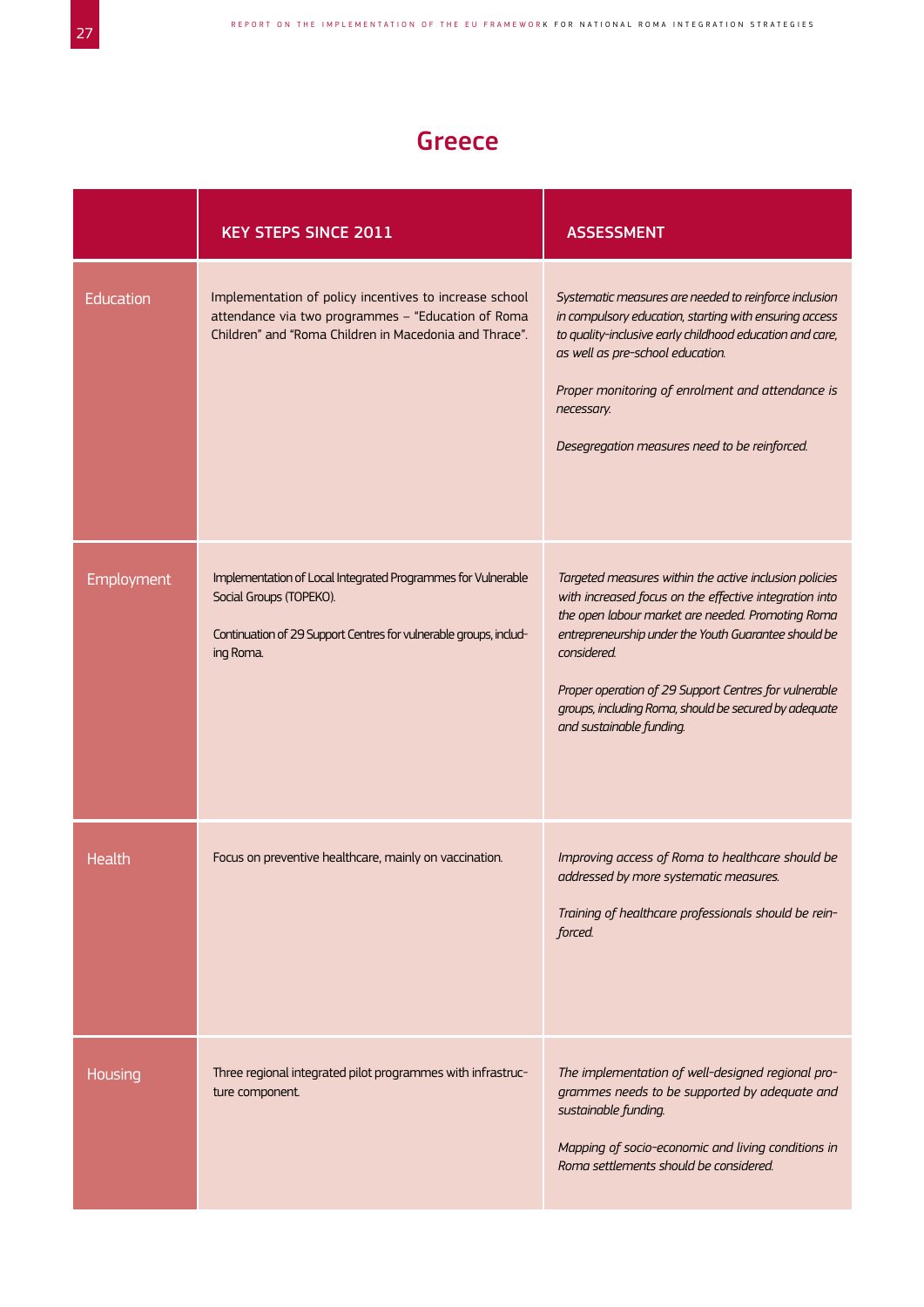|                         | <b>KEY STEPS SINCE 2011</b>                                           | <b>ASSESSMENT</b>                                                                                                                                                                                                                                                                                    |
|-------------------------|-----------------------------------------------------------------------|------------------------------------------------------------------------------------------------------------------------------------------------------------------------------------------------------------------------------------------------------------------------------------------------------|
| Anti-<br>discrimination | The Greek Ombudsman has created a separate office for<br>Roma issues. | The effective practical enforcement of anti-discrimi-<br>nation law needs to be ensured.<br>Effective measures should be taken to combat anti-<br>Roma rhetoric and hate speech.<br>Desegregation measures should be accompanied by<br>awareness-raising activities among both Roma and<br>non-Roma. |

|         | <b>KEY STEPS SINCE 2011</b>                                                                                                                                                                                                                                                                                                                                                                                                                                                                                                                                                                                                                      | <b>ASSESSMENT</b>                                                                                                                                                                                                                                                                                                                                                                                                                        |
|---------|--------------------------------------------------------------------------------------------------------------------------------------------------------------------------------------------------------------------------------------------------------------------------------------------------------------------------------------------------------------------------------------------------------------------------------------------------------------------------------------------------------------------------------------------------------------------------------------------------------------------------------------------------|------------------------------------------------------------------------------------------------------------------------------------------------------------------------------------------------------------------------------------------------------------------------------------------------------------------------------------------------------------------------------------------------------------------------------------------|
| Funding | Roma inclusion has been supported by national and EU funds<br>under various types of mainstream measures, including social<br>inclusion measures. Main support has been provided via:<br>- European Regional Development Fund: € 18.9 Million in<br>Thrace (Operational Programmes "Central Macedonia,<br>Western Macedonia and Eastern Macedonia - Thrace") and<br>Thessaly $\epsilon$ 3.7 Million in Thessaly (Operational Programme<br>"Thessalia - Sterea Ellada – Ipiros").<br>In the 2007-2013 financial period, Greece has allocated 9,2<br>% ( $\textless$ 397 million) of its total ESF budget for integrating<br>disadvantaged people. | Strong cooperation and coordination between the NaS-<br>trong cooperation and coordination between the Na-<br>tional Roma Contact Point and the authorities respon-<br>sible for the management of European Structural and<br>Investment Funds is necessary to ensure the success-<br>ful mobilisation of EU funds for Roma integration, ef-<br>ficiency and sustainability of measures as well as proper<br>monitoring of their impact. |

*Mainstream policy reforms particularly in the fields of education, employment, health and housing should contribute to support Roma inclusion. Measures targeting Roma should be carried out within an integrated approach supported by adequate sustainable funding. The monitoring of the impact of these measures should be ensured. Mapping and strengthening the territorial aspects of policy making should focus on the most disadvantaged regions. A constructive dialogue with the civil society, as well as close cooperation with local and regional authorities should be ensured.*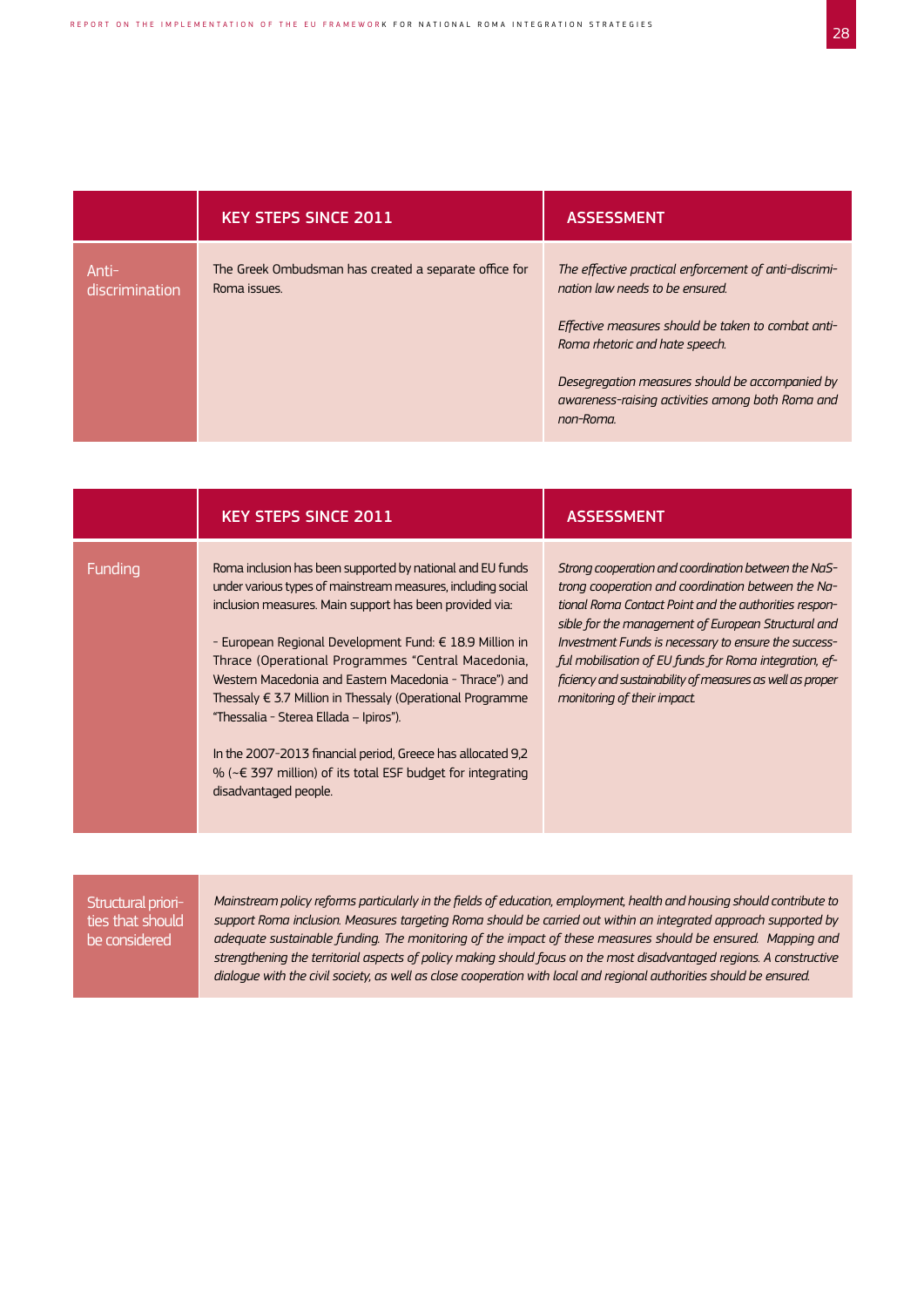## Hungary

|                         | <b>KEY STEPS SINCE 2011</b>                                                                                                                                                                                                                                                                                                                                                                                                                                                                                                                                                                                                                                                                                                                                                                                                                                                                                                                                                      | <b>ASSESSMENT</b>                                                                                                                                                                                                                                                                                                                                                                                                                                                                                                                                                                                                                                                                                                                                                                                                                                                                                                                                                                                                                                                                                                                                                                                                                                                                                                                                                                                   |
|-------------------------|----------------------------------------------------------------------------------------------------------------------------------------------------------------------------------------------------------------------------------------------------------------------------------------------------------------------------------------------------------------------------------------------------------------------------------------------------------------------------------------------------------------------------------------------------------------------------------------------------------------------------------------------------------------------------------------------------------------------------------------------------------------------------------------------------------------------------------------------------------------------------------------------------------------------------------------------------------------------------------|-----------------------------------------------------------------------------------------------------------------------------------------------------------------------------------------------------------------------------------------------------------------------------------------------------------------------------------------------------------------------------------------------------------------------------------------------------------------------------------------------------------------------------------------------------------------------------------------------------------------------------------------------------------------------------------------------------------------------------------------------------------------------------------------------------------------------------------------------------------------------------------------------------------------------------------------------------------------------------------------------------------------------------------------------------------------------------------------------------------------------------------------------------------------------------------------------------------------------------------------------------------------------------------------------------------------------------------------------------------------------------------------------------|
| Education<br>Employment | Broad range of measures to ensure equal access to<br>quality education for the disadvantaged (integrated<br>pedagogical system, Sure Start houses, scholarship pro-<br>grammes, etc.).<br>School centralisation including harmonisation of curricu-<br>lum, centralised textbook publishing, professional ser-<br>vices, financing and aspects of human resource manage-<br>ment<br>Reduction of mandatory age limit in compulsory educa-<br>tion (to the age of 16) accompanied with shortening of<br>vocational cycle and the introduction of a dual system.<br>Planned introduction of compulsory pre-school attend-<br>ance from age three with measures .to encourage par-<br>ticipation in including cash incentives and the extension<br>of Sure Start Children Centres.<br>Wide range of mainstream actions aimed at increasing the<br>employability of disadvantaged groups with due consideration<br>to gender aspects.<br>Roma mentors in Public Employment Services. | The integrated Pedagogical System contributes posi-<br>tively to Roma pupils' education, nevertheless, more<br>efforts are needed to promote their access to the<br>mainstream education system The impact of recent<br>reforms needs to be closely monitored in this regard.<br>A systematic approach to desegregation needs to be<br>put in place, building on the opportunities presented<br>by the school centralisation.<br>Early school leaving should be carefully tackled, par-<br>ticularly in Vocational Education and Training.<br>Focus on basic skills and key competences should be<br>reinforced in general and vocational schools. Increased<br>participation of Roma pupils in pre-school should be<br>accompanied by qualified staff, necessary infrastruc-<br>ture and sustainable funding.<br>Continuous and individualised supporting services of<br>temporary public work schemes should be reinforced<br>with a view to effective integration in the open labour<br>market.<br>A comprehensive package of measures targeting<br>private employers including extending social consid-<br>erations in public procurement, promoting diversity in<br>the workplace, coupled by job trials, recruitment subsi-<br>dies, targeting Roma under the Youth Guarantee should<br>be considered.<br>Fighting and monitoring discrimination in the labour<br>market needs to be ensured. |
| Health                  | Healthcare measures aimed at reducing inequalities, includ-<br>ing preventive health care.<br>Special focus on early childhood development (screening<br>tests), youth and Roma women.<br>Incentives for paediatricians, general practitioners to fill<br>empty practices in most disadvantaged regions.<br>Training of healthcare professionals.<br>Awareness-rising campaigns among Roma.                                                                                                                                                                                                                                                                                                                                                                                                                                                                                                                                                                                      | Evidence gathering should be developed to measure<br>the situation and the impact of measures on the<br>Roma.                                                                                                                                                                                                                                                                                                                                                                                                                                                                                                                                                                                                                                                                                                                                                                                                                                                                                                                                                                                                                                                                                                                                                                                                                                                                                       |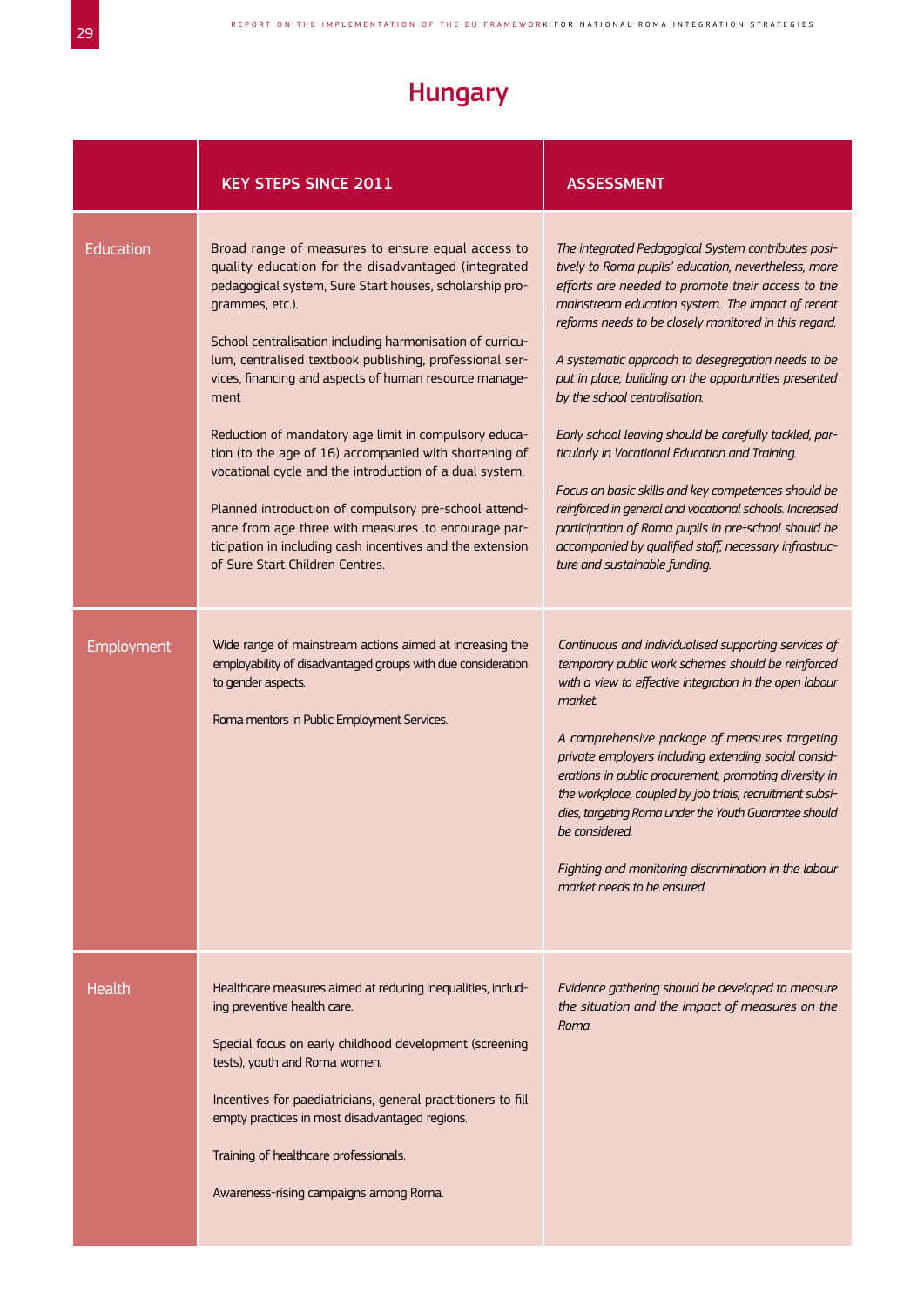|                         | <b>KEY STEPS SINCE 2011</b>                                                                                                                                                                                                                                                                                                                                                                                                                                                                                           | <b>ASSESSMENT</b>                                                                                                                                                                                                                                                                                                                                                                                                                                                                                                                                                                                                                                                                                                                                                                                                                                                                                                                                                                                                                                                                                |
|-------------------------|-----------------------------------------------------------------------------------------------------------------------------------------------------------------------------------------------------------------------------------------------------------------------------------------------------------------------------------------------------------------------------------------------------------------------------------------------------------------------------------------------------------------------|--------------------------------------------------------------------------------------------------------------------------------------------------------------------------------------------------------------------------------------------------------------------------------------------------------------------------------------------------------------------------------------------------------------------------------------------------------------------------------------------------------------------------------------------------------------------------------------------------------------------------------------------------------------------------------------------------------------------------------------------------------------------------------------------------------------------------------------------------------------------------------------------------------------------------------------------------------------------------------------------------------------------------------------------------------------------------------------------------|
| <b>Housing</b>          | Systematic and integrated approach with the long-term<br>objective of desegregation.<br>In the Programme Trust and Work as well as in the Complex<br>estate programme housing interventions complementary to<br>employment, training, health care and social work activities.<br>Additional pilot housing measures launched.                                                                                                                                                                                          | Evidence gathering should be developed to enable<br>measuring the situation and the impact of mainstream<br>measures and activities undertaken on the Roma.<br>Spatial desegregation should be strengthened                                                                                                                                                                                                                                                                                                                                                                                                                                                                                                                                                                                                                                                                                                                                                                                                                                                                                      |
| Anti-<br>discrimination | Financial support to municipalities provided under the condi-<br>tion that they observe the principles of equal treatment and<br>long term desegregation.<br>Amendment of the penal law related to violence against the<br>members of ethnic communities.<br>A range of measures have been launched to contribute to<br>the empowerment of Roma (such as the establishment of<br>the Roma Public Life Academy of Politics, promoting Roma<br>journalists).                                                            | The effective practical enforcement of anti-discrimi-<br>nation legislation needs to be ensured.<br>Effective measures should also be taken to combat<br>anti-Roma rhetoric and hate speech.<br>Desegregation measures should be accompanied by<br>awareness-raising activities for both Roma and non-<br>Roma.<br>Attention need to be paid to eliminating discrimina-<br>tory practices in the public work scheme. Close coop-<br>eration with the media is recommended.                                                                                                                                                                                                                                                                                                                                                                                                                                                                                                                                                                                                                       |
|                         |                                                                                                                                                                                                                                                                                                                                                                                                                                                                                                                       |                                                                                                                                                                                                                                                                                                                                                                                                                                                                                                                                                                                                                                                                                                                                                                                                                                                                                                                                                                                                                                                                                                  |
|                         | <b>KEY STEPS SINCE 2011</b>                                                                                                                                                                                                                                                                                                                                                                                                                                                                                           | <b>ASSESSMENT</b>                                                                                                                                                                                                                                                                                                                                                                                                                                                                                                                                                                                                                                                                                                                                                                                                                                                                                                                                                                                                                                                                                |
| <b>Funding</b>          | Roma inclusion has been supported by national and EU funds<br>under various types of mainstream measures, including social<br>inclusion measures. Main support has been provided via:<br>- European Regional Development Fund: Housing supported<br>by € 8.6 million + €3.46 Million (Operation Programme<br>housing projects) = $\epsilon$ 12.06 million EUR.<br>In the 2007-2013 financial period, Hungary has allocated<br>8,8 % (~€ 319 million) of its total ESF budget for integrating<br>disadvantaged people. | Sufficient allocation of European Structural and Investment<br>Funds, including in the specific investment priority for in-<br>tegration of marginalised communities such as Roma<br>should be ensured in the 2014-2020 programming period.<br>Roma inclusion should be mainstreamed into all relevant<br>policy areas including under the thematic objectives on<br>social inclusion, education and employment.<br>All existing possibilities to support Roma inclusion, includ-<br>ing under the European Agricultural Fund for Rural Devel-<br>opment (EAFRD), should be considered.<br>The synergy between actions supported by EU funds and<br>national funds and mainstream policies should be ensured.<br>Strong cooperation and coordination between the Na-<br>tional Roma Contact Point and the authorities responsible<br>for the management of European Structural and Invest-<br>ment Funds is necessary to ensure the successful mobi-<br>lisation of EU funds for Roma integration, efficiency and<br>sustainability of measures as well as proper monitoring of<br>their impact. |

*The monitoring mechanism should have a stronger focus on assessing the impact. The conclusions of the monitoring should be channelled into policy developments. Cooperation with all segments of Roma civil society and local and regional authorities should be reinforced. Mainstream policy reforms should be more coordinated to support Roma inclusion. Anti-discrimination campaigns and targeted actions should be developed.*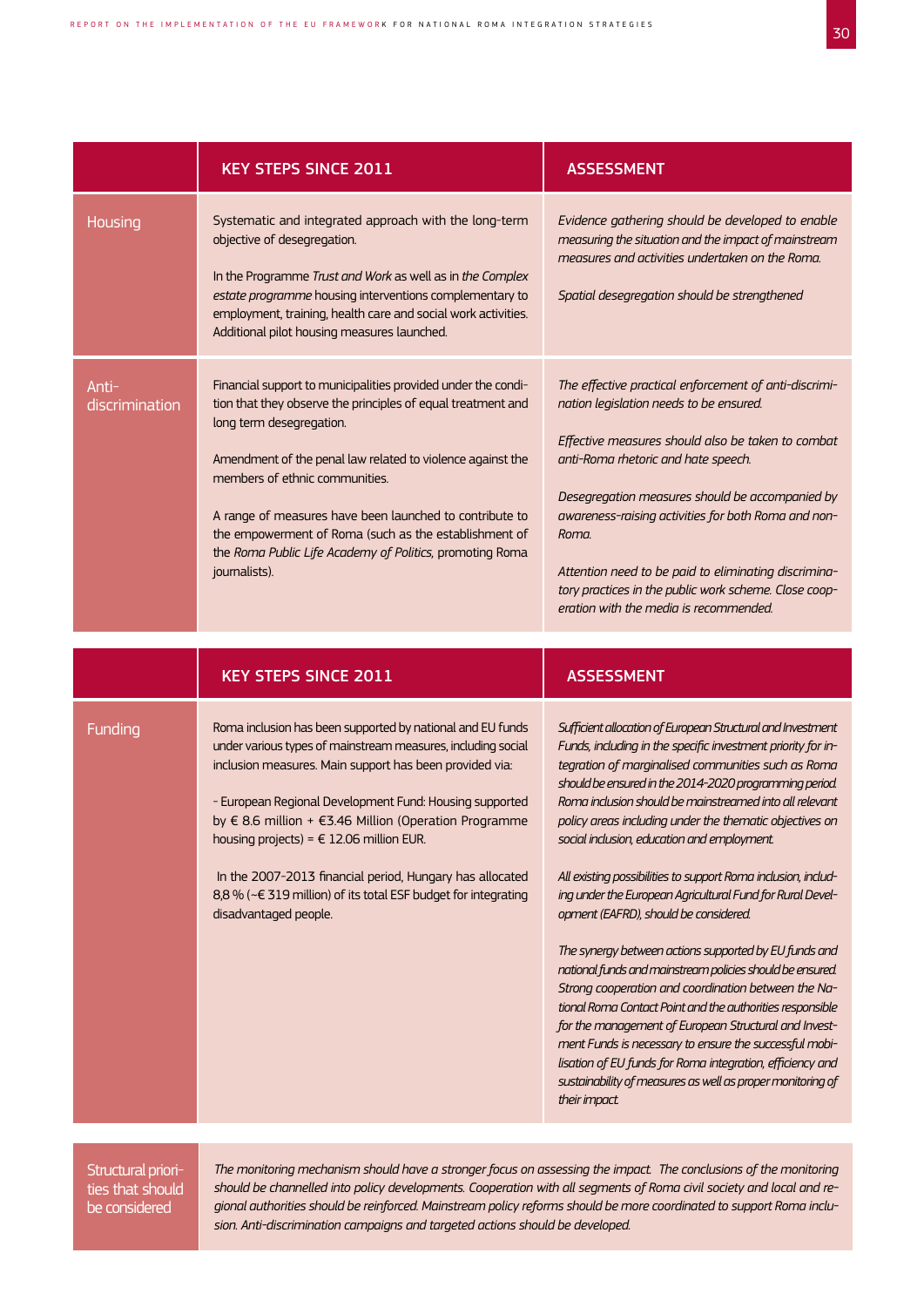# Ireland

|            | <b>KEY STEPS SINCE 2011</b>                                                                                                                                                                                                                                                                                                                                                                                                                                              | <b>ASSESSMENT</b>                                                                                                                                                                                                                                                                                                                                                                                                                                                                                                                   |
|------------|--------------------------------------------------------------------------------------------------------------------------------------------------------------------------------------------------------------------------------------------------------------------------------------------------------------------------------------------------------------------------------------------------------------------------------------------------------------------------|-------------------------------------------------------------------------------------------------------------------------------------------------------------------------------------------------------------------------------------------------------------------------------------------------------------------------------------------------------------------------------------------------------------------------------------------------------------------------------------------------------------------------------------|
| Education  | Mainstream measures, e.g. to fight early school leaving<br>(School Completion Programme), support at-risk pupils<br>(Home School Community Liaison), support the transition<br>from primary to post-primary education (education pass-<br>port) and provide English language support.<br>Closing of all segregated schools/ pre-schools for Travel-<br>lers.                                                                                                             | A number of mainstream measures have been taken<br>to support disadvantaged pupils.<br>The impact of mainstream policies and measures on<br>Travellers and Roma should be monitored.<br>Measures addressing education should be better co-<br>ordinated with other policies, in particular employment<br>and housing.                                                                                                                                                                                                               |
| Employment | National Action Plan for Social Inclusion 2007-2016.<br>Review of the Special Initiative for Travellers to improve its ef-<br>fectiveness.<br>A number of local projects (e.g. Community development pro-<br>jects; support to Travellers' entrepreneurship in Galway).                                                                                                                                                                                                  | Local initiatives promoting Roma employability should<br>be scaled up.<br>Providing relevant labour market training and assistance<br>for entrepreneurship among Travellers and Roma should<br>be considered.                                                                                                                                                                                                                                                                                                                       |
| Health     | Mainstream measures have been accompanied by a number<br>of local initiatives aimed at supporting access of Travellers<br>and Roma to healthcare.<br>Mainstream measures (Future Health 2012-2015; Healthy<br>Ireland 2013-2025).<br>A wide range of specific health services and initiatives (e.g.<br>GP Roma Mobile Clinic, vaccination campaigns, development<br>of training on healthcare and Travellers, various initiatives<br>from the Health Service Executive). | Local initiatives have been taken to specifically support<br>the access of Roma and Travellers to healthcare.<br>The impact of mainstream measures and local initia-<br>tives aimed at improving access of Travellers and<br>Roma to healthcare should be monitored.<br>The health policy measures should be better coordi-<br>nated with other policies, in particular housing.<br>Awareness-raising on health issues among Travellers<br>and Roma should be carried out in close cooperation<br>with civil society organisations. |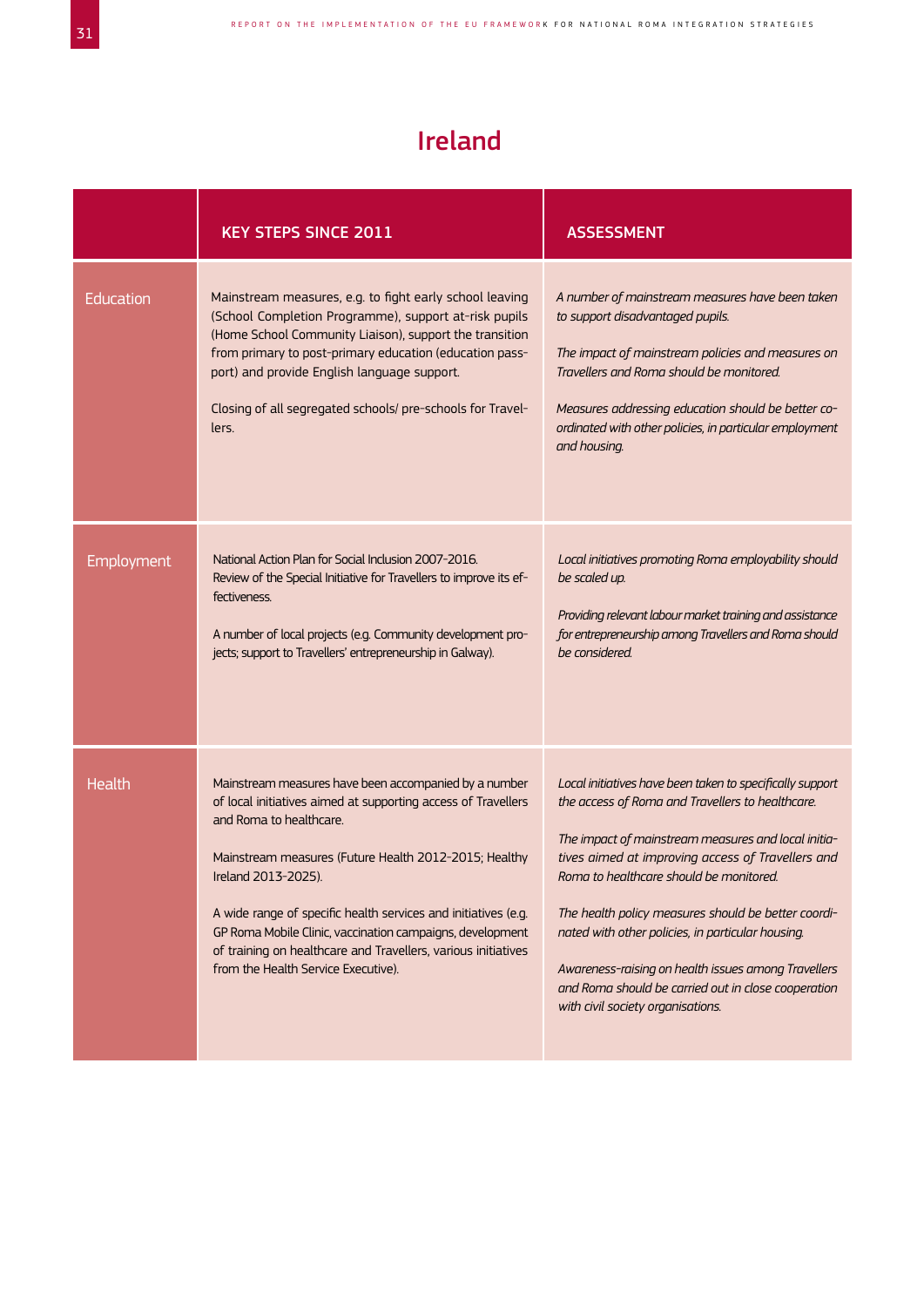|                         | <b>KEY STEPS SINCE 2011</b>                                                                                                                                                                                                                                                                                                                                                                                                   | <b>ASSESSMENT</b>                                                                                                                                                                                                                                                                            |
|-------------------------|-------------------------------------------------------------------------------------------------------------------------------------------------------------------------------------------------------------------------------------------------------------------------------------------------------------------------------------------------------------------------------------------------------------------------------|----------------------------------------------------------------------------------------------------------------------------------------------------------------------------------------------------------------------------------------------------------------------------------------------|
| Housing                 | Ilmplementation of the 2009-2013 Traveller Accommodation<br>Programmes by local authorities and development of new<br>2014-2018 Traveller Accommodation Programmes.                                                                                                                                                                                                                                                           | The housing actions should be carried out as part of<br>an integrated approach, paying attention to education,<br>employment and health challenges.<br>Adequate funding needs to be secured for local au-<br>thorities to deal with higher risk of homelessness<br>among Travellers and Roma |
| Anti-<br>discrimination | Various local initiatives (e.g. factsheet on travellers for en-<br>terprises in Galway) and activities from the Equality Author-<br>ity (e.g. workshop promoting Traveller Employment in the<br>Private sector).<br>Work on building positive relations between the police and<br>the Travellers / Roma.<br>Publication of anti-bullying procedures to be adopted and<br>implemented by all primary and post-primary schools. | A systematic approach to tackle prejudices against<br>the Traveller and Roma communities, including<br>working with the media should be developed.                                                                                                                                           |

|         | <b>KEY STEPS SINCE 2011</b>                                                                                                                                                                                                                                                                                                              | <b>ASSESSMENT</b>                                                                                           |
|---------|------------------------------------------------------------------------------------------------------------------------------------------------------------------------------------------------------------------------------------------------------------------------------------------------------------------------------------------|-------------------------------------------------------------------------------------------------------------|
| Funding | Roma and Travellers' inclusion has been supported by na-<br>tional and EU funds under various types of mainstream<br>measures, including social inclusion measures.<br>In the 2007-2013 financial period, Ireland has allocated 28,6<br>% ( $\text{~€ } 107,5$ million) of its total ESF budget for integrating<br>disadvantaged people. | Further use of existing possibilities under the EU funds to<br>support Roma inclusion should be considered. |

| Structural priori- | Mechanisms to ensure a constructive dialogue, better communication and coordination between public authorities,        |
|--------------------|------------------------------------------------------------------------------------------------------------------------|
| ties that should   | Travellers and Roma communities and local and regional authorities should be reinforced. The role of the National Roma |
| be considered      | Contact Point needs to be reinforced. Travellers' and Roma integration should be addressed across all relevant policy  |
|                    | areas. Measuring the impact of mainstream measures on Travellers and Roma remains necessary.                           |
|                    |                                                                                                                        |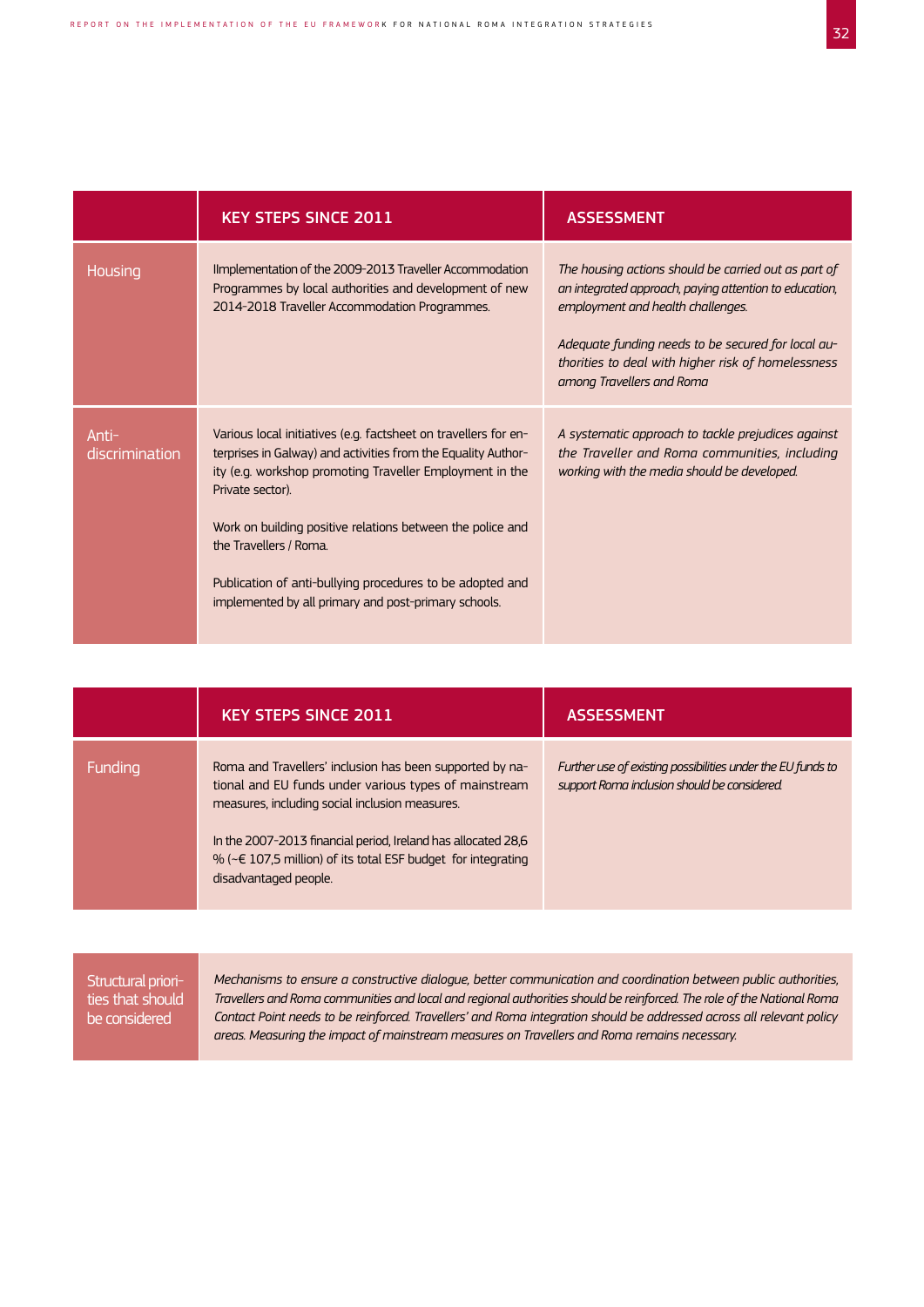# Italy

|                         | <b>KEY STEPS SINCE 2011</b>                                                                                                                                                                                                                                                                                                                                                                                                                                                             | <b>ASSESSMENT</b>                                                                                                                                                                                                                                                                                                                    |
|-------------------------|-----------------------------------------------------------------------------------------------------------------------------------------------------------------------------------------------------------------------------------------------------------------------------------------------------------------------------------------------------------------------------------------------------------------------------------------------------------------------------------------|--------------------------------------------------------------------------------------------------------------------------------------------------------------------------------------------------------------------------------------------------------------------------------------------------------------------------------------|
| <b>Education</b>        | Measures planned to decrease the early school leaving<br>rate in four regions.<br>National project launched in 2013 with the aim to in-<br>crease participation of Roma children in primary and<br>secondary schools involving 13 large municipalities.                                                                                                                                                                                                                                 | Adequate funding to secure effective and sustainable<br>implementation of the planned measures is necessary.                                                                                                                                                                                                                         |
| Employment              | Promoting vocational training, job orientation to support inclusion<br>of Roma and other vulnerable groups in the labour market.<br>The national working group on labour has been developing<br>projects which include Roma people as targets on such issues<br>as; prevention of early school leaving; integration of migrants;<br>fight against undeclared work; access to services; self-employ-<br>ment; creation of a national Integration Website focusing on<br>migrants' needs. | Positive steps have been taken in designing and imple-<br>menting policies and actions for the Roma by local<br>authorities. Promising initiatives need to be scaled up.<br>Further attention is needed to fight discriminatory<br>practices in the labour market.                                                                   |
| Health                  | Additional financial allocations in 2012 and 2013 to a na-<br>tional institute created to promote health among migrant<br>population and to fight diseases due to poverty, Roma<br>persons included.<br>A project "TroVARSI" (Vaccinations Roma and Sinti) which<br>began in 2013, aims at increasing the level of protection of<br>Roma children from diseases that can be prevented by or-<br>dinary vaccination.                                                                     | The national health system provides universal access<br>to healthcare (including Roma people), prevention and<br>uniform criteria for quality services throughout the<br>country. However, measuring the impact of main-<br>stream health policies on Roma and the possibility of<br>further targeted measures should be considered. |
| <b>Housing</b>          | Efforts to overcome the "camps-system" were made in<br>various areas of the country.                                                                                                                                                                                                                                                                                                                                                                                                    | Overcoming the camps-system should be carried out<br>within an integrated approach addressing simultane-<br>ously challenges in the areas of education, employ-<br>ment and health.                                                                                                                                                  |
| Anti-<br>discrimination | The "Campaign Dosta! 2012-2013" is aimed at raising<br>awareness and combating anti-Roma prejudice.                                                                                                                                                                                                                                                                                                                                                                                     | The effective practical enforcement of anti-discrimi-<br>nation legislation needs to be ensured.<br>A systematic approach to tackle prejudices against<br>the Roma, including working with the media should<br>be developed.<br>Effective measures should also be taken to combat<br>anti-Roma rhetoric and hate speech.             |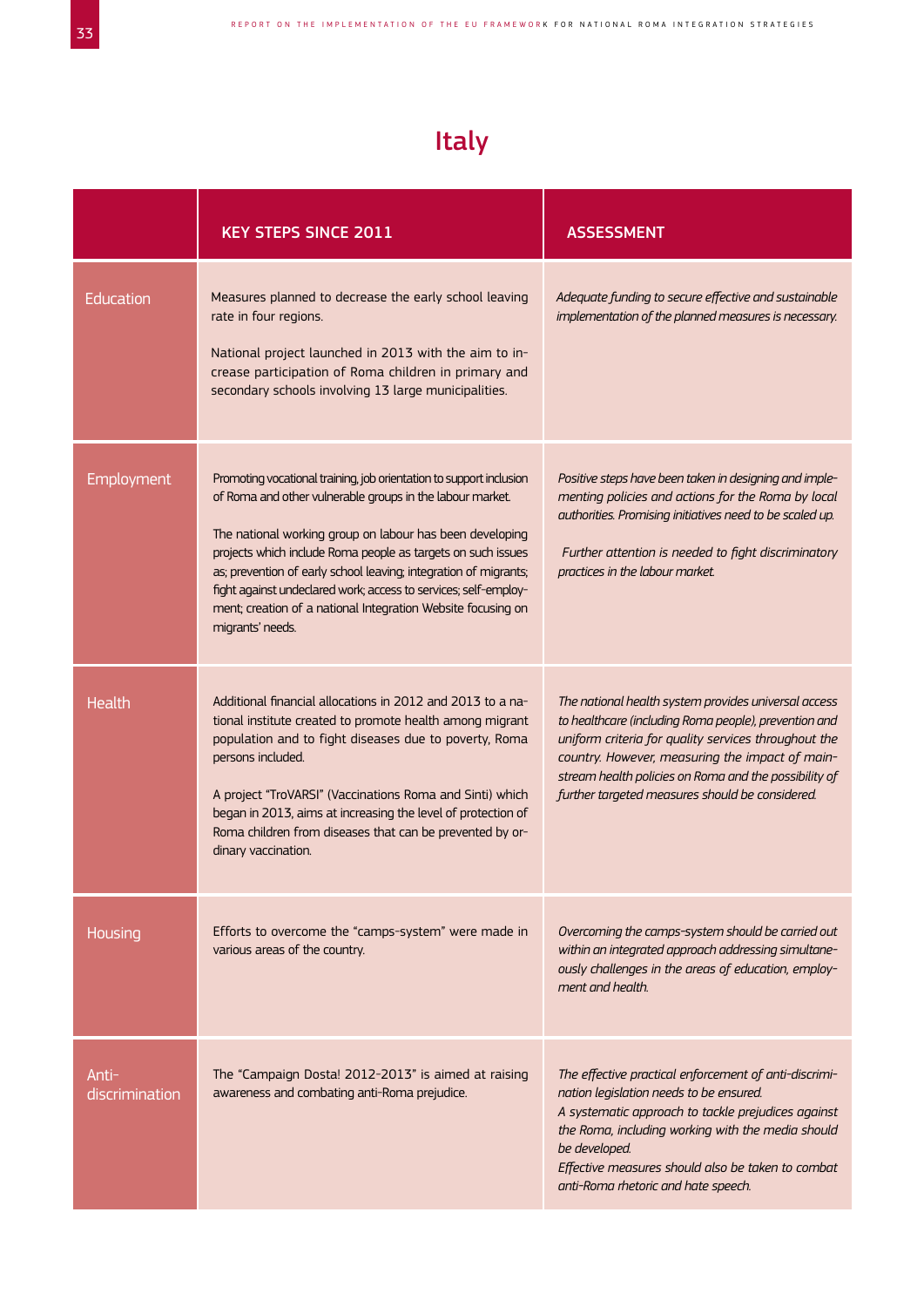|                                                         | <b>KEY STEPS SINCE 2011</b>                                                                                                                                                                                                                                                                                                    | <b>ASSESSMENT</b>                                                                                                                                                                                                                 |
|---------------------------------------------------------|--------------------------------------------------------------------------------------------------------------------------------------------------------------------------------------------------------------------------------------------------------------------------------------------------------------------------------|-----------------------------------------------------------------------------------------------------------------------------------------------------------------------------------------------------------------------------------|
| Funding                                                 | Roma inclusion has been supported by national and EU funds<br>under various types of mainstream measures, including social<br>inclusion measures.<br>In the 2007-2013 financial period, Italy has allocated 8,7 $\%$<br>$\left(\sim\in 602\right)$ million) of its total ESF budget for integrating dis-<br>advantaged people. | Sustainable financing including from national funds should<br>be secured for the implementation of the strategy.<br>Further use of existing possibilities to support Roma inclu-<br>sion under the EU funds should be considered. |
|                                                         |                                                                                                                                                                                                                                                                                                                                |                                                                                                                                                                                                                                   |
| Structural priori-<br>ties that should<br>be considered | The effective implementation of measures to step up Roma integration should be ensured by securing adequate and<br>sustainable funding, efficient coordination between the national and local level and a constructive dialogue with civil<br>society.                                                                         |                                                                                                                                                                                                                                   |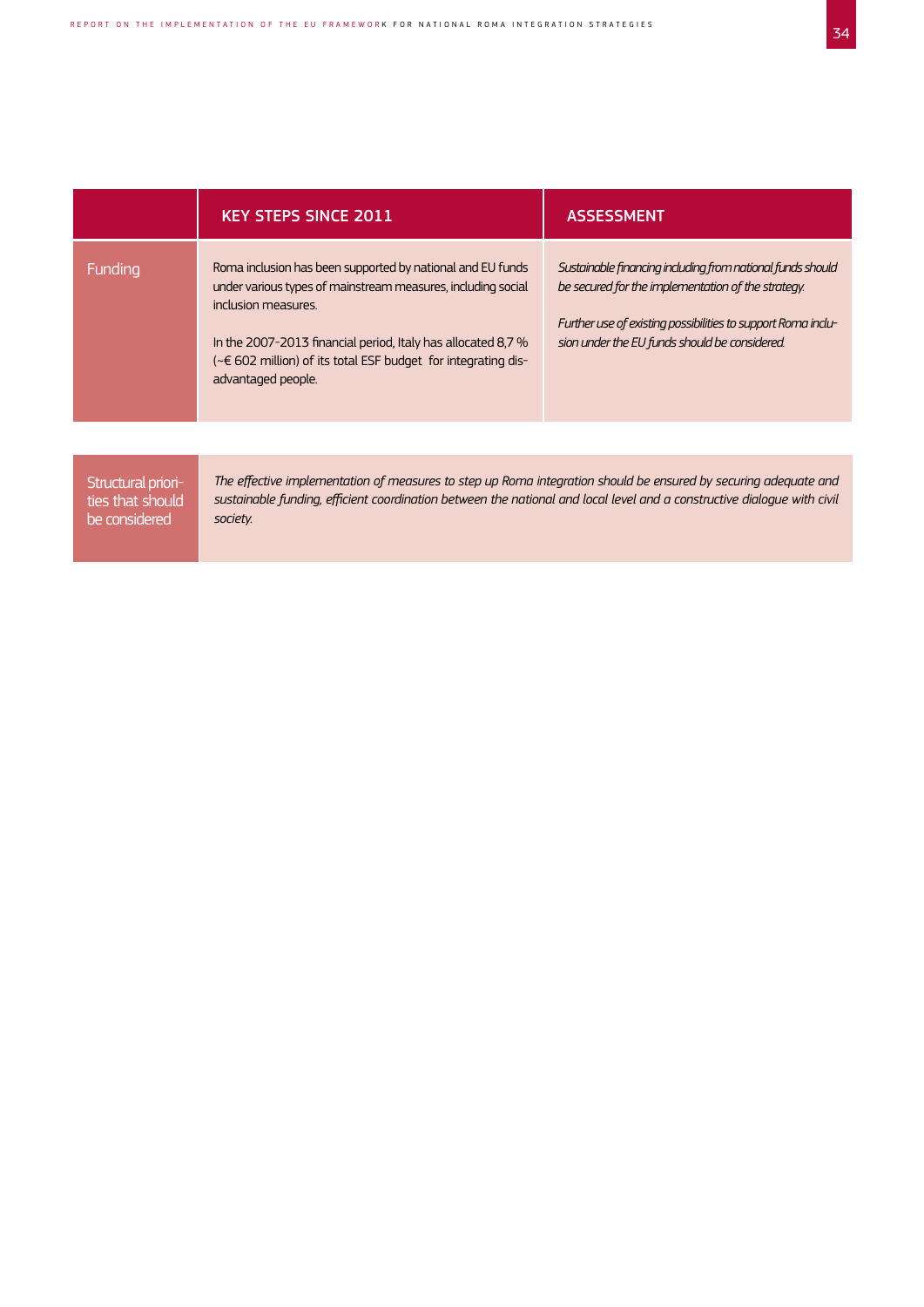## Latvia

|            | <b>KEY STEPS SINCE 2011</b>                                                                                                                                                                                                                                | <b>ASSESSMENT</b>                                                                                                                                                                                                                                                                                                                                                                                                                                                                                                                                                                                                        |
|------------|------------------------------------------------------------------------------------------------------------------------------------------------------------------------------------------------------------------------------------------------------------|--------------------------------------------------------------------------------------------------------------------------------------------------------------------------------------------------------------------------------------------------------------------------------------------------------------------------------------------------------------------------------------------------------------------------------------------------------------------------------------------------------------------------------------------------------------------------------------------------------------------------|
| Education  | Mapping the situation and participation of Roma in edu-<br>cation.<br>Measures focusing on early-childhood education, primary<br>and secondary education.<br>Roma teachers' assistants.<br>Support centres for Roma parents.<br>Training of professionals. | Systematic measures to reinforce desegregation and<br>inclusion into mainstream education are needed, start-<br>ing with ensuring access to quality-inclusive early<br>childhood education and care as well as pre-school<br>education.<br>Evidence gathering should be developed to assess the<br>situation and the impact of measures on the Roma.<br>Training and employment of Roma teachers' assistants<br>should be continued.<br>Proper monitoring of enrolment and attendance is<br>necessary in order to effectively fight early school<br>leaving.<br>Further attention should be paid to tackling illiteracy. |
| Employment | Active labour market policy measures envisaging support for<br>Roma as a vulnerable group among other unemployed, so-<br>cially inactive or ethnic minorities.                                                                                             | More efforts should be placed in active inclusion labour<br>market policies providing individualised support to<br>Roma. The promotion of employment through training<br>and reskilling relevant to labour market should be ad-<br>dressed.                                                                                                                                                                                                                                                                                                                                                                              |
| Health     | Support provided within the mainstream health policy meas-<br>ures.                                                                                                                                                                                        | A more systematic and integrated approach is neces-<br>sary to improve access of Roma to healthcare, includ-<br>ing health insurance coverage. Training of healthcare<br>professionals should also be promoted.                                                                                                                                                                                                                                                                                                                                                                                                          |
| Housing    | Support provided within the mainstream housing policy<br>measures.                                                                                                                                                                                         | A more systematic and integrated approach is neces-<br>sary to improve access of Roma to quality housing.                                                                                                                                                                                                                                                                                                                                                                                                                                                                                                                |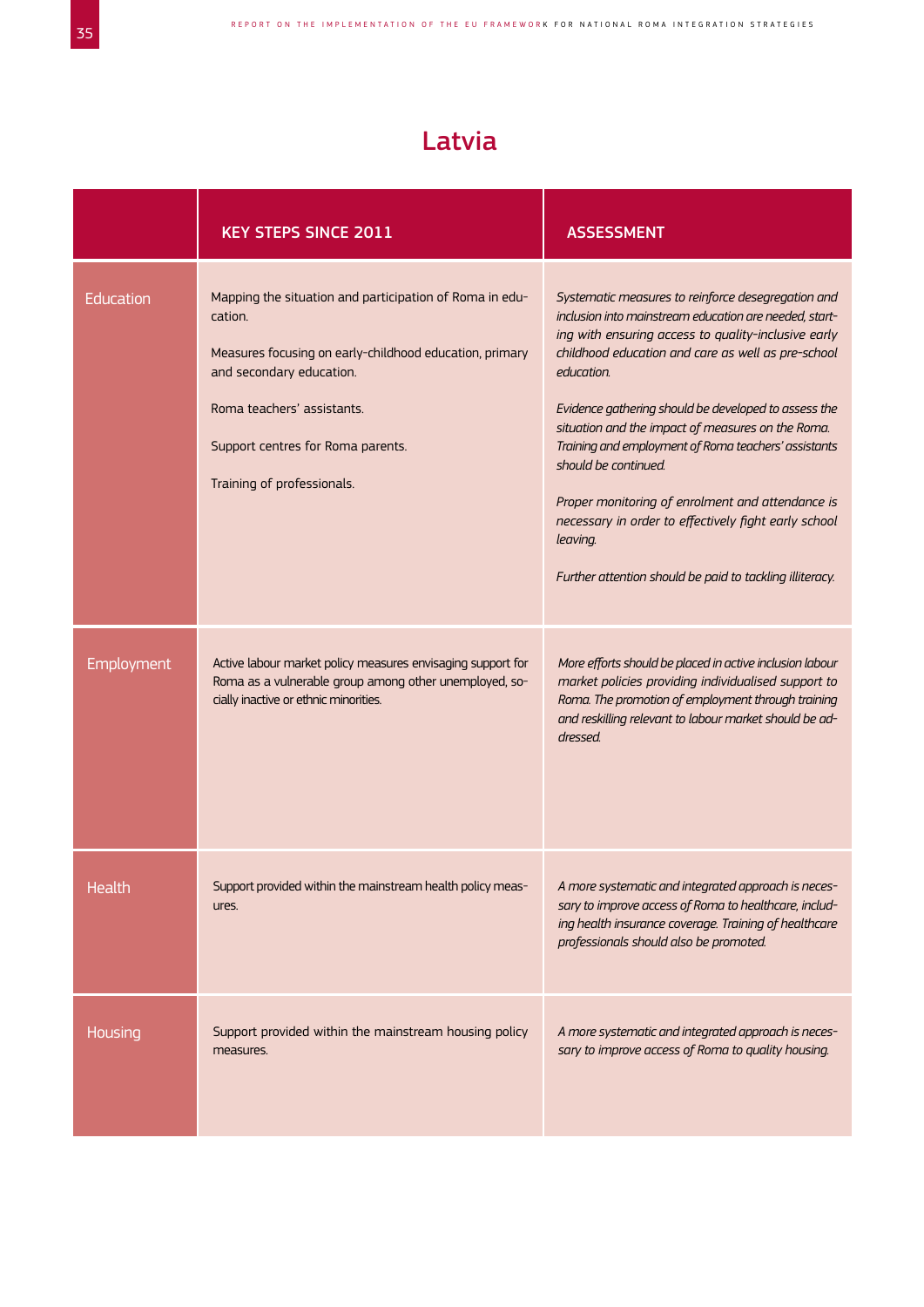|                | <b>KEY STEPS SINCE 2011</b>                                 | <b>ASSESSMENT</b>                                     |
|----------------|-------------------------------------------------------------|-------------------------------------------------------|
| Anti-          | Awareness-raising activities (including from the Ombudsman) | The effective practical enforcement of anti-discrimi- |
| discrimination | promoting inter-cultural dialogue.                          | nation law needs to be ensured.                       |

|         | <b>KEY STEPS SINCE 2011</b>                                                                                                                                                                                                                                                                                                                                                                              | <b>ASSESSMENT</b>                                                                                           |
|---------|----------------------------------------------------------------------------------------------------------------------------------------------------------------------------------------------------------------------------------------------------------------------------------------------------------------------------------------------------------------------------------------------------------|-------------------------------------------------------------------------------------------------------------|
| Funding | No specific amount has been allocated exclusively for Roma<br>integration. However, Roma inclusion has been supported by<br>national and EU funds under various types of mainstream<br>measures, including social inclusion measures.<br>In the 2007-2013 financial period, Latvia has allocated 7,3<br>% ( $\sim \epsilon$ 42 million) of its total ESF budget for integrating<br>disadvantaged people. | Further use of existing possibilities under the EU funds<br>to support Roma inclusion should be considered. |

*The implementation of effective Roma inclusion measures in education, housing, healthcare and employment should be secured, together with the allocation of adequate funding. Evidence gathering should be developed to measure the situation and the impact of activities on the Roma. A constructive dialogue with civil society and close cooperation with local and regional authorities need to be ensured. This is necessary for the successful implementation of mainstream social inclusion measures for all disadvantaged groups.*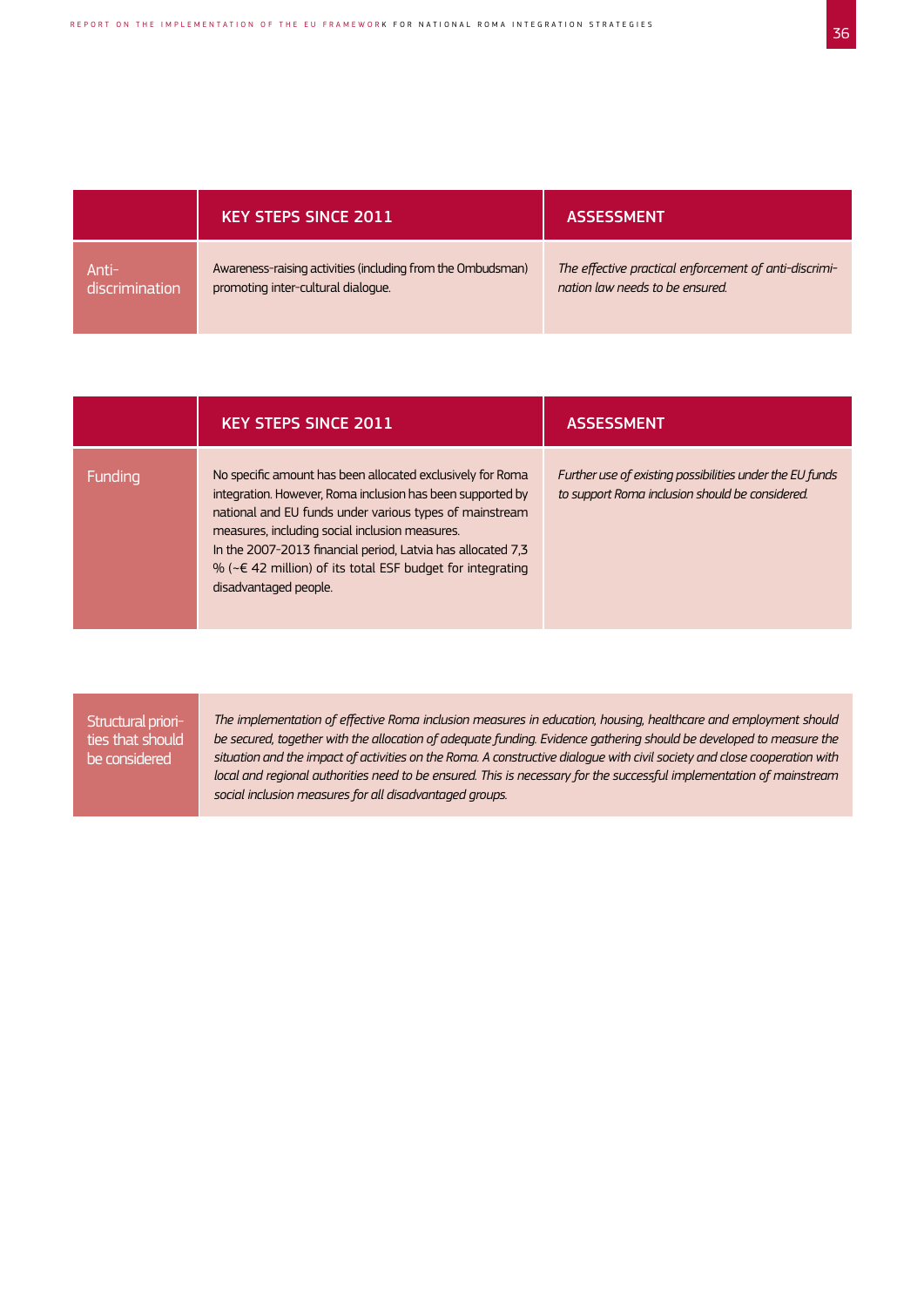## Lithuania

|            | <b>KEY STEPS SINCE 2011</b>                                                                                                                                                                                                                                                                                                                               | <b>ASSESSMENT</b>                                                                                                                                                                                                                                                                                                                                                                                                                                    |
|------------|-----------------------------------------------------------------------------------------------------------------------------------------------------------------------------------------------------------------------------------------------------------------------------------------------------------------------------------------------------------|------------------------------------------------------------------------------------------------------------------------------------------------------------------------------------------------------------------------------------------------------------------------------------------------------------------------------------------------------------------------------------------------------------------------------------------------------|
| Education  | Amendments to the 2012 Law on Education; provision<br>of assistants where needed.<br>Review of Roma children integration into educational<br>system.<br>Education for Roma children (pre-school age group) and<br>adults provided in the Roma Community Centre.<br>Teaching material prepared on Roma history and culture.                                | The outcome of the education review on Roma children<br>needs to be taken into consideration in the implemen-<br>tation of the policies.<br>Measures towards inclusive education and desegrega-<br>tion need to be reinforced.<br>Awareness-raising measures among Roma parents<br>and youth on the benefits of education are necessary.<br>Attention should be paid to tackling illiteracy and of-<br>fering second chance education to adult Roma. |
| Employment | Support provided within the mainstream employment policy<br>measures.<br>Continuation of the project 'European Roma culture and business<br>park Bahtalo Drom', funded by EU structural funds in the Vilnius<br>region.                                                                                                                                   | Measuring the impact of mainstream measures and ac-<br>tivities undertaken on employment of Roma is necessary.<br>Labour market relevant training to increase employability<br>of Roma should be considered.                                                                                                                                                                                                                                         |
| Health     | Support provided within the mainstream health policy meas-<br>ures.<br>Actions such as combatting HIV and other illnesses among<br>Roma have been taken and awareness raising lectures have<br>been given.<br>The Roma Action Plan for 2012 -2014 has estimated the<br>healthcare and awareness raising financing needs for one<br>local Roma settlement. | Measuring the impact of mainstream health policies<br>on Roma is necessary.<br>Awareness-raising activities on preventive healthcare<br>should be developed. Training of healthcare profes-<br>sionals on the health needs of vulnerable groups, such<br>as Roma, could be considered.                                                                                                                                                               |
| Housing    | Support provided within the mainstream housing policy<br>measures.                                                                                                                                                                                                                                                                                        | Housing policies to improve access of Roma to quality<br>housing should be part of a systematic and inte-<br>grated approach.                                                                                                                                                                                                                                                                                                                        |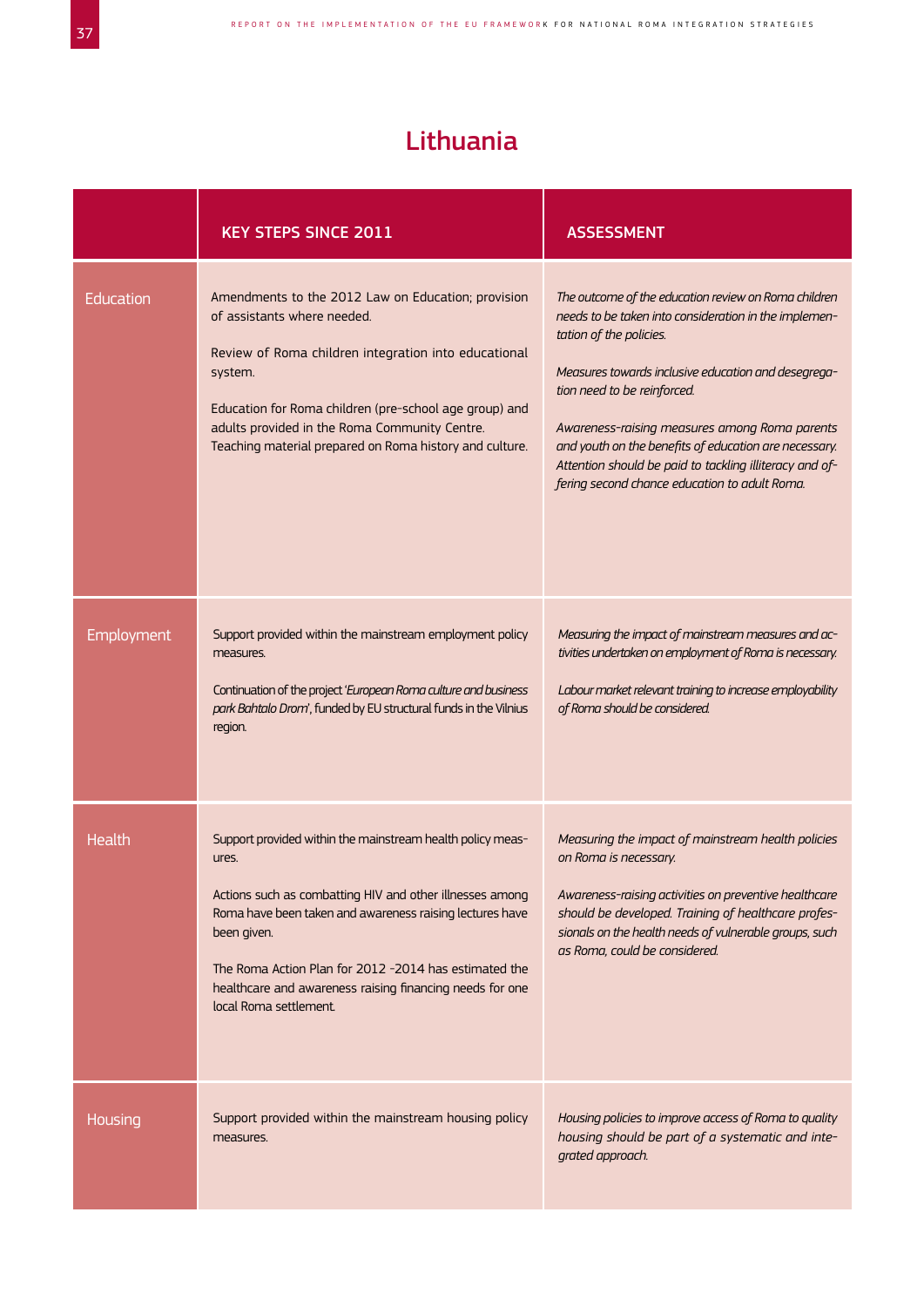|                         | <b>KEY STEPS SINCE 2011</b>                                                                                                                                                                                                                                                                                                                                                                                                                      | <b>ASSESSMENT</b>                                                                        |
|-------------------------|--------------------------------------------------------------------------------------------------------------------------------------------------------------------------------------------------------------------------------------------------------------------------------------------------------------------------------------------------------------------------------------------------------------------------------------------------|------------------------------------------------------------------------------------------|
| Anti-<br>discrimination | Adoption of inter-institutional Action Plan to Promote Non-<br>discrimination for 2012-2014.<br>Activities of Equal Opportunities Ombudsman on complaints<br>lodged by Roma.<br>Launch of the Dosta! Campaign.<br>Concert and exhibition of Roma artworks, organised for the<br>celebration of International Roma Day on 8 April 2013.<br>Brochure about Roma victims of the Holocaust (printed, it<br>will be distributed to history teachers). | The effective practical enforcement of anti-discrimi-<br>nation law needs to be ensured. |

|         | <b>KEY STEPS SINCE 2011</b>                                                                                                                                                                                                                                                                                   | <b>ASSESSMENT</b>                                                                                           |
|---------|---------------------------------------------------------------------------------------------------------------------------------------------------------------------------------------------------------------------------------------------------------------------------------------------------------------|-------------------------------------------------------------------------------------------------------------|
| Funding | Roma inclusion has been supported by national and EU funds<br>under various types of mainstream measures, including social<br>inclusion measures.<br>In the 2007-2013 financial period, Lithuania has allocated<br>5,8 % ( $\le$ 59 million) of its total ESF budget for integrating<br>disadvantaged people. | Further use of existing possibilities under the EU funds<br>to support Roma inclusion should be considered. |

| Structural priori-<br>ties that should<br>be considered | Measuring the impact of mainstream policies on Roma is necessary. A constructive dialogue with civil society and close<br>cooperation with local and regional authorities need to be ensured. |
|---------------------------------------------------------|-----------------------------------------------------------------------------------------------------------------------------------------------------------------------------------------------|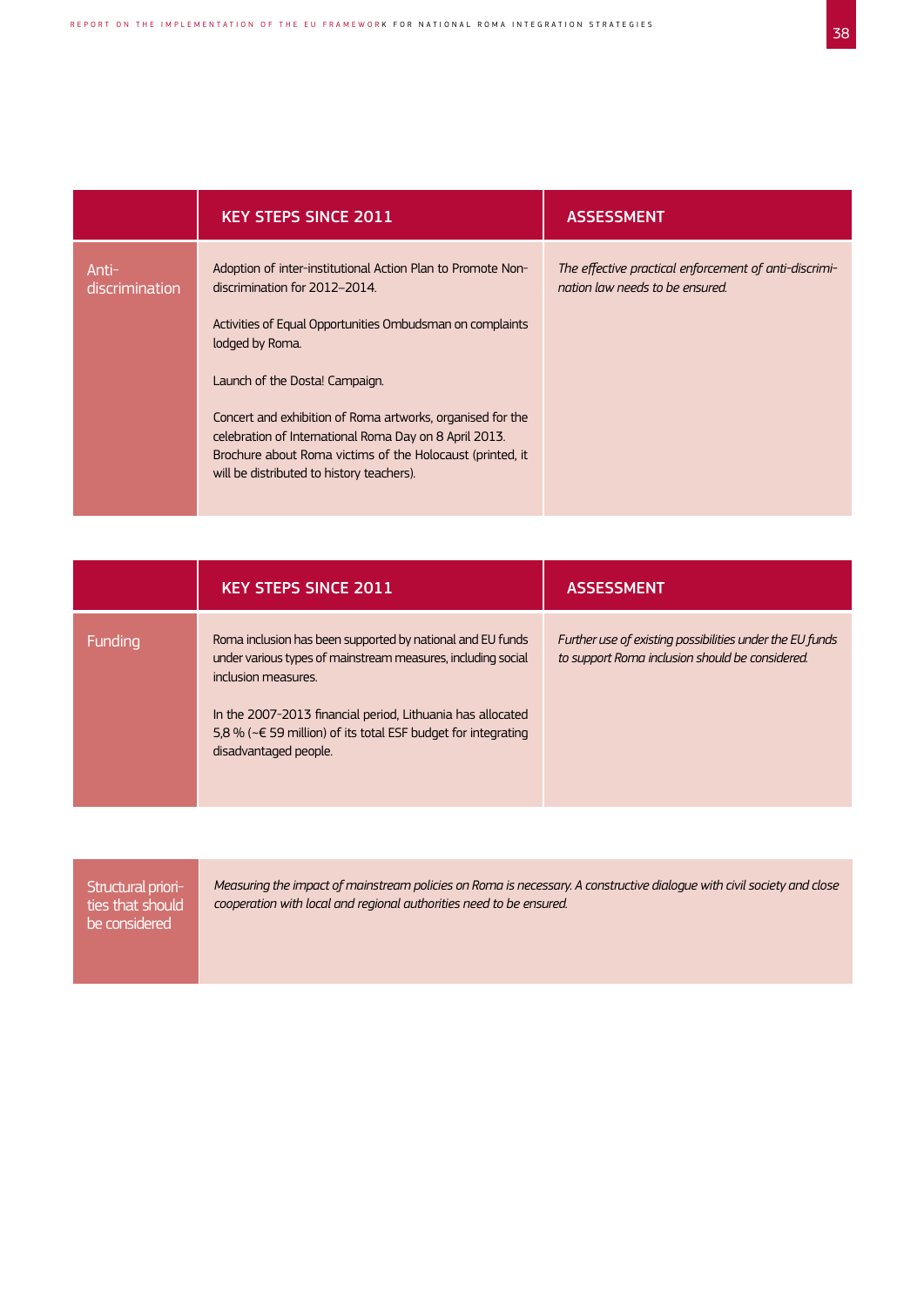# Luxembourg

|                         | <b>KEY STEPS SINCE 2011</b>                                                                                                                                                                                                                                                                                                                                                                                                                                                                                                    | <b>ASSESSMENT</b>                                                                                                                                                                            |
|-------------------------|--------------------------------------------------------------------------------------------------------------------------------------------------------------------------------------------------------------------------------------------------------------------------------------------------------------------------------------------------------------------------------------------------------------------------------------------------------------------------------------------------------------------------------|----------------------------------------------------------------------------------------------------------------------------------------------------------------------------------------------|
| Education               | Roma can benefit from mainstream educational policies.<br>Reforms to improve educational quality and performance,<br>including the participation of (migrant) youth, are on the<br>policy agenda.<br>Training on the reception and integration of Roma chil-<br>dren at school was organised for teachers during the<br>school year 2011-2012 and welcoming classes (sepa-<br>rated: "classes étatiques" or integrated: "cours d'accueil")<br>exist for newcomers.<br>Intercultural mediation is offered in several languages. | Measuring the impact of mainstream educational<br>policies on Roma should be considered.                                                                                                     |
| Employment              | Roma can benefit from mainstream employment measures.<br>Many initiatives have been taken to increase the employability<br>of jobless people, including through job integration programmes<br>and subsidised employment.                                                                                                                                                                                                                                                                                                       | Measuring the impact of mainstream employment policies<br>on Roma should be considered.                                                                                                      |
| Health                  | Roma can benefit from mainstream health policy measures.<br>Two measures could be of specific importance for Roma<br>youth - preventing early pregnancy and promoting sexual<br>health, facilitating access to dental services.                                                                                                                                                                                                                                                                                                | Measuring the impact of mainstream health policy<br>measures on Roma should be considered.<br>Awareness-raising measures aimed both at Roma and<br>health professionals could be considered. |
| <u>Housing</u>          | Early 2013 Luxembourg government adopted a national<br>strategy against homelessness and housing exclusion.                                                                                                                                                                                                                                                                                                                                                                                                                    | Measuring the impact of planned mainstream housing<br>measures on Roma should be considered.                                                                                                 |
| Anti-<br>discrimination | Newly established Welcome and Integration Contract (Contrat<br>d'Accueil et d'Intégration - CAI).                                                                                                                                                                                                                                                                                                                                                                                                                              | A systematic approach to tackle prejudices against<br>the Roma, including working with the media should<br>be developed.                                                                     |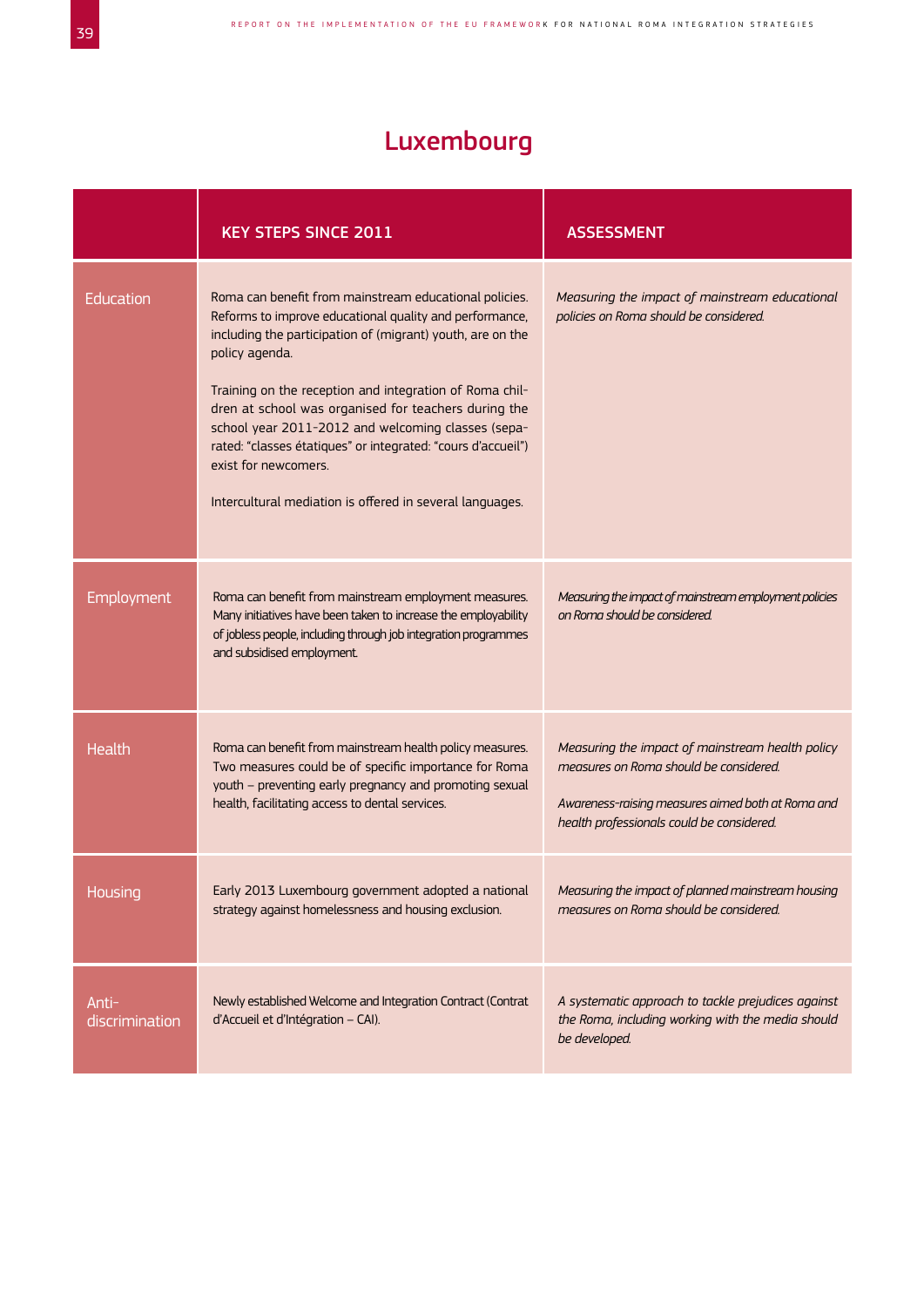|                                                         | <b>KEY STEPS SINCE 2011</b>                                                                                                                                                                                                                                                                                                                                                                       | <b>ASSESSMENT</b>                                                                                           |
|---------------------------------------------------------|---------------------------------------------------------------------------------------------------------------------------------------------------------------------------------------------------------------------------------------------------------------------------------------------------------------------------------------------------------------------------------------------------|-------------------------------------------------------------------------------------------------------------|
| <b>Funding</b>                                          | No specific amount has been allocated exclusively for Roma<br>integration. However, Roma inclusion has been supported by<br>national and EU funds under various types of mainstream<br>measures, including social inclusion measures.<br>In the 2007-2013 financial period, Luxembourg has allo-<br>cated 9,6 % (~€ 2 million) of its total ESF budget for integrat-<br>ing disadvantaged people. | Further use of existing possibilities under the EU funds<br>to support Roma inclusion should be considered. |
|                                                         |                                                                                                                                                                                                                                                                                                                                                                                                   |                                                                                                             |
| Structural priori-<br>ties that should<br>be considered | Measuring the impact of mainstream measures on Roma should be considered.                                                                                                                                                                                                                                                                                                                         |                                                                                                             |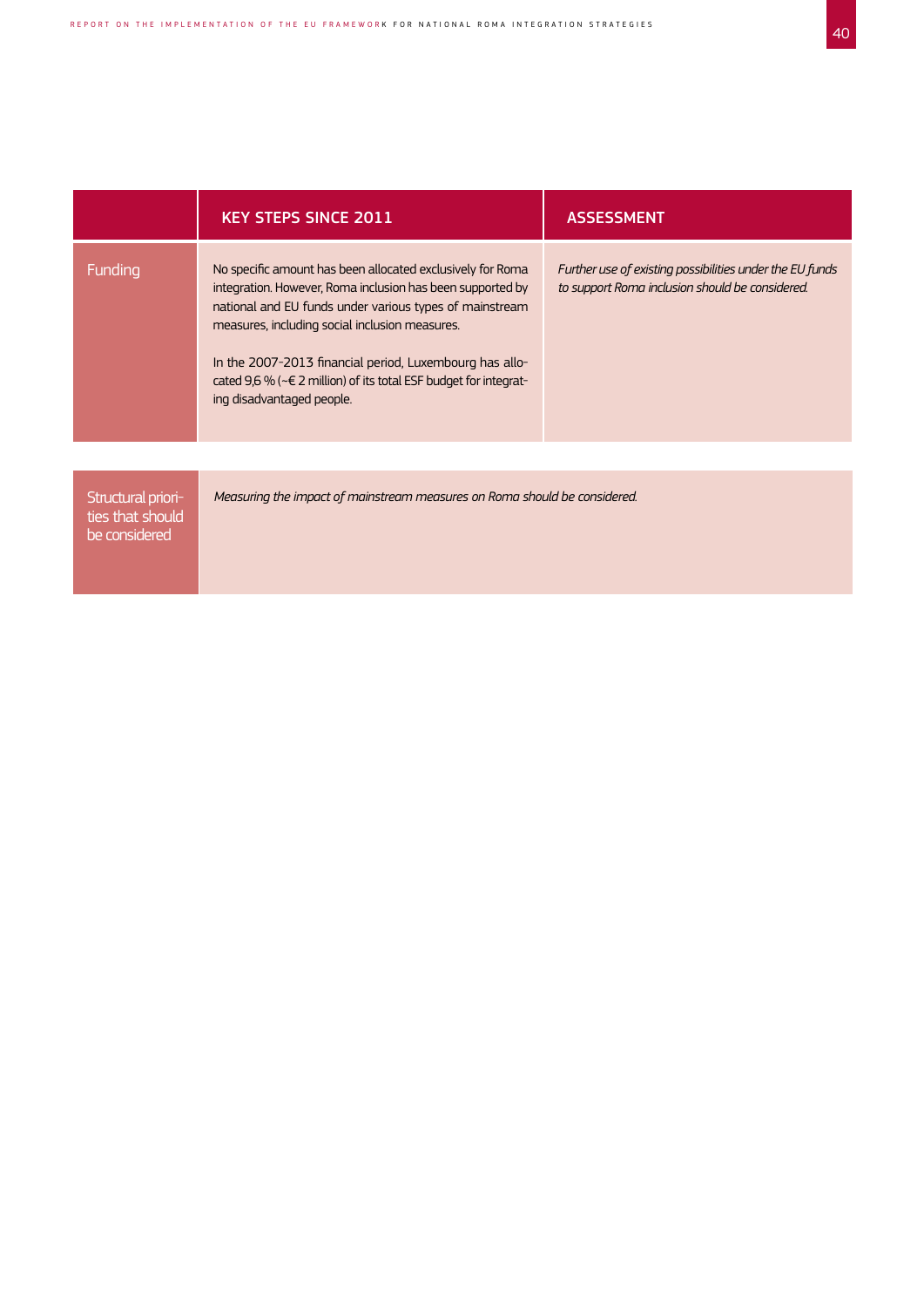## Netherlands

|                         | <b>KEY STEPS SINCE 2011</b>                                                                                                                                                                                                                                                                                                                                            | <b>ASSESSMENT</b>                                                                                                                                                                                                                                                                                                                                                                                                     |
|-------------------------|------------------------------------------------------------------------------------------------------------------------------------------------------------------------------------------------------------------------------------------------------------------------------------------------------------------------------------------------------------------------|-----------------------------------------------------------------------------------------------------------------------------------------------------------------------------------------------------------------------------------------------------------------------------------------------------------------------------------------------------------------------------------------------------------------------|
| <b>Education</b>        | A series of local level projects organised by local mu-<br>nicipalities to fight school absenteeism and reducing<br>school drop-out rates.<br>The individual approach used in improving the school<br>attendance of Roma children (one family-one plan-one<br>case manager).<br>Employing school attendance officers and Roma school<br>assistants at primary schools. | Using the individual approach in improving the school<br>attendance of Roma children and close cooperation<br>with Roma families are steps in the right direction.<br>The awareness-raising activities to enhance mutual<br>trust between Roma parents, Roma pupils, in particu-<br>lar Roma girls and schools should be considered.<br>A stronger attention should be paid to the fight against<br>adult illiteracy. |
| <b>Employment</b>       | Support provided within the mainstream active labour market<br>policies                                                                                                                                                                                                                                                                                                | Measuring the impact of mainstream measures and ac-<br>tivities undertaken on employment of Roma is necessary.<br>Vocational training among young Roma could be consid-<br>ered.<br>Fighting discriminatory practices in the labour market<br>needs to be addressed.                                                                                                                                                  |
| Health                  | Support provided within the mainstream health policy meas-<br>ures.                                                                                                                                                                                                                                                                                                    | Awareness-raising campaigns on preventive health-<br>care targeting Roma families should be considered.                                                                                                                                                                                                                                                                                                               |
| Housing                 | Access to social housing and subsidised rented houses pro-<br>vided within the mainstream housing policy measures.<br>Municipalities provide for halting sites.                                                                                                                                                                                                        | Fighting discriminatory practices in the property<br>market needs to be addressed.                                                                                                                                                                                                                                                                                                                                    |
| Anti-<br>discrimination | No specific step to support anti-discrimination regarding the<br>Roma, beyond mainstream policy measures.                                                                                                                                                                                                                                                              | Awareness-raising campaigns to tackle prejudices and<br>stereotyping against Roma and Sinti, to enhance<br>mutual trust between both Roma and non-Roma<br>should be carried out.<br>The training activities focusing on administrative staff<br>working closely with Roma communities should be<br>reinforced.                                                                                                        |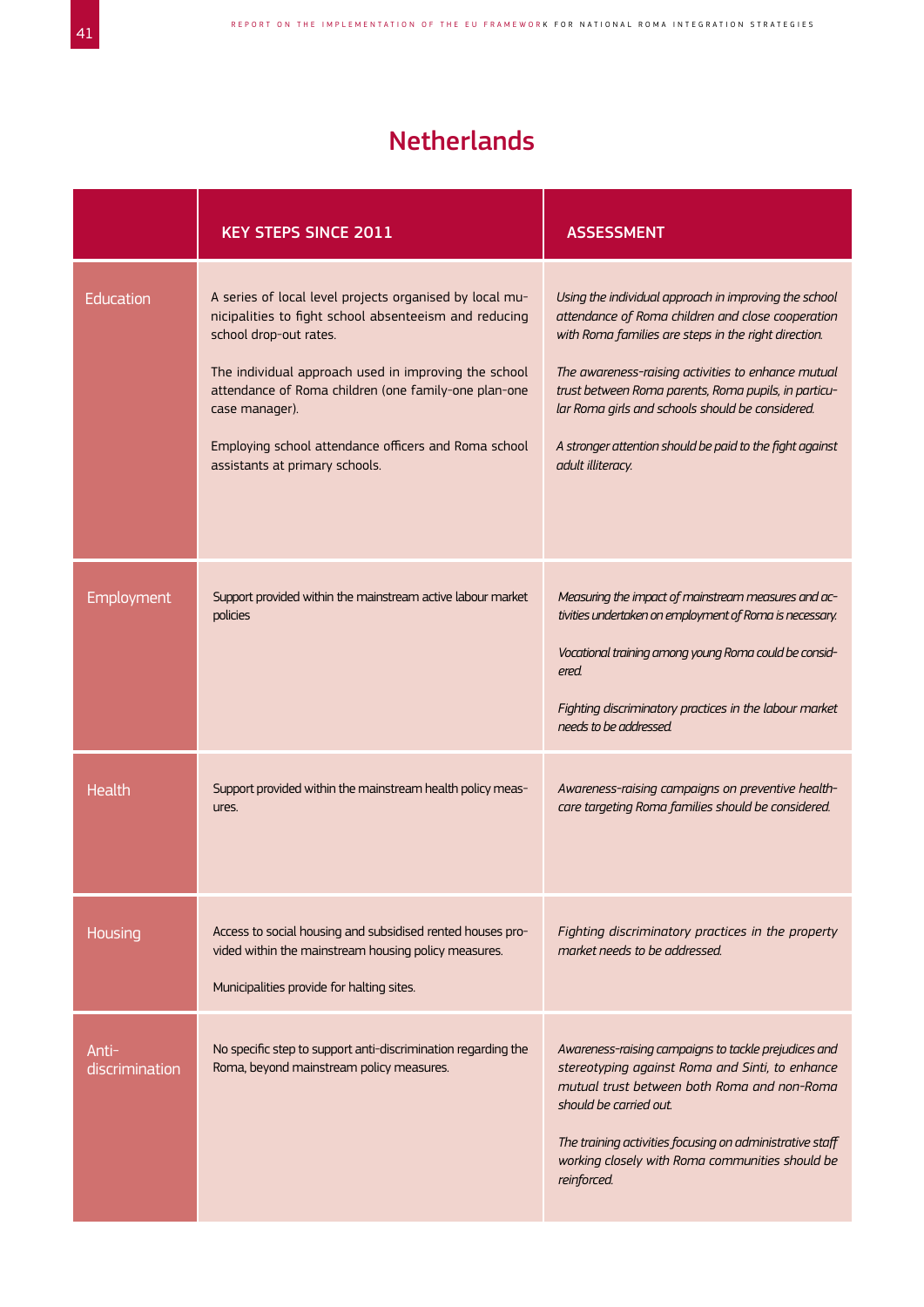|         | <b>KEY STEPS SINCE 2011</b>                                                                                                                                                                                                                                                                                                                                                                                                                                                                                                                                                                                                                             | <b>ASSESSMENT</b>                                                                                           |
|---------|---------------------------------------------------------------------------------------------------------------------------------------------------------------------------------------------------------------------------------------------------------------------------------------------------------------------------------------------------------------------------------------------------------------------------------------------------------------------------------------------------------------------------------------------------------------------------------------------------------------------------------------------------------|-------------------------------------------------------------------------------------------------------------|
| Funding | No specific amount has been allocated exclusively for Roma<br>integration. However, Roma inclusion has been supported by<br>national and EU funds under various types of mainstream<br>measures, including social inclusion measures. Main support<br>has been provided via:<br>, - national and municipal budgets.<br>- EU Labour Plus project running in nine countries and<br>funded by INTERREG IVC in cooperation with the Euro-<br>pean Towns and Pilot cities Platform.<br>In the 2007-2013 financial period, Netherlands has allo-<br>cated 8% ( $\sim \epsilon$ 66 million) of its total ESF budget for integrat-<br>ing disadvantaged people. | Further use of existing possibilities under the EU funds<br>to support Roma inclusion should be considered. |
|         |                                                                                                                                                                                                                                                                                                                                                                                                                                                                                                                                                                                                                                                         |                                                                                                             |

*An interconnected activity between municipalities facilitated by the creation of the Platform of Roma municipalities is an important step to support Roma integration at the local level. Representation and active participation of Roma into the planning, implementation and evaluation of measures/ activities related to them should be encouraged. Evidence from the "Roma monitor" survey could inspire measures reflecting the complexity of the situation of Roma. Measuring the situation and the impact of mainstream measures and activities undertaken on the Roma should be reinforced.*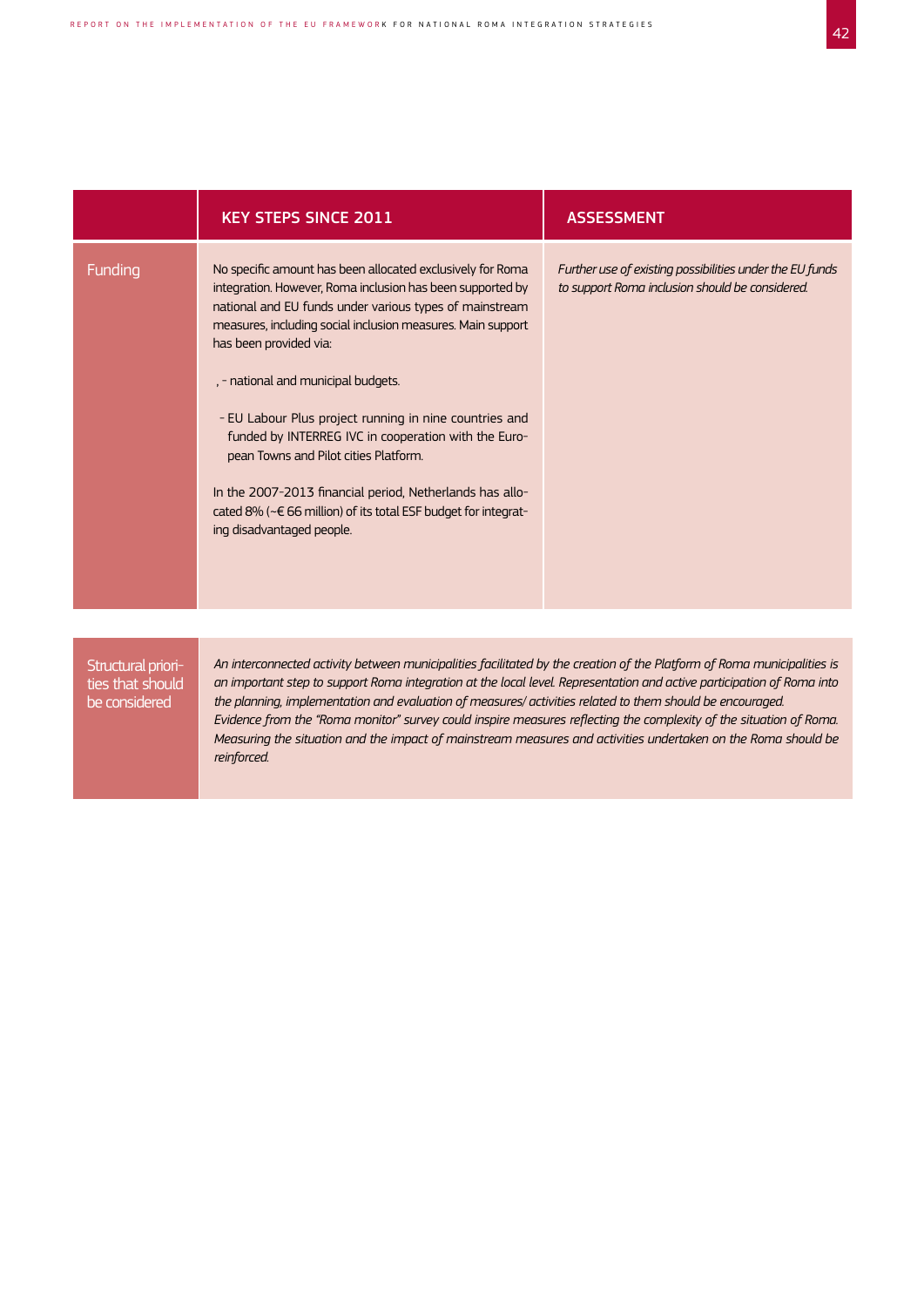## Poland

|                                                         | <b>KEY STEPS SINCE 2011</b>                                                                                                                                                                                                                                                                            | <b>ASSESSMENT</b>                                                                                                                                                                                                                                                                                                                           |
|---------------------------------------------------------|--------------------------------------------------------------------------------------------------------------------------------------------------------------------------------------------------------------------------------------------------------------------------------------------------------|---------------------------------------------------------------------------------------------------------------------------------------------------------------------------------------------------------------------------------------------------------------------------------------------------------------------------------------------|
| Education                                               | Implementation of the Programme for the Roma com-<br>munity including a number of incentives to enforce pre-<br>school and compulsory education.                                                                                                                                                       | In spite of positive incentives, a more systematic ap-<br>proach towards inclusive education and effective im-<br>plementation of desegregation measures need to be<br>ensured.<br>Reducing secondary school dropout rates, promoting<br>vocational training and increasing participation in ter-<br>tiary education should be prioritised. |
| Employment                                              | Implementation of the Programme for the Roma community<br>supporting subsidised jobs, trainings and internships.                                                                                                                                                                                       | Targeted measures within the active labour market policies<br>with increased focus on effective integration to open labour<br>market need to be taken.<br>Promoting social enterprises and Roma entrepreneurship,<br>targeting Roma under the Youth Guarantee should be<br>considered.                                                      |
| Health                                                  | Preventive health measures focusing on Roma women and children,<br>vaccination, co-financing medicines, supporting community nurses.                                                                                                                                                                   | A more systematic and integrated approach is neces-<br>sary so as to improve access of Roma to healthcare.                                                                                                                                                                                                                                  |
| Housing                                                 | Implementation of the Programme for the Roma commu-<br>nity supporting the improvement of Roma housing conditions.                                                                                                                                                                                     | Housing interventions to improve access of Roma to<br>social housing should be part of a systematic and<br>integrated approach underpinned by sustainable and<br>adequate funding.                                                                                                                                                          |
| Anti-<br>discrimination                                 | Awareness raising activities promoting cultural dialogue<br>among Roma and non-Roma.                                                                                                                                                                                                                   | The effective practical enforcement of anti-discrimi-<br>nation law needs to be ensured.                                                                                                                                                                                                                                                    |
|                                                         | <b>KEY STEPS SINCE 2011</b>                                                                                                                                                                                                                                                                            | <b>ASSESSMENT</b>                                                                                                                                                                                                                                                                                                                           |
| Funding                                                 | Roma inclusion has been supported by national and EU funds<br>under various types of mainstream measures, including social<br>inclusion measures In the 2007-2013 financial period, Poland<br>has allocated 11,2 % (~€ 1 089 million) of its total ESF<br>budget for integrating disadvantaged people. | Efficiency and sustainability of measures as well as<br>proper monitoring of their impact should be ensured.<br>Further use of existing possibilities under the EU funds<br>to support Roma inclusion should be considered.                                                                                                                 |
|                                                         |                                                                                                                                                                                                                                                                                                        |                                                                                                                                                                                                                                                                                                                                             |
| Structural priori-<br>ties that should<br>be considered | Better-targeted, result-oriented interventions across all relevant policy areas supported by adequate and sustainable<br>funding, efficient monitoring, and constructive dialogue with the civil society and close cooperation with local and re-<br>gional authorities need to be ensured.            |                                                                                                                                                                                                                                                                                                                                             |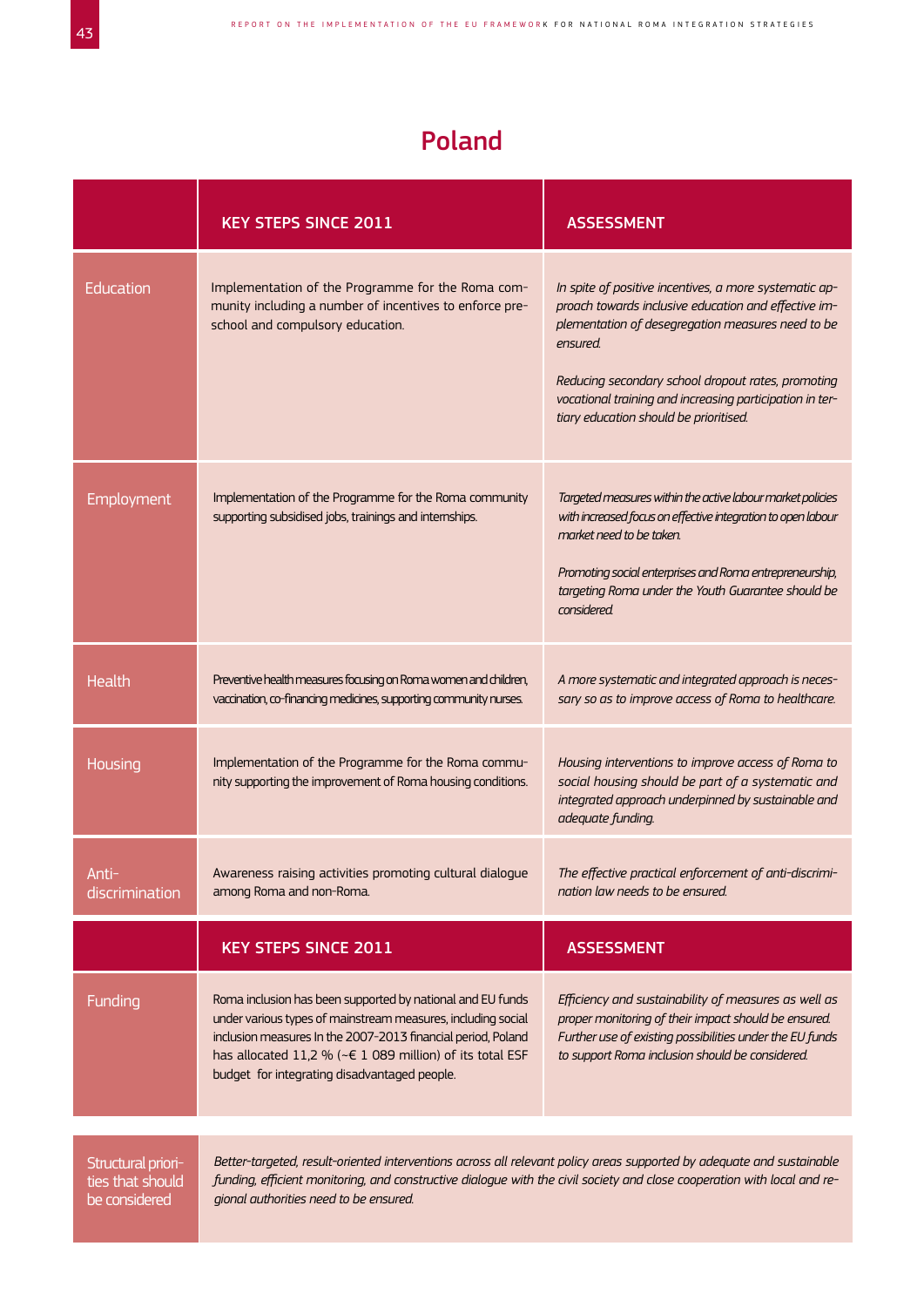# Portugal

|                                                         | <b>KEY STEPS SINCE 2011</b>                                                                                                                                                                                                                                                                                                                                                                 | <b>ASSESSMENT</b>                                                                                                                                                                                                        |
|---------------------------------------------------------|---------------------------------------------------------------------------------------------------------------------------------------------------------------------------------------------------------------------------------------------------------------------------------------------------------------------------------------------------------------------------------------------|--------------------------------------------------------------------------------------------------------------------------------------------------------------------------------------------------------------------------|
| Education                                               | Improving access to early childhood education and care<br>through awareness-raising activities targeting Roma<br>mothers and by using the mediators.<br>Vocational training courses.<br>Implementation of programme (Choices) aiming at pro-<br>motion of social inclusion among children and young<br>people from disadvantaged backgrounds.                                               | Measuring the impact of mainstream activities on the<br>situation of Roma children is necessary.<br>Further attention should be paid to the situation of<br>Roma girls.<br>Desegregation measures need to be reinforced. |
| Employment                                              | Measures focusing mainly on tailored training to facilitate access<br>to employment and to enhance self-employment.                                                                                                                                                                                                                                                                         | The focus needs to be put on an integrated approach<br>and active labour market policies with tailor-made in-<br>terventions for the Roma. Targeting Roma under the<br>Youth Guarantee should be considered.             |
| <b>Health</b>                                           | Mobile units of the National Health Service.                                                                                                                                                                                                                                                                                                                                                | Further work on monitoring the health outcomes<br>should be considered.                                                                                                                                                  |
| <b>Housing</b>                                          | Mapping the housing situation of Roma communities in 308<br>municipalities through a survey.                                                                                                                                                                                                                                                                                                | Housing interventions to provide non-discriminatory<br>access of Roma to quality housing should be part of<br>systematic and integrated approach with long-term<br>objective of desegregation.                           |
| Anti-<br>discrimination                                 | Creation of a Consultative Group for Roma communities'<br>integration.<br>Launching of National Study on Roma communities.<br>Programme for Municipal Roma mediators.<br>Awareness raising campaigns.<br>Organisation of first Roma Women seminar.                                                                                                                                          | The effective practical enforcement of anti-discrimi-<br>nation law needs to be ensured.                                                                                                                                 |
|                                                         | <b>KEY STEPS SINCE 2011</b>                                                                                                                                                                                                                                                                                                                                                                 | <b>ASSESSMENT</b>                                                                                                                                                                                                        |
| Funding                                                 | No specific amount has been allocated exclusively for Roma<br>integration. However, Roma inclusion has been supported by<br>national and EU funds under various types of mainstream<br>measures, including social inclusion measures.<br>In the 2007-2013 financial period, Portugal has allocated 6<br>% (~€ 381 million) of its total ESF budget for integrating<br>disadvantaged people. | Further use of existing possibilities under the EU funds<br>to support Roma inclusion should be considered.                                                                                                              |
| Structural priori-<br>ties that should<br>be considered | Measuring the impact of mainstream policies on Roma people is necessary. An integrated approach, supported by adequate sustainable<br>funding is needed. A constructive dialogue with Roma NGOs and local and regional municipalities as necessary needs to be reinforced.                                                                                                                  |                                                                                                                                                                                                                          |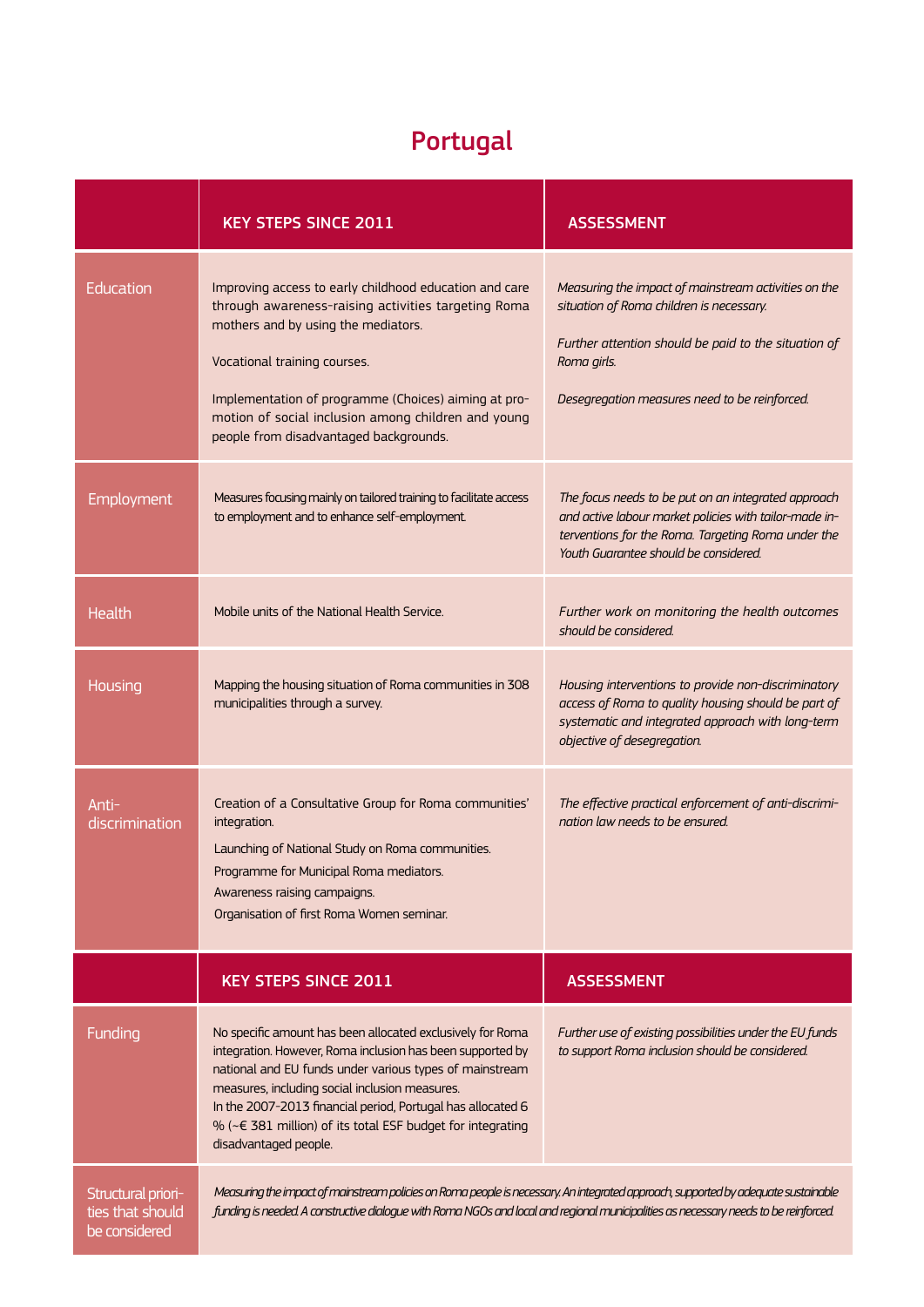#### Romania

|                  | <b>KEY STEPS SINCE 2011</b>                                                                                                                                                                                                                                                                                                                                                                                                                                                                                                                                                             | <b>ASSESSMENT</b>                                                                                                                                                                                                                                                                                                                                                                                                                                                                                                                                                                                                                                                                                                                                                                                                                                                                                                          |
|------------------|-----------------------------------------------------------------------------------------------------------------------------------------------------------------------------------------------------------------------------------------------------------------------------------------------------------------------------------------------------------------------------------------------------------------------------------------------------------------------------------------------------------------------------------------------------------------------------------------|----------------------------------------------------------------------------------------------------------------------------------------------------------------------------------------------------------------------------------------------------------------------------------------------------------------------------------------------------------------------------------------------------------------------------------------------------------------------------------------------------------------------------------------------------------------------------------------------------------------------------------------------------------------------------------------------------------------------------------------------------------------------------------------------------------------------------------------------------------------------------------------------------------------------------|
| <b>Education</b> | Continuation of on-going programmes (second chance<br>education and early childhood education).<br>Increasing use of Romani language in education at all<br>levels (Romani being taught in over 300 schools).<br>Extensive training of Roma mediators (a total of 1,010<br>school mediators have received training, from which<br>every year 420-460 work in the education system).<br>In higher education, places for young Roma secured in<br>all public universities (564 in 2012-13).<br>Summer kindergartens to prepare Roma children for a<br>successful start in primary school. | Initiatives undertaken should be scaled up and secured<br>by adequate and sustainable funding. In particular,<br>programmes aimed at providing access to good quality<br>early childhood education and care and second chance<br>education should be expanded.<br>Further efforts are needed towards inclusive education<br>and desegregation, including through the enforcement<br>of legislation in place and active desegregation meas-<br>ures. All new measures in education should be care-<br>fully assessed and monitored for their potential impact<br>on sustaining segregation.<br>A comprehensive strategy for early school leaving<br>needs to be put in place, focusing on better access of<br>Roma to quality early childhood education and sup-<br>porting Roma children to complete primary and sec-<br>ondary education.<br>Measures need to be taken to ensure paid employment<br>of trained mediators. |
| Employment       | Mainstream employment policies.<br>Project Romano-Cher ("The House of Roma") attempting to<br>create small cooperative /associative structures.<br>Projects mostly implemented by NGOs providing tailored job<br>search assistance combined with training courses and support<br>for the social economy (several targeted Roma communities).                                                                                                                                                                                                                                            | • While measuring the impact of mainstream policies on<br>Roma remains necessary, more targeted active labour<br>market policies for Roma are needed.<br>· Relevant labour market training to increase employabil-<br>ity of Roma should be reinforced.<br>Using social considerations in public procurement, promot-<br>ing social enterprises and Roma entrepreneurship, reach-<br>ing out to private employers, targeting Roma under the<br>Youth Guarantee, training and employing Roma civil serv-<br>ants should be considered.<br>• Fighting and monitoring discrimination in the labour<br>market needs to be ensured.                                                                                                                                                                                                                                                                                             |
| Health           | · Health mediators (HM) program.<br>· Implementation of 35 projects funded from the state budget (fol-<br>lowing an initiative taken by the National Agency for Roma).                                                                                                                                                                                                                                                                                                                                                                                                                  | . Improving the access of Roma to health insurance<br>coverage should be reinforced.<br>• Measures improving the effective access of Roma to<br>medical services should be taken.<br>· Awareness-raising campaigns about preventive<br>health targeting the Roma should be carried out.<br>Employing Roma mediators could help to facilitate<br>the process.<br>· Training of health professionals should be also con-<br>sidered. Measures to employ trained health profes-<br>sionals should be taken                                                                                                                                                                                                                                                                                                                                                                                                                    |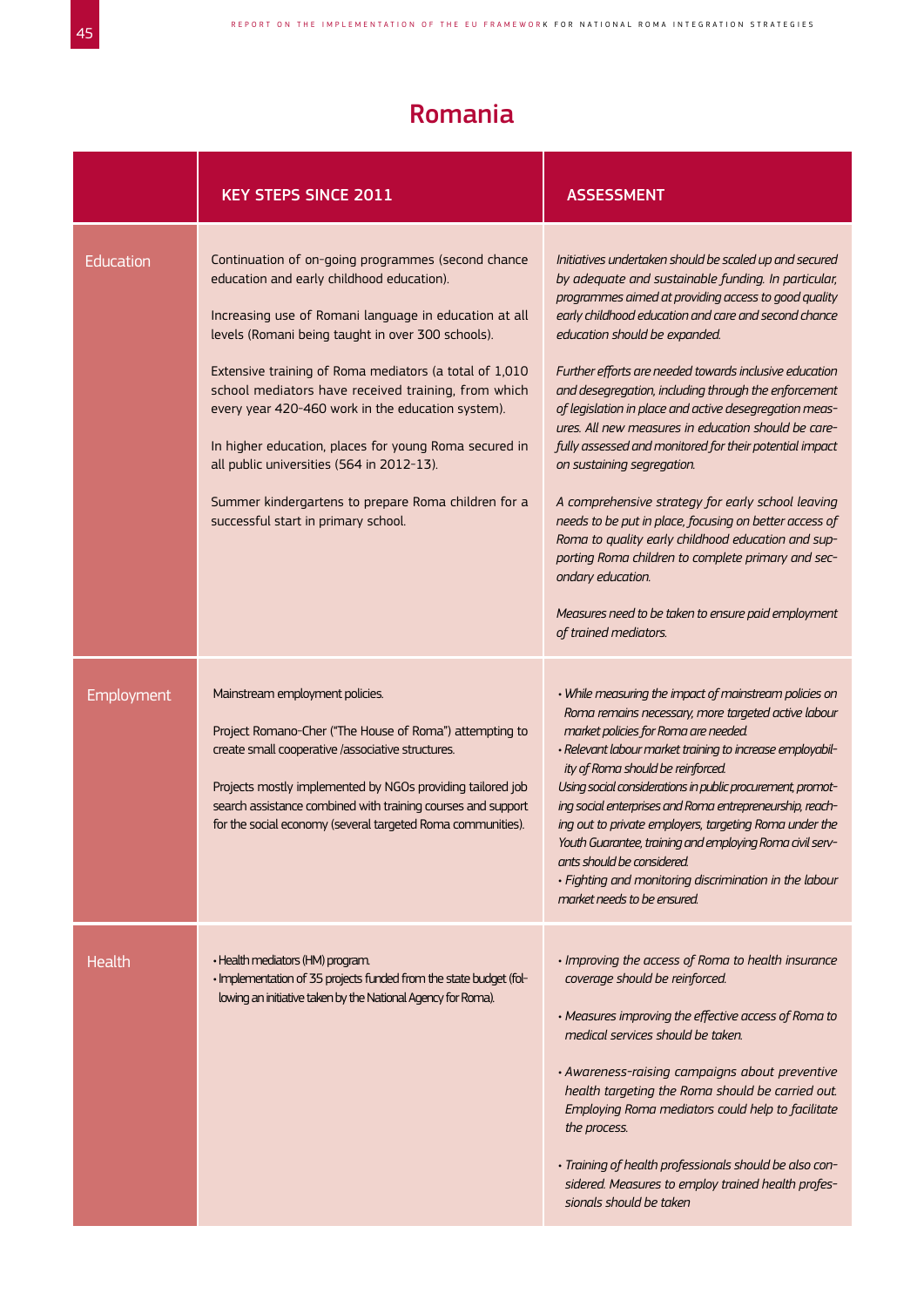|                                                         | <b>KEY STEPS SINCE 2011</b>                                                                                                                                                                                                                                                                                                                                                                                                                                                             | <b>ASSESSMENT</b>                                                                                                                                                                                                                                                                                                                                                                                                                                                                                                                                                                                                                                                                                                                                                                                                                                                                                                                                                                                                                                                                                                                                                                                                       |
|---------------------------------------------------------|-----------------------------------------------------------------------------------------------------------------------------------------------------------------------------------------------------------------------------------------------------------------------------------------------------------------------------------------------------------------------------------------------------------------------------------------------------------------------------------------|-------------------------------------------------------------------------------------------------------------------------------------------------------------------------------------------------------------------------------------------------------------------------------------------------------------------------------------------------------------------------------------------------------------------------------------------------------------------------------------------------------------------------------------------------------------------------------------------------------------------------------------------------------------------------------------------------------------------------------------------------------------------------------------------------------------------------------------------------------------------------------------------------------------------------------------------------------------------------------------------------------------------------------------------------------------------------------------------------------------------------------------------------------------------------------------------------------------------------|
| Housing                                                 | Mainstream housing policies.                                                                                                                                                                                                                                                                                                                                                                                                                                                            | • Housing interventions should be part of the inte-<br>grated approach with the long-term objective of<br>desegregation, secured by adequate and sustainable<br>funding. Regularisation of Roma settlements as the<br>legal precondition for the construction of basic infra-<br>structure should be prioritised.<br>· Housing conditions and access of Roma to social<br>housing should be reinforced.                                                                                                                                                                                                                                                                                                                                                                                                                                                                                                                                                                                                                                                                                                                                                                                                                 |
| Anti-<br>discrimination                                 | Awareness raising activities (e.g. project "See me as I am!"),<br>with due consideration to gender aspects.                                                                                                                                                                                                                                                                                                                                                                             | The effective practical enforcement of antidiscrimination<br>law needs to be ensured<br>Effective measures should be taken to combat anti-Roma<br>rhetoric and hate speech.<br>Desegregation measures should be reinforced.<br>Strong attention needs to be paid to eliminating discrimi-<br>natory practices in the employment and housing areas.                                                                                                                                                                                                                                                                                                                                                                                                                                                                                                                                                                                                                                                                                                                                                                                                                                                                      |
|                                                         | <b>KEY STEPS SINCE 2011</b>                                                                                                                                                                                                                                                                                                                                                                                                                                                             | <b>ASSESSMENT</b>                                                                                                                                                                                                                                                                                                                                                                                                                                                                                                                                                                                                                                                                                                                                                                                                                                                                                                                                                                                                                                                                                                                                                                                                       |
| Funding                                                 | Roma inclusion has been supported by national and EU funds<br>under various types of mainstream measures, including social<br>inclusion measures as well as under education and employ-<br>ment Priority Axes.<br>In the 2007-2013 financial period, Romania has allocated<br>11,8% (~€ 433 million) of its total ESF budget for integrating<br>disadvantaged people.                                                                                                                   | Efficiency and sustainability of measures as well<br>as proper monitoring of their impact should be ensured.<br>Sufficient allocation of European Structural and Investment<br>Funds, including in the specific investment priority for the<br>integration of marginalised communities such as Roma,<br>should be ensured in the 2014-2020 programming period.<br>Furthermore, Roma inclusion should be mainstreamed<br>into all relevant policy areas, including under the the-<br>matic objectives on social inclusion, education and employ-<br>ment. In addition, measures to support Roma inclusion<br>should also increasingly rely on national funds.<br>All existing possibilities to support Roma inclusion, includ-<br>ing under the European I Agricultural Fund for Rural De-<br>velopment (EAFRD) should be considered.<br>Strong cooperation and coordination between the Na-<br>tional Roma Contact Point and the authorities responsible<br>for the management of European Structural and Invest-<br>ment Funds is necessary to ensure the successful mobi-<br>lisation of EU funds for Roma integration, efficiency and<br>sustainability of measures as well as proper monitoring of<br>their impact. |
| Structural priori-<br>ties that should<br>be considered | Implementation and mainstreaming of many legally adopted policies and programs in the field of social inclusion have<br>been delayed, due to a lack of implementation capacity and funding and the absence of strong commitment by public<br>authorities. Mainstream policy reforms particularly in the fields of education, employment, health and housing should<br>contribute to sunnort Roma inclusion. Measures targeting Roma should be carried out within an integrated annroach |                                                                                                                                                                                                                                                                                                                                                                                                                                                                                                                                                                                                                                                                                                                                                                                                                                                                                                                                                                                                                                                                                                                                                                                                                         |

*contribute to support Roma inclusion. Measures targeting Roma should be carried out within an integrated approach supported by adequate sustainable funding. The monitoring of the impact of these measures should be ensured. Mapping and strengthening the territorial aspects of policy making should focus on the most disadvantaged regions. A constructive dialogue with civil society, as well as close cooperation with local and regional authorities should be ensured.*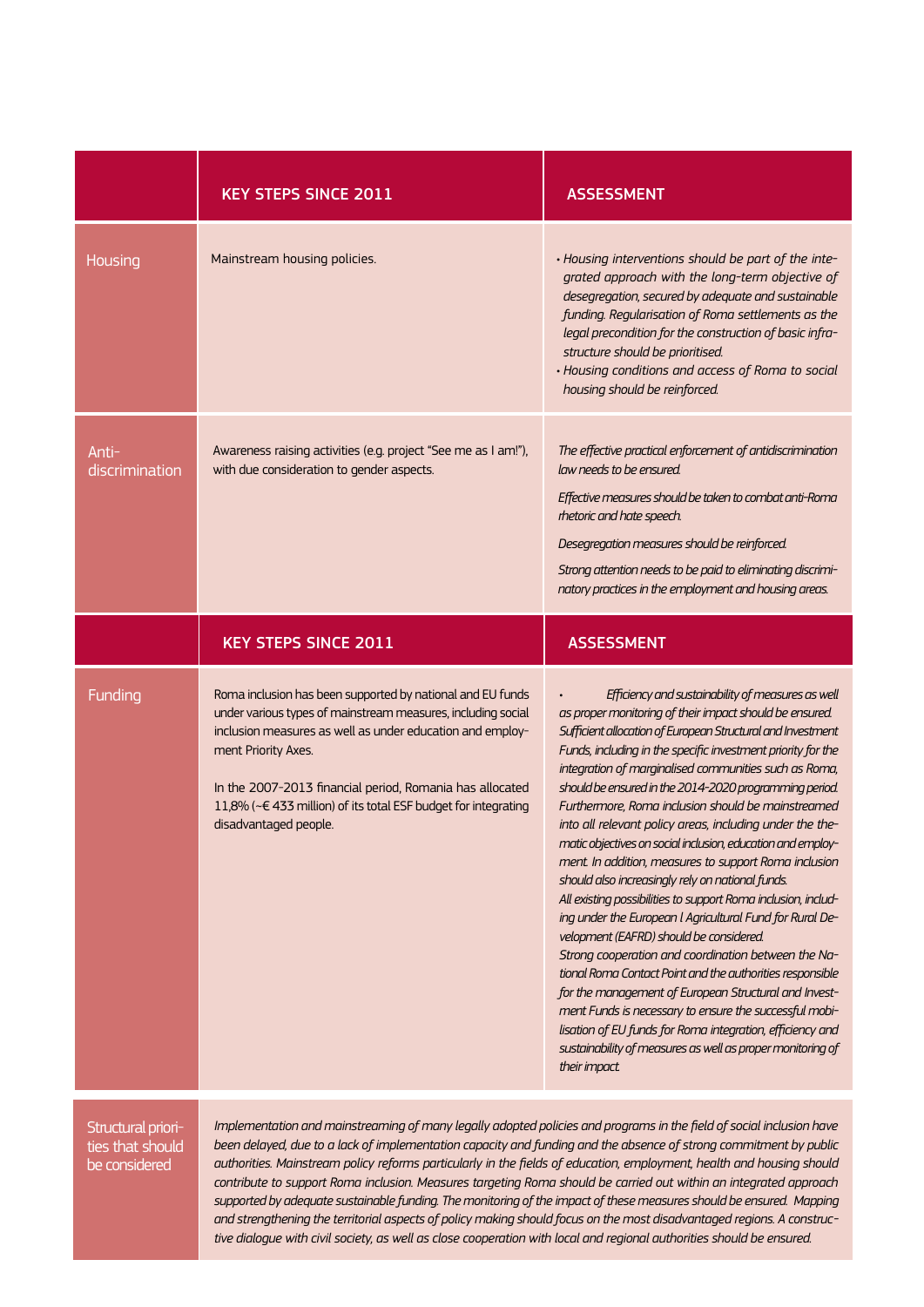# Slovak Republic

|            | <b>KEY STEPS SINCE 2011</b>                                                                                                                                                                                                                                                                                                                                                                                                                                                                                                                                                                                                                                                                                                                                                                                                                                                                          | <b>ASSESSMENT</b>                                                                                                                                                                                                                                                                                                                                                                                                                                                                                                                                                                                                                                                                                                                                                                      |
|------------|------------------------------------------------------------------------------------------------------------------------------------------------------------------------------------------------------------------------------------------------------------------------------------------------------------------------------------------------------------------------------------------------------------------------------------------------------------------------------------------------------------------------------------------------------------------------------------------------------------------------------------------------------------------------------------------------------------------------------------------------------------------------------------------------------------------------------------------------------------------------------------------------------|----------------------------------------------------------------------------------------------------------------------------------------------------------------------------------------------------------------------------------------------------------------------------------------------------------------------------------------------------------------------------------------------------------------------------------------------------------------------------------------------------------------------------------------------------------------------------------------------------------------------------------------------------------------------------------------------------------------------------------------------------------------------------------------|
| Education  | Introduction of premium for teachers teaching in normal<br>classes at primary schools with "individually incorpo-<br>rated disadvantaged pupils".<br>Pedagogical Guidelines for 2013/2014 explicitly called<br>for the prohibition of all forms of discrimination and<br>segregation.<br>New Recommendations to the Centres of Pedagogical<br>and Psychological Counselling and Prevention to improve<br>diagnosis of school abilities of children from socially<br>disadvantaged environment.<br>All day programmes tested in 200 elementary schools.<br>Building of prefabricated, modular elementary schools<br>where needed.<br>Implementation of programmes towards inclusive educa-<br>tion "Investment into Early Childhood - Support of Social<br>Innovations and Integration of the Roma".<br>Adding of Culture and Roma language and Literature to<br>subjects of the school-leaving exam. | In spite of positive incentives a systematic approach<br>combined with effective implementation and proper<br>monitoring are needed to eliminate the enrolment of<br>Roma children from socially disadvantaged environ-<br>ments into special-needs education for mentally im-<br>paired pupils.<br>Ensuring access and promoting participation of Roma<br>children to quality inclusive pre-school education needs<br>to be reinforced.<br>Alternative options to building new school facilities in<br>predominantly Roma-populated areas (such as provid-<br>ing school bus for children above a certain age) should<br>be considered to avoid segregation.<br>Reducing secondary school dropout rates, promoting<br>vocational training should be prioritised.                      |
| Employment | Amendment of the Act on Employment Services reforming the<br>active labour market policies.<br>Amendment of the Act on Social insurance facilitating the em-<br>ployment of long-term unemployed by exempting the employ-<br>ers and employees from paying social security and health insur-<br>ance contributions for 12 months.<br>Amendment of the Act on Assistance in Material Need.<br>Implementation of the social field work projects.                                                                                                                                                                                                                                                                                                                                                                                                                                                       | Measuring the impact of the amendments of existing law<br>on the situation of marginalised Roma is necessary.<br>Targeted active labour market policies for Roma focusing<br>on personalised services, and quality training in line with<br>labour market demand should be planned in order to<br>ensure effective integration in the open labour market.<br>Using social considerations in public procurement, promot-<br>ing social enterprises and Roma entrepreneurship, reach-<br>ing out to private employers, targeting Roma under the<br>Youth Guarantee, training and employing Roma civil serv-<br>ants as more efficient alternatives to public work schemes<br>should be considered. Fighting and monitoring discrimina-<br>tion in the labour market needs to be ensured. |
| Health     | Preventive outreach measures targeting marginalised Roma are solely<br>implemented by the program of health mediators.                                                                                                                                                                                                                                                                                                                                                                                                                                                                                                                                                                                                                                                                                                                                                                               | A more systematic integrated approach with clear<br>measurable targets, a timeframe for implementation,<br>appropriate financial allocation and effective monitor-<br>ing should be taken. Measures towards healthcare<br>professionals could also be considered.                                                                                                                                                                                                                                                                                                                                                                                                                                                                                                                      |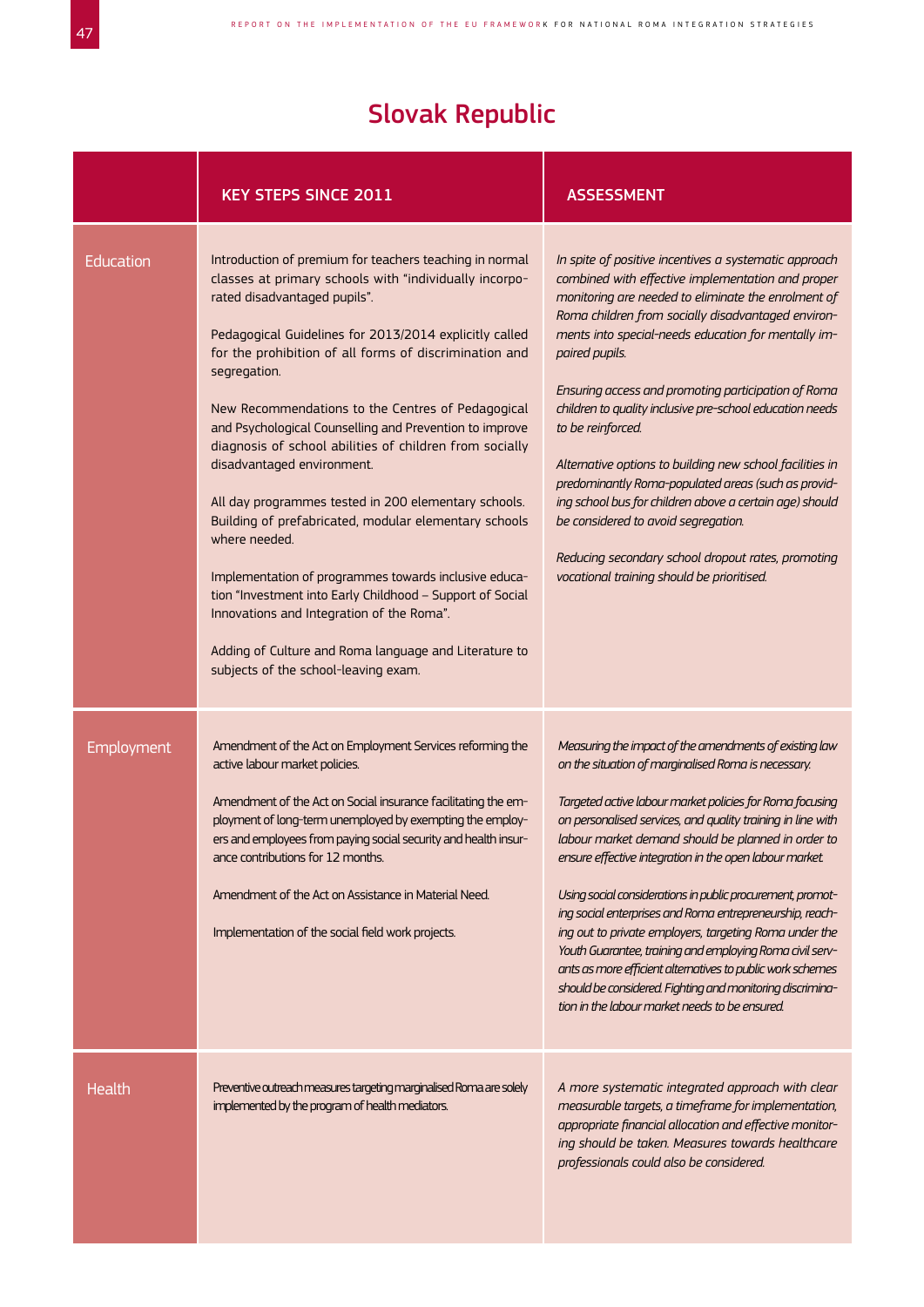|                         | <b>KEY STEPS SINCE 2011</b>                                                                                                                                                                                                                                                                                                                                                                                                                                                                                                                                                                         | <b>ASSESSMENT</b>                                                                                                                                                                                                                                                                                                                                                                                                                                                                                                                                                                                                                                                                                                                                                                                                                                                                                                                                                                           |
|-------------------------|-----------------------------------------------------------------------------------------------------------------------------------------------------------------------------------------------------------------------------------------------------------------------------------------------------------------------------------------------------------------------------------------------------------------------------------------------------------------------------------------------------------------------------------------------------------------------------------------------------|---------------------------------------------------------------------------------------------------------------------------------------------------------------------------------------------------------------------------------------------------------------------------------------------------------------------------------------------------------------------------------------------------------------------------------------------------------------------------------------------------------------------------------------------------------------------------------------------------------------------------------------------------------------------------------------------------------------------------------------------------------------------------------------------------------------------------------------------------------------------------------------------------------------------------------------------------------------------------------------------|
| Housing                 | The Housing Development Programme provides grants<br>to villages and towns for the construction of rental flats<br>of normal and lower standard. Within the programme a<br>grant for technical equipment to enhance the socio-<br>cultural level of Roma settlements is provided up to 80%<br>of the acquisition cost.<br>The new Construction Act is being prepared.<br>In order to increase affordability of housing the state<br>offers a housing allowance for those in material need<br>amounting to €55.80 a month for an individual and<br>€89.20 for a household with more than one member. | Housing interventions should be part of an integrated<br>approach with the long-term objective of desegrega-<br>tion. An adequate system of supervising and monitor-<br>ing the construction, maintenance and upgrading of<br>existing low-standard flats should be put in place.<br>Abolishment of informal dwellings in the Roma settle-<br>ments should be accompanied by adequate accom-<br>panying measures<br>Legalisation of the land as the legal precondition for<br>the construction of basic infrastructure is necessary.                                                                                                                                                                                                                                                                                                                                                                                                                                                        |
| Anti-<br>discrimination | Amendment of the Antidiscrimination Act which introduces tem-<br>porary equalising measures (positive action) which can be adopted<br>on the grounds of ethnicity in all areas protected by the Act, i.e.<br>employment, education, healthcare, social security and access to<br>goods and services.<br>Efforts to mainstream antidiscrimination in gender equality poli-<br>cies.<br>Promoting cultural activities.                                                                                                                                                                                | Temporary equalising measures are welcome. However,<br>in order to be effective, they need to be well promoted.<br>The effective practical enforcement of anti-discrimination<br>law needs to be ensured.<br>Effective measures should also be taken to combat anti-<br>Roma rhetoric and hate speech.<br>Desegregation measures should be accompanied by<br>awareness-raising activities and appropriate training.                                                                                                                                                                                                                                                                                                                                                                                                                                                                                                                                                                         |
|                         |                                                                                                                                                                                                                                                                                                                                                                                                                                                                                                                                                                                                     |                                                                                                                                                                                                                                                                                                                                                                                                                                                                                                                                                                                                                                                                                                                                                                                                                                                                                                                                                                                             |
|                         | <b>KEY STEPS SINCE 2011</b>                                                                                                                                                                                                                                                                                                                                                                                                                                                                                                                                                                         | <b>ASSESSMENT</b>                                                                                                                                                                                                                                                                                                                                                                                                                                                                                                                                                                                                                                                                                                                                                                                                                                                                                                                                                                           |
| <b>Funding</b>          | Roma inclusion has been supported by national and EU funds<br>under various types of mainstream measures, including social<br>inclusion measures.<br>In the 2007-2013 financial period, Slovakia has allocated<br>10,9% (~€ 162 million) of its total ESF budget for integrating<br>disadvantaged people.                                                                                                                                                                                                                                                                                           | Sufficient allocation of European Structural and Invest-<br>ment Funds, including in the specific investment prior-<br>ity for the integration of marginalised communities such<br>as should be ensured in the 2014-2020 programming<br>period. Furthermore, Roma inclusion should be main-<br>streamed into all relevant policy areas, including under<br>the thematic objectives on social inclusion, education<br>and employment.<br>All existing possibilities to support Roma inclusion, in-<br>cluding under the European Agricultural Fund for Rural<br>Development (EAFRD) should be considered.<br>Strong cooperation and coordination between the Na-<br>tional Roma Contact Point and the authorities respon-<br>sible for the management of European Structural and<br>Investment Funds is necessary to ensure the success-<br>ful mobilisation of EU funds for Roma inclusion, effi-<br>ciency and sustainability of measures as well as proper<br>monitoring of their impact. |
| Structural priori-      | Mainstream policy reforms, particularly in the fields of education, employment, health and housing should contribute<br>to cunnort Poma inclusion. Mogsures targeting Poma should be carried out within an integrated annroach sunnerted                                                                                                                                                                                                                                                                                                                                                            |                                                                                                                                                                                                                                                                                                                                                                                                                                                                                                                                                                                                                                                                                                                                                                                                                                                                                                                                                                                             |

ties that should be considered

rt Roma inclusion. Measures targeting Roma should be carried out within an integrated appro *by adequate sustainable funding. The monitoring of the impact of these measures should be ensured. Mapping and strengthening the territorial aspects of policy making should focus on the most disadvantaged regions. A constructive dialogue with the civil society, as well as close cooperation with local and regional authorities should be ensured. Antidiscrimination campaigns and actions presenting Roma integration as a benefit for everyone should be developed*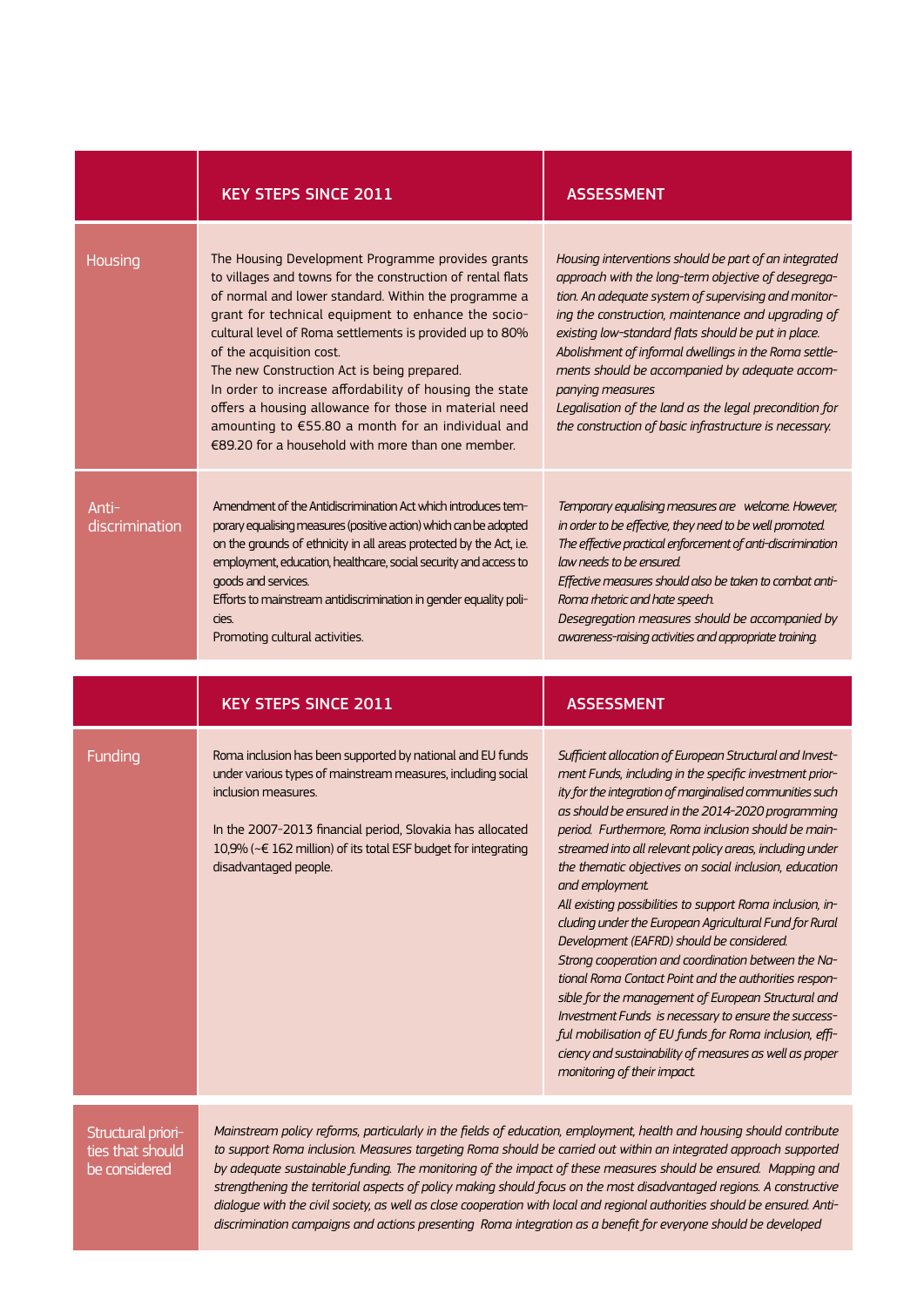#### Slovenia

|                                                         | <b>KEY STEPS SINCE 2011</b>                                                                                                                                                                                                                                                                                                                                                                                                                                                            | <b>ASSESSMENT</b>                                                                                                                                                                                                                                                                                                                                                                        |
|---------------------------------------------------------|----------------------------------------------------------------------------------------------------------------------------------------------------------------------------------------------------------------------------------------------------------------------------------------------------------------------------------------------------------------------------------------------------------------------------------------------------------------------------------------|------------------------------------------------------------------------------------------------------------------------------------------------------------------------------------------------------------------------------------------------------------------------------------------------------------------------------------------------------------------------------------------|
| <b>Education</b>                                        | Implementation of the programme "Raising social and<br>cultural capital".                                                                                                                                                                                                                                                                                                                                                                                                              | Implementation of the programme has resulted in an<br>increased participation of Roma in early childhood<br>education. Access to high quality inclusive pre-school<br>education could still be further reinforced.<br>Existing efforts to help children overcome language<br>barriers should be maintained and reinforced.                                                               |
| Employment                                              | Mainstream measures under active labour market policies.<br>Workshops for life-long career guidance and counselling.                                                                                                                                                                                                                                                                                                                                                                   | Measuring the impact of mainstream measures and ac-<br>tivities undertaken on employment of Roma is necessary.<br>Targeted measures to improve the employability of Roma<br>should be considered.<br>Vocational training among Roma youth could be consid-<br>ered.                                                                                                                      |
| <b>Health</b>                                           | A series of workshops and projects to promote preventive healthcare<br>with special attention to women and children.                                                                                                                                                                                                                                                                                                                                                                   | Further attention needs to be paid to ensure the vac-<br>cination of all Roma children.                                                                                                                                                                                                                                                                                                  |
| Housing                                                 | Legalisation of current Roma settlements as the legal pre-<br>condition for the construction of basic infrastructure.                                                                                                                                                                                                                                                                                                                                                                  | The on-going process of legalisation of the land is a<br>positive step forward.<br>Housing interventions should be part of an integrated<br>approach with the long-term objective of desegregation.                                                                                                                                                                                      |
| Anti-<br>discrimination                                 | Awareness-raising activities.<br>Training of Roma on their rights.<br>Training of public servants and judiciary.                                                                                                                                                                                                                                                                                                                                                                       | TThe effective practical enforcement of anti-discrim-<br>ination legislation needs to be ensured.<br>A systematic approach to tackle prejudices against<br>the Roma, including working with the media should<br>be developed.                                                                                                                                                            |
|                                                         | <b>KEY STEPS SINCE 2011</b>                                                                                                                                                                                                                                                                                                                                                                                                                                                            | <b>ASSESSMENT</b>                                                                                                                                                                                                                                                                                                                                                                        |
| <b>Funding</b>                                          | Roma inclusion has been supported by national and EU funds<br>under various types of mainstream measures, including social<br>inclusion measures.<br>In the 2007-2013 financial period, Slovenia has allocated<br>5,9 % (~€ 41 million) of its total ESF budget for integrating<br>disadvantaged people.                                                                                                                                                                               | Further use of existing possibilities under the EU funds<br>to support Roma inclusion should be considered.<br>Strong cooperation and coordination between the Na-<br>tional Roma Contact Point and the authorities respon-<br>sible for the management of EU funds is necessary to<br>ensure efficiency and sustainability of measures as well<br>as proper monitoring of their impact. |
| Structural priori-<br>ties that should<br>be considered | Mainstream policy reforms particularly in the fields of education, employment, health and housing should contribute to<br>support Roma inclusion. Measures targeting Roma should be carried out within an integrated approach supported by<br>adequate sustainable funding. The monitoring of the impact of these measures should be ensured. A constructive dia-<br>logue with the civil society, as well as close cooperation with local and regional authorities should be ensured. |                                                                                                                                                                                                                                                                                                                                                                                          |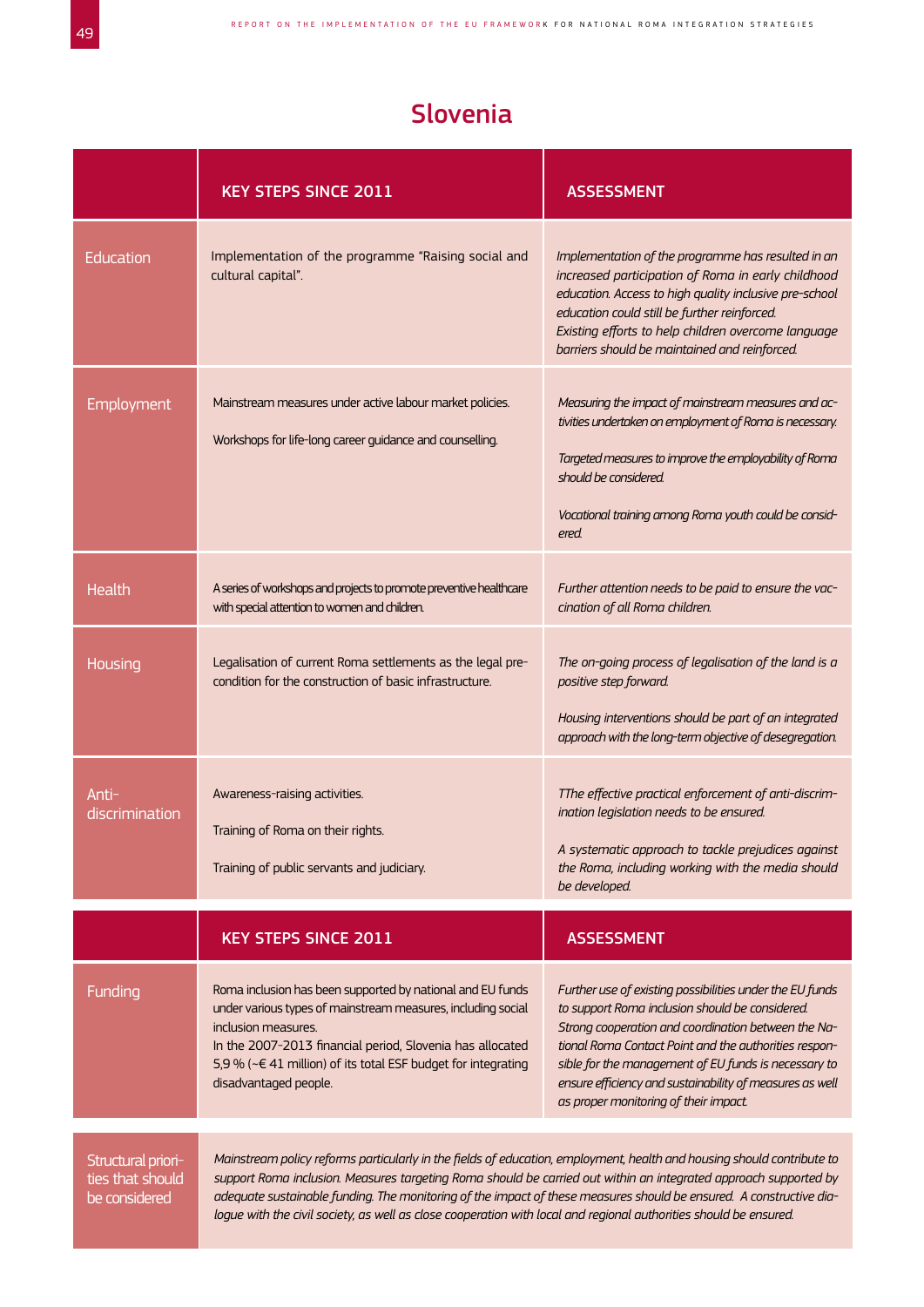## Spain

|            | <b>KEY STEPS SINCE 2011</b>                                                                                                                                                                                                                                                                                                                                                                                                                                                                                                                                                                                                                                                                                                                                                                                                                                            | <b>ASSESSMENT</b>                                                                                                                                                                                                                                                                                                                                        |
|------------|------------------------------------------------------------------------------------------------------------------------------------------------------------------------------------------------------------------------------------------------------------------------------------------------------------------------------------------------------------------------------------------------------------------------------------------------------------------------------------------------------------------------------------------------------------------------------------------------------------------------------------------------------------------------------------------------------------------------------------------------------------------------------------------------------------------------------------------------------------------------|----------------------------------------------------------------------------------------------------------------------------------------------------------------------------------------------------------------------------------------------------------------------------------------------------------------------------------------------------------|
| Education  | A series of specific measures (e.g. granting subsidies to<br>Roma associations or organisations that assist Roma<br>students and activities to develop intercultural education<br>and compilation of school material).<br>Measures addressing vulnerable groups including the<br>Roma, in particular to:<br>- increase their educational opportunities in the first 3<br>years of primary education (Educa3 Plan)<br>- develop support plans (Programme of Educational<br>Support and Guidance PROA)<br>- reduce early school leaving.<br>Adult schools.                                                                                                                                                                                                                                                                                                               | Significant progress regarding Roma education has<br>been made.<br>Further attention needs to be paid to high rates of<br>early school leaving, absenteeism and the lack of<br>continuity in formal education and training. Second<br>chance education could be further encouraged.<br>The impact of mainstream policies on Roma should<br>be monitored. |
| Employment | Reinforcement of Roma targeted programmes (e.g. Acceder)<br>through the reallocation of additional ESF funds.<br>Targeted and mainstream measures included in the National<br>Action Plan for Social Inclusion 2013-2016.<br>Mainstream measures to step up employment of disadvantaged<br>groups, such as the Strategy for Entrepreneurship and Youth<br>Employment 2013-2016.                                                                                                                                                                                                                                                                                                                                                                                                                                                                                        | Further attention needs to be paid to ensure access for<br>Roma to mainstream employment programmes.<br>Effective implementation of the strategy at local level<br>needs to be secured.<br>Evidence gathering should be more consistently developed<br>to enable measuring progress.                                                                     |
| Health     | Development and implementation of mainstream measures<br>with a possible impact on the Roma such as the National Strat-<br>egy for Health Equality and health measures in the strategic<br>plan on children and young people 2013-2016.<br>Creation of the inter-university Institute supporting the capacity<br>of the national authorities regarding heath equality among the<br>Roma.<br>Monitoring and support of the Roma health network gathering<br>16 NGOs on Roma health (Equi sastipen Network).<br>Preparation for the next national health survey on the Roma.<br>Continued activities from the Spanish Network of Healthy Cities<br>(RECS) targeting disadvantaged groups.<br>Roma targeted measures included in the National Action Plan<br>for Social Inclusion 2013-2016 aimed at facilitating the access<br>to health services for vulnerable groups. | Positive steps forward have been made, both via mainstream<br>measures and targeted activities to improve the Roma health<br>situation.<br>More targeted programmes, induding preventive healthcare,<br>could be developed.                                                                                                                              |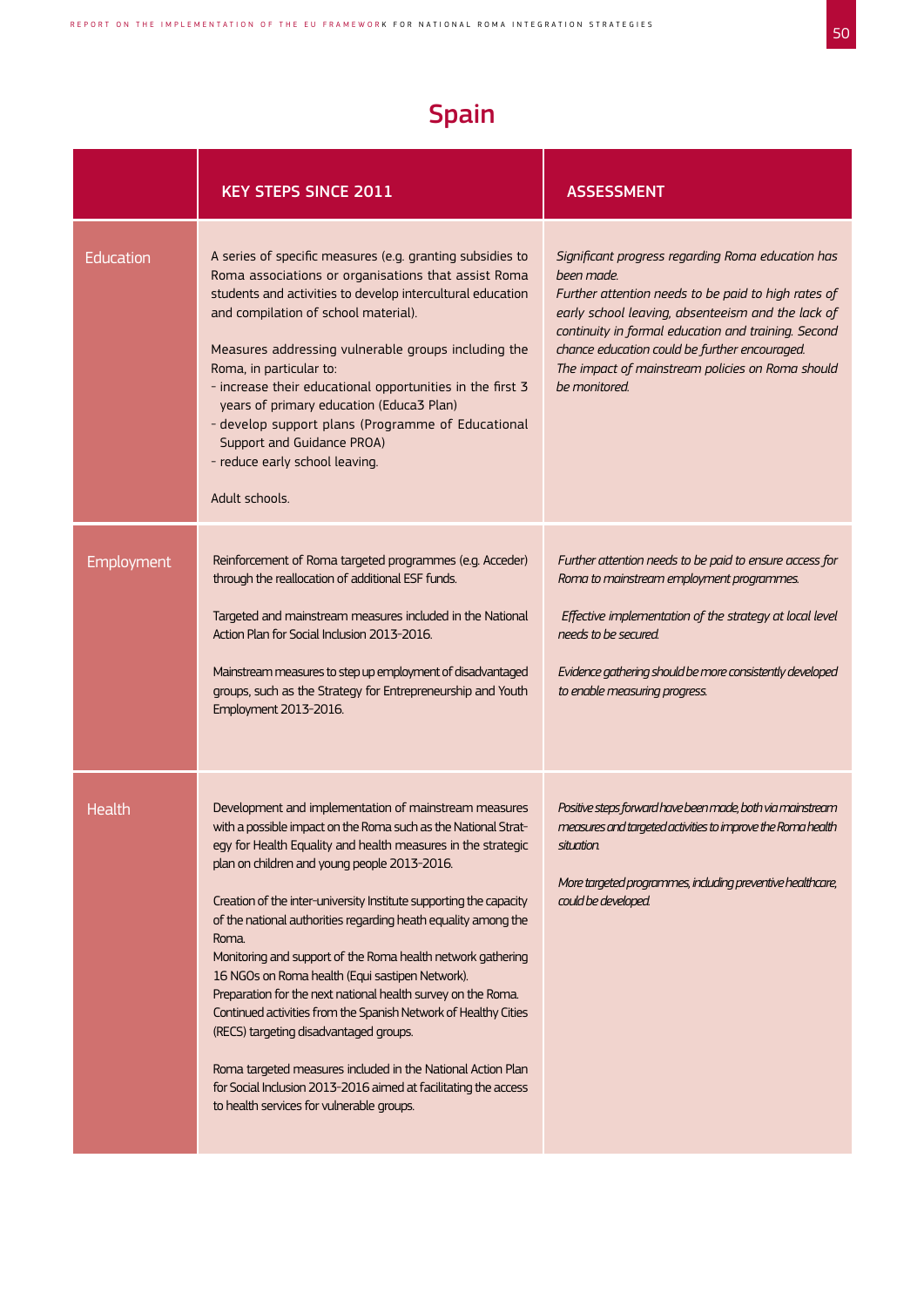|                         | <b>KEY STEPS SINCE 2011</b>                                                                                                                                                                                                                                                                                                                                                                                                                                                                                    | <b>ASSESSMENT</b>                                                                                                                                                                                                                    |
|-------------------------|----------------------------------------------------------------------------------------------------------------------------------------------------------------------------------------------------------------------------------------------------------------------------------------------------------------------------------------------------------------------------------------------------------------------------------------------------------------------------------------------------------------|--------------------------------------------------------------------------------------------------------------------------------------------------------------------------------------------------------------------------------------|
| Housing                 | Adoption of a number of mainstream measures expect-<br>ed to have an impact on the Roma, in particular the State<br>Plan for the Promotion of Rental, Rehabilitation, Urban<br>Regeneration and Renovation 2013-1016 and the related<br>Law of June 2013.<br>Various housing initiatives taken at the regional and<br>municipal levels (e.g. Andalusia, Catalonia).                                                                                                                                            | Mainstream measures have been adopted with a pos-<br>sible impact on the Roma. Further attention needs to<br>be paid to the situation of Roma in illegal settlements.<br>The impact of measures and progress should be<br>monitored  |
| Anti-<br>discrimination | Comprehensive Strategy against Racism, Racial Discrimination,<br>Xenophobia and other related forms of Intolerance.<br>Training among security forces and creation of the Platform for<br>the Police and management of diversity.<br>Re-launch of the centres assisting victims of discrimination.<br>Annual report on discrimination and the Roma population.<br>Awareness-raising activities (funded by the government and<br>carried out by NGOs; Dosta! Campaign; etc.).<br>Hate attomeys in 50 Provinces. | The effective practical enforcement of anti-discrimination<br>legislation needs to be ensured.<br>Additional activities aimed at fighting prejudices in the<br>media and addressing multiple discriminations should be<br>undertaken |

|         | <b>KEY STEPS SINCE 2011</b>                                                                                                                                                                                                                                                                                          | <b>ASSESSMENT</b>                                                                                                                                                                                                             |
|---------|----------------------------------------------------------------------------------------------------------------------------------------------------------------------------------------------------------------------------------------------------------------------------------------------------------------------|-------------------------------------------------------------------------------------------------------------------------------------------------------------------------------------------------------------------------------|
| Funding | Roma inclusion has been supported by national and EU funds<br>under various types of mainstream measures, including social<br>inclusion measures.<br>In the 2007-2013 financial period, Spain has allocated 6,7<br>% ( $\sim \epsilon$ 536 million) of its total ESF budget for integrating<br>disadvantaged people. | Further use of existing possibilities under the EU funds<br>to support Roma inclusion, should be f considered. The<br>European Regional Development Fund could be further<br>mobilised to develop housing solutions for Roma. |

Structural priorities that should be considered

*Efforts need to be maintained to ensure the effective implementation of the National Roma Integration Strategy. The conclusions from the 2013 internal evaluation of the Action Plan (including strengthening data collection and improving coordination and governance) should be followed-up.*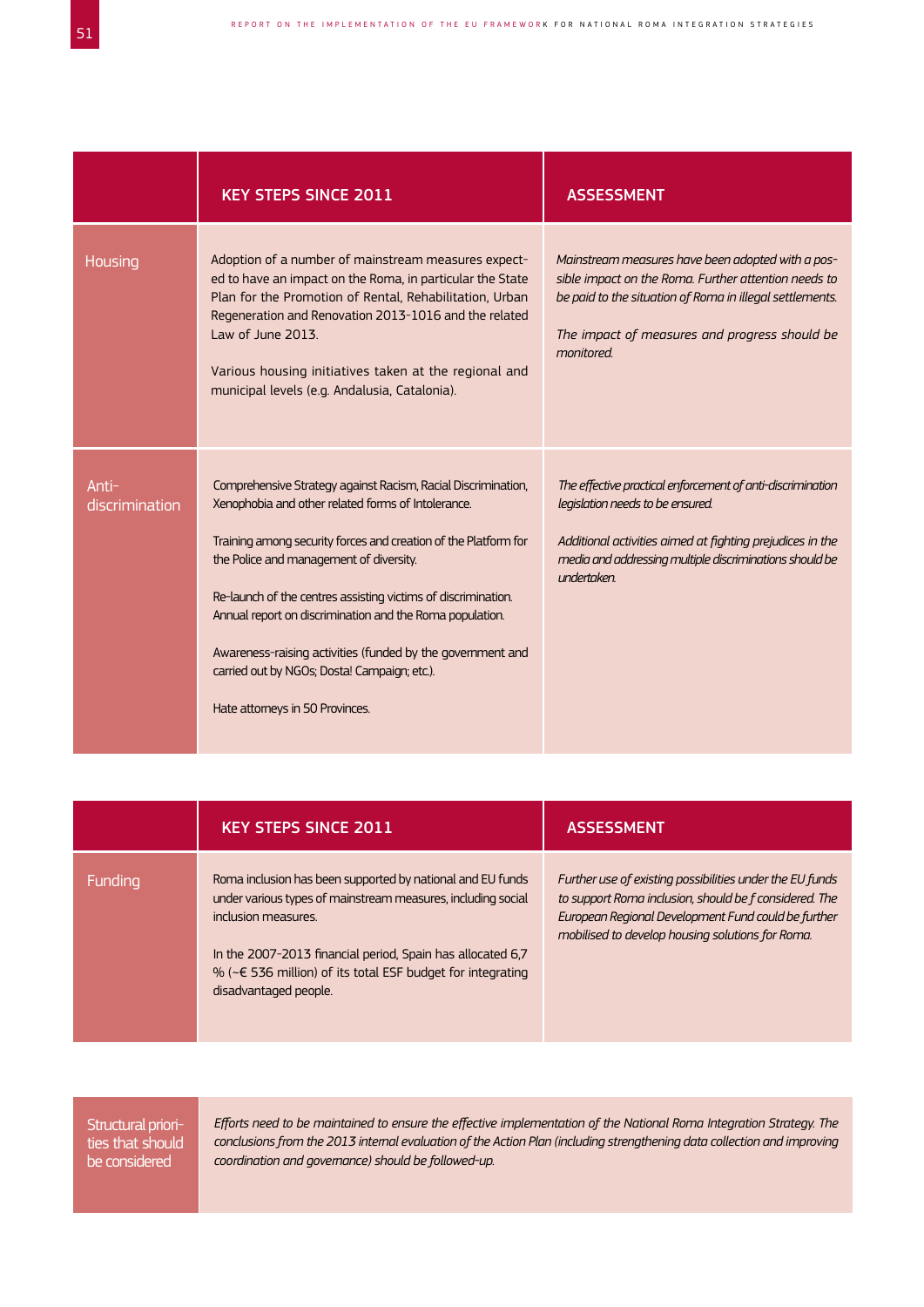## Sweden

|            | <b>KEY STEPS SINCE 2011</b>                                                                                                                                                                                                                                                                                                                                                                                                                       | <b>ASSESSMENT</b>                                                                                                                                                                                                                                                                                                                                                                                                                                                                                                                                                                                                                                                                                                |
|------------|---------------------------------------------------------------------------------------------------------------------------------------------------------------------------------------------------------------------------------------------------------------------------------------------------------------------------------------------------------------------------------------------------------------------------------------------------|------------------------------------------------------------------------------------------------------------------------------------------------------------------------------------------------------------------------------------------------------------------------------------------------------------------------------------------------------------------------------------------------------------------------------------------------------------------------------------------------------------------------------------------------------------------------------------------------------------------------------------------------------------------------------------------------------------------|
| Education  | Government program initiated to allow all Roma children<br>to receive education in Romani language; development<br>of teaching materials in Romani language.<br>Mapping the situation of Roma children in school and<br>pre-school and training mediators in five pilot munici-<br>palities ("bridge-builders" programme).<br>Production of teaching supplement about national mi-<br>norities with special focus on Roma distributed in schools. | Steps have been taken in order to assess the situation<br>of Roma children in school and to provide teaching on<br>the Romani language. The provision of teaching on the<br>Romani language should be accompanied by the al-<br>location of appropriate funding and administrative<br>capacity. Evidence gathering should be further devel-<br>oped to enable measuring the impact of mainstream<br>measures and activities undertaken on the Roma.<br>Prioritising further efforts on promoting vocational<br>training and increasing participation in secondary and<br>tertiary education would be relevant. Awareness raising<br>campaigns among Roma (in particular focusing on<br>parents) are also needed. |
| Employment | Mapping the situation of Roma employment in five pilot mu-<br>nicipalities ("bridge-builders" programme)<br>Focus on training Roma women so as to step up their employ-<br>ability.                                                                                                                                                                                                                                                               | Steps have been taken in order to assess the situation of<br>Roma employment; adult vocational training possibilities<br>have also been provided. However, evidence gathering<br>should be further developed to enable measuring the<br>impact of mainstream measures and activities under-<br>taken on the Roma.<br>Reaching out to private employers (via antidiscrimination<br>campaign, or fiscal incentives) to support employment of<br>Roma could be considered.                                                                                                                                                                                                                                          |
| Health     | Roma mediators within healthcare services (with special focus<br>on Roma women and girls).<br>Various programs: to assess the situation of Roma women,<br>dedicated to reproductive health with particular attention on<br>Roma girls or on health communicators.                                                                                                                                                                                 | Important progress in the attention paid to Roma health and<br>to women's rights.<br>More awareness-raising campaigns on healthcare issues<br>targeting Roma mothers, girls and youth would be necessary.                                                                                                                                                                                                                                                                                                                                                                                                                                                                                                        |
| Housing    | Mapping the situation of Roma housing in five pilot municipali-<br>ties ("bridge-builders" programme).                                                                                                                                                                                                                                                                                                                                            | Access of Roma to social housing could be supported by EU<br>funds in a more extensive manner.<br>Attention needs to be paid to eliminating discriminatory prac-<br>tices in the property market.                                                                                                                                                                                                                                                                                                                                                                                                                                                                                                                |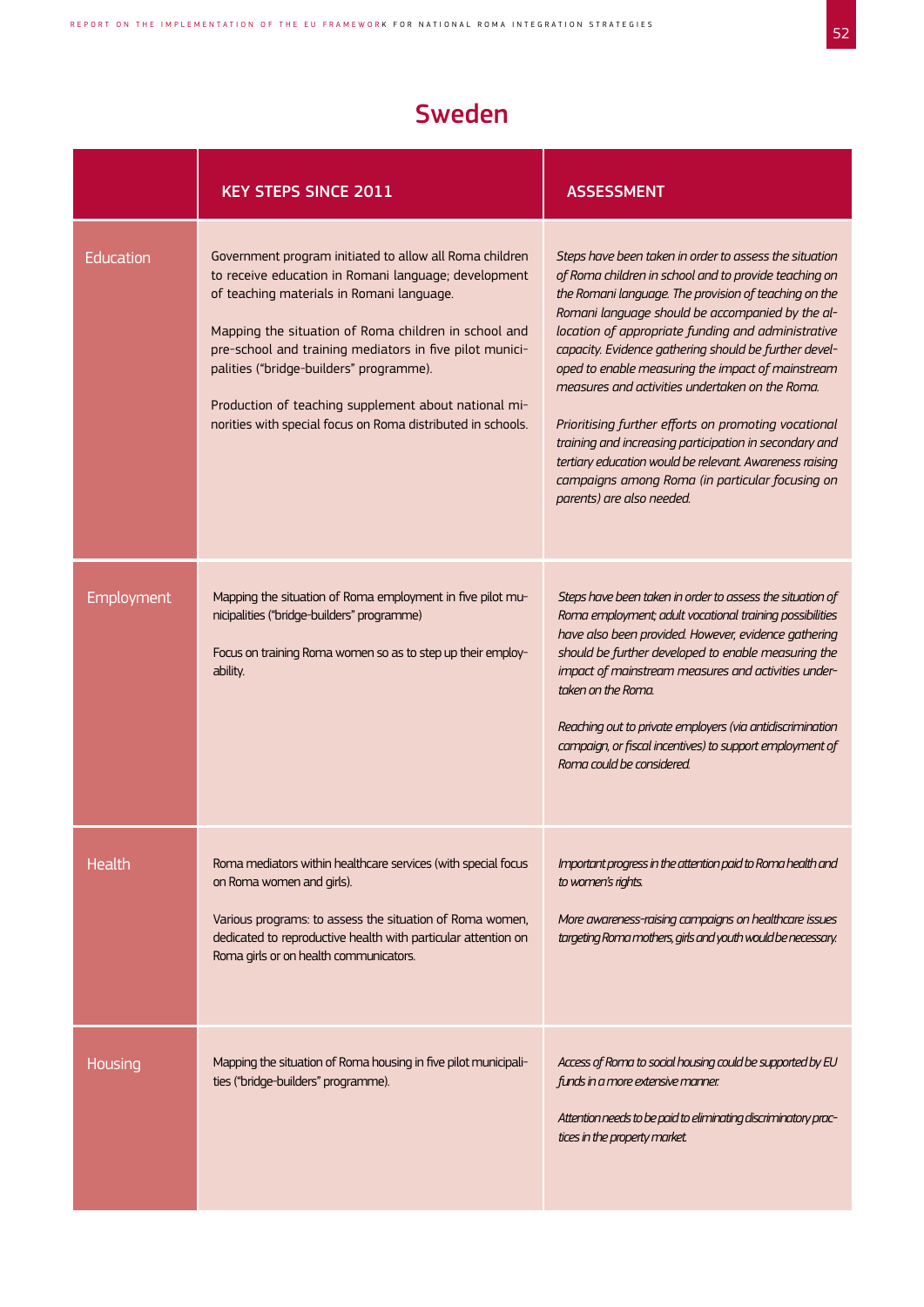|                         | <b>KEY STEPS SINCE 2011</b>                                                                                                                                                                                                                                  | <b>ASSESSMENT</b>                                                                                                                                                                                                                                                                  |
|-------------------------|--------------------------------------------------------------------------------------------------------------------------------------------------------------------------------------------------------------------------------------------------------------|------------------------------------------------------------------------------------------------------------------------------------------------------------------------------------------------------------------------------------------------------------------------------------|
| Anti-<br>discrimination | Report from the Equality Ombudsman on discrimination of<br>Roma.<br>Awareness-raising activities (including for Roma victims on their<br>rights and possibilities of seeking redress) and promotion of<br>inter-cultural dialogue between Roma and non-Roma. | As highlighted in the Swedish Ombudsman's report, ensur-<br>ing equality and non-discriminatory practices, in particular<br>on the property market, is still a challenge. The effective<br>practical enforcement of discrimination legislation needs<br>to be effectively ensured. |

|         | <b>KEY STEPS SINCE 2011</b>                                                                                                                                                                                                                                                                                      | <b>ASSESSMENT</b>                                                                                           |
|---------|------------------------------------------------------------------------------------------------------------------------------------------------------------------------------------------------------------------------------------------------------------------------------------------------------------------|-------------------------------------------------------------------------------------------------------------|
| Funding | Roma inclusion has been supported by national and EU funds<br>under various types of mainstream measures, including social<br>inclusion measures.<br>In the 2007-2013 financial period, Sweden has allocated 3,4<br>% ( $\textless$ 23 million) of its total ESF budget for integrating<br>disadvantaged people. | Further use of existing possibilities under the EU funds<br>to support Roma inclusion should be considered. |

| Structural priori-<br>ties that should<br>be considered | A constructive dialogue with civil society and close cooperation with local and regional authorities need to be reinforced.<br>Measuring the impact of mainstreaming measures and activities for Roma should be considered. |
|---------------------------------------------------------|-----------------------------------------------------------------------------------------------------------------------------------------------------------------------------------------------------------------------------|
|                                                         |                                                                                                                                                                                                                             |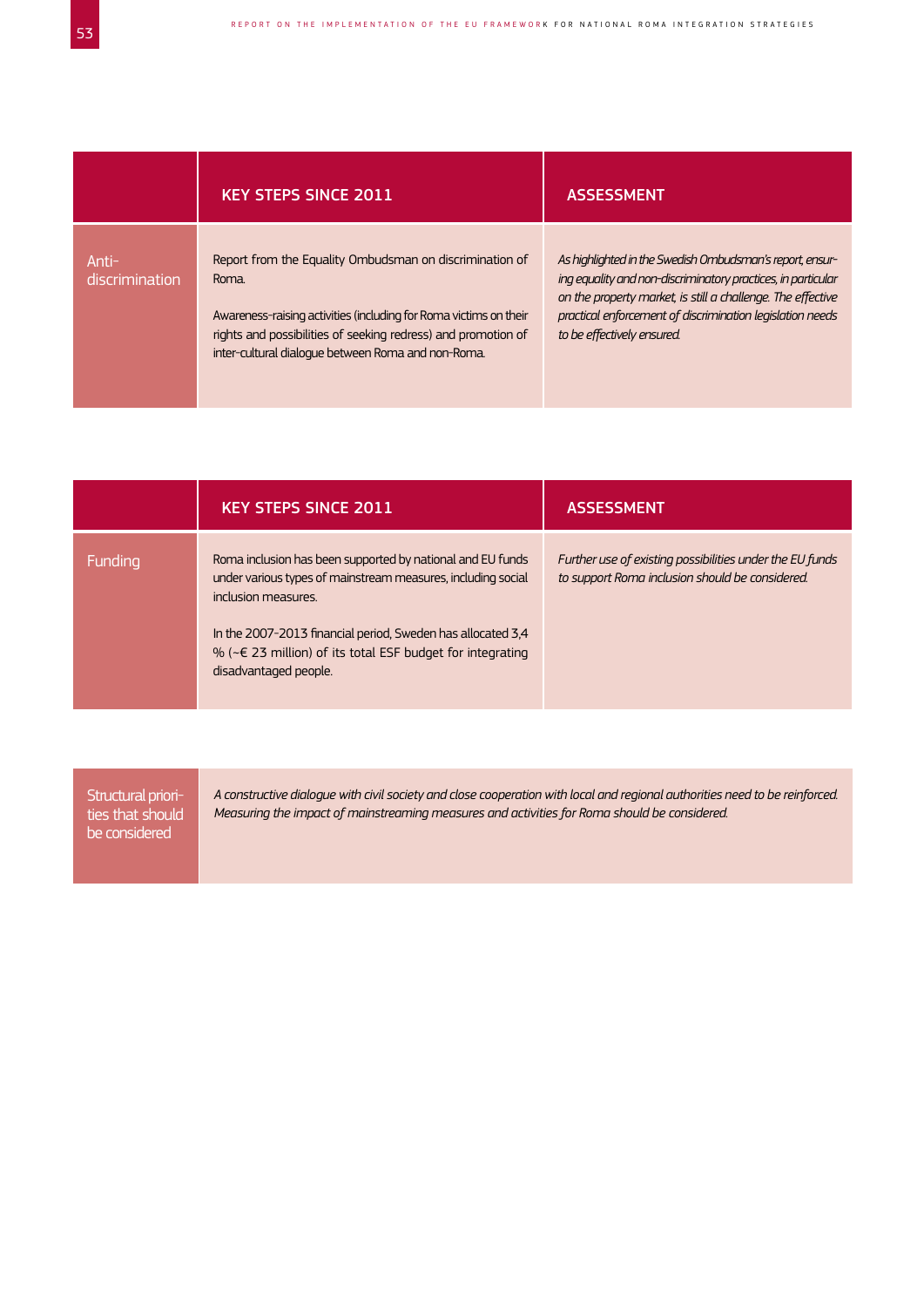## United Kingdom

|               | <b>KEY STEPS SINCE 2011</b>                                                                                                                                                                                                                                                                                                                                                                                                                                                                                                                                                                                                                          | <b>ASSESSMENT</b>                                                                                                                                                                                      |
|---------------|------------------------------------------------------------------------------------------------------------------------------------------------------------------------------------------------------------------------------------------------------------------------------------------------------------------------------------------------------------------------------------------------------------------------------------------------------------------------------------------------------------------------------------------------------------------------------------------------------------------------------------------------------|--------------------------------------------------------------------------------------------------------------------------------------------------------------------------------------------------------|
| Education     | A number of provisions for Roma: Roma educational<br>support programme, Roma education welfare officer,<br>support for the purchase of the school uniform, inclusion<br>and diversity service and newcomer scheme- and Travel-<br>lers (Northern Ireland).<br>Annual Welsh specific Grant for the Education of gypsy<br>and Traveller children (Wales).<br>Foreseen seminar and online curriculum on Roma culture<br>(Wales).                                                                                                                                                                                                                        | Various mainstream and targeted measures have been<br>taken. Monitoring their impact should be ensured.                                                                                                |
| Employment    | A Government strategy for increasing ethnic minority employ-<br>ment and participation in the labour market based on main-<br>stream measures through locally delivered flexible provisions.                                                                                                                                                                                                                                                                                                                                                                                                                                                         | Monitoring the impact of mainstream measures and ac-<br>tivities undertaken on Roma should be considered.                                                                                              |
| <b>Health</b> | Roma health project and health mediators, and regional minor-<br>ity ethnic health and social wellbeing steering group;<br>a number of measures for Travellers: a strategy for improving<br>Traveller health and wellbeing, dedicated health support staff<br>and many projects (Traveller health improvement programme,<br>Traveller health DVD, etc.) (Northern Ireland).<br>Revision of health and homelessness standards; plans to publish<br>guidance for healthcare providers (Wales).<br>Access for newly arrived Roma communities to the national<br>health services, including with the help of Roma women health<br>mediators (Yorkshire). | Initiatives targeting the needs of newly arrived Roma com-<br>munities should be continued.<br>Monitoring the impact of mainstream measures and activities<br>undertaken on Roma should be considered. |
| Housing       | Mediation on housing issues from Roma advocates (Northern<br>Ireland).<br>Traveller Accommodation Programme (revised annually) (North-<br>em Ireland).<br>Implementation of the Mobile Homes Act on travellers' sites<br>(Wales).<br>Proposal for a statutory duty upon local authorities to provide<br>Traveller sites where there is a need and support for the devel-<br>opment of new sites (Wales).<br>Housing strategy with the help of EU funds (Scotland).                                                                                                                                                                                   | Halting sites for Gypsies and Travellers and housing for Roma<br>remain a challenge all over the UK Housing initiatives should<br>be scaled up and implemented as part of an integrated ap-<br>proach. |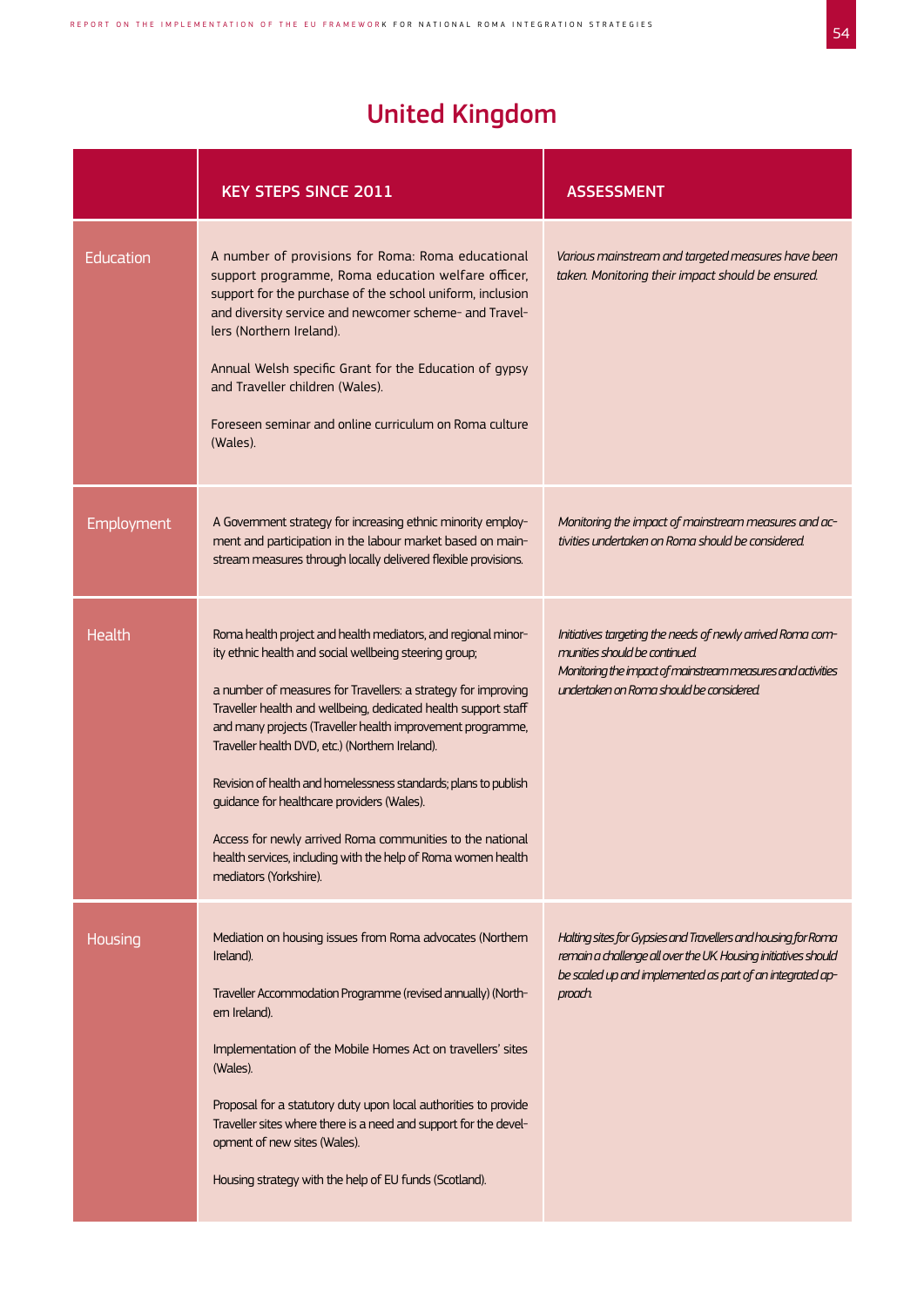|                         | <b>KEY STEPS SINCE 2011</b>                                                                                                                                                                                                                                                                                                                  | <b>ASSESSMENT</b>                                                                                                                                                                                                        |
|-------------------------|----------------------------------------------------------------------------------------------------------------------------------------------------------------------------------------------------------------------------------------------------------------------------------------------------------------------------------------------|--------------------------------------------------------------------------------------------------------------------------------------------------------------------------------------------------------------------------|
| Anti-<br>discrimination | Comprehensive study on hate crime (launched by the Univer-<br>sity of Leicester, it will include attention to potential and actual<br>victims of hate crime, community groups, including Roma, police,<br>local authorities, non-governmental organisations).<br>Awareness raising activities and promotion of inter-cultural dia-<br>loque. | Hostile attitudes and negative stereotyping of Gypsies and<br>Travellers and newly arrived Roma should be carefully<br>addressed.<br>Effective measures should be taken to combat anti-Roma<br>thetoric and hate speech. |

|         | <b>KEY STEPS SINCE 2011</b>                                                                                                                                                                                                                                                                                                                                                                                              | <b>ASSESSMENT</b>                                                                                           |
|---------|--------------------------------------------------------------------------------------------------------------------------------------------------------------------------------------------------------------------------------------------------------------------------------------------------------------------------------------------------------------------------------------------------------------------------|-------------------------------------------------------------------------------------------------------------|
| Funding | No specific amount has been allocated exclusively for Roma<br>integration. However, Roma inclusion has been supported by<br>national and EU funds under various types of mainstream<br>measures, including social inclusion measures.<br>In the 2007-2013 financial period, the United Kingdom has<br>allocated 24,2 % ( $\sim \epsilon$ 1 082 million) of its total ESF budget<br>for integrating disadvantaged people. | Further use of existing possibilities under the EU funds<br>to support Roma inclusion should be considered. |

| Structural priori-<br>ties that should<br>be considered | Monitoring the impact of mainstream measures and activities undertaken on Roma should be considered. Dialogue<br>between Travellers and Gypsies and local and regional authorities should be reinforced. |
|---------------------------------------------------------|----------------------------------------------------------------------------------------------------------------------------------------------------------------------------------------------------------|
|                                                         |                                                                                                                                                                                                          |